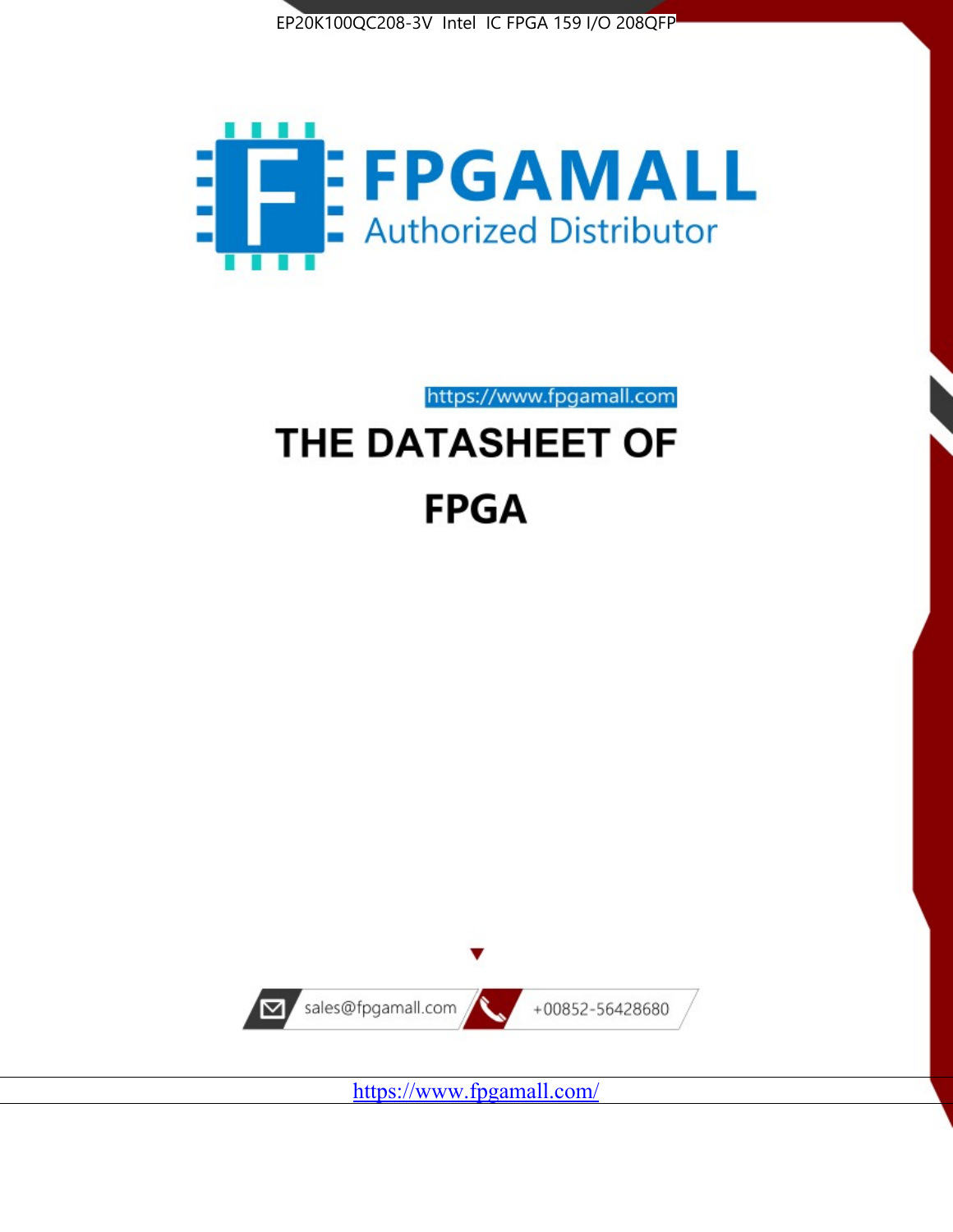

## **APEX 20K**

**Programmable Logic Device Family**

#### **March 2004, ver. 5.1 Data Sheet**

- **Features ■** Industry's first programmable logic device (PLD) incorporating system-on-a-programmable-chip (SOPC) integration
	- MultiCore™ architecture integrating look-up table (LUT) logic, product-term logic, and embedded memory
	- LUT logic used for register-intensive functions
	- Embedded system block (ESB) used to implement memory functions, including first-in first-out (FIFO) buffers, dual-port RAM, and content-addressable memory (CAM)
	- ESB implementation of product-term logic used for combinatorial-intensive functions
	- High density
		- 30,000 to 1.5 million typical gates (see Tables 1 and 2)
		- Up to 51,840 logic elements (LEs)
		- Up to 442,368 RAM bits that can be used without reducing available logic
		- Up to 3,456 product-term-based macrocells

|                             | Table 1. APEX 20K Device Features<br>Note $(1)$ |                 |                 |                  |                  |                 |                  |  |  |  |
|-----------------------------|-------------------------------------------------|-----------------|-----------------|------------------|------------------|-----------------|------------------|--|--|--|
| <b>Feature</b>              | <b>EP20K30E</b>                                 | <b>EP20K60E</b> | <b>EP20K100</b> | <b>EP20K100E</b> | <b>EP20K160E</b> | <b>EP20K200</b> | <b>EP20K200E</b> |  |  |  |
| Maximum<br>system<br>gates  | 113,000                                         | 162,000         | 263.000         | 263,000          | 404.000          | 526,000         | 526,000          |  |  |  |
| Typical<br>gates            | 30,000                                          | 60,000          | 100,000         | 100,000          | 160,000          | 200,000         | 200,000          |  |  |  |
| <b>LEs</b>                  | 1,200                                           | 2,560           | 4,160           | 4,160            | 6.400            | 8,320           | 8,320            |  |  |  |
| <b>ESBs</b>                 | $12 \overline{ }$                               | 16              | 26              | 26               | 40               | 52              | 52               |  |  |  |
| Maximum<br><b>RAM</b> bits  | 24,576                                          | 32,768          | 53,248          | 53,248           | 81,920           | 106,496         | 106,496          |  |  |  |
| Maximum<br>macrocells       | 192                                             | 256             | 416             | 416              | 640              | 832             | 832              |  |  |  |
| Maximum<br>user I/O<br>pins | 128                                             | 196             | 252             | 246              | 316              | 382             | 376              |  |  |  |

#### **Altera Corporation 1**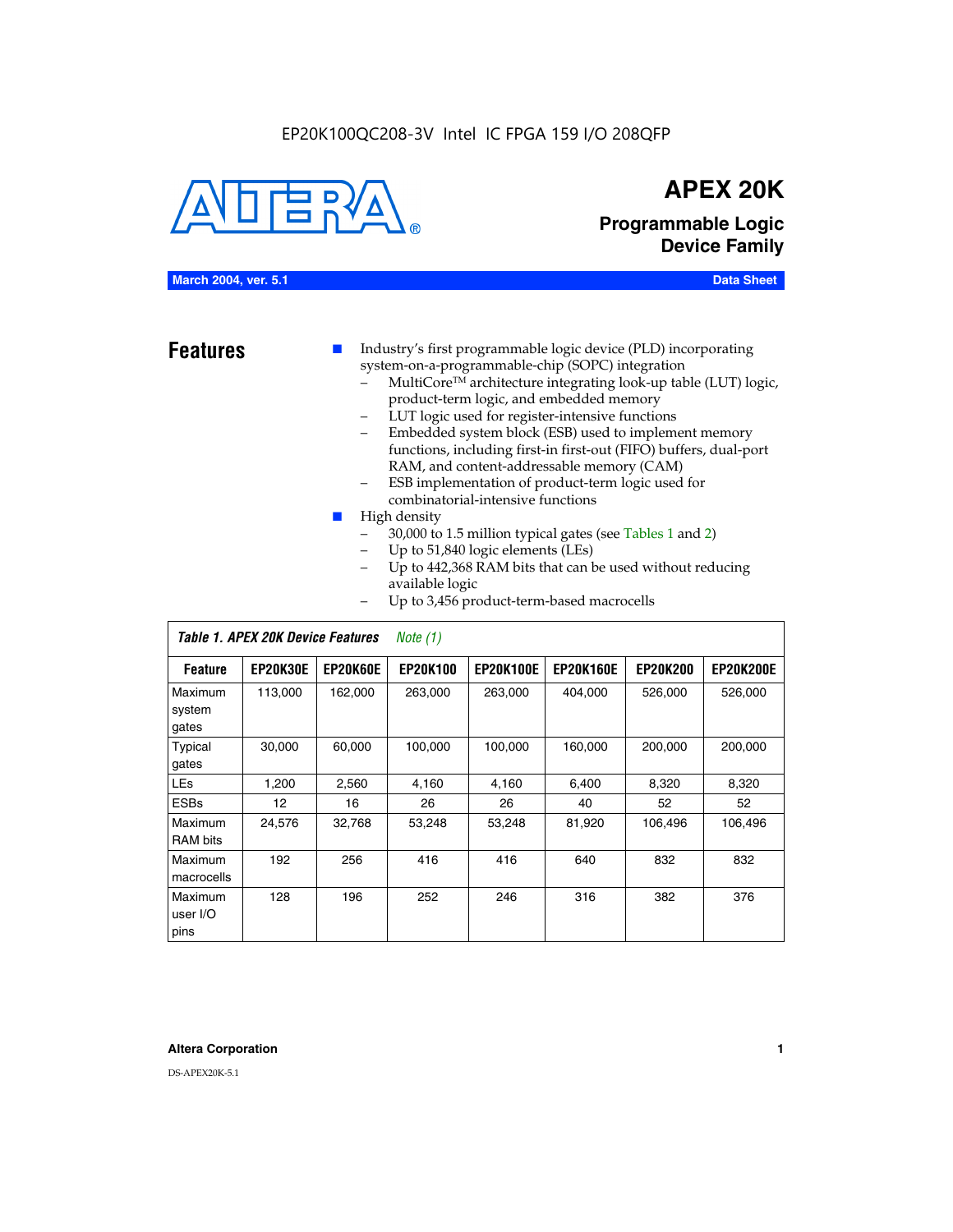| Table 2. Additional APEX 20K Device Features |                  |                 | Note $(1)$       |                  |                   |                   |
|----------------------------------------------|------------------|-----------------|------------------|------------------|-------------------|-------------------|
| <b>Feature</b>                               | <b>EP20K300E</b> | <b>EP20K400</b> | <b>EP20K400E</b> | <b>EP20K600E</b> | <b>EP20K1000E</b> | <b>EP20K1500E</b> |
| Maximum system<br>gates                      | 728,000          | 1,052,000       | 1,052,000        | 1,537,000        | 1,772,000         | 2,392,000         |
| <b>Typical gates</b>                         | 300,000          | 400,000         | 400,000          | 600,000          | 1,000,000         | 1,500,000         |
| <b>LEs</b>                                   | 11,520           | 16.640          | 16.640           | 24,320           | 38,400            | 51,840            |
| <b>ESBs</b>                                  | 72               | 104             | 104              | 152              | 160               | 216               |
| Maximum<br><b>RAM bits</b>                   | 147,456          | 212,992         | 212,992          | 311,296          | 327,680           | 442.368           |
| Maximum<br>macrocells                        | 1,152            | 1,664           | 1,664            | 2.432            | 2,560             | 3,456             |
| Maximum user I/O<br>pins                     | 408              | 502             | 488              | 588              | 708               | 808               |

#### *Note to Tables 1 and 2:*

*Table 3. APEX 20K Supply Voltages*

(1) The embedded IEEE Std. 1149.1 Joint Test Action Group (JTAG) boundary-scan circuitry contributes up to 57,000 additional gates.

**Additional Features**

 $\mathbf{I}$ 

- Designed for low-power operation
	- 1.8-V and 2.5-V supply voltage (see Table 3)
	- $-$  MultiVolt<sup>TM</sup> I/O interface support to interface with 1.8-V, 2.5-V, 3.3-V, and 5.0-V devices (see Table 3)
	- ESB offering programmable power-saving mode

| Tadie 3. Apex zuk Supply voitages                           |                                                       |                                                                                                                                                                                 |  |  |  |  |  |  |
|-------------------------------------------------------------|-------------------------------------------------------|---------------------------------------------------------------------------------------------------------------------------------------------------------------------------------|--|--|--|--|--|--|
| <b>Feature</b>                                              | <b>Device</b>                                         |                                                                                                                                                                                 |  |  |  |  |  |  |
|                                                             | <b>EP20K100</b><br><b>EP20K200</b><br><b>EP20K400</b> | EP20K30E<br>EP20K60E<br><b>EP20K100E</b><br><b>EP20K160E</b><br><b>EP20K200E</b><br><b>EP20K300E</b><br><b>EP20K400E</b><br>EP20K600E<br><b>EP20K1000E</b><br><b>EP20K1500E</b> |  |  |  |  |  |  |
| Internal supply voltage (V <sub>CCINT</sub> )               | 2.5V                                                  | 1.8V                                                                                                                                                                            |  |  |  |  |  |  |
| MultiVolt I/O interface voltage levels (V <sub>CCIO</sub> ) | 2.5 V, 3.3 V, 5.0 V                                   | 1.8 V, 2.5 V, 3.3 V, 5.0 V $(1)$                                                                                                                                                |  |  |  |  |  |  |

#### *Note to Table 3:*

(1) APEX 20KE devices can be 5.0-V tolerant by using an external resistor.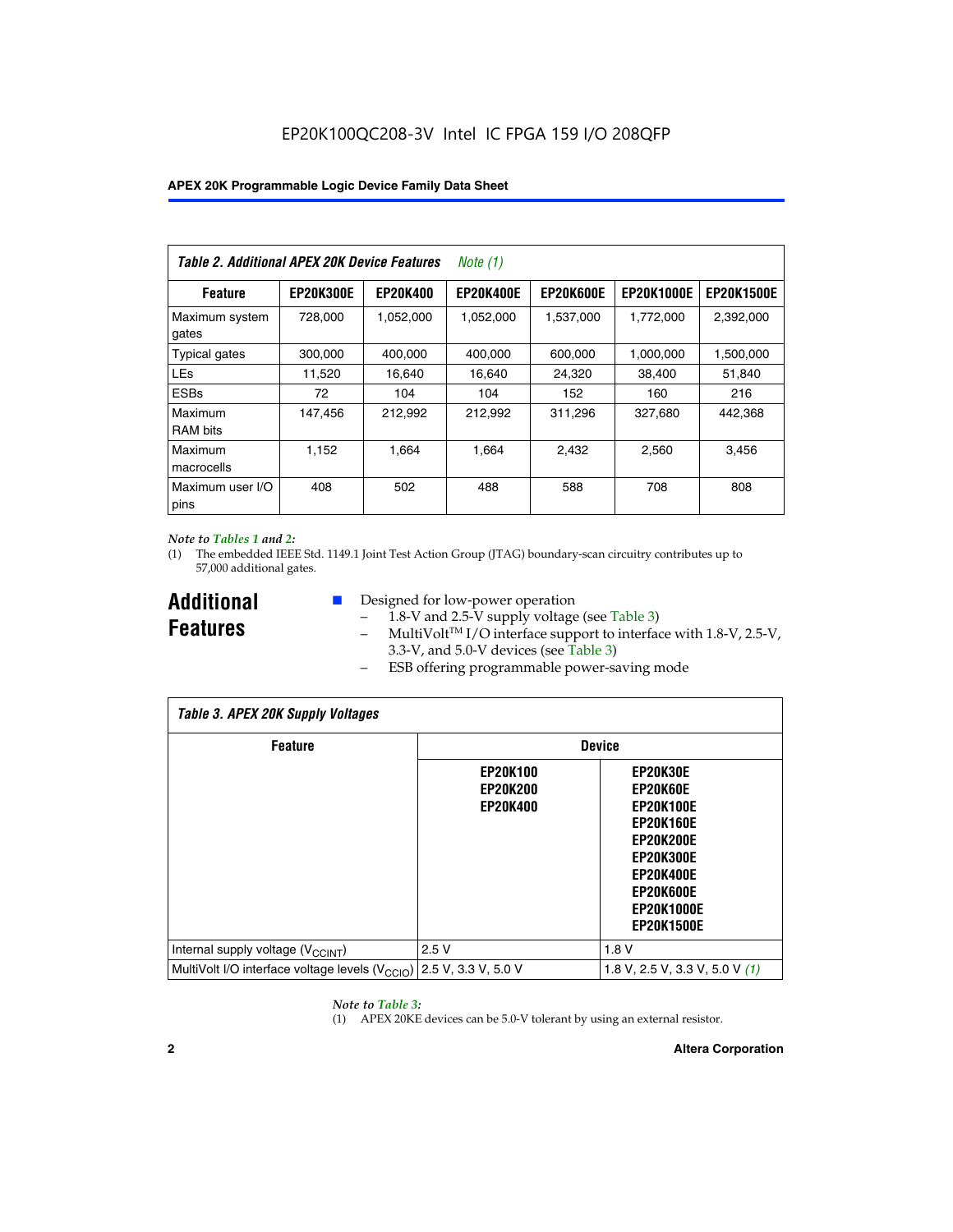### EP20K100QC208-3V Intel IC FPGA 159 I/O 208QFP

#### **APEX 20K Programmable Logic Device Family Data Sheet**

- Flexible clock management circuitry with up to four phase-locked loops (PLLs)
	- Built-in low-skew clock tree
	- Up to eight global clock signals
	- $ClockLock^{\circledR}$  feature reducing clock delay and skew
	- $ClockBoost^{\circledR}$  feature providing clock multiplication and division
	- ClockShiftTM programmable clock phase and delay shifting
- Powerful I/O features
	- Compliant with peripheral component interconnect Special Interest Group (PCI SIG) *PCI Local Bus Specification, Revision 2.2* for 3.3-V operation at 33 or 66 MHz and 32 or 64 bits
	- Support for high-speed external memories, including DDR SDRAM and ZBT SRAM (ZBT is a trademark of Integrated Device Technology, Inc.)
	- Bidirectional I/O performance  $(t_{CO} + t_{SU})$  up to 250 MHz
	- LVDS performance up to 840 Mbits per channel
	- Direct connection from I/O pins to local interconnect providing fast  $t_{CO}$  and  $t_{SU}$  times for complex logic
	- MultiVolt I/O interface support to interface with 1.8-V, 2.5-V, 3.3-V, and 5.0-V devices (see Table 3)
	- Programmable clamp to  $V_{\text{C}CD}$
	- Individual tri-state output enable control for each pin
	- Programmable output slew-rate control to reduce switching noise
	- Support for advanced I/O standards, including low-voltage differential signaling (LVDS), LVPECL, PCI-X, AGP, CTT, stubseries terminated logic (SSTL-3 and SSTL-2), Gunning transceiver logic plus (GTL+), and high-speed terminated logic (HSTL Class I)
	- Pull-up on I/O pins before and during configuration
- Advanced interconnect structure
	- Four-level hierarchical FastTrack® Interconnect structure providing fast, predictable interconnect delays
	- Dedicated carry chain that implements arithmetic functions such as fast adders, counters, and comparators (automatically used by software tools and megafunctions)
	- Dedicated cascade chain that implements high-speed, high-fan-in logic functions (automatically used by software tools and megafunctions)
	- Interleaved local interconnect allows one LE to drive 29 other LEs through the fast local interconnect
- Advanced packaging options
	- Available in a variety of packages with 144 to 1,020 pins (see Tables 4 through 7)
	- FineLine BGA® packages maximize board space efficiency
- Advanced software support
	- Software design support and automatic place-and-route provided by the Altera® Quartus® II development system for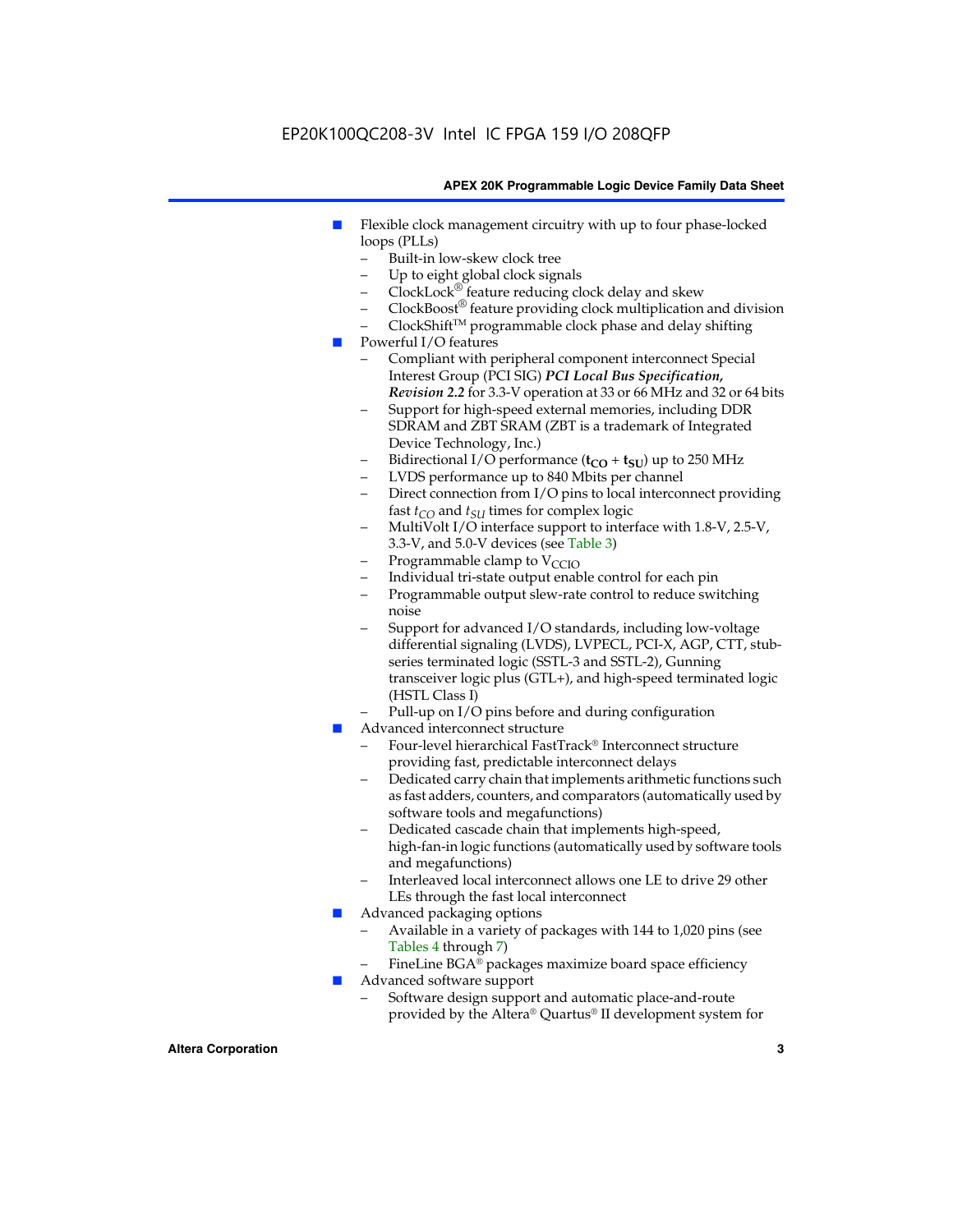Windows-based PCs, Sun SPARCstations, and HP 9000 Series 700/800 workstations

- Altera MegaCore® functions and Altera Megafunction Partners Program (AMPP<sup>SM</sup>) megafunctions
- NativeLink™ integration with popular synthesis, simulation, and timing analysis tools
- Quartus II SignalTap® embedded logic analyzer simplifies in-system design evaluation by giving access to internal nodes during device operation
- Supports popular revision-control software packages including PVCS, Revision Control System (RCS), and Source Code Control System (SCCS )

#### *Table 4. APEX 20K QFP, BGA & PGA Package Options & I/O Count Notes (1), (2)*

| <b>Device</b>   | 144-Pin<br><b>TQFP</b> | 208-Pin<br><b>PQFP</b><br><b>ROFP</b> | 240-Pin<br><b>PQFP</b><br><b>ROFP</b> |     | 356-Pin BGA   652-Pin BGA | 655-Pin PGA |
|-----------------|------------------------|---------------------------------------|---------------------------------------|-----|---------------------------|-------------|
| EP20K30E        | 92                     | 125                                   |                                       |     |                           |             |
| <b>EP20K60E</b> | 92                     | 148                                   | 151                                   | 196 |                           |             |
| EP20K100        | 101                    | 159                                   | 189                                   | 252 |                           |             |
| EP20K100E       | 92                     | 151                                   | 183                                   | 246 |                           |             |
| EP20K160E       | 88                     | 143                                   | 175                                   | 271 |                           |             |
| EP20K200        |                        | 144                                   | 174                                   | 277 |                           |             |
| EP20K200E       |                        | 136                                   | 168                                   | 271 | 376                       |             |
| EP20K300E       |                        |                                       | 152                                   |     | 408                       |             |
| EP20K400        |                        |                                       |                                       |     | 502                       | 502         |
| EP20K400E       |                        |                                       |                                       |     | 488                       |             |
| EP20K600E       |                        |                                       |                                       |     | 488                       |             |
| EP20K1000E      |                        |                                       |                                       |     | 488                       |             |
| EP20K1500E      |                        |                                       |                                       |     | 488                       |             |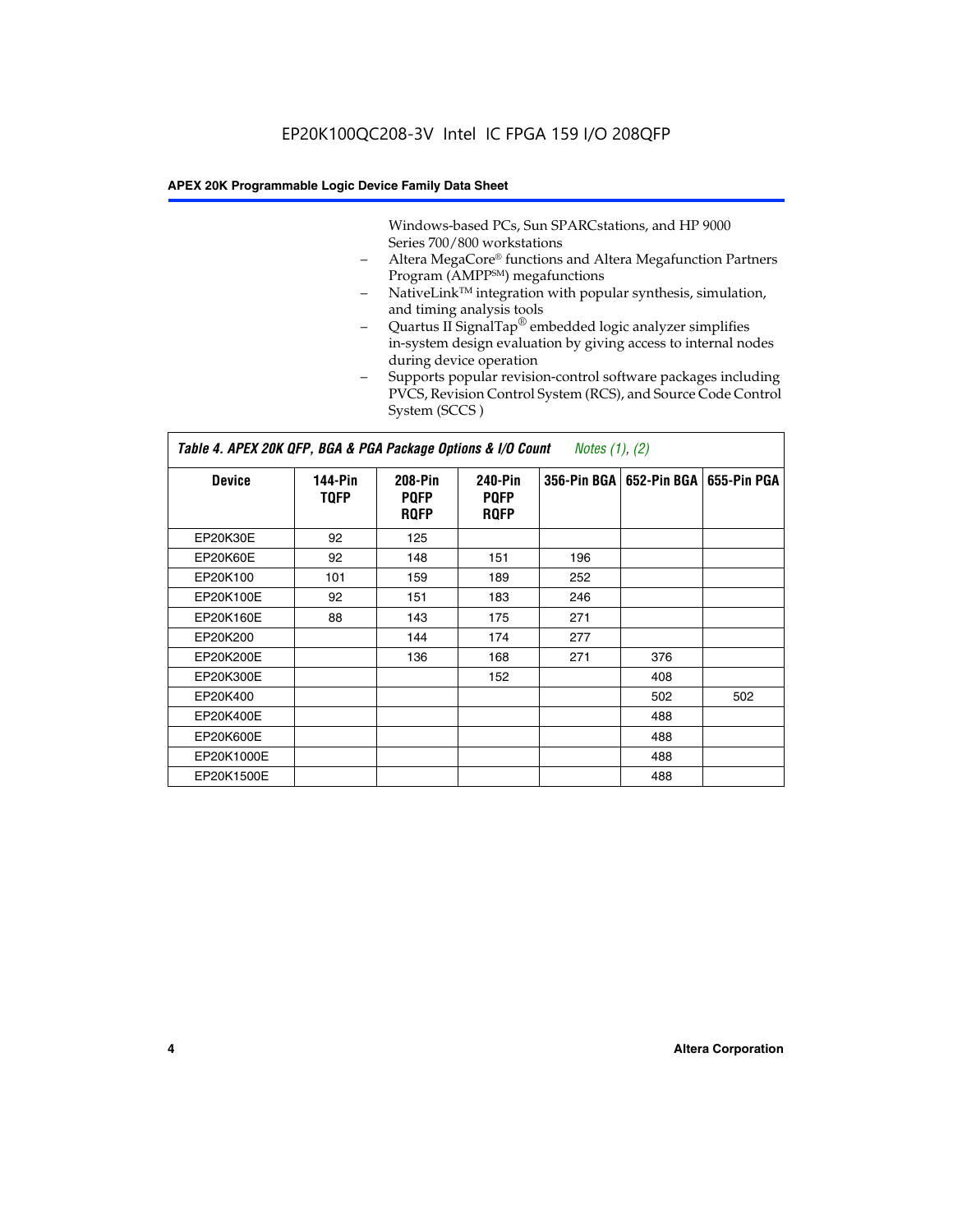| Table 5. APEX 20K FineLine BGA Package Options & I/O Count<br>Notes $(1)$ , $(2)$ |                |                |                |           |           |  |  |  |
|-----------------------------------------------------------------------------------|----------------|----------------|----------------|-----------|-----------|--|--|--|
| <b>Device</b>                                                                     | <b>144 Pin</b> | <b>324 Pin</b> | <b>484 Pin</b> | 672 Pin   | 1,020 Pin |  |  |  |
| EP20K30E                                                                          | 93             | 128            |                |           |           |  |  |  |
| <b>EP20K60E</b>                                                                   | 93             | 196            |                |           |           |  |  |  |
| EP20K100                                                                          |                | 252            |                |           |           |  |  |  |
| EP20K100E                                                                         | 93             | 246            |                |           |           |  |  |  |
| EP20K160E                                                                         |                |                | 316            |           |           |  |  |  |
| EP20K200                                                                          |                |                | 382            |           |           |  |  |  |
| EP20K200E                                                                         |                |                | 376            | 376       |           |  |  |  |
| EP20K300E                                                                         |                |                |                | 408       |           |  |  |  |
| EP20K400                                                                          |                |                |                | 502 $(3)$ |           |  |  |  |
| EP20K400E                                                                         |                |                |                | 488 $(3)$ |           |  |  |  |
| EP20K600E                                                                         |                |                |                | 508 $(3)$ | 588       |  |  |  |
| EP20K1000E                                                                        |                |                |                | 508 $(3)$ | 708       |  |  |  |
| EP20K1500E                                                                        |                |                |                |           | 808       |  |  |  |

#### *Notes to Tables 4 and 5:*

 $\Gamma$ 

(1) I/O counts include dedicated input and clock pins.

(2) APEX 20K device package types include thin quad flat pack (TQFP), plastic quad flat pack (PQFP), power quad flat pack (RQFP), 1.27-mm pitch ball-grid array (BGA), 1.00-mm pitch FineLine BGA, and pin-grid array (PGA) packages.

(3) This device uses a thermally enhanced package, which is taller than the regular package. Consult the *Altera Device Package Information Data Sheet* for detailed package size information.

| Table 6. APEX 20K QFP, BGA & PGA Package Sizes                                                           |                |                    |                    |                |                |                    |  |  |  |
|----------------------------------------------------------------------------------------------------------|----------------|--------------------|--------------------|----------------|----------------|--------------------|--|--|--|
| 144-Pin TQFP<br>240-Pin QFP<br>356-Pin BGA   652-Pin BGA<br>208-Pin QFP<br>655-Pin PGA<br><b>Feature</b> |                |                    |                    |                |                |                    |  |  |  |
| Pitch (mm)                                                                                               | 0.50           | 0.50               | 0.50               | 1.27           | 1.27           |                    |  |  |  |
| Area $(mm^2)$                                                                                            | 484            | 924                | 1.218              | 1.225          | 2.025          | 3,906              |  |  |  |
| Length $\times$ Width<br>$(mm \times mm)$                                                                | $22 \times 22$ | $30.4 \times 30.4$ | $34.9 \times 34.9$ | $35 \times 35$ | $45 \times 45$ | $62.5 \times 62.5$ |  |  |  |

| Table 7. APEX 20K FineLine BGA Package Sizes                                          |                |                |                |                |                |  |  |  |
|---------------------------------------------------------------------------------------|----------------|----------------|----------------|----------------|----------------|--|--|--|
| <b>324 Pin</b><br><b>1,020 Pin</b><br>144 Pin<br>672 Pin<br>484 Pin<br><b>Feature</b> |                |                |                |                |                |  |  |  |
| Pitch (mm)                                                                            | 1.00           | 1.00           | 1.00           | 1.00           | 1.00           |  |  |  |
| Area ( $mm2$ )                                                                        | 169            | 361            | 529            | 729            | 1,089          |  |  |  |
| Length $\times$ Width (mm $\times$ mm)                                                | $13 \times 13$ | $19 \times 19$ | $23 \times 23$ | $27 \times 27$ | $33 \times 33$ |  |  |  |

٦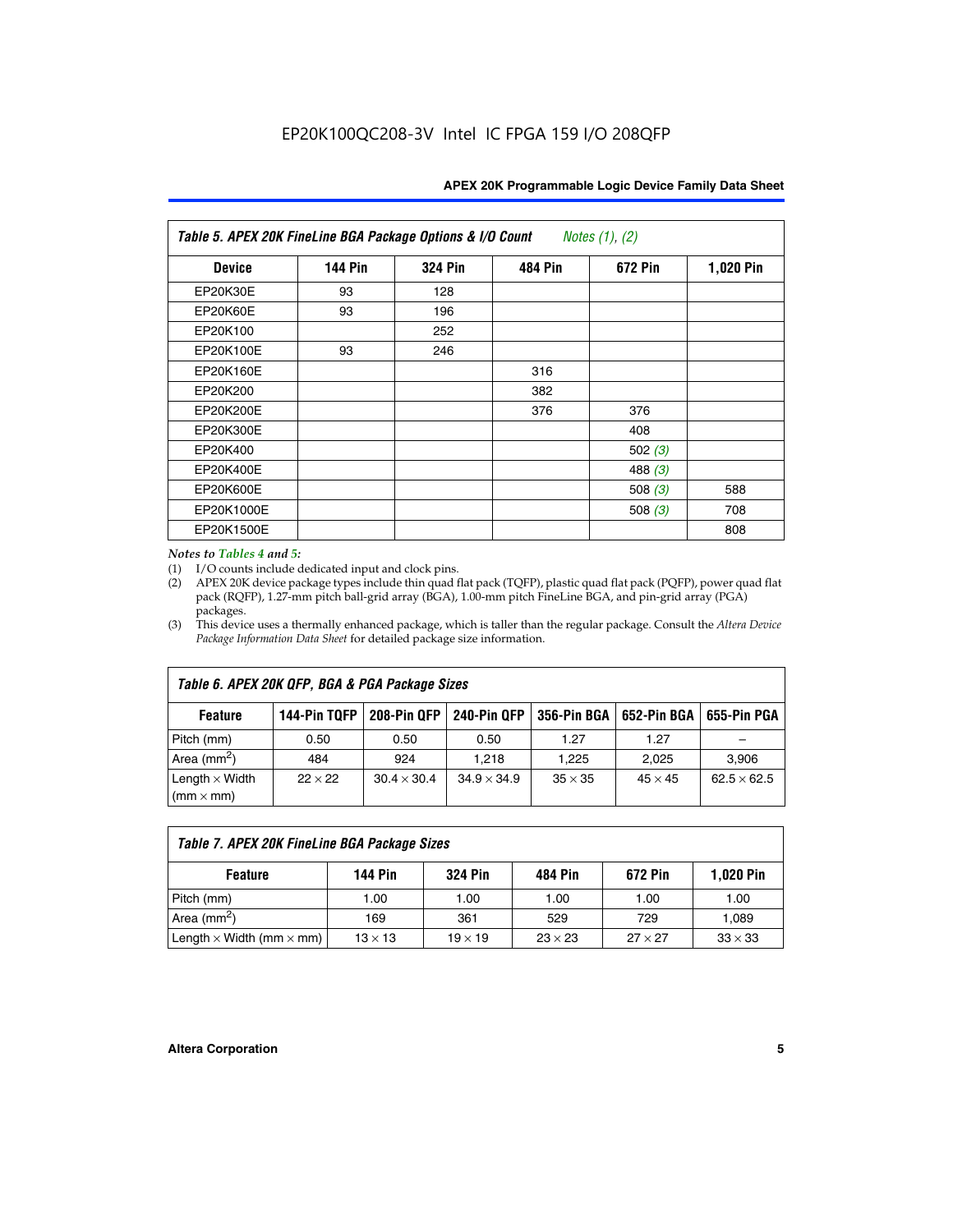### **General Description**

APEXTM 20K devices are the first PLDs designed with the MultiCore architecture, which combines the strengths of LUT-based and productterm-based devices with an enhanced memory structure. LUT-based logic provides optimized performance and efficiency for data-path, registerintensive, mathematical, or digital signal processing (DSP) designs. Product-term-based logic is optimized for complex combinatorial paths, such as complex state machines. LUT- and product-term-based logic combined with memory functions and a wide variety of MegaCore and AMPP functions make the APEX 20K device architecture uniquely suited for system-on-a-programmable-chip designs. Applications historically requiring a combination of LUT-, product-term-, and memory-based devices can now be integrated into one APEX 20K device.

APEX 20KE devices are a superset of APEX 20K devices and include additional features such as advanced I/O standard support, CAM, additional global clocks, and enhanced ClockLock clock circuitry. In addition, APEX 20KE devices extend the APEX 20K family to 1.5 million gates. APEX 20KE devices are denoted with an "E" suffix in the device name (e.g., the EP20K1000E device is an APEX 20KE device). Table 8 compares the features included in APEX 20K and APEX 20KE devices.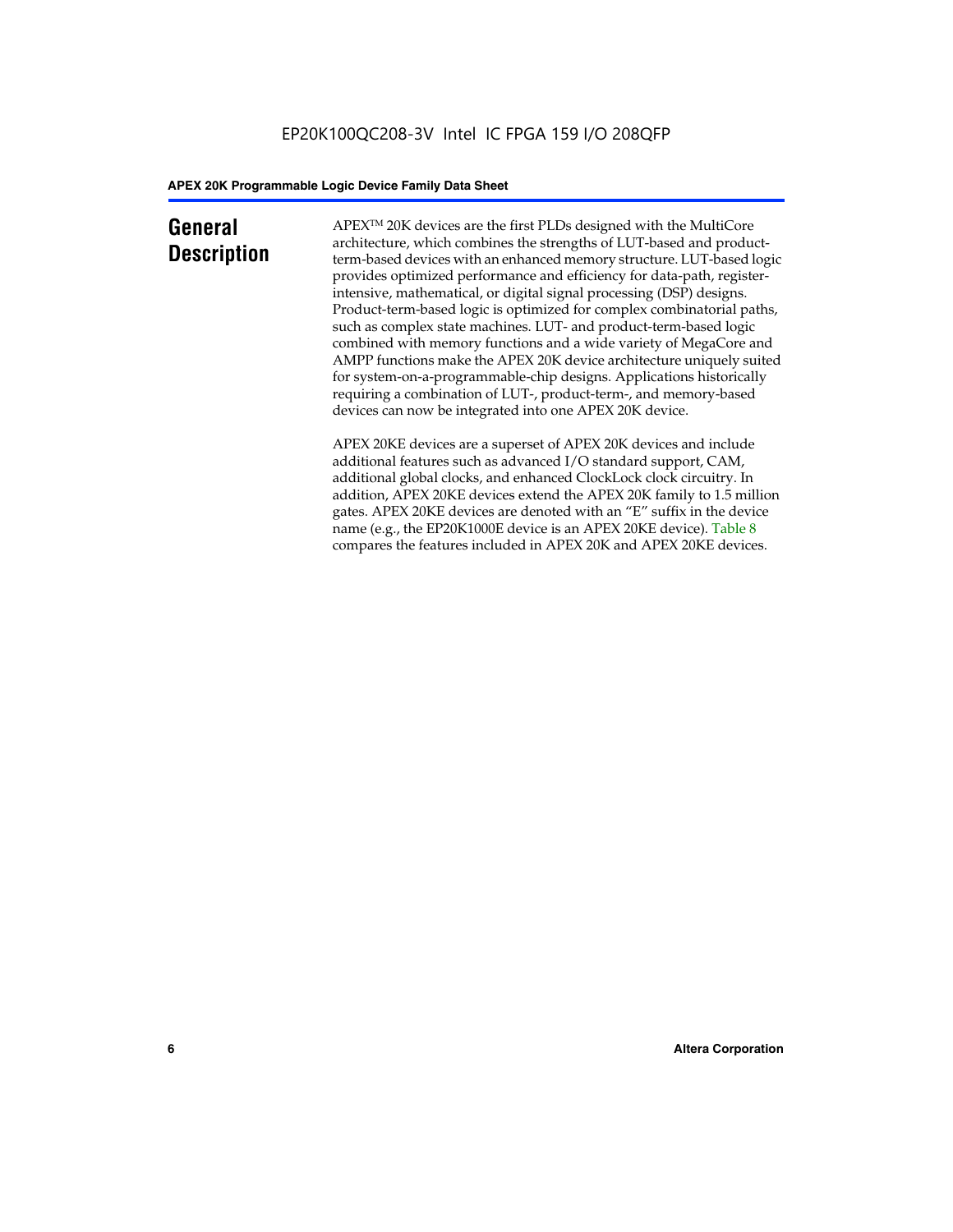| Table 8. Comparison of APEX 20K & APEX 20KE Features |                                                                                                                                                                     |                                                                                                                                                                                                                                                                                                                                                                                                                                                                                       |  |  |  |  |  |  |
|------------------------------------------------------|---------------------------------------------------------------------------------------------------------------------------------------------------------------------|---------------------------------------------------------------------------------------------------------------------------------------------------------------------------------------------------------------------------------------------------------------------------------------------------------------------------------------------------------------------------------------------------------------------------------------------------------------------------------------|--|--|--|--|--|--|
| <b>Feature</b>                                       | <b>APEX 20K Devices</b>                                                                                                                                             | <b>APEX 20KE Devices</b>                                                                                                                                                                                                                                                                                                                                                                                                                                                              |  |  |  |  |  |  |
| MultiCore system integration                         | Full support                                                                                                                                                        | Full support                                                                                                                                                                                                                                                                                                                                                                                                                                                                          |  |  |  |  |  |  |
| SignalTap logic analysis                             | Full support                                                                                                                                                        | Full support                                                                                                                                                                                                                                                                                                                                                                                                                                                                          |  |  |  |  |  |  |
| 32/64-Bit, 33-MHz PCI                                | Full compliance in -1, -2 speed<br>grades                                                                                                                           | Full compliance in -1, -2 speed grades                                                                                                                                                                                                                                                                                                                                                                                                                                                |  |  |  |  |  |  |
| 32/64-Bit, 66-MHz PCI                                |                                                                                                                                                                     | Full compliance in -1 speed grade                                                                                                                                                                                                                                                                                                                                                                                                                                                     |  |  |  |  |  |  |
| MultiVolt I/O                                        | 2.5-V or 3.3-V V <sub>CCIO</sub><br>V <sub>CCIO</sub> selected for device<br>Certain devices are 5.0-V tolerant                                                     | 1.8-V, 2.5-V, or 3.3-V V <sub>CCIO</sub><br>V <sub>CCIO</sub> selected block-by-block<br>5.0-V tolerant with use of external resistor                                                                                                                                                                                                                                                                                                                                                 |  |  |  |  |  |  |
| ClockLock support                                    | Clock delay reduction<br>$2\times$ and $4\times$ clock multiplication                                                                                               | Clock delay reduction<br>$m/(n \times v)$ or $m/(n \times k)$ clock multiplication<br>Drive ClockLock output off-chip<br>External clock feedback<br><b>ClockShift</b><br>LVDS support<br>Up to four PLLs<br>ClockShift, clock phase adjustment                                                                                                                                                                                                                                        |  |  |  |  |  |  |
| Dedicated clock and input pins                       | <b>Six</b>                                                                                                                                                          | Eight                                                                                                                                                                                                                                                                                                                                                                                                                                                                                 |  |  |  |  |  |  |
| I/O standard support                                 | 2.5-V, 3.3-V, 5.0-V I/O<br>3.3-V PCI<br>Low-voltage complementary<br>metal-oxide semiconductor<br>(LVCMOS)<br>Low-voltage transistor-to-transistor<br>logic (LVTTL) | 1.8-V, 2.5-V, 3.3-V, 5.0-V I/O<br>2.5-V I/O<br>3.3-V PCI and PCI-X<br>3.3-V Advanced Graphics Port (AGP)<br>Center tap terminated (CTT)<br>$GTL+$<br><b>LVCMOS</b><br>LVTTL<br>True-LVDS and LVPECL data pins<br>(in EP20K300E and larger devices)<br>LVDS and LVPECL signaling (in all BGA<br>and FineLine BGA devices)<br>LVDS and LVPECL data pins up to<br>156 Mbps (in -1 speed grade devices)<br><b>HSTL Class I</b><br>PCI-X<br>SSTL-2 Class I and II<br>SSTL-3 Class I and II |  |  |  |  |  |  |
| Memory support                                       | Dual-port RAM<br><b>FIFO</b><br><b>RAM</b><br><b>ROM</b>                                                                                                            | CAM<br>Dual-port RAM<br><b>FIFO</b><br>RAM<br><b>ROM</b>                                                                                                                                                                                                                                                                                                                                                                                                                              |  |  |  |  |  |  |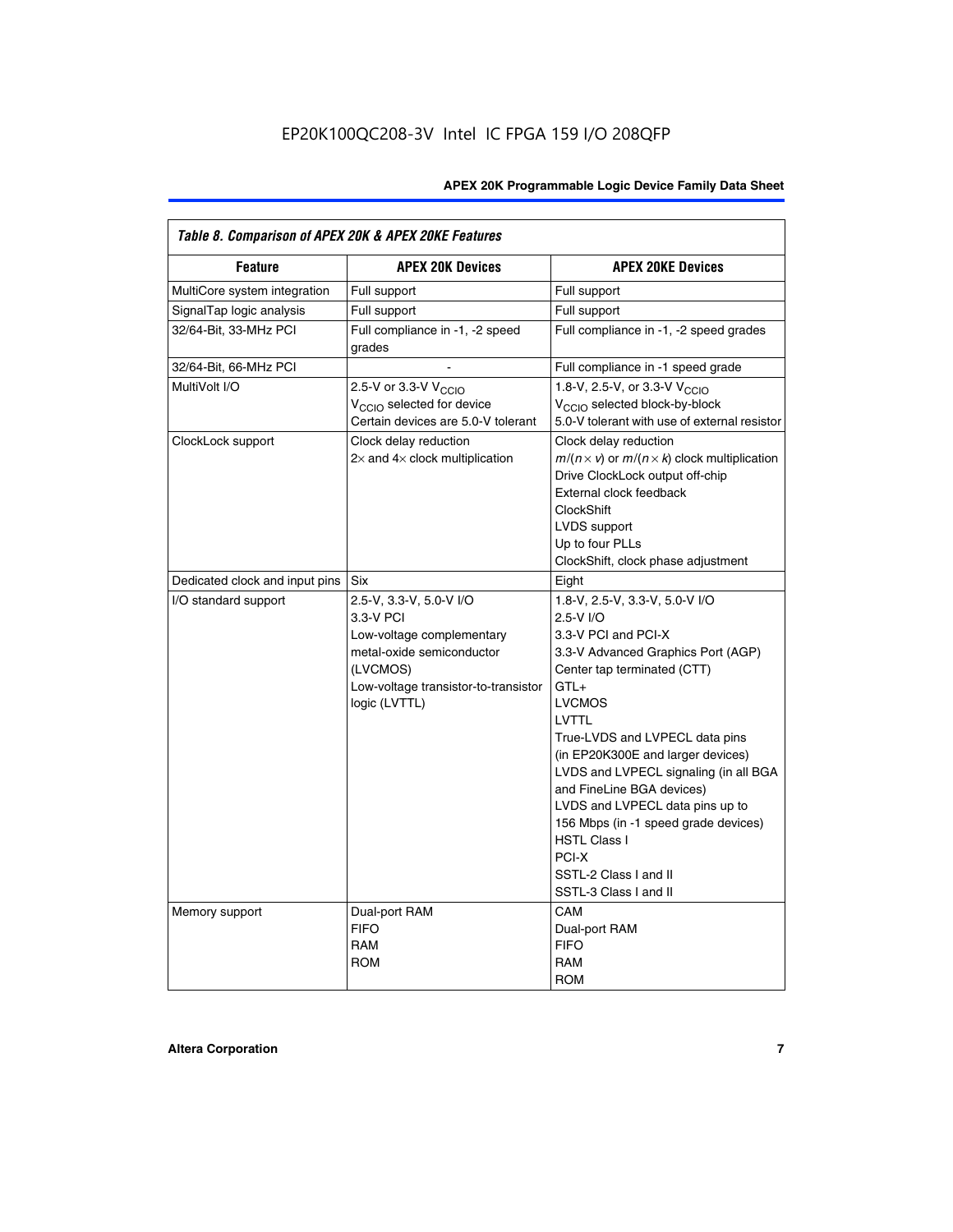All APEX 20K devices are reconfigurable and are 100% tested prior to shipment. As a result, test vectors do not have to be generated for fault coverage purposes. Instead, the designer can focus on simulation and design verification. In addition, the designer does not need to manage inventories of different application-specific integrated circuit (ASIC) designs; APEX 20K devices can be configured on the board for the specific functionality required.

APEX 20K devices are configured at system power-up with data stored in an Altera serial configuration device or provided by a system controller. Altera offers in-system programmability (ISP)-capable EPC1, EPC2, and EPC16 configuration devices, which configure APEX 20K devices via a serial data stream. Moreover, APEX 20K devices contain an optimized interface that permits microprocessors to configure APEX 20K devices serially or in parallel, and synchronously or asynchronously. The interface also enables microprocessors to treat APEX 20K devices as memory and configure the device by writing to a virtual memory location, making reconfiguration easy.

After an APEX 20K device has been configured, it can be reconfigured in-circuit by resetting the device and loading new data. Real-time changes can be made during system operation, enabling innovative reconfigurable computing applications.

APEX 20K devices are supported by the Altera Quartus II development system, a single, integrated package that offers HDL and schematic design entry, compilation and logic synthesis, full simulation and worst-case timing analysis, SignalTap logic analysis, and device configuration. The Quartus II software runs on Windows-based PCs, Sun SPARCstations, and HP 9000 Series 700/800 workstations.

The Quartus II software provides NativeLink interfaces to other industrystandard PC- and UNIX workstation-based EDA tools. For example, designers can invoke the Quartus II software from within third-party design tools. Further, the Quartus II software contains built-in optimized synthesis libraries; synthesis tools can use these libraries to optimize designs for APEX 20K devices. For example, the Synopsys Design Compiler library, supplied with the Quartus II development system, includes DesignWare functions optimized for the APEX 20K architecture.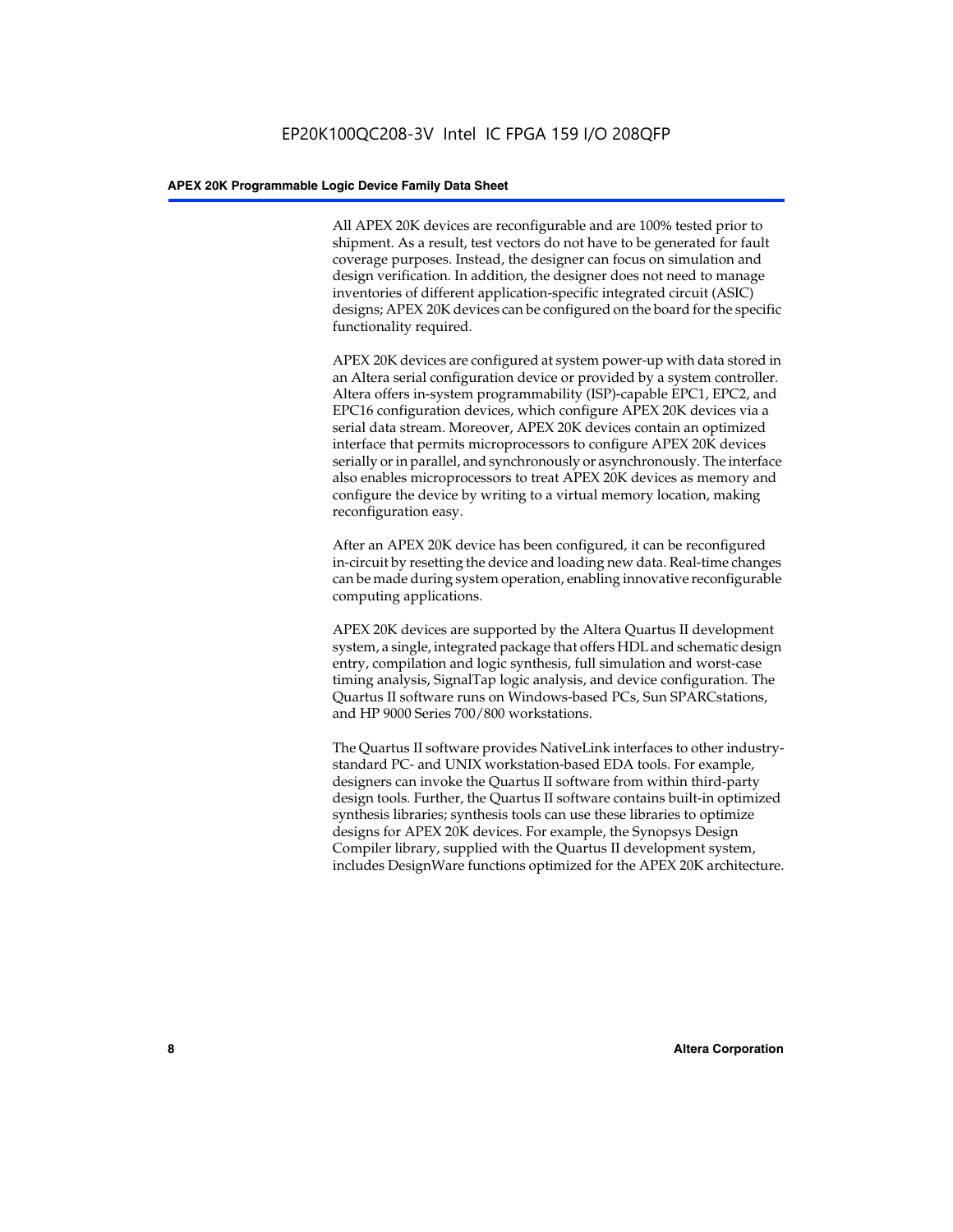| <b>Functional</b><br><b>Description</b> | APEX 20K devices incorporate LUT-based logic, product-term-based<br>logic, and memory into one device. Signal interconnections within<br>APEX 20K devices (as well as to and from device pins) are provided by the<br>FastTrack <sup>®</sup> Interconnect—a series of fast, continuous row and column<br>channels that run the entire length and width of the device.                                                                                                                                                                                                                                                                                                                                                                                              |
|-----------------------------------------|--------------------------------------------------------------------------------------------------------------------------------------------------------------------------------------------------------------------------------------------------------------------------------------------------------------------------------------------------------------------------------------------------------------------------------------------------------------------------------------------------------------------------------------------------------------------------------------------------------------------------------------------------------------------------------------------------------------------------------------------------------------------|
|                                         | Each I/O pin is fed by an I/O element (IOE) located at the end of each row<br>and column of the FastTrack Interconnect. Each IOE contains a<br>bidirectional I/O buffer and a register that can be used as either an input<br>or output register to feed input, output, or bidirectional signals. When<br>used with a dedicated clock pin, these registers provide exceptional<br>performance. IOEs provide a variety of features, such as 3.3-V, 64-bit,<br>66-MHz PCI compliance; JTAG BST support; slew-rate control; and<br>tri-state buffers. APEX 20KE devices offer enhanced I/O support,<br>including support for 1.8-V I/O, 2.5-V I/O, LVCMOS, LVTTL, LVPECL,<br>3.3-V PCI, PCI-X, LVDS, GTL+, SSTL-2, SSTL-3, HSTL, CTT, and 3.3-V<br>AGP I/O standards. |
|                                         | The ESB can implement a variety of memory functions, including CAM,<br>RAM, dual-port RAM, ROM, and FIFO functions. Embedding the<br>memory directly into the die improves performance and reduces die area<br>compared to distributed-RAM implementations. Moreover, the<br>abundance of cascadable ESBs ensures that the APEX 20K device can<br>implement multiple wide memory blocks for high-density designs. The<br>ESB's high speed ensures it can implement small memory blocks without<br>any speed penalty. The abundance of ESBs ensures that designers can                                                                                                                                                                                              |



create as many different-sized memory blocks as the system requires.

Figure 1 shows an overview of the APEX 20K device.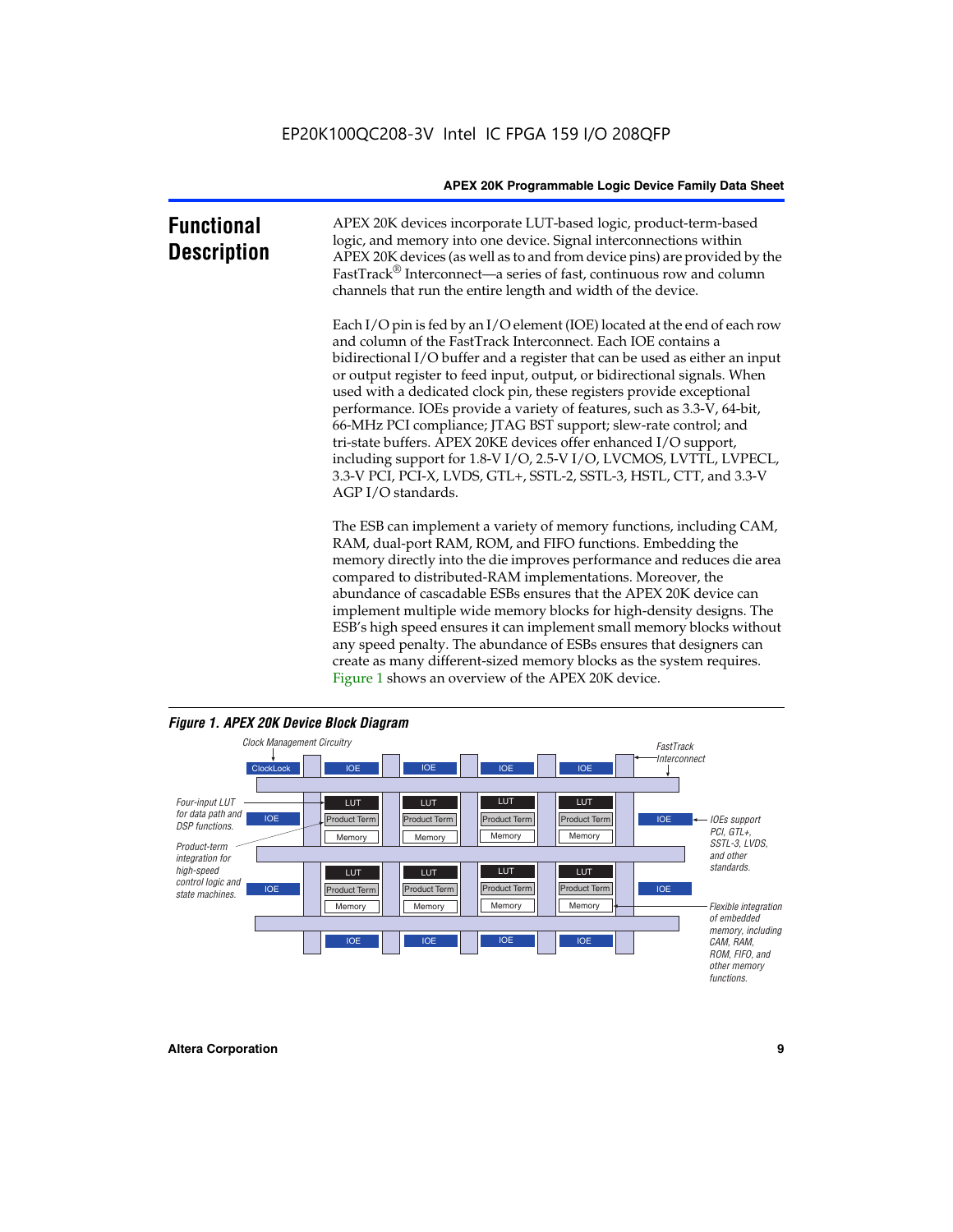APEX 20K devices provide two dedicated clock pins and four dedicated input pins that drive register control inputs. These signals ensure efficient distribution of high-speed, low-skew control signals. These signals use dedicated routing channels to provide short delays and low skews. Four of the dedicated inputs drive four global signals. These four global signals can also be driven by internal logic, providing an ideal solution for a clock divider or internally generated asynchronous clear signals with high fan-out. The dedicated clock pins featured on the APEX 20K devices can also feed logic. The devices also feature ClockLock and ClockBoost clock management circuitry. APEX 20KE devices provide two additional dedicated clock pins, for a total of four dedicated clock pins.

#### **MegaLAB Structure**

APEX 20K devices are constructed from a series of MegaLAB<sup>™</sup> structures. Each MegaLAB structure contains a group of logic array blocks (LABs), one ESB, and a MegaLAB interconnect, which routes signals within the MegaLAB structure. The EP20K30E device has 10 LABs, EP20K60E through EP20K600E devices have 16 LABs, and the EP20K1000E and EP20K1500E devices have 24 LABs. Signals are routed between MegaLAB structures and I/O pins via the FastTrack Interconnect. In addition, edge LABs can be driven by I/O pins through the local interconnect. Figure 2 shows the MegaLAB structure.



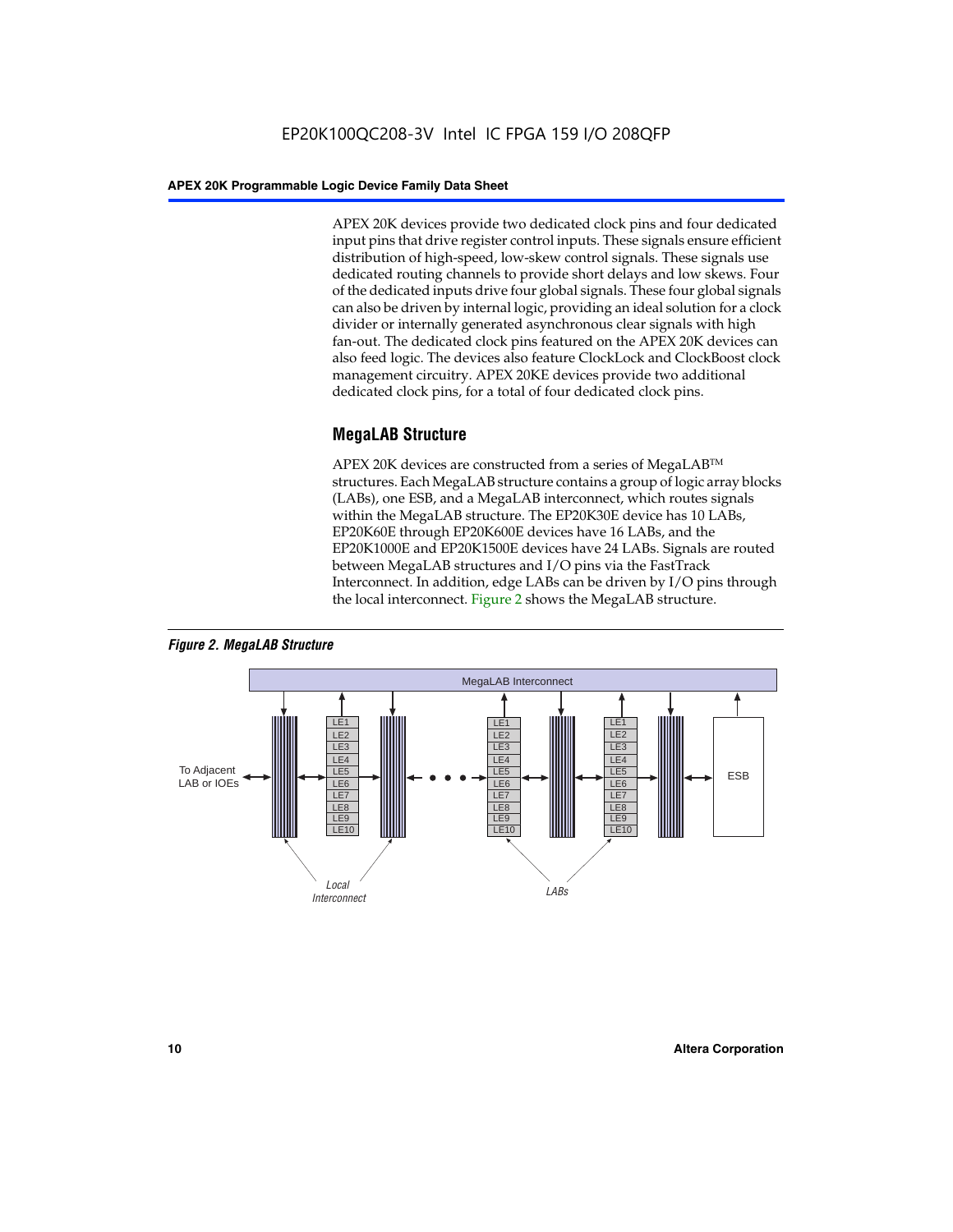### **Logic Array Block**

Each LAB consists of 10 LEs, the LEs' associated carry and cascade chains, LAB control signals, and the local interconnect. The local interconnect transfers signals between LEs in the same or adjacent LABs, IOEs, or ESBs. The Quartus II Compiler places associated logic within an LAB or adjacent LABs, allowing the use of a fast local interconnect for high performance. Figure 3 shows the APEX 20K LAB.

APEX 20K devices use an interleaved LAB structure. This structure allows each LE to drive two local interconnect areas. This feature minimizes use of the MegaLAB and FastTrack interconnect, providing higher performance and flexibility. Each LE can drive 29 other LEs through the fast local interconnect.

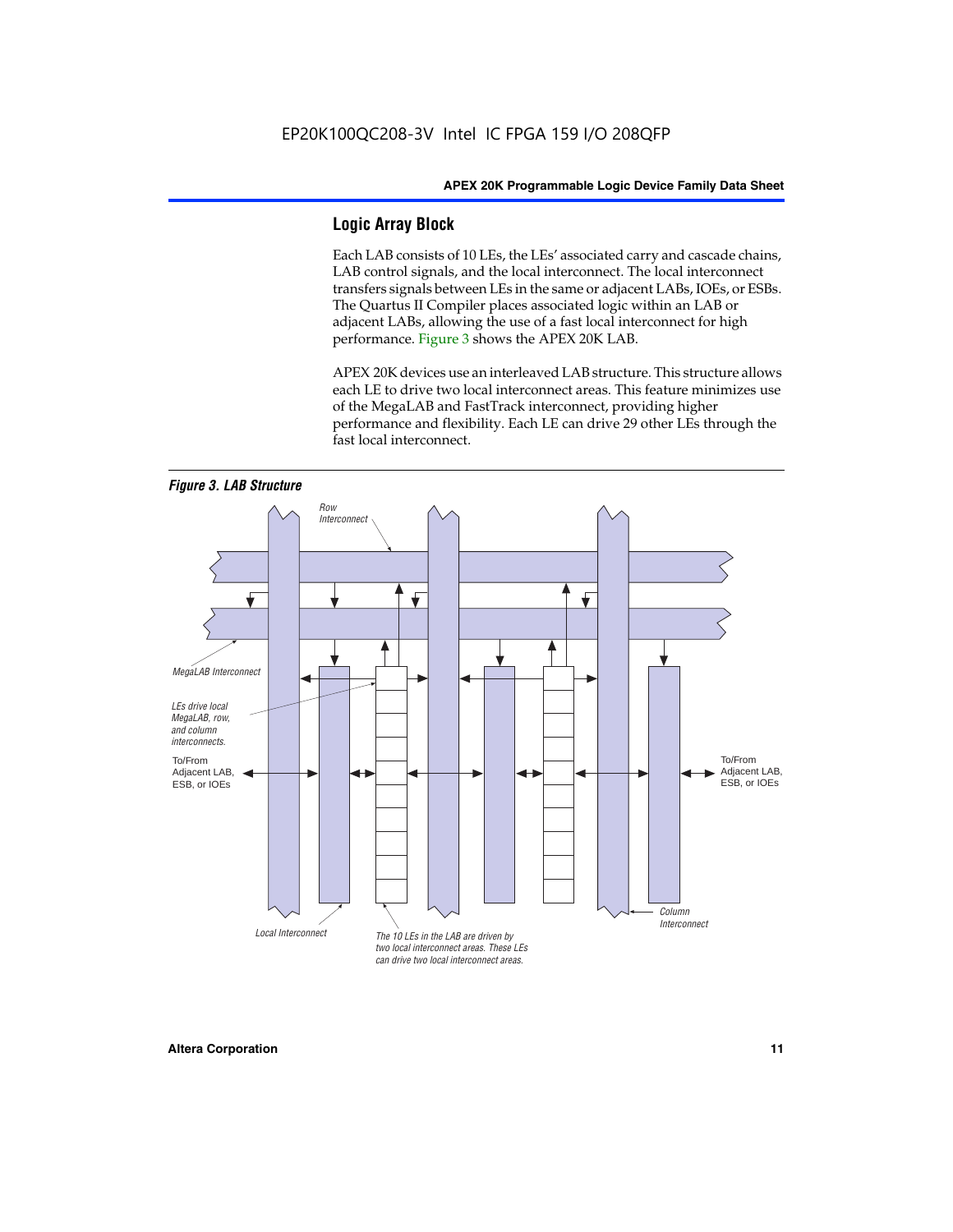Each LAB contains dedicated logic for driving control signals to its LEs and ESBs. The control signals include clock, clock enable, asynchronous clear, asynchronous preset, asynchronous load, synchronous clear, and synchronous load signals. A maximum of six control signals can be used at a time. Although synchronous load and clear signals are generally used when implementing counters, they can also be used with other functions.

Each LAB can use two clocks and two clock enable signals. Each LAB's clock and clock enable signals are linked (e.g., any LE in a particular LAB using CLK1 will also use CLKENA1). LEs with the same clock but different clock enable signals either use both clock signals in one LAB or are placed into separate LABs.

If both the rising and falling edges of a clock are used in a LAB, both LABwide clock signals are used.

The LAB-wide control signals can be generated from the LAB local interconnect, global signals, and dedicated clock pins. The inherent low skew of the FastTrack Interconnect enables it to be used for clock distribution. Figure 4 shows the LAB control signal generation circuit.



#### *Figure 4. LAB Control Signal Generation*

#### *Notes to Figure 4:*

- (1) APEX 20KE devices have four dedicated clocks.
- (2) The LABCLR1 and LABCLR2 signals also control asynchronous load and asynchronous preset for LEs within the LAB.
- (3) The SYNCCLR signal can be generated by the local interconnect or global signals.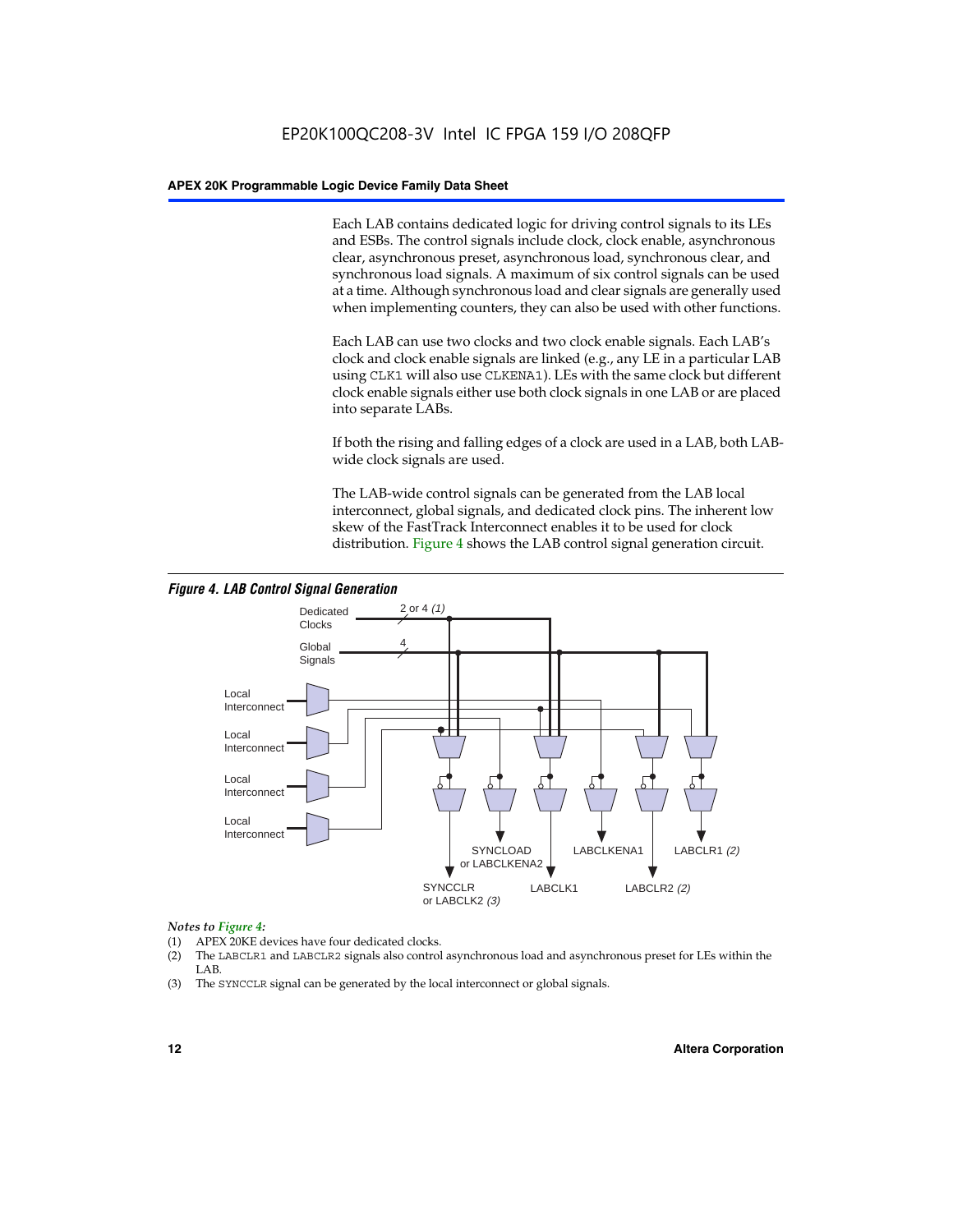#### **Logic Element**

The LE, the smallest unit of logic in the APEX 20K architecture, is compact and provides efficient logic usage. Each LE contains a four-input LUT, which is a function generator that can quickly implement any function of four variables. In addition, each LE contains a programmable register and carry and cascade chains. Each LE drives the local interconnect, MegaLAB interconnect, and FastTrack Interconnect routing structures. See Figure 5.



*Figure 5. APEX 20K Logic Element*

Each LE's programmable register can be configured for D, T, JK, or SR operation. The register's clock and clear control signals can be driven by global signals, general-purpose I/O pins, or any internal logic. For combinatorial functions, the register is bypassed and the output of the LUT drives the outputs of the LE.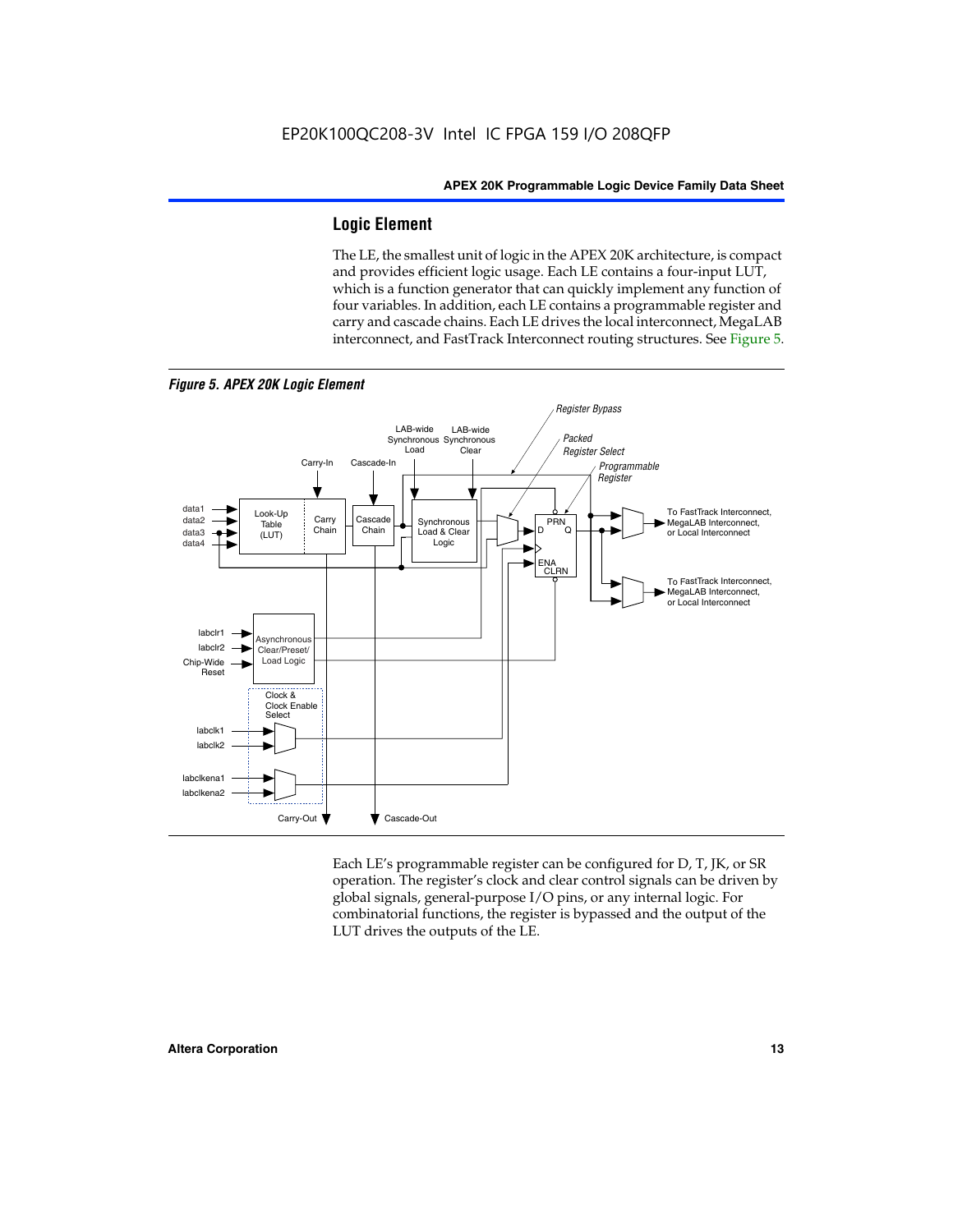Each LE has two outputs that drive the local, MegaLAB, or FastTrack Interconnect routing structure. Each output can be driven independently by the LUT's or register's output. For example, the LUT can drive one output while the register drives the other output. This feature, called register packing, improves device utilization because the register and the LUT can be used for unrelated functions. The LE can also drive out registered and unregistered versions of the LUT output.

The APEX 20K architecture provides two types of dedicated high-speed data paths that connect adjacent LEs without using local interconnect paths: carry chains and cascade chains. A carry chain supports high-speed arithmetic functions such as counters and adders, while a cascade chain implements wide-input functions such as equality comparators with minimum delay. Carry and cascade chains connect LEs 1 through 10 in an LAB and all LABs in the same MegaLAB structure.

#### *Carry Chain*

The carry chain provides a very fast carry-forward function between LEs. The carry-in signal from a lower-order bit drives forward into the higherorder bit via the carry chain, and feeds into both the LUT and the next portion of the carry chain. This feature allows the APEX 20K architecture to implement high-speed counters, adders, and comparators of arbitrary width. Carry chain logic can be created automatically by the Quartus II software Compiler during design processing, or manually by the designer during design entry. Parameterized functions such as library of parameterized modules (LPM) and DesignWare functions automatically take advantage of carry chains for the appropriate functions.

The Quartus II software Compiler creates carry chains longer than ten LEs by linking LABs together automatically. For enhanced fitting, a long carry chain skips alternate LABs in a MegaLAB<sup>™</sup> structure. A carry chain longer than one LAB skips either from an even-numbered LAB to the next evennumbered LAB, or from an odd-numbered LAB to the next oddnumbered LAB. For example, the last LE of the first LAB in the upper-left MegaLAB structure carries to the first LE of the third LAB in the MegaLAB structure.

Figure 6 shows how an *n*-bit full adder can be implemented in *n* + 1 LEs with the carry chain. One portion of the LUT generates the sum of two bits using the input signals and the carry-in signal; the sum is routed to the output of the LE. The register can be bypassed for simple adders or used for accumulator functions. Another portion of the LUT and the carry chain logic generates the carry-out signal, which is routed directly to the carryin signal of the next-higher-order bit. The final carry-out signal is routed to an LE, where it is driven onto the local, MegaLAB, or FastTrack Interconnect routing structures.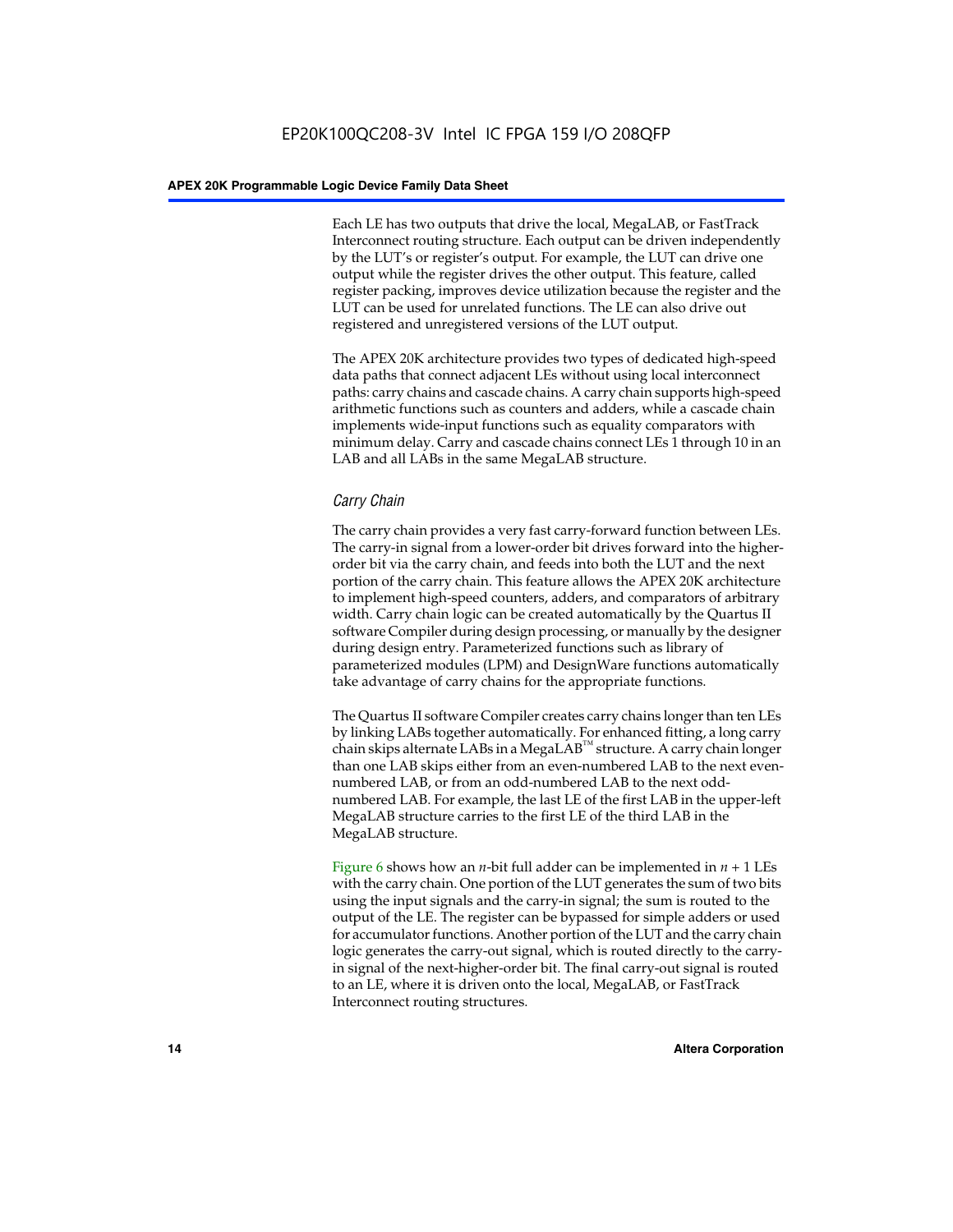

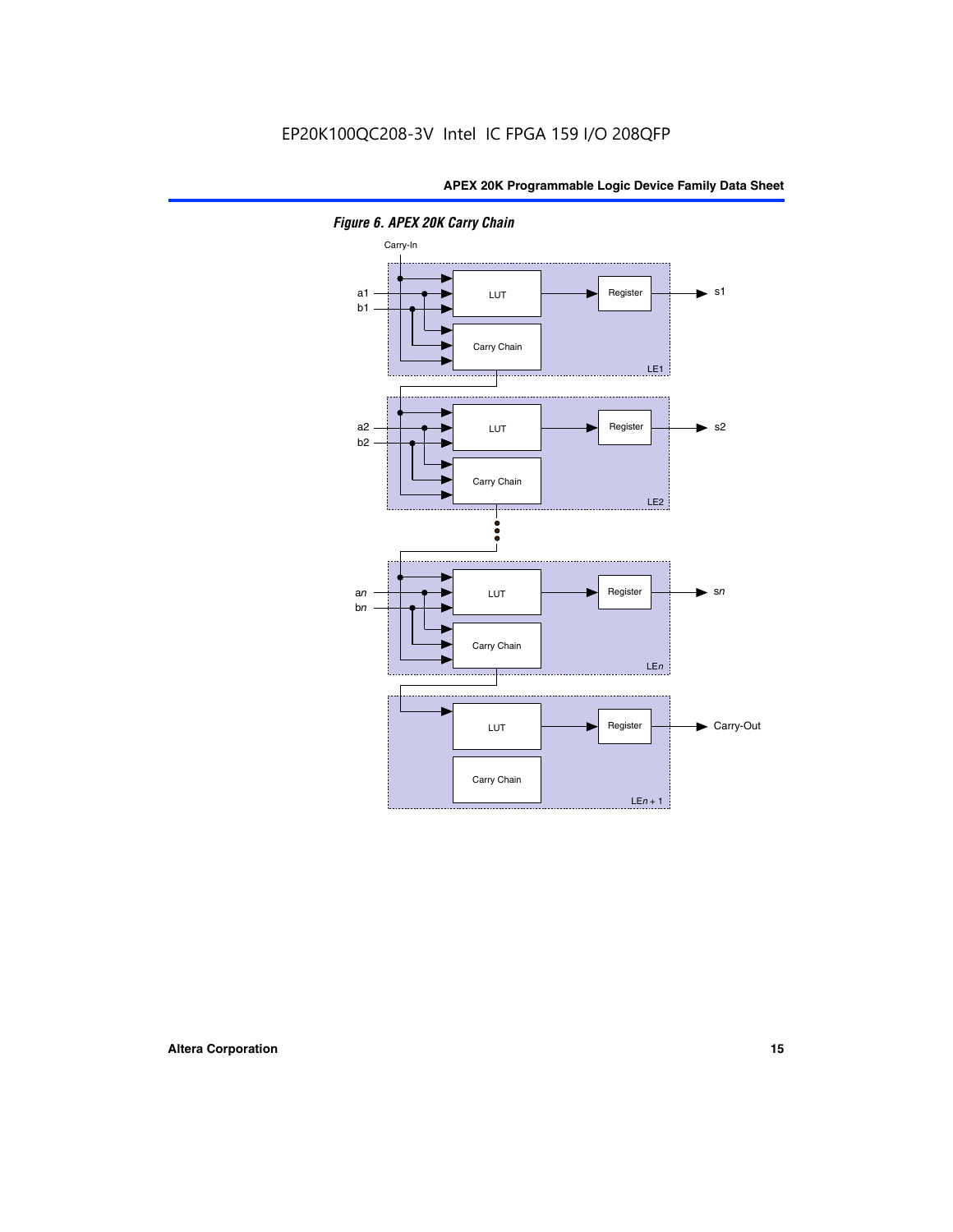#### *Cascade Chain*

With the cascade chain, the APEX 20K architecture can implement functions with a very wide fan-in. Adjacent LUTs can compute portions of a function in parallel; the cascade chain serially connects the intermediate values. The cascade chain can use a logical AND or logical OR (via De Morgan's inversion) to connect the outputs of adjacent LEs. Each additional LE provides four more inputs to the effective width of a function, with a short cascade delay. Cascade chain logic can be created automatically by the Quartus II software Compiler during design processing, or manually by the designer during design entry.

Cascade chains longer than ten LEs are implemented automatically by linking LABs together. For enhanced fitting, a long cascade chain skips alternate LABs in a MegaLAB structure. A cascade chain longer than one LAB skips either from an even-numbered LAB to the next even-numbered LAB, or from an odd-numbered LAB to the next odd-numbered LAB. For example, the last LE of the first LAB in the upper-left MegaLAB structure carries to the first LE of the third LAB in the MegaLAB structure. Figure 7 shows how the cascade function can connect adjacent LEs to form functions with a wide fan-in.



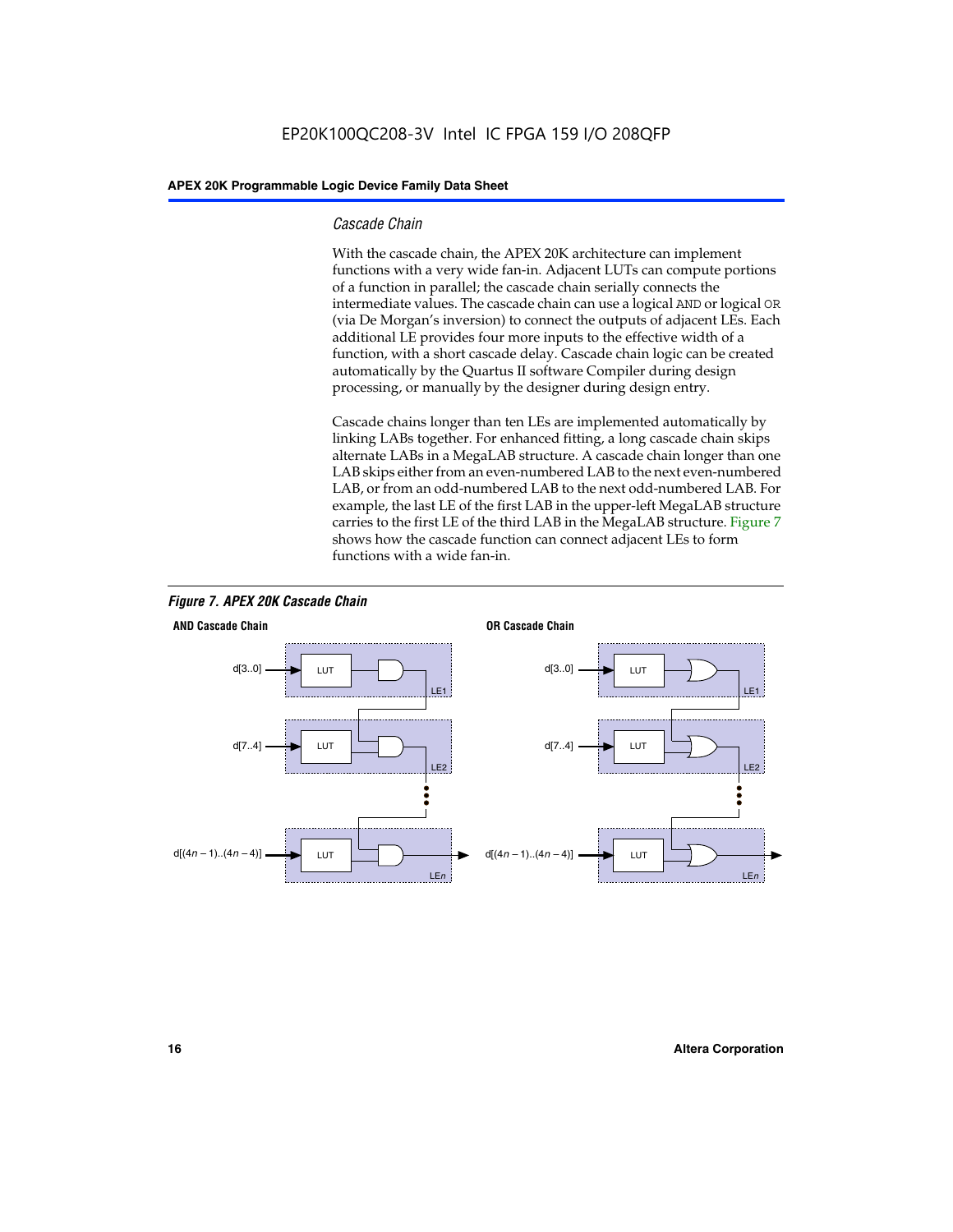#### *LE Operating Modes*

The APEX 20K LE can operate in one of the following three modes:

- Normal mode
- Arithmetic mode
- Counter mode

Each mode uses LE resources differently. In each mode, seven available inputs to the LE—the four data inputs from the LAB local interconnect, the feedback from the programmable register, and the carry-in and cascade-in from the previous LE—are directed to different destinations to implement the desired logic function. LAB-wide signals provide clock, asynchronous clear, asynchronous preset, asynchronous load, synchronous clear, synchronous load, and clock enable control for the register. These LAB-wide signals are available in all LE modes.

The Quartus II software, in conjunction with parameterized functions such as LPM and DesignWare functions, automatically chooses the appropriate mode for common functions such as counters, adders, and multipliers. If required, the designer can also create special-purpose functions that specify which LE operating mode to use for optimal performance. Figure 8 shows the LE operating modes.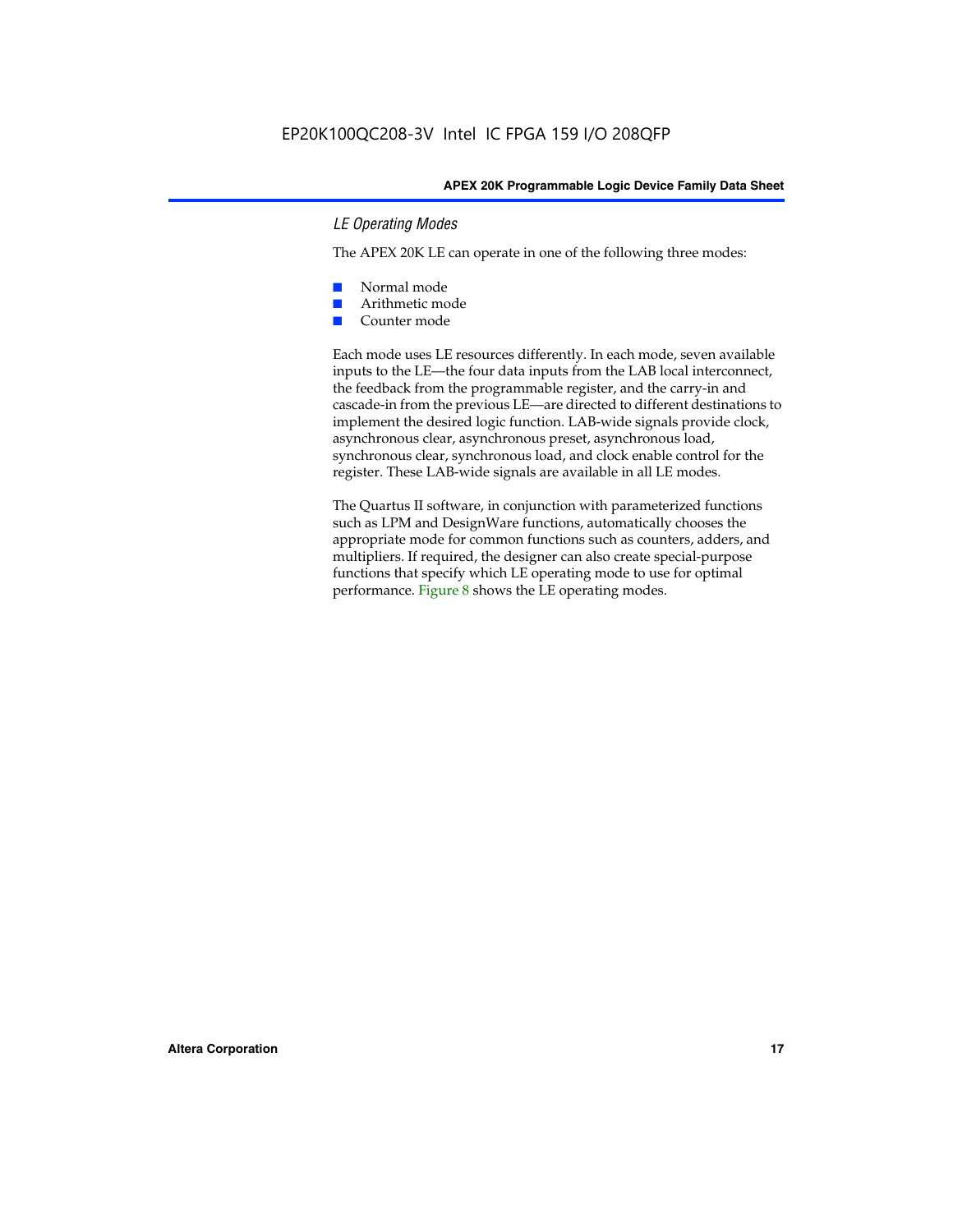#### *Figure 8. APEX 20K LE Operating Modes*



#### *Notes to Figure 8:*

- (1) LEs in normal mode support register packing.
- (2) There are two LAB-wide clock enables per LAB.
- (3) When using the carry-in in normal mode, the packed register feature is unavailable.
- (4) A register feedback multiplexer is available on LE1 of each LAB.
- (5) The DATA1 and DATA2 input signals can supply counter enable, up or down control, or register feedback signals for LEs other than the second LE in an LAB.
- (6) The LAB-wide synchronous clear and LAB wide synchronous load affect all registers in an LAB.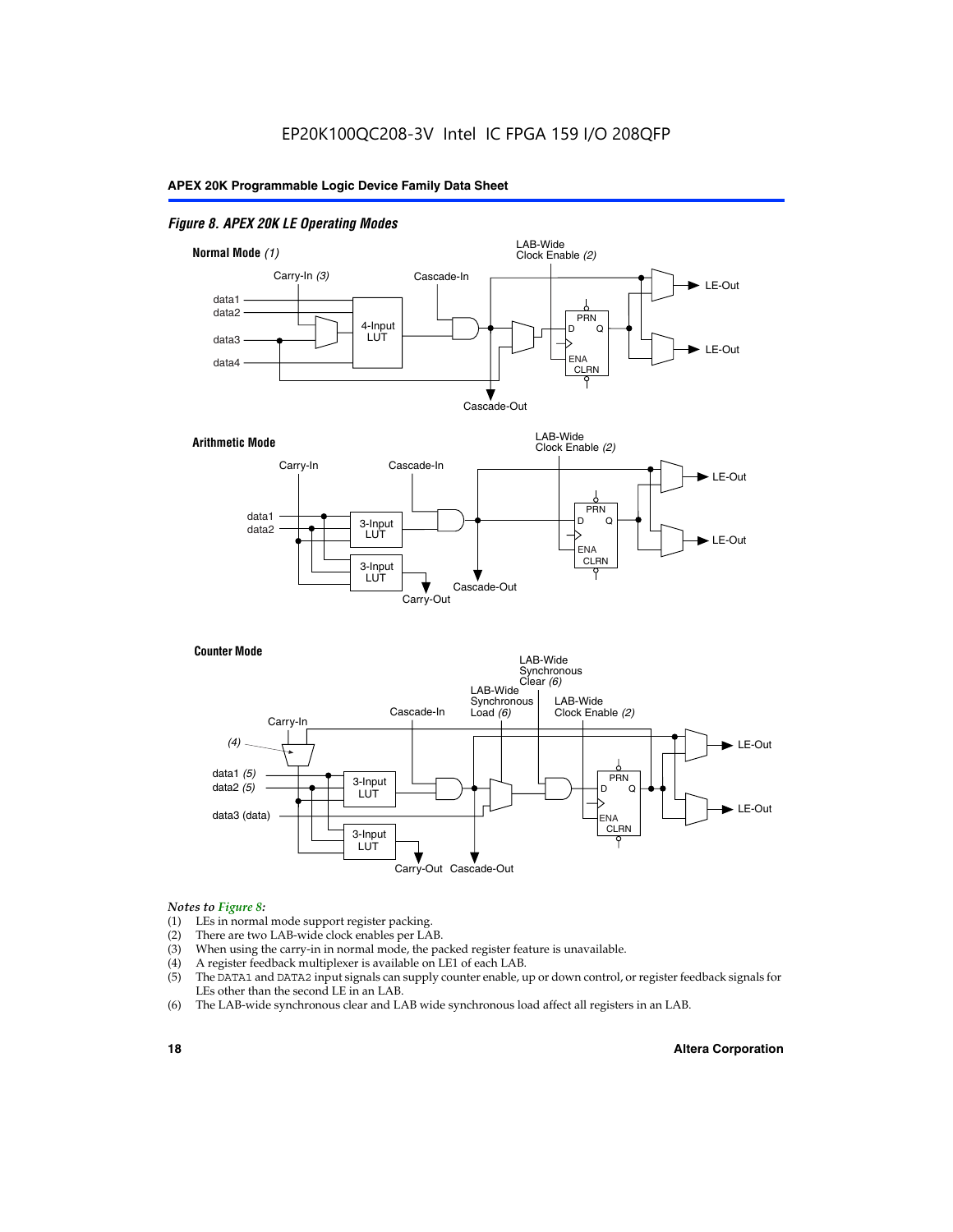#### **Normal Mode**

The normal mode is suitable for general logic applications, combinatorial functions, or wide decoding functions that can take advantage of a cascade chain. In normal mode, four data inputs from the LAB local interconnect and the carry-in are inputs to a four-input LUT. The Quartus II software Compiler automatically selects the carry-in or the DATA3 signal as one of the inputs to the LUT. The LUT output can be combined with the cascade-in signal to form a cascade chain through the cascade-out signal. LEs in normal mode support packed registers.

#### **Arithmetic Mode**

The arithmetic mode is ideal for implementing adders, accumulators, and comparators. An LE in arithmetic mode uses two 3-input LUTs. One LUT computes a three-input function; the other generates a carry output. As shown in Figure 8, the first LUT uses the carry-in signal and two data inputs from the LAB local interconnect to generate a combinatorial or registered output. For example, when implementing an adder, this output is the sum of three signals: DATA1, DATA2, and carry-in. The second LUT uses the same three signals to generate a carry-out signal, thereby creating a carry chain. The arithmetic mode also supports simultaneous use of the cascade chain. LEs in arithmetic mode can drive out registered and unregistered versions of the LUT output.

The Quartus II software implements parameterized functions that use the arithmetic mode automatically where appropriate; the designer does not need to specify how the carry chain will be used.

#### **Counter Mode**

The counter mode offers clock enable, counter enable, synchronous up/down control, synchronous clear, and synchronous load options. The counter enable and synchronous up/down control signals are generated from the data inputs of the LAB local interconnect. The synchronous clear and synchronous load options are LAB-wide signals that affect all registers in the LAB. Consequently, if any of the LEs in an LAB use the counter mode, other LEs in that LAB must be used as part of the same counter or be used for a combinatorial function. The Quartus II software automatically places any registers that are not used by the counter into other LABs.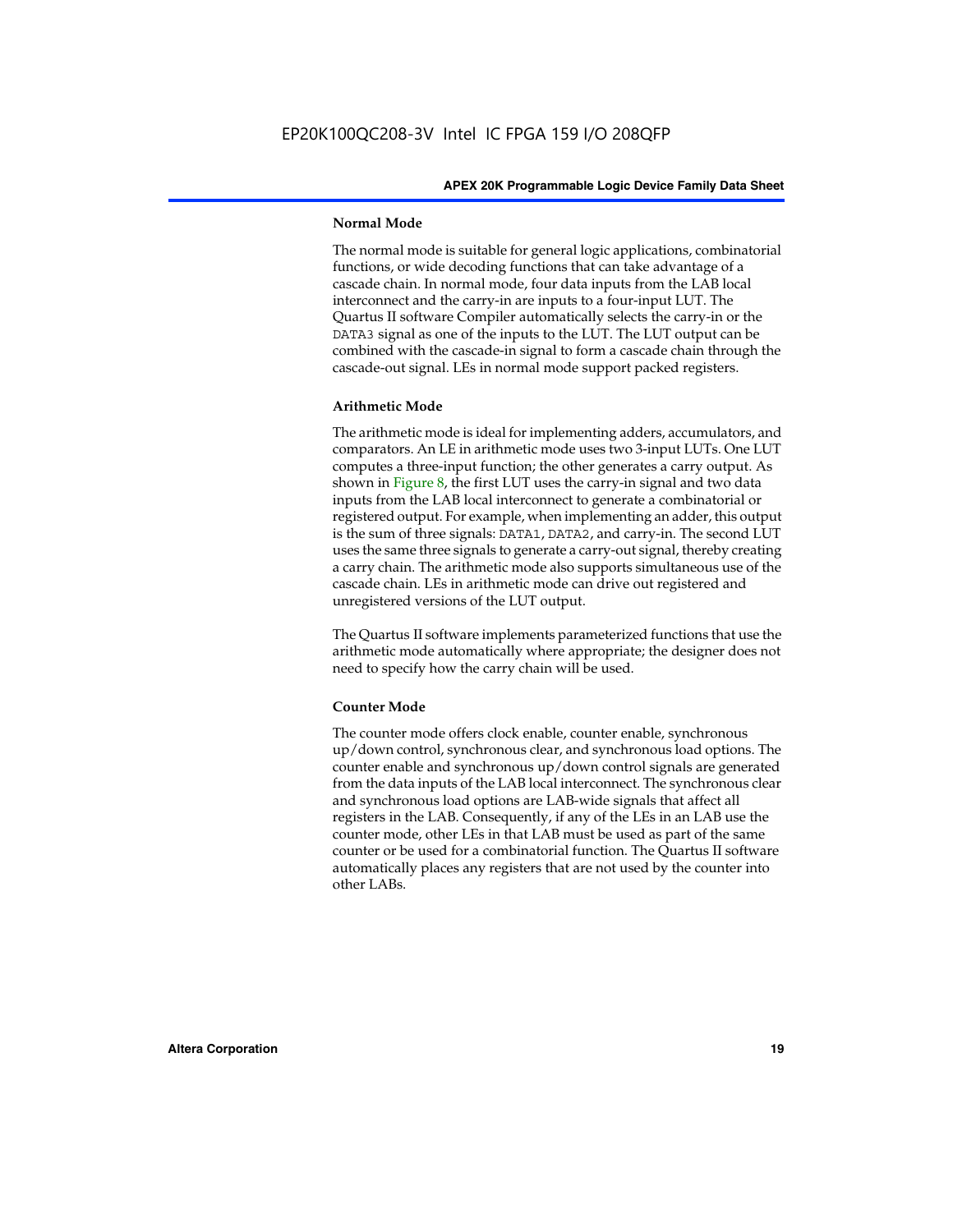The counter mode uses two three-input LUTs: one generates the counter data, and the other generates the fast carry bit. A 2-to-1 multiplexer provides synchronous loading, and another AND gate provides synchronous clearing. If the cascade function is used by an LE in counter mode, the synchronous clear or load overrides any signal carried on the cascade chain. The synchronous clear overrides the synchronous load. LEs in arithmetic mode can drive out registered and unregistered versions of the LUT output.

#### *Clear & Preset Logic Control*

Logic for the register's clear and preset signals is controlled by LAB-wide signals. The LE directly supports an asynchronous clear function. The Quartus II software Compiler can use a NOT-gate push-back technique to emulate an asynchronous preset. Moreover, the Quartus II software Compiler can use a programmable NOT-gate push-back technique to emulate simultaneous preset and clear or asynchronous load. However, this technique uses three additional LEs per register. All emulation is performed automatically when the design is compiled. Registers that emulate simultaneous preset and load will enter an unknown state upon power-up or when the chip-wide reset is asserted.

In addition to the two clear and preset modes, APEX 20K devices provide a chip-wide reset pin (DEV\_CLRn) that resets all registers in the device. Use of this pin is controlled through an option in the Quartus II software that is set before compilation. The chip-wide reset overrides all other control signals. Registers using an asynchronous preset are preset when the chip-wide reset is asserted; this effect results from the inversion technique used to implement the asynchronous preset.

### **FastTrack Interconnect**

In the APEX 20K architecture, connections between LEs, ESBs, and I/O pins are provided by the FastTrack Interconnect. The FastTrack Interconnect is a series of continuous horizontal and vertical routing channels that traverse the device. This global routing structure provides predictable performance, even in complex designs. In contrast, the segmented routing in FPGAs requires switch matrices to connect a variable number of routing paths, increasing the delays between logic resources and reducing performance.

The FastTrack Interconnect consists of row and column interconnect channels that span the entire device. The row interconnect routes signals throughout a row of MegaLAB structures; the column interconnect routes signals throughout a column of MegaLAB structures. When using the row and column interconnect, an LE, IOE, or ESB can drive any other LE, IOE, or ESB in a device. See Figure 9.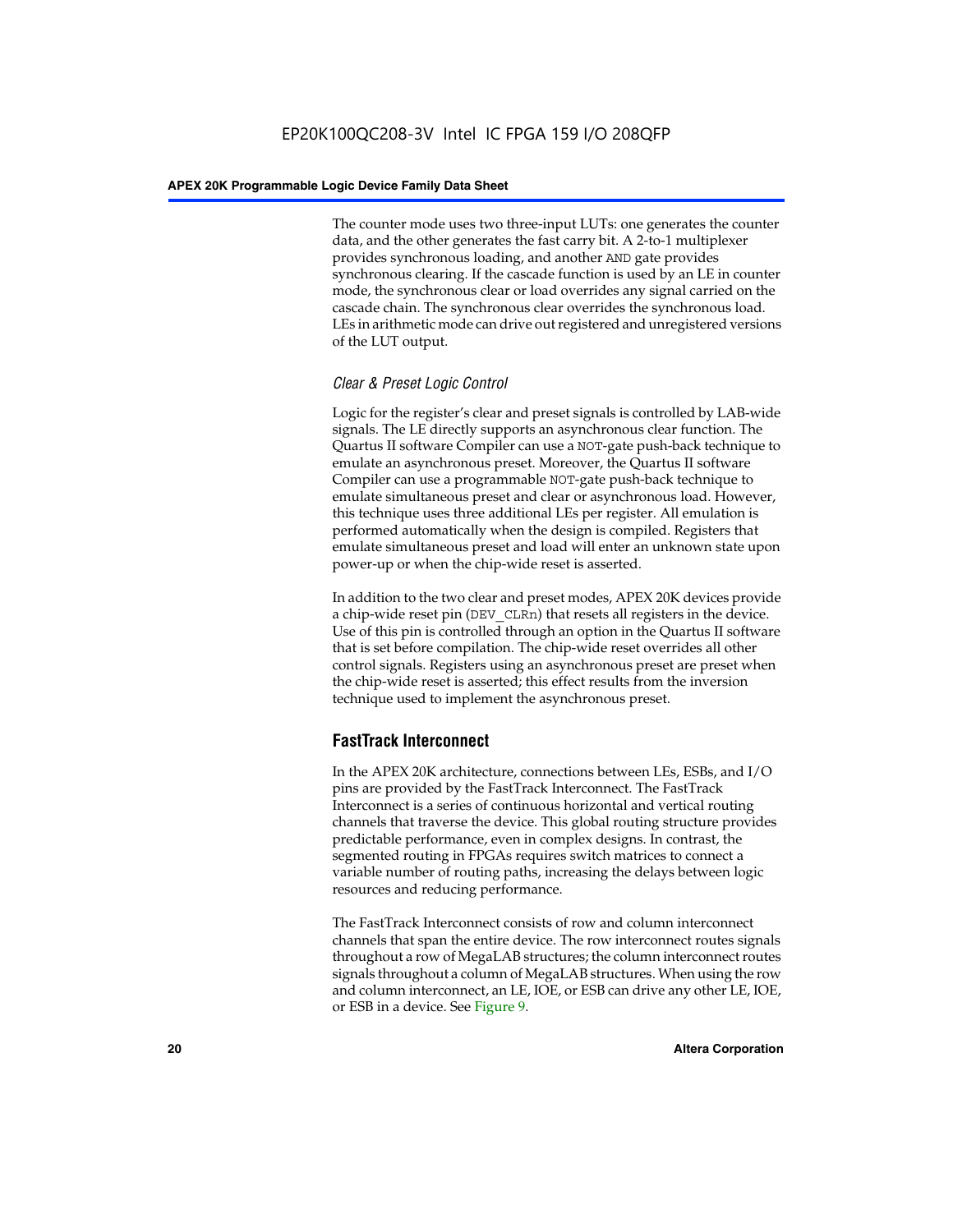



#### *Figure 9. APEX 20K Interconnect Structure*

A row line can be driven directly by LEs, IOEs, or ESBs in that row. Further, a column line can drive a row line, allowing an LE, IOE, or ESB to drive elements in a different row via the column and row interconnect. The row interconnect drives the MegaLAB interconnect to drive LEs, IOEs, or ESBs in a particular MegaLAB structure.

A column line can be directly driven by LEs, IOEs, or ESBs in that column. A column line on a device's left or right edge can also be driven by row IOEs. The column line is used to route signals from one row to another. A column line can drive a row line; it can also drive the MegaLAB interconnect directly, allowing faster connections between rows.

Figure 10 shows how the FastTrack Interconnect uses the local interconnect to drive LEs within MegaLAB structures.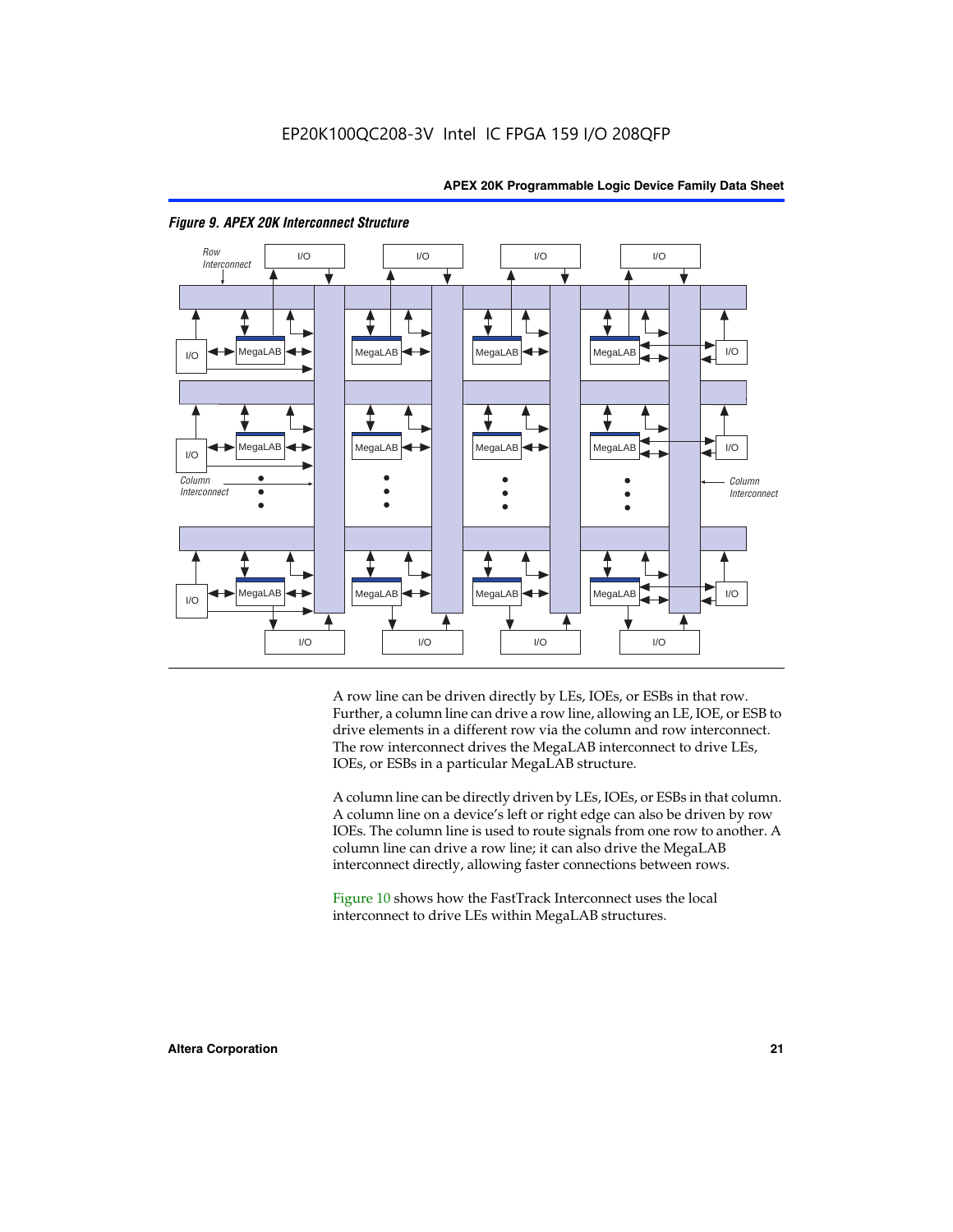

*Figure 10. FastTrack Connection to Local Interconnect*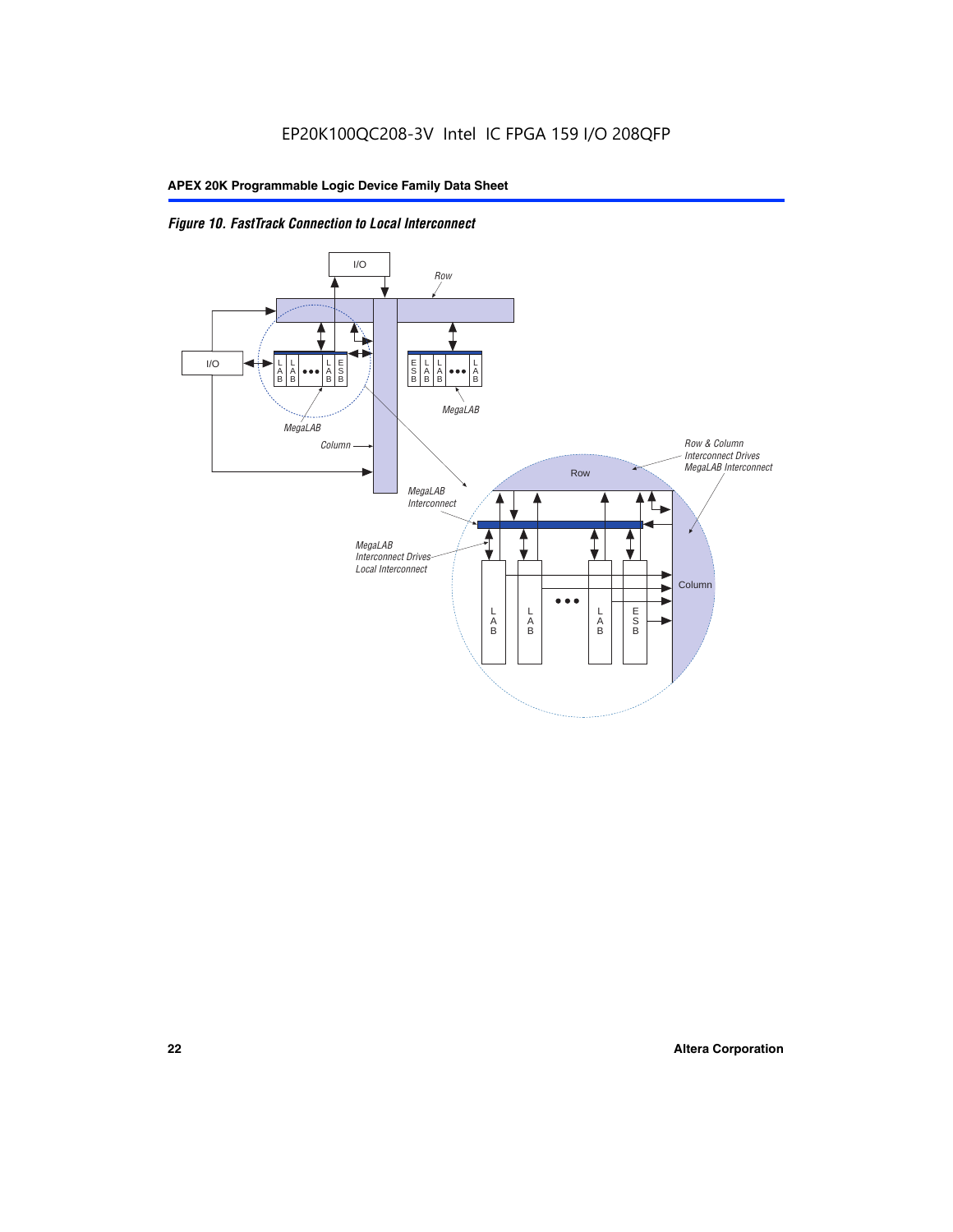Figure 11 shows the intersection of a row and column interconnect, and how these forms of interconnects and LEs drive each other.



*Figure 11. Driving the FastTrack Interconnect*

APEX 20KE devices include an enhanced interconnect structure for faster routing of input signals with high fan-out. Column I/O pins can drive the FastRow<sup>™</sup> interconnect, which routes signals directly into the local interconnect without having to drive through the MegaLAB interconnect. FastRow lines traverse two MegaLAB structures. Also, these pins can drive the local interconnect directly for fast setup times. On EP20K300E and larger devices, the FastRow interconnect drives the two MegaLABs in the top left corner, the two MegaLABs in the top right corner, the two MegaLABS in the bottom left corner, and the two MegaLABs in the bottom right corner. On EP20K200E and smaller devices, FastRow interconnect drives the two MegaLABs on the top and the two MegaLABs on the bottom of the device. On all devices, the FastRow interconnect drives all local interconnect in the appropriate MegaLABs except the local interconnect on the side of the MegaLAB opposite the ESB. Pins using the FastRow interconnect achieve a faster set-up time, as the signal does not need to use a MegaLAB interconnect line to reach the destination LE. Figure 12 shows the FastRow interconnect.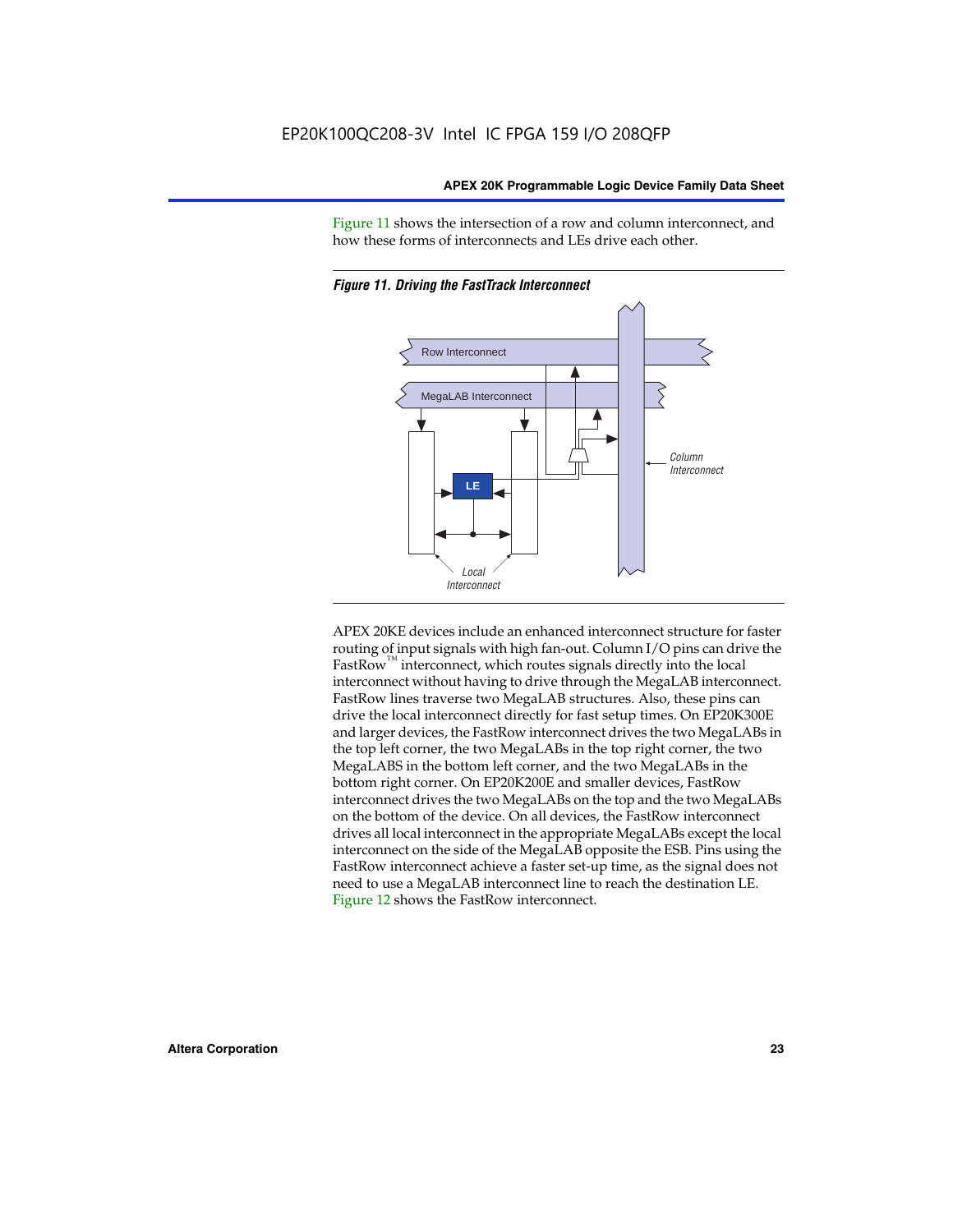

Table 9 summarizes how various elements of the APEX 20K architecture drive each other.

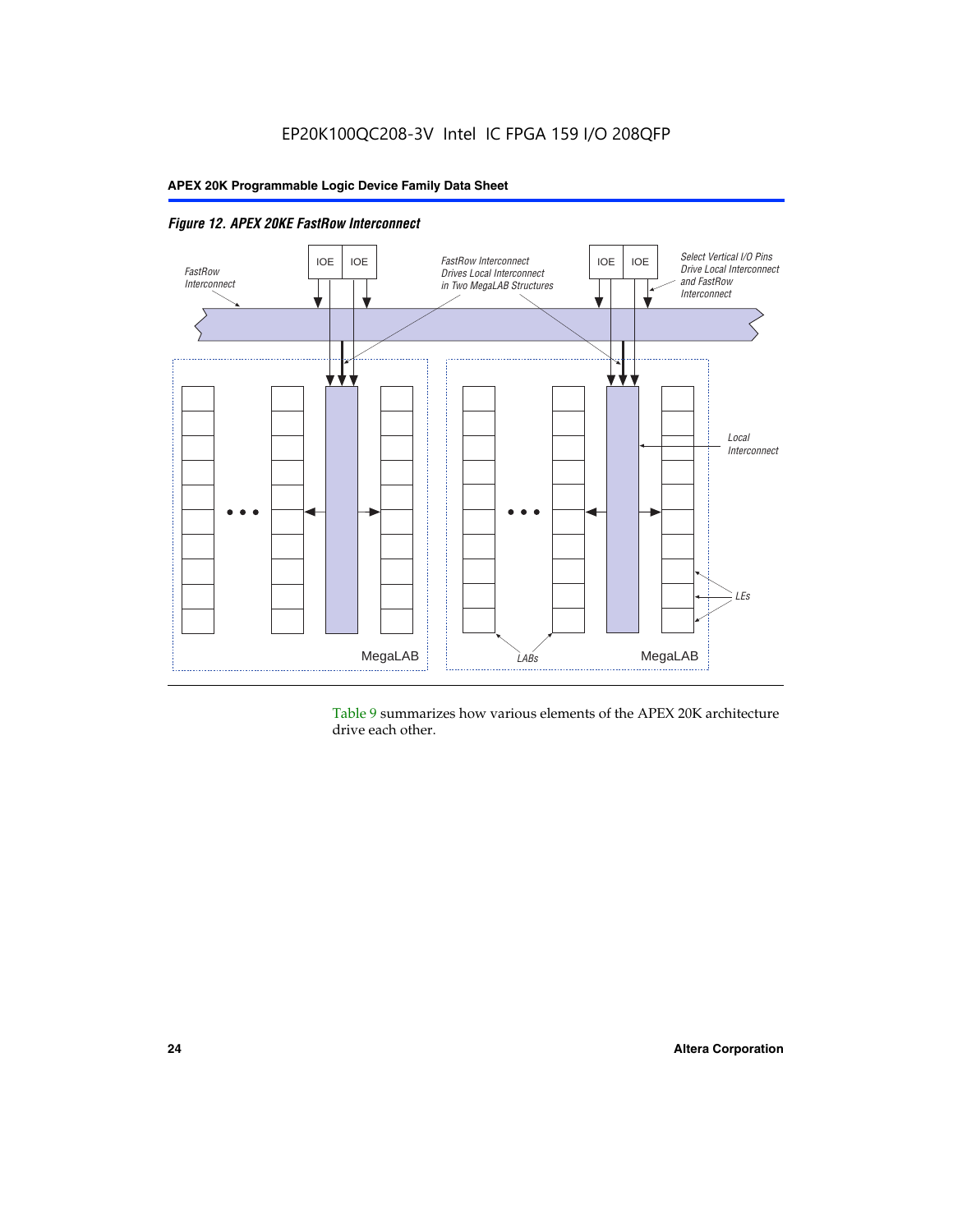| <b>Table 9. APEX 20K Routing Scheme</b> |                    |                      |              |              |                              |                                |                                                |                                            |                                |
|-----------------------------------------|--------------------|----------------------|--------------|--------------|------------------------------|--------------------------------|------------------------------------------------|--------------------------------------------|--------------------------------|
| <b>Source</b>                           | <b>Destination</b> |                      |              |              |                              |                                |                                                |                                            |                                |
|                                         | Row<br>$1/0$ Pin   | Column<br>$I/O P$ in | LE           | <b>ESB</b>   | Local<br><b>Interconnect</b> | <b>MegaLAB</b><br>Interconnect | Row<br><b>FastTrack</b><br><b>Interconnect</b> | Column<br><b>FastTrack</b><br>Interconnect | <b>FastRow</b><br>Interconnect |
| Row I/O Pin                             |                    |                      |              |              | $\checkmark$                 | $\checkmark$                   | $\checkmark$                                   | $\checkmark$                               |                                |
| Column I/O<br>Pin                       |                    |                      |              |              |                              |                                |                                                | $\checkmark$                               | $\checkmark$<br>(1)            |
| LE                                      |                    |                      |              |              | $\checkmark$                 | $\checkmark$                   | $\checkmark$                                   | $\checkmark$                               |                                |
| <b>ESB</b>                              |                    |                      |              |              | $\checkmark$                 | $\checkmark$                   | $\checkmark$                                   | $\checkmark$                               |                                |
| Local<br>Interconnect                   | $\checkmark$       | $\checkmark$         | $\checkmark$ | $\checkmark$ |                              |                                |                                                |                                            |                                |
| MegaLAB<br>Interconnect                 |                    |                      |              |              | $\checkmark$                 |                                |                                                |                                            |                                |
| Row<br>FastTrack<br>Interconnect        |                    |                      |              |              |                              | $\checkmark$                   |                                                | $\checkmark$                               |                                |
| Column<br>FastTrack<br>Interconnect     |                    |                      |              |              |                              | $\checkmark$                   | $\checkmark$                                   |                                            |                                |
| FastRow<br>Interconnect                 |                    |                      |              |              | $\checkmark$<br>(1)          |                                |                                                |                                            |                                |

#### *Note to Table 9:*

(1) This connection is supported in APEX 20KE devices only.

### **Product-Term Logic**

The product-term portion of the MultiCore architecture is implemented with the ESB. The ESB can be configured to act as a block of macrocells on an ESB-by-ESB basis. Each ESB is fed by 32 inputs from the adjacent local interconnect; therefore, it can be driven by the MegaLAB interconnect or the adjacent LAB. Also, nine ESB macrocells feed back into the ESB through the local interconnect for higher performance. Dedicated clock pins, global signals, and additional inputs from the local interconnect drive the ESB control signals.

In product-term mode, each ESB contains 16 macrocells. Each macrocell consists of two product terms and a programmable register. Figure 13 shows the ESB in product-term mode.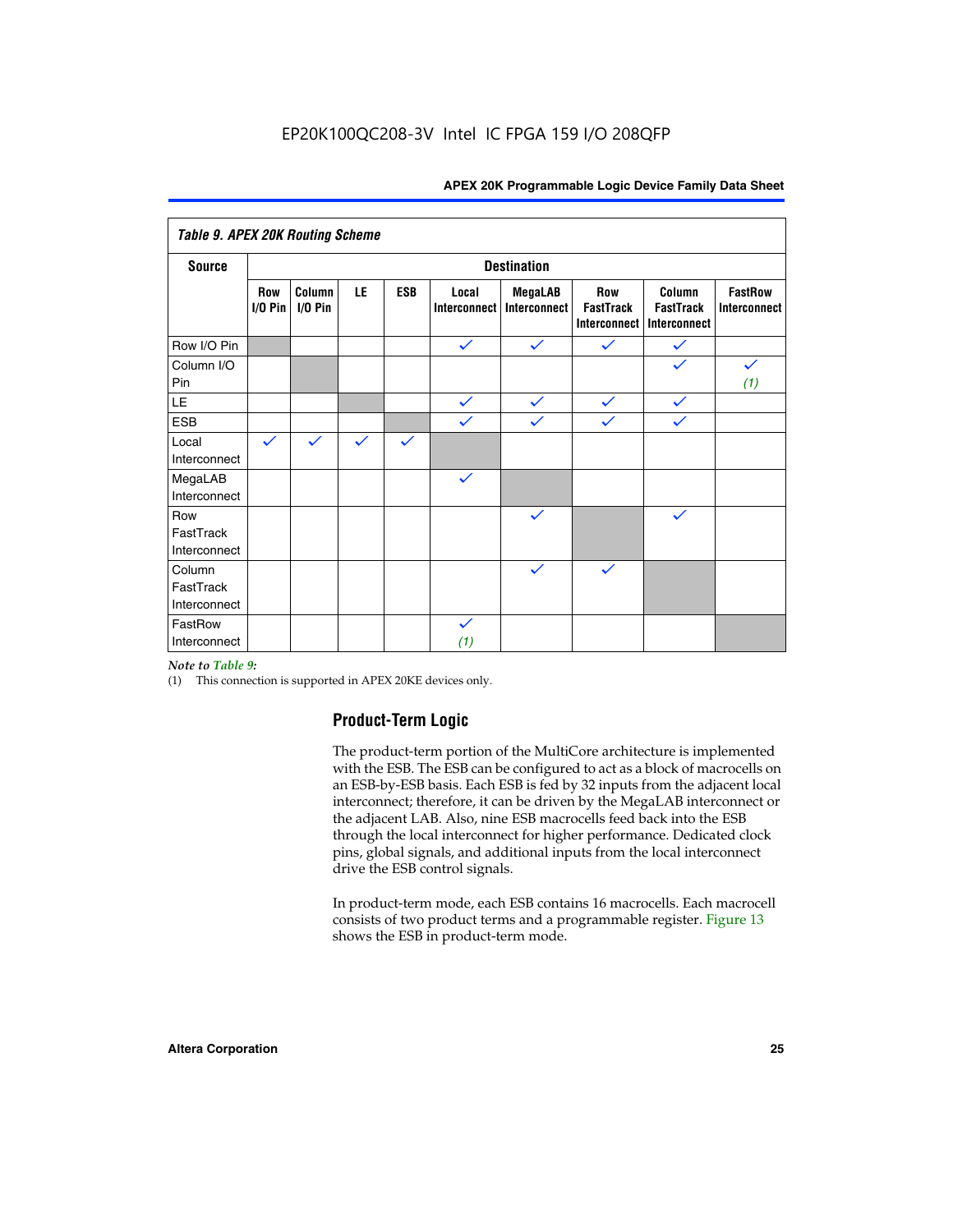#### *Figure 13. Product-Term Logic in ESB*



(1) APEX 20KE devices have four dedicated clocks.

#### *Macrocells*

APEX 20K macrocells can be configured individually for either sequential or combinatorial logic operation. The macrocell consists of three functional blocks: the logic array, the product-term select matrix, and the programmable register.

Combinatorial logic is implemented in the product terms. The productterm select matrix allocates these product terms for use as either primary logic inputs (to the OR and XOR gates) to implement combinatorial functions, or as parallel expanders to be used to increase the logic available to another macrocell. One product term can be inverted; the Quartus II software uses this feature to perform DeMorgan's inversion for more efficient implementation of wide OR functions. The Quartus II software Compiler can use a NOT-gate push-back technique to emulate an asynchronous preset. Figure 14 shows the APEX 20K macrocell.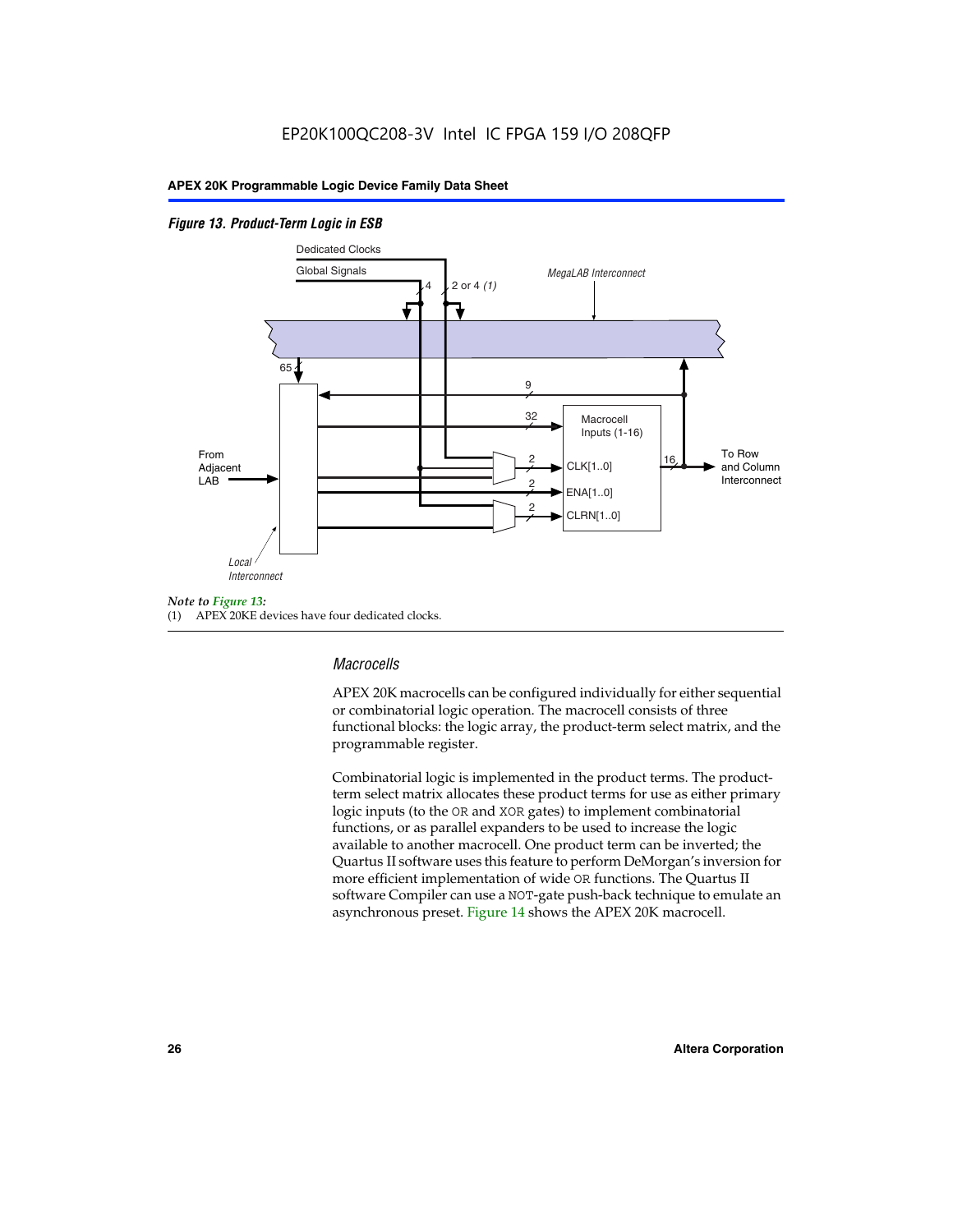

#### *Figure 14. APEX 20K Macrocell*

For registered functions, each macrocell register can be programmed individually to implement D, T, JK, or SR operation with programmable clock control. The register can be bypassed for combinatorial operation. During design entry, the designer specifies the desired register type; the Quartus II software then selects the most efficient register operation for each registered function to optimize resource utilization. The Quartus II software or other synthesis tools can also select the most efficient register operation automatically when synthesizing HDL designs.

Each programmable register can be clocked by one of two ESB-wide clocks. The ESB-wide clocks can be generated from device dedicated clock pins, global signals, or local interconnect. Each clock also has an associated clock enable, generated from the local interconnect. The clock and clock enable signals are related for a particular ESB; any macrocell using a clock also uses the associated clock enable.

If both the rising and falling edges of a clock are used in an ESB, both ESB-wide clock signals are used.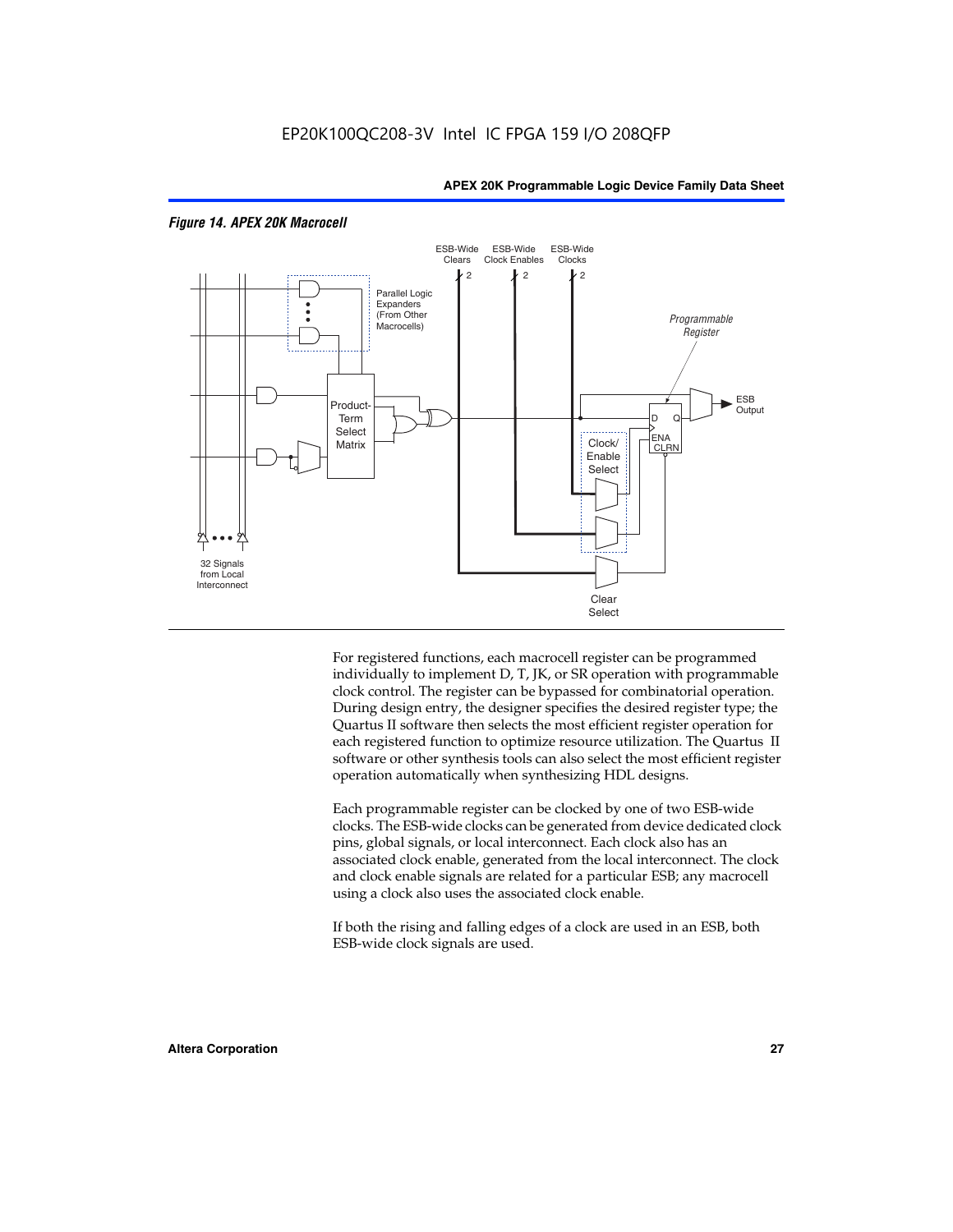The programmable register also supports an asynchronous clear function. Within the ESB, two asynchronous clears are generated from global signals and the local interconnect. Each macrocell can either choose between the two asynchronous clear signals or choose to not be cleared. Either of the two clear signals can be inverted within the ESB. Figure 15 shows the ESB control logic when implementing product-terms.





(1) APEX 20KE devices have four dedicated clocks.

#### *Parallel Expanders*

Parallel expanders are unused product terms that can be allocated to a neighboring macrocell to implement fast, complex logic functions. Parallel expanders allow up to 32 product terms to feed the macrocell OR logic directly, with two product terms provided by the macrocell and 30 parallel expanders provided by the neighboring macrocells in the ESB.

The Quartus II software Compiler can allocate up to 15 sets of up to two parallel expanders per set to the macrocells automatically. Each set of two parallel expanders incurs a small, incremental timing delay. Figure 16 shows the APEX 20K parallel expanders.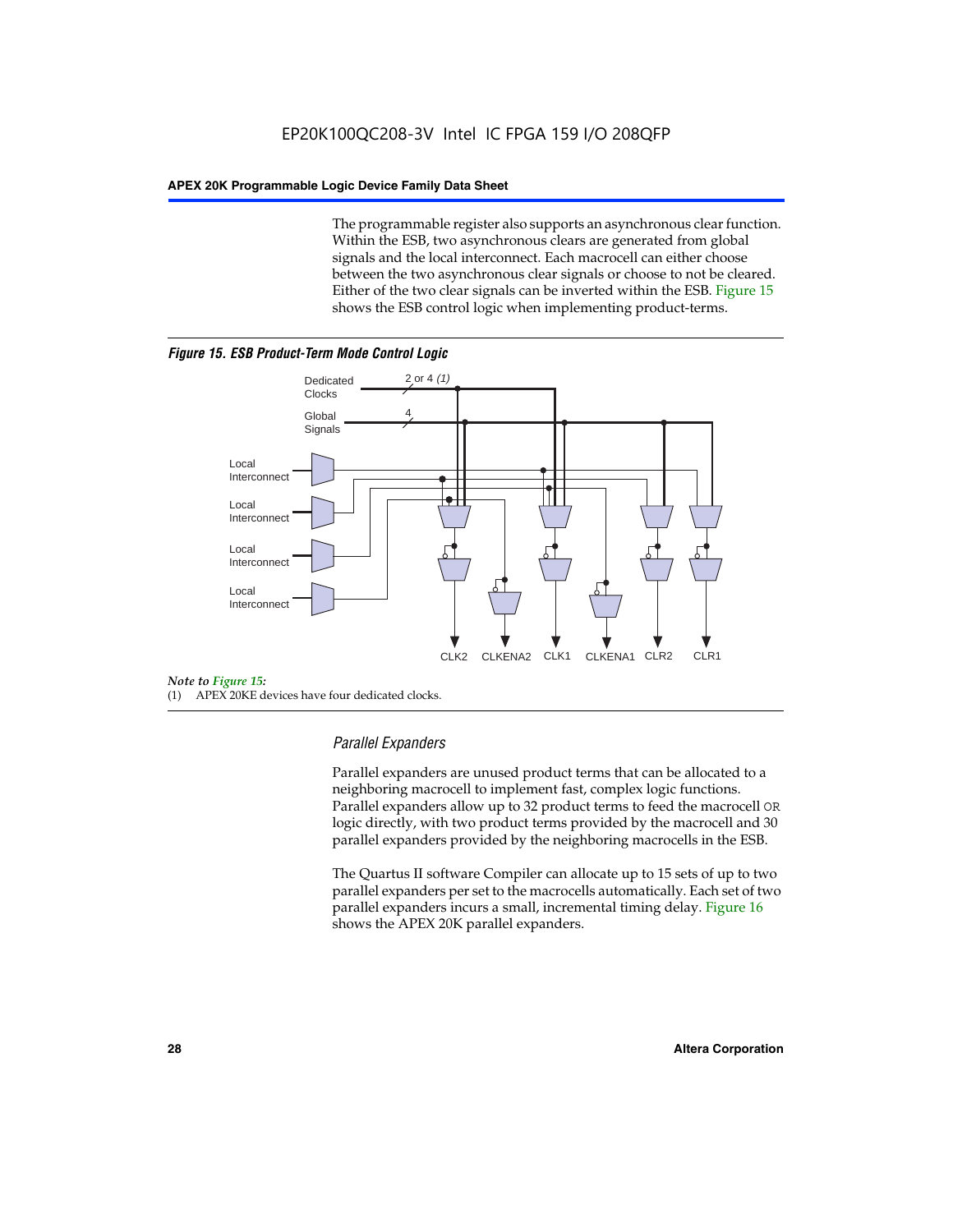



## **Embedded System Block**

The ESB can implement various types of memory blocks, including dual-port RAM, ROM, FIFO, and CAM blocks. The ESB includes input and output registers; the input registers synchronize writes, and the output registers can pipeline designs to improve system performance. The ESB offers a dual-port mode, which supports simultaneous reads and writes at two different clock frequencies. Figure 17 shows the ESB block diagram.



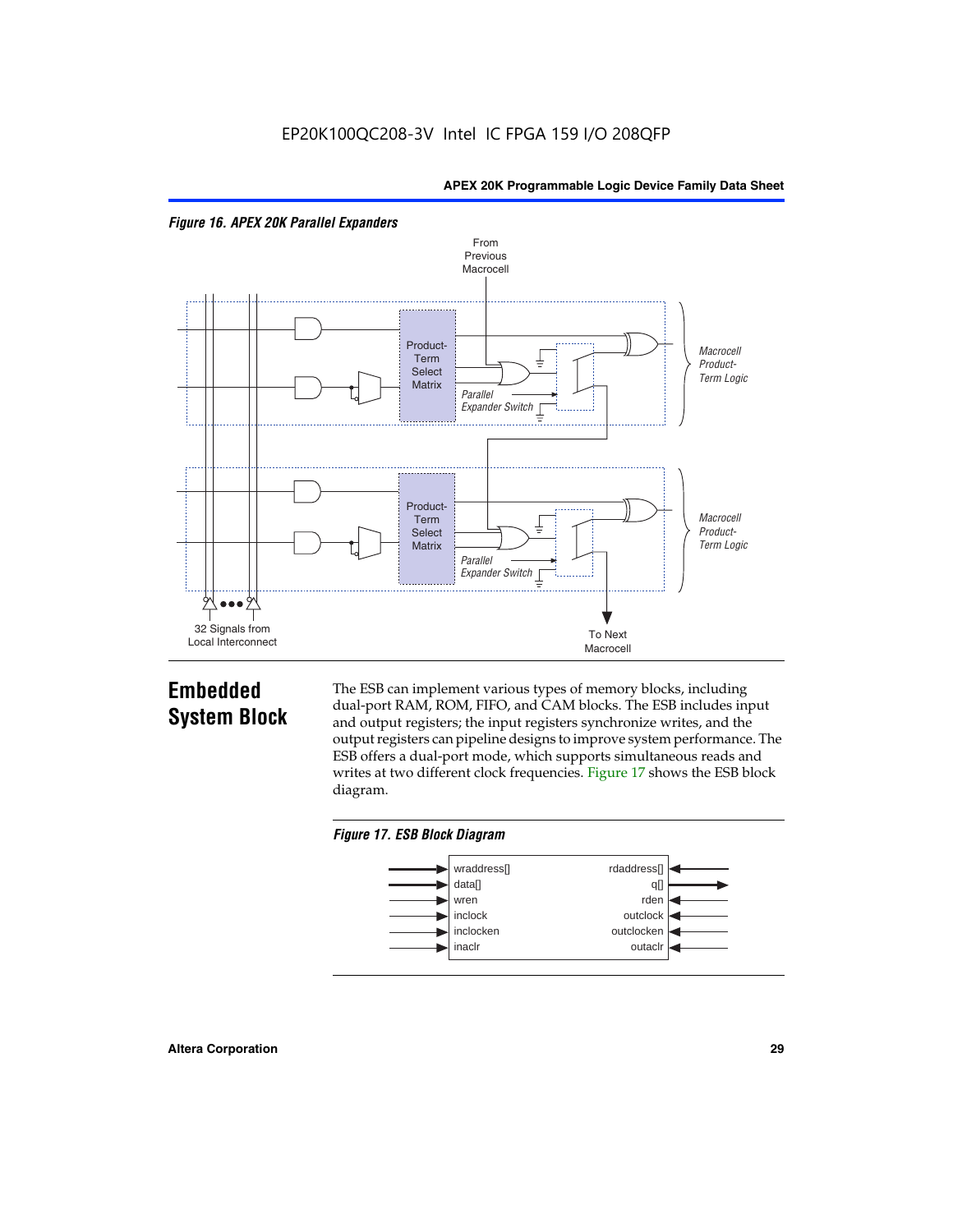ESBs can implement synchronous RAM, which is easier to use than asynchronous RAM. A circuit using asynchronous RAM must generate the RAM write enable (WE) signal, while ensuring that its data and address signals meet setup and hold time specifications relative to the WE signal. In contrast, the ESB's synchronous RAM generates its own WE signal and is self-timed with respect to the global clock. Circuits using the ESB's selftimed RAM must only meet the setup and hold time specifications of the global clock.

ESB inputs are driven by the adjacent local interconnect, which in turn can be driven by the MegaLAB or FastTrack Interconnect. Because the ESB can be driven by the local interconnect, an adjacent LE can drive it directly for fast memory access. ESB outputs drive the MegaLAB and FastTrack Interconnect. In addition, ten ESB outputs, nine of which are unique output lines, drive the local interconnect for fast connection to adjacent LEs or for fast feedback product-term logic.

When implementing memory, each ESB can be configured in any of the following sizes:  $128 \times 16$ ,  $256 \times 8$ ,  $512 \times 4$ ,  $1,024 \times 2$ , or  $2,048 \times 1$ . By combining multiple ESBs, the Quartus II software implements larger memory blocks automatically. For example, two  $128 \times 16$  RAM blocks can be combined to form a  $128 \times 32$  RAM block, and two  $512 \times 4$  RAM blocks can be combined to form a  $512 \times 8$  RAM block. Memory performance does not degrade for memory blocks up to 2,048 words deep. Each ESB can implement a 2,048-word-deep memory; the ESBs are used in parallel, eliminating the need for any external control logic and its associated delays.

To create a high-speed memory block that is more than 2,048 words deep, ESBs drive tri-state lines. Each tri-state line connects all ESBs in a column of MegaLAB structures, and drives the MegaLAB interconnect and row and column FastTrack Interconnect throughout the column. Each ESB incorporates a programmable decoder to activate the tri-state driver appropriately. For instance, to implement 8,192-word-deep memory, four ESBs are used. Eleven address lines drive the ESB memory, and two more drive the tri-state decoder. Depending on which 2,048-word memory page is selected, the appropriate ESB driver is turned on, driving the output to the tri-state line. The Quartus II software automatically combines ESBs with tri-state lines to form deeper memory blocks. The internal tri-state control logic is designed to avoid internal contention and floating lines. See Figure 18.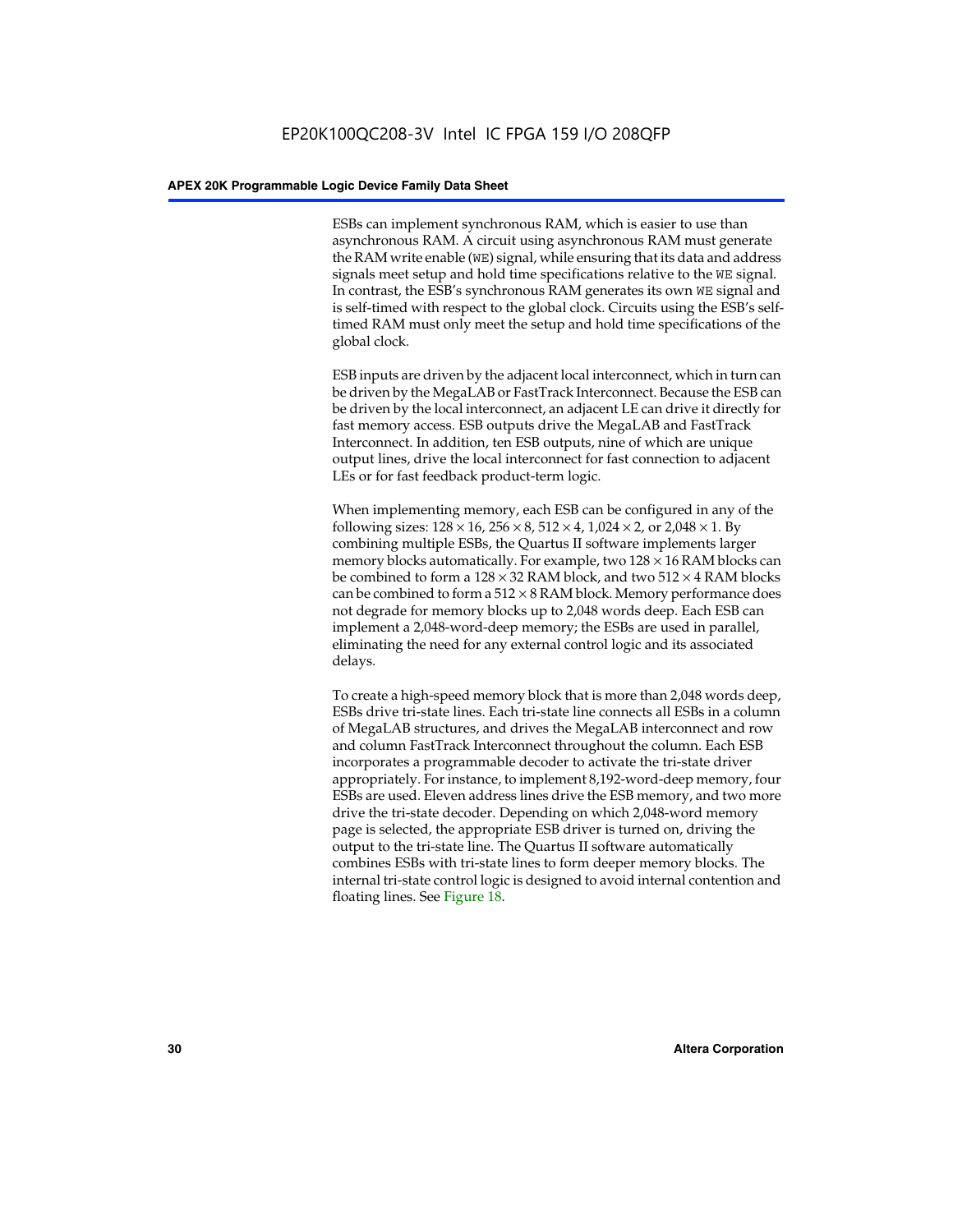

*Figure 18. Deep Memory Block Implemented with Multiple ESBs*

The ESB implements two forms of dual-port memory: read/write clock mode and input/output clock mode. The ESB can also be used for bidirectional, dual-port memory applications in which two ports read or write simultaneously. To implement this type of dual-port memory, two or four ESBs are used to support two simultaneous reads or writes. This functionality is shown in Figure 19.

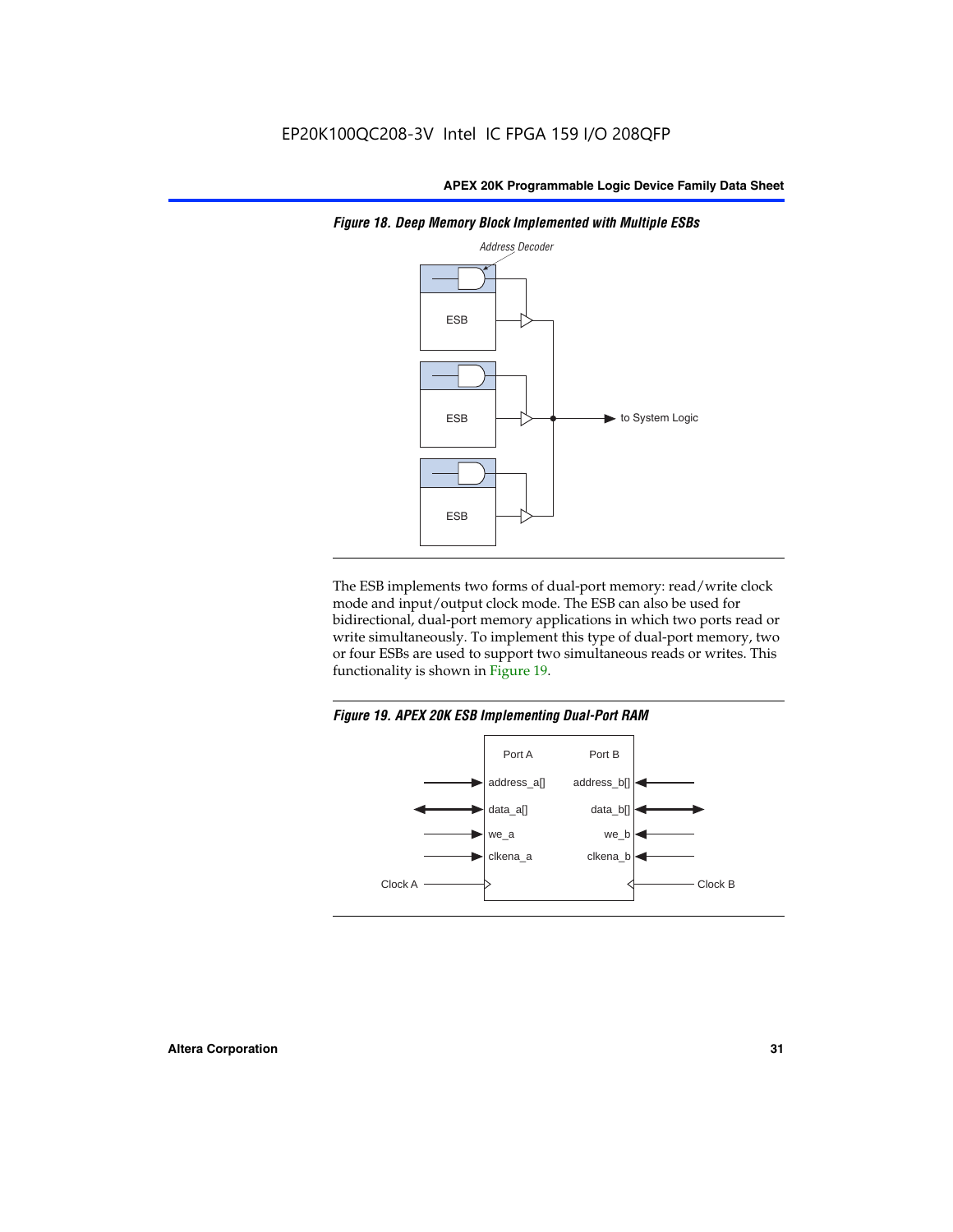#### **Read/Write Clock Mode**

The read/write clock mode contains two clocks. One clock controls all registers associated with writing: data input, WE, and write address. The other clock controls all registers associated with reading: read enable (RE), read address, and data output. The ESB also supports clock enable and asynchronous clear signals; these signals also control the read and write registers independently. Read/write clock mode is commonly used for applications where reads and writes occur at different system frequencies. Figure 20 shows the ESB in read/write clock mode.



- *Notes to Figure 20:* (1) All registers can be cleared asynchronously by ESB local interconnect signals, global signals, or the chip-wide reset.
- (2) APEX 20KE devices have four dedicated clocks.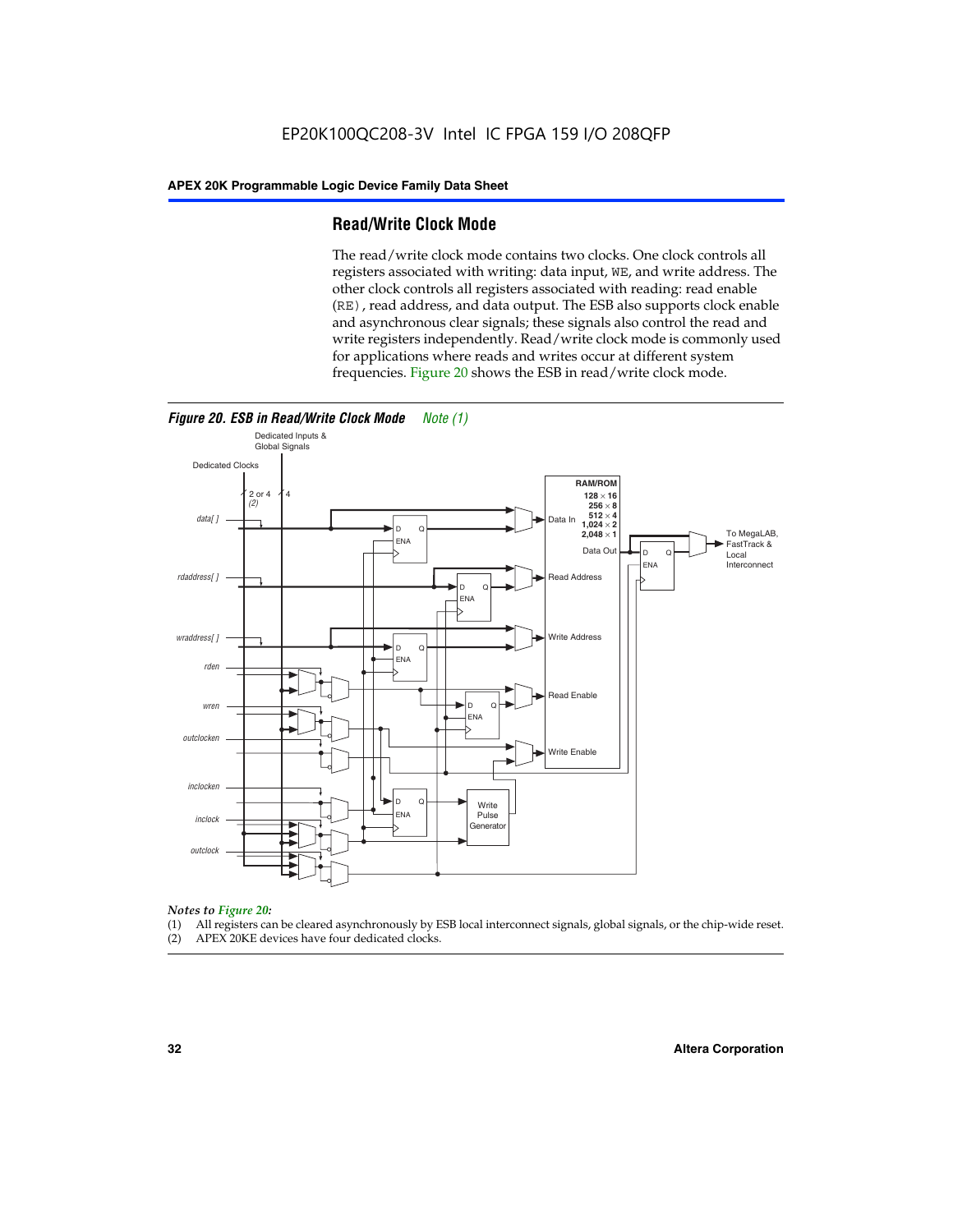#### **Input/Output Clock Mode**

The input/output clock mode contains two clocks. One clock controls all registers for inputs into the ESB: data input, WE, RE, read address, and write address. The other clock controls the ESB data output registers. The ESB also supports clock enable and asynchronous clear signals; these signals also control the reading and writing of registers independently. Input/output clock mode is commonly used for applications where the reads and writes occur at the same system frequency, but require different clock enable signals for the input and output registers. Figure 21 shows the ESB in input/output clock mode.



#### *Figure 21. ESB in Input/Output Clock Mode Note (1)*

#### *Notes to Figure 21:*

(1) All registers can be cleared asynchronously by ESB local interconnect signals, global signals, or the chip-wide reset. (2) APEX 20KE devices have four dedicated clocks.

## **Single-Port Mode**

The APEX 20K ESB also supports a single-port mode, which is used when simultaneous reads and writes are not required. See Figure 22.

#### **Altera Corporation 33**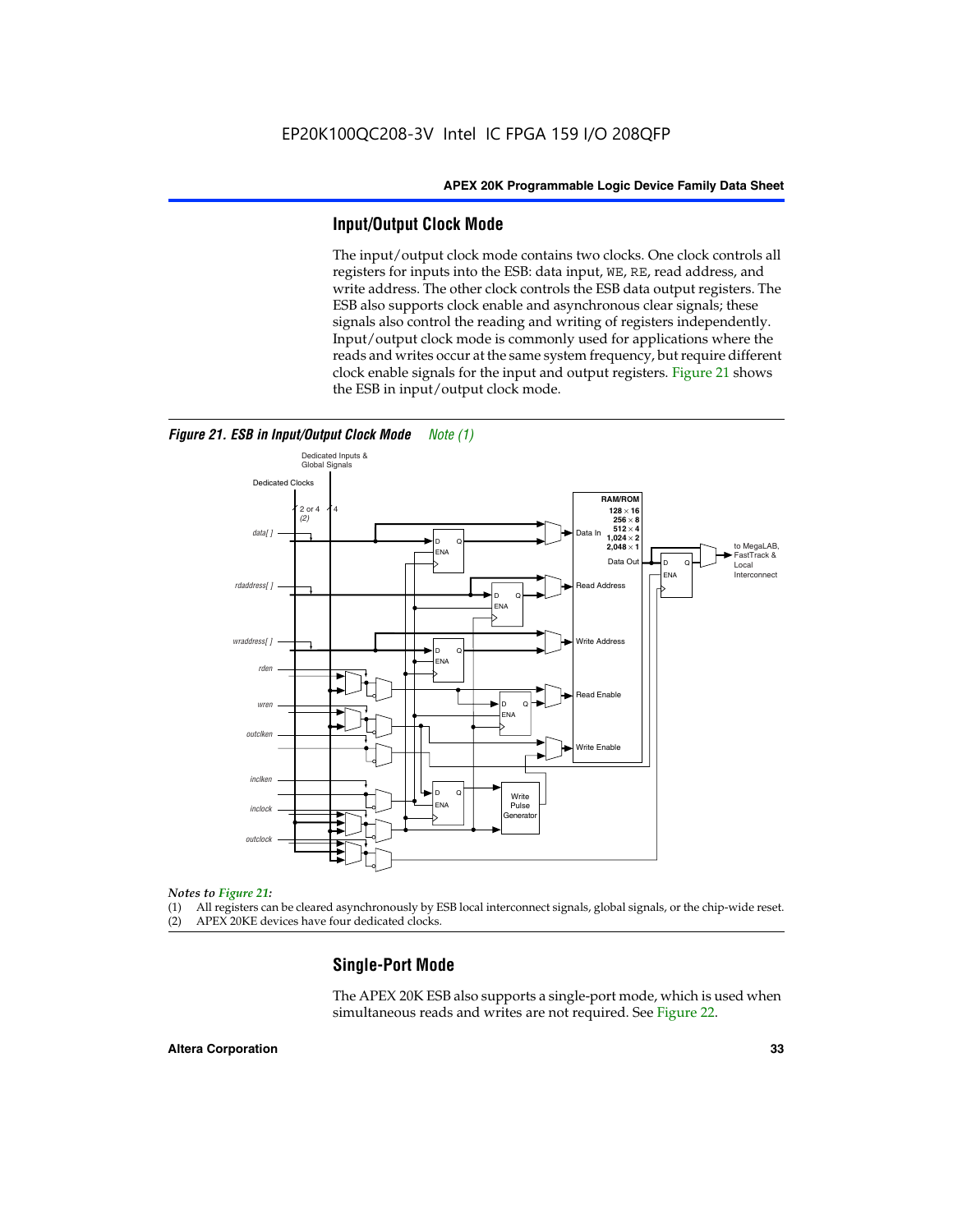#### *Figure 22. ESB in Single-Port Mode Note (1)*



#### *Notes to Figure 22:*

(1) All registers can be asynchronously cleared by ESB local interconnect signals, global signals, or the chip-wide reset.

(2) APEX 20KE devices have four dedicated clocks.

#### **Content-Addressable Memory**

In APEX 20KE devices, the ESB can implement CAM. CAM can be thought of as the inverse of RAM. When read, RAM outputs the data for a given address. Conversely, CAM outputs an address for a given data word. For example, if the data FA12 is stored in address 14, the CAM outputs 14 when FA12 is driven into it.

CAM is used for high-speed search operations. When searching for data within a RAM block, the search is performed serially. Thus, finding a particular data word can take many cycles. CAM searches all addresses in parallel and outputs the address storing a particular word. When a match is found, a match flag is set high. Figure 23 shows the CAM block diagram.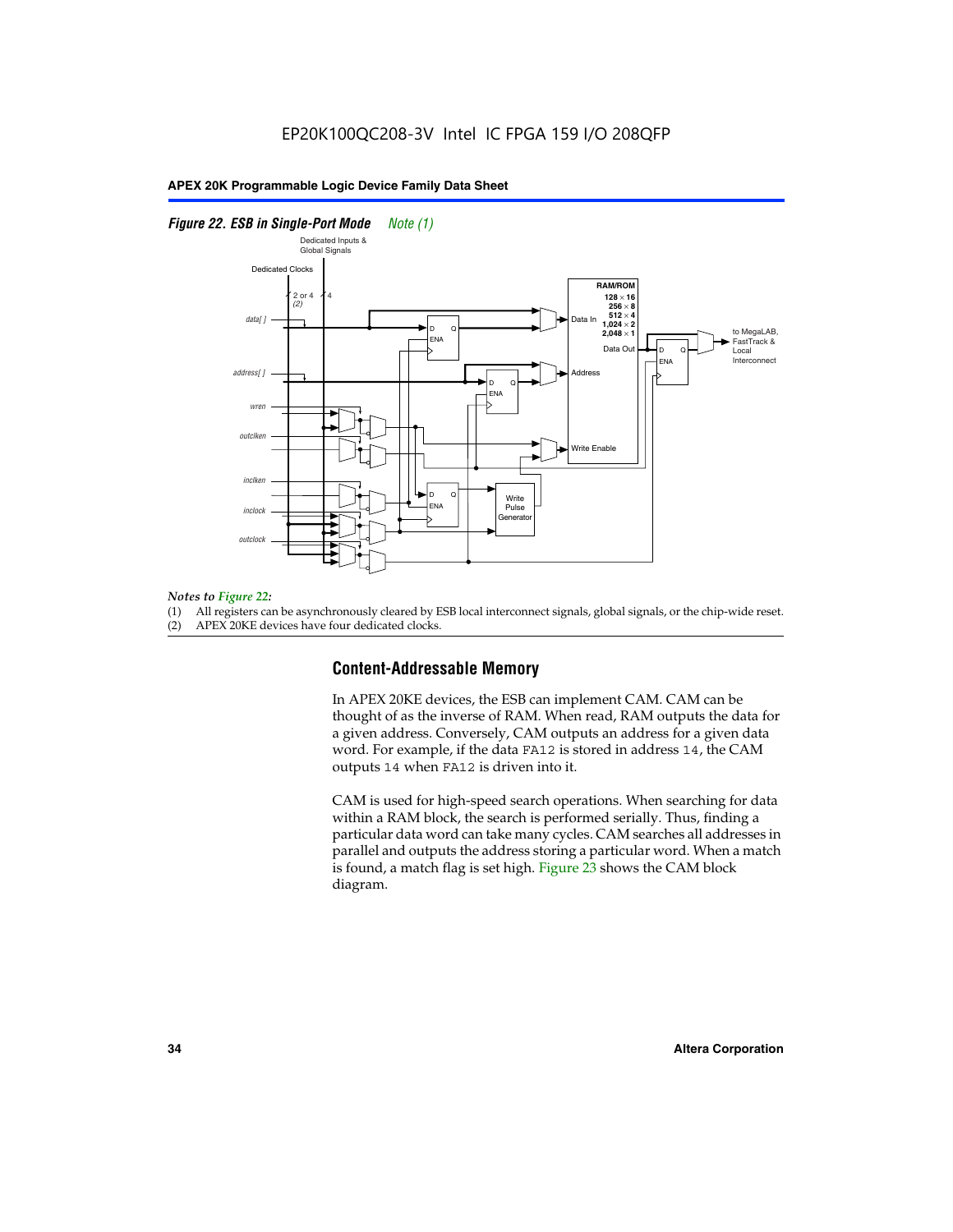

#### *Figure 23. APEX 20KE CAM Block Diagram*

CAM can be used in any application requiring high-speed searches, such as networking, communications, data compression, and cache management.

The APEX 20KE on-chip CAM provides faster system performance than traditional discrete CAM. Integrating CAM and logic into the APEX 20KE device eliminates off-chip and on-chip delays, improving system performance.

When in CAM mode, the ESB implements 32-word, 32-bit CAM. Wider or deeper CAM can be implemented by combining multiple CAMs with some ancillary logic implemented in LEs. The Quartus II software combines ESBs and LEs automatically to create larger CAMs.

CAM supports writing "don't care" bits into words of the memory. The "don't-care" bit can be used as a mask for CAM comparisons; any bit set to "don't-care" has no effect on matches.

The output of the CAM can be encoded or unencoded. When encoded, the ESB outputs an encoded address of the data's location. For instance, if the data is located in address 12, the ESB output is 12. When unencoded, the ESB uses its 16 outputs to show the location of the data over two clock cycles. In this case, if the data is located in address 12, the 12th output line goes high. When using unencoded outputs, two clock cycles are required to read the output because a 16-bit output bus is used to show the status of 32 words.

The encoded output is better suited for designs that ensure duplicate data is not written into the CAM. If duplicate data is written into two locations, the CAM's output will be incorrect. If the CAM may contain duplicate data, the unencoded output is a better solution; CAM with unencoded outputs can distinguish multiple data locations.

CAM can be pre-loaded with data during configuration, or it can be written during system operation. In most cases, two clock cycles are required to write each word into CAM. When "don't-care" bits are used, a third clock cycle is required.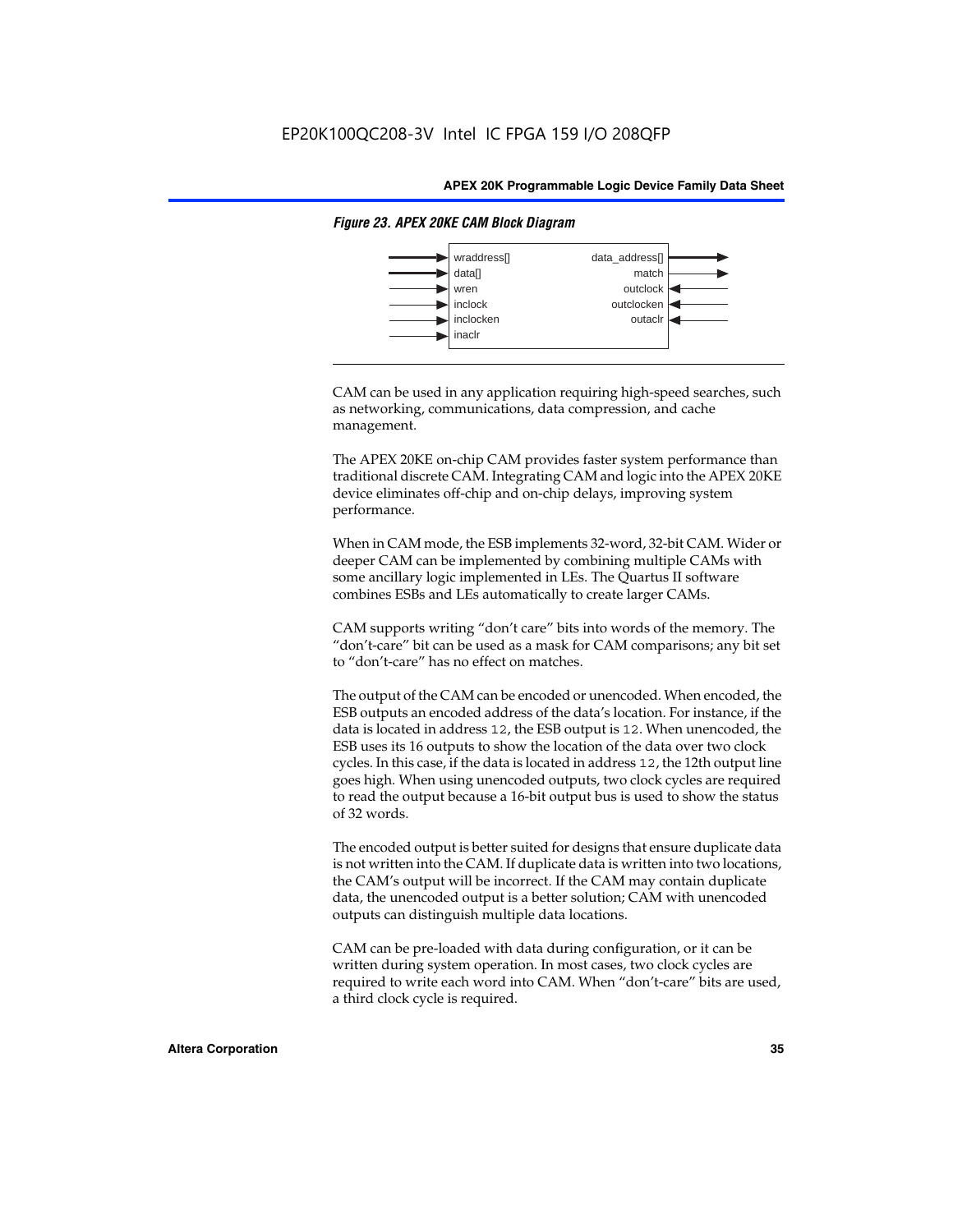

For more information on APEX 20KE devices and CAM, see *Application Note 119 (Implementing High-Speed Search Applications with APEX CAM).*

# **Driving Signals to the ESB**

ESBs provide flexible options for driving control signals. Different clocks can be used for the ESB inputs and outputs. Registers can be inserted independently on the data input, data output, read address, write address, WE, and RE signals. The global signals and the local interconnect can drive the WE and RE signals. The global signals, dedicated clock pins, and local interconnect can drive the ESB clock signals. Because the LEs drive the local interconnect, the LEs can control the WE and RE signals and the ESB clock, clock enable, and asynchronous clear signals. Figure 24 shows the ESB control signal generation logic.





#### *Note to Figure 24:*

(1) APEX 20KE devices have four dedicated clocks.

An ESB is fed by the local interconnect, which is driven by adjacent LEs (for high-speed connection to the ESB) or the MegaLAB interconnect. The ESB can drive the local, MegaLAB, or FastTrack Interconnect routing structure to drive LEs and IOEs in the same MegaLAB structure or anywhere in the device.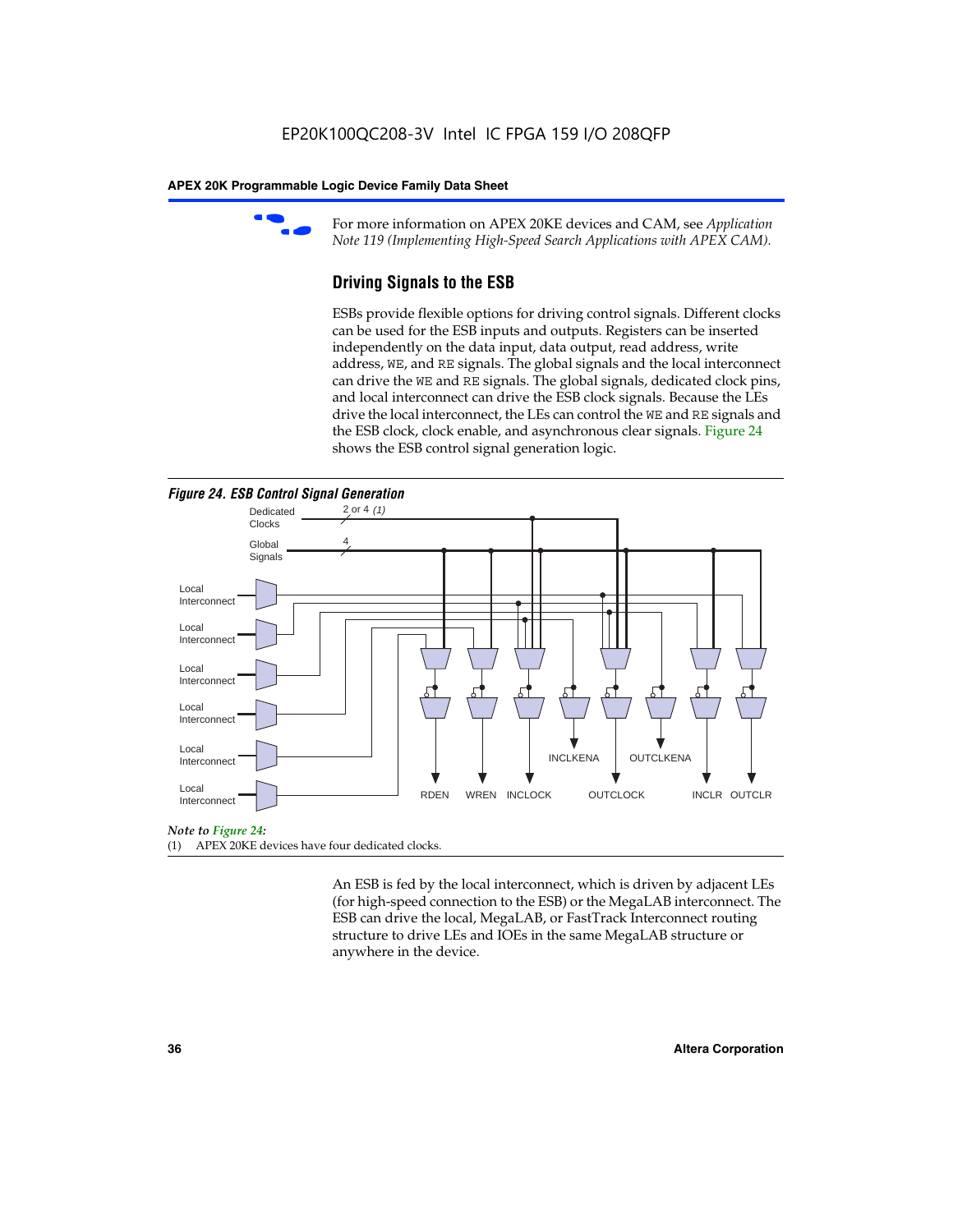# **Implementing Logic in ROM**

In addition to implementing logic with product terms, the ESB can implement logic functions when it is programmed with a read-only pattern during configuration, creating a large LUT. With LUTs, combinatorial functions are implemented by looking up the results, rather than by computing them. This implementation of combinatorial functions can be faster than using algorithms implemented in general logic, a performance advantage that is further enhanced by the fast access times of ESBs. The large capacity of ESBs enables designers to implement complex functions in one logic level without the routing delays associated with linked LEs or distributed RAM blocks. Parameterized functions such as LPM functions can take advantage of the ESB automatically. Further, the Quartus II software can implement portions of a design with ESBs where appropriate.

# **Programmable Speed/Power Control**

APEX 20K ESBs offer a high-speed mode that supports very fast operation on an ESB-by-ESB basis. When high speed is not required, this feature can be turned off to reduce the ESB's power dissipation by up to 50%. ESBs that run at low power incur a nominal timing delay adder. This Turbo  $Bit^{TM}$  option is available for ESBs that implement product-term logic or memory functions. An ESB that is not used will be powered down so that it does not consume DC current.

Designers can program each ESB in the APEX 20K device for either high-speed or low-power operation. As a result, speed-critical paths in the design can run at high speed, while the remaining paths operate at reduced power.

**I/O Structure** The APEX 20K IOE contains a bidirectional I/O buffer and a register that can be used either as an input register for external data requiring fast setup times, or as an output register for data requiring fast clock-to-output performance. IOEs can be used as input, output, or bidirectional pins. For fast bidirectional I/O timing, LE registers using local routing can improve setup times and OE timing. The Quartus II software Compiler uses the programmable inversion option to invert signals from the row and column interconnect automatically where appropriate. Because the APEX 20K IOE offers one output enable per pin, the Quartus II software Compiler can emulate open-drain operation efficiently.

> The APEX 20K IOE includes programmable delays that can be activated to ensure zero hold times, minimum clock-to-output times, input IOE register-to-core register transfers, or core-to-output IOE register transfers. A path in which a pin directly drives a register may require the delay to ensure zero hold time, whereas a path in which a pin drives a register through combinatorial logic may not require the delay.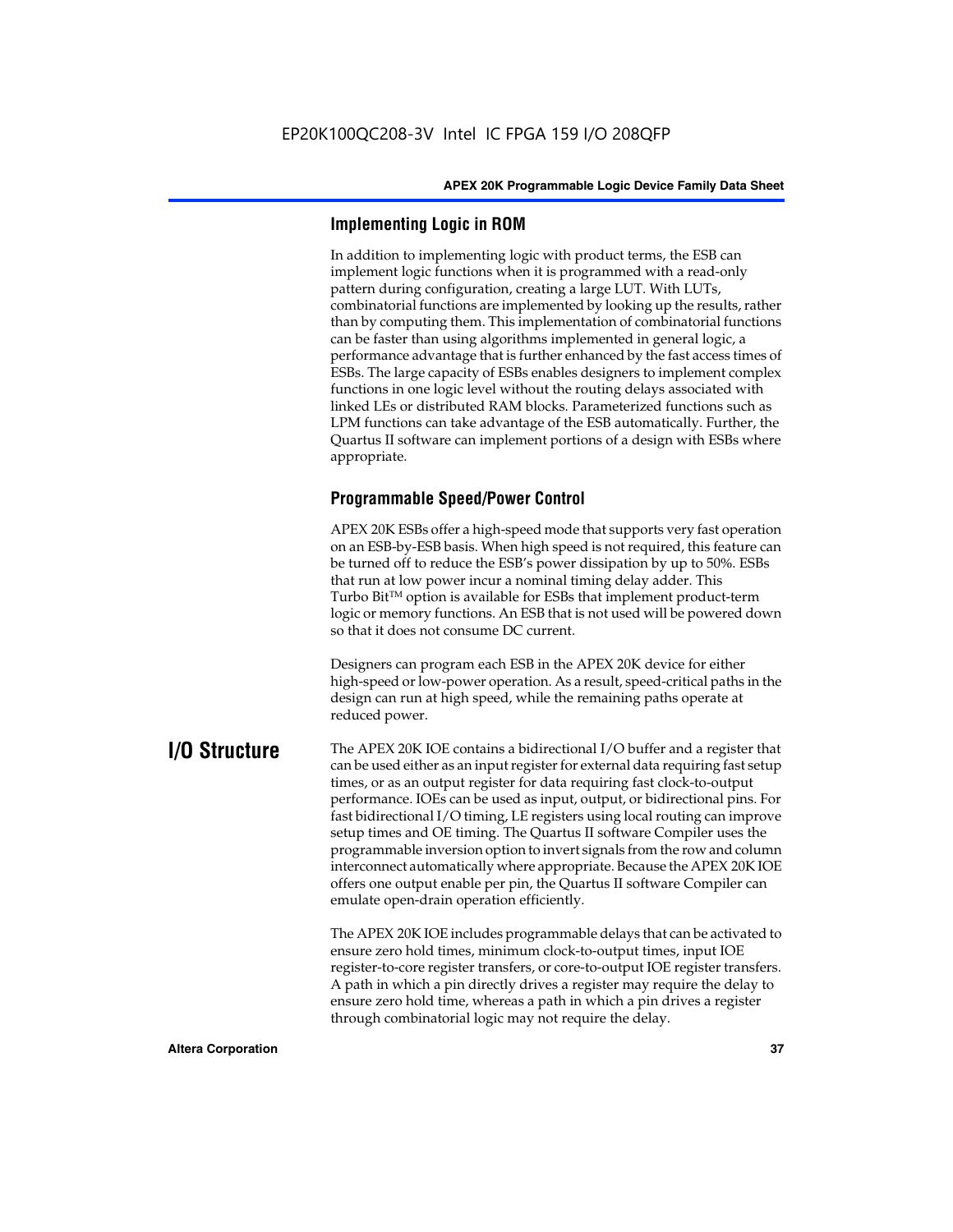Table 10 describes the APEX 20K programmable delays and their logic options in the Quartus II software.

| Table 10. APEX 20K Programmable Delay Chains |                                         |  |  |
|----------------------------------------------|-----------------------------------------|--|--|
| <b>Programmable Delays</b>                   | <b>Quartus II Logic Option</b>          |  |  |
| Input pin to core delay                      | Decrease input delay to internal cells  |  |  |
| Input pin to input register delay            | Decrease input delay to input register  |  |  |
| Core to output register delay                | Decrease input delay to output register |  |  |
| Output register t <sub>co</sub> delay        | Increase delay to output pin            |  |  |

The Quartus II software compiler can program these delays automatically to minimize setup time while providing a zero hold time. Figure 25 shows how fast bidirectional I/Os are implemented in APEX 20K devices.

The register in the APEX 20K IOE can be programmed to power-up high or low after configuration is complete. If it is programmed to power-up low, an asynchronous clear can control the register. If it is programmed to power-up high, the register cannot be asynchronously cleared or preset. This feature is useful for cases where the APEX 20K device controls an active-low input or another device; it prevents inadvertent activation of the input upon power-up.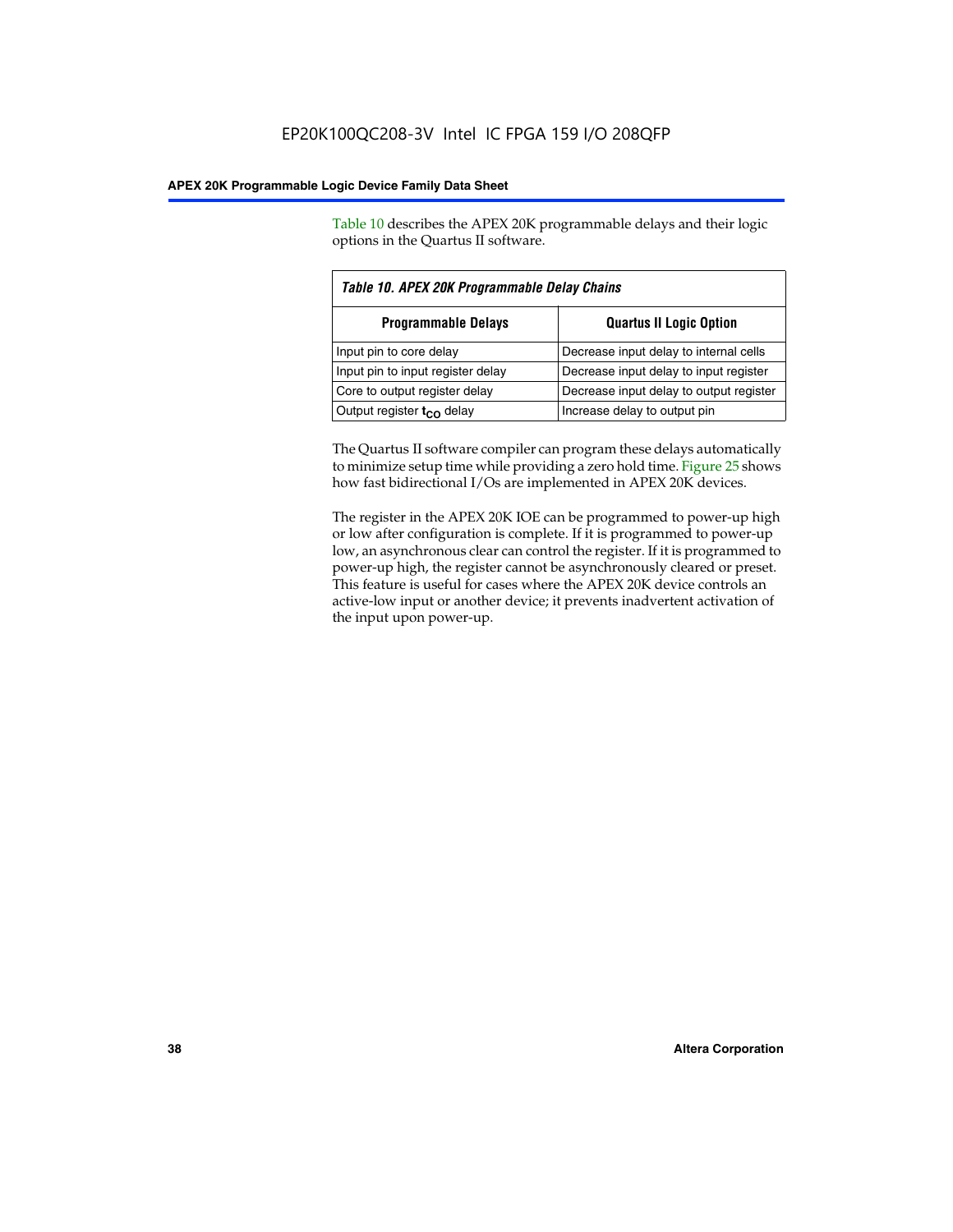

# *Figure 25. APEX 20K Bidirectional I/O Registers Note (1)*



#### **Altera Corporation 39**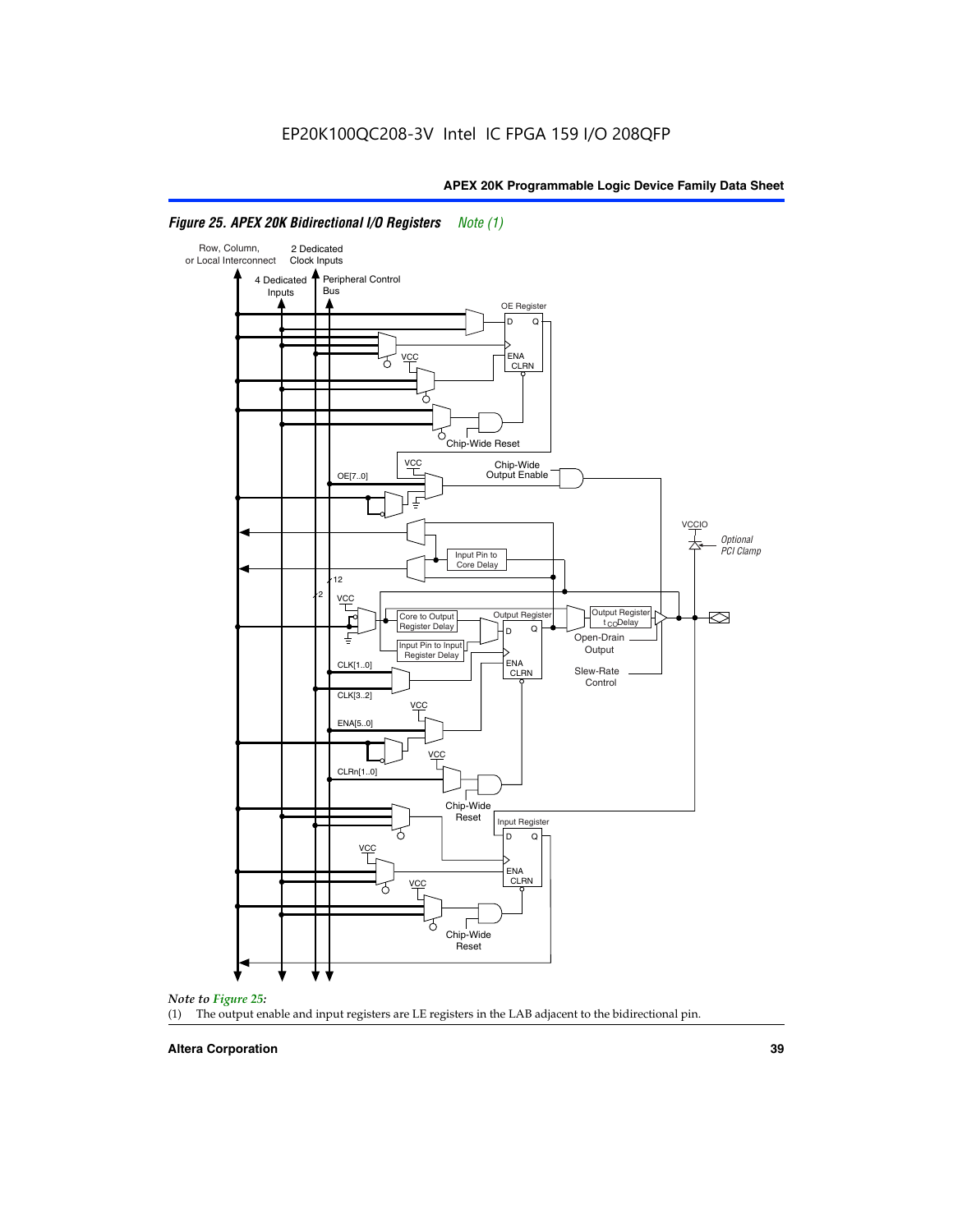APEX 20KE devices include an enhanced IOE, which drives the FastRow interconnect. The FastRow interconnect connects a column I/O pin directly to the LAB local interconnect within two MegaLAB structures. This feature provides fast setup times for pins that drive high fan-outs with complex logic, such as PCI designs. For fast bidirectional I/O timing, LE registers using local routing can improve setup times and OE timing. The APEX 20KE IOE also includes direct support for open-drain operation, giving faster clock-to-output for open-drain signals. Some programmable delays in the APEX 20KE IOE offer multiple levels of delay to fine-tune setup and hold time requirements. The Quartus II software compiler can set these delays automatically to minimize setup time while providing a zero hold time.

Table 11 describes the APEX 20KE programmable delays and their logic options in the Quartus II software.

| Table 11. APEX 20KE Programmable Delay Chains |                                         |  |  |  |
|-----------------------------------------------|-----------------------------------------|--|--|--|
| <b>Programmable Delays</b>                    | <b>Quartus II Logic Option</b>          |  |  |  |
| Input Pin to Core Delay                       | Decrease input delay to internal cells  |  |  |  |
| Input Pin to Input Register Delay             | Decrease input delay to input registers |  |  |  |
| Core to Output Register Delay                 | Decrease input delay to output register |  |  |  |
| Output Register t <sub>CO</sub> Delay         | Increase delay to output pin            |  |  |  |
| <b>Clock Enable Delay</b>                     | Increase clock enable delay             |  |  |  |

The register in the APEX 20KE IOE can be programmed to power-up high or low after configuration is complete. If it is programmed to power-up low, an asynchronous clear can control the register. If it is programmed to power-up high, an asynchronous preset can control the register. Figure 26 shows how fast bidirectional I/O pins are implemented in APEX 20KE devices. This feature is useful for cases where the APEX 20KE device controls an active-low input or another device; it prevents inadvertent activation of the input upon power-up.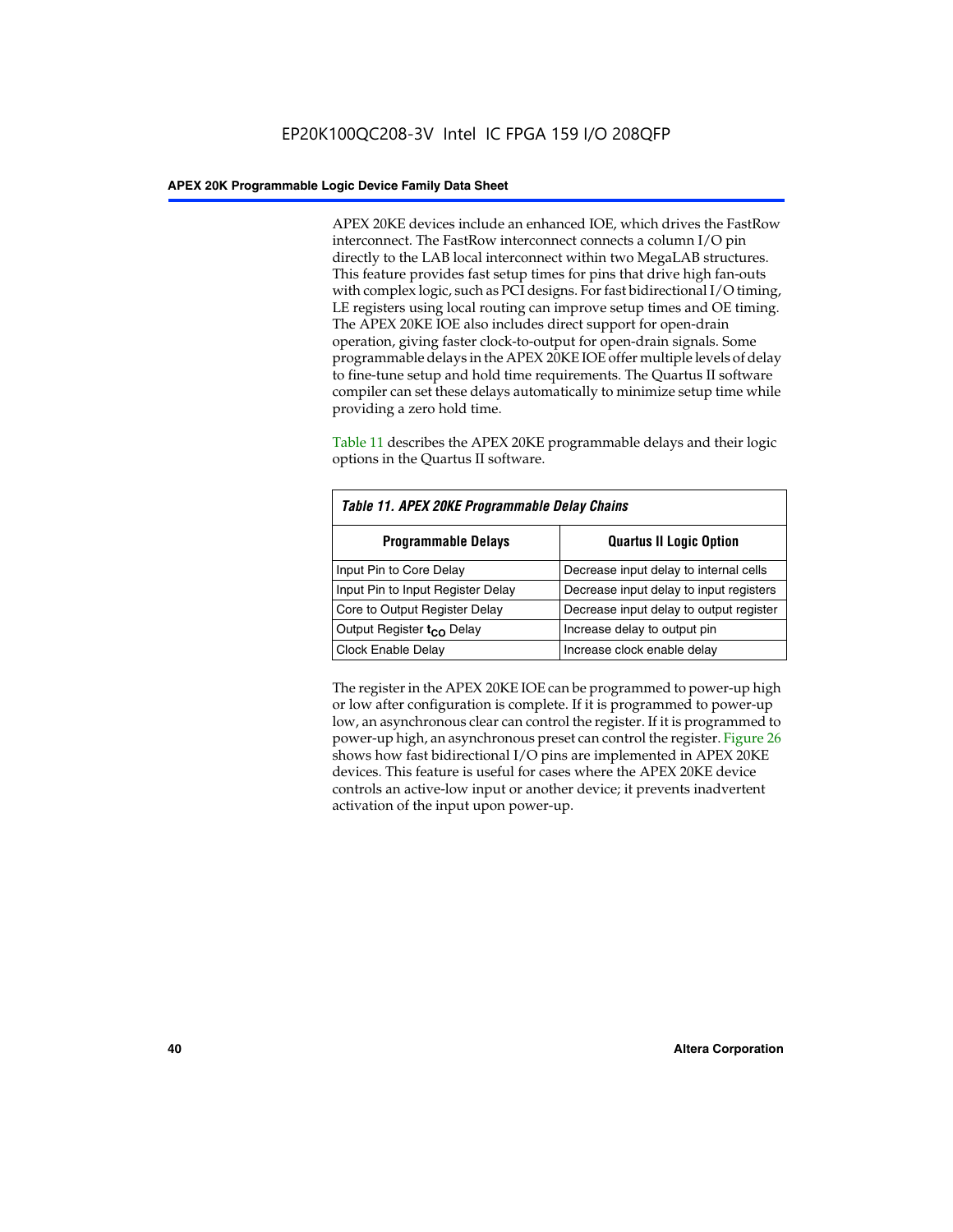#### Row, Column, FastRow, 4 Dedicated or Local Interconnect Clock Inputs Peripheral Control 4 Dedicated **Bus** Inputs OE Register D Q ENA VCC CLRN 7 Chip-Wide Reset vcc Chip-Wide Output Enable OE[7..0] VC Input Pin to **Optional** Core Delay (1) PCI Clamp Input Pin to Core Delay (1) 12 4 **VCC** Output Register **Output Registe**  $\approx$ Core to Output | Output Hegister | Durbut Tropieding | Contput Tropieding | Durbut Tropieding | Output Tropied<br>Register Delay | Durbut Tropieding | Contput Tropieding | Contput Tropieding | O t<sub>CO</sub>Delay  $D$  Q ŧ Open-Drain Input Pin to Input **Output** Register Delay ENA CLK[1..0] CLRN/ Slew-Rate PR<sub>N</sub> Control CLK[3..0] VCC ENA[5..0] Clock Enable Delay (1) VCC CLRn[1..0] Chip-Wide Input Pin to Core Delay (1) Reset Input Register D Q <u>vcc</u> .<br>ENA CLRN **VCC** Chip-Wide Reset

# *Figure 26. APEX 20KE Bidirectional I/O Registers Notes (1), (2)*

#### *Notes to Figure 26:*

- (1) This programmable delay has four settings: off and three levels of delay.<br>(2) The output enable and input registers are LE registers in the LAB adjacer
- The output enable and input registers are LE registers in the LAB adjacent to the bidirectional pin.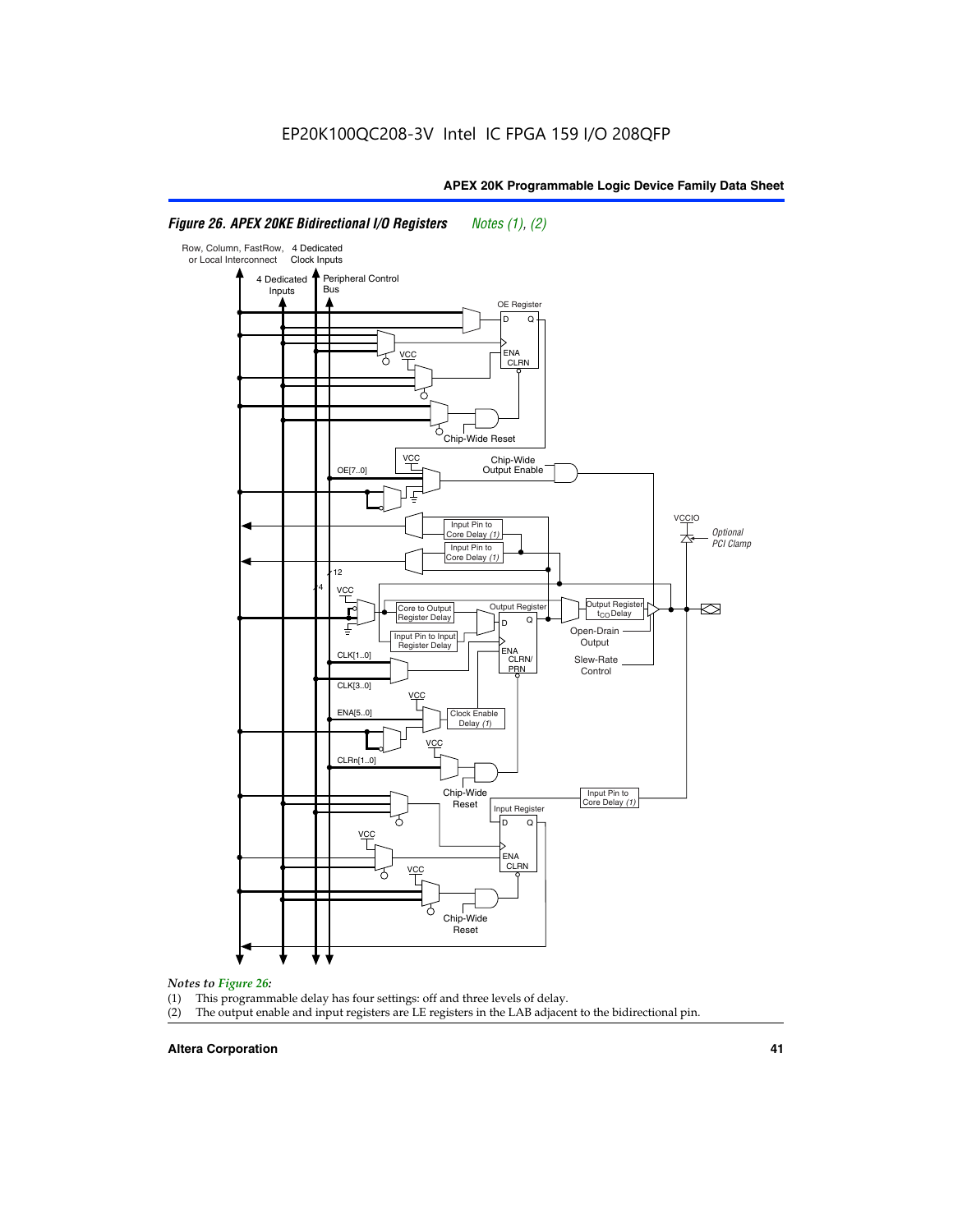Each IOE drives a row, column, MegaLAB, or local interconnect when used as an input or bidirectional pin. A row IOE can drive a local, MegaLAB, row, and column interconnect; a column IOE can drive the column interconnect. Figure 27 shows how a row IOE connects to the interconnect.

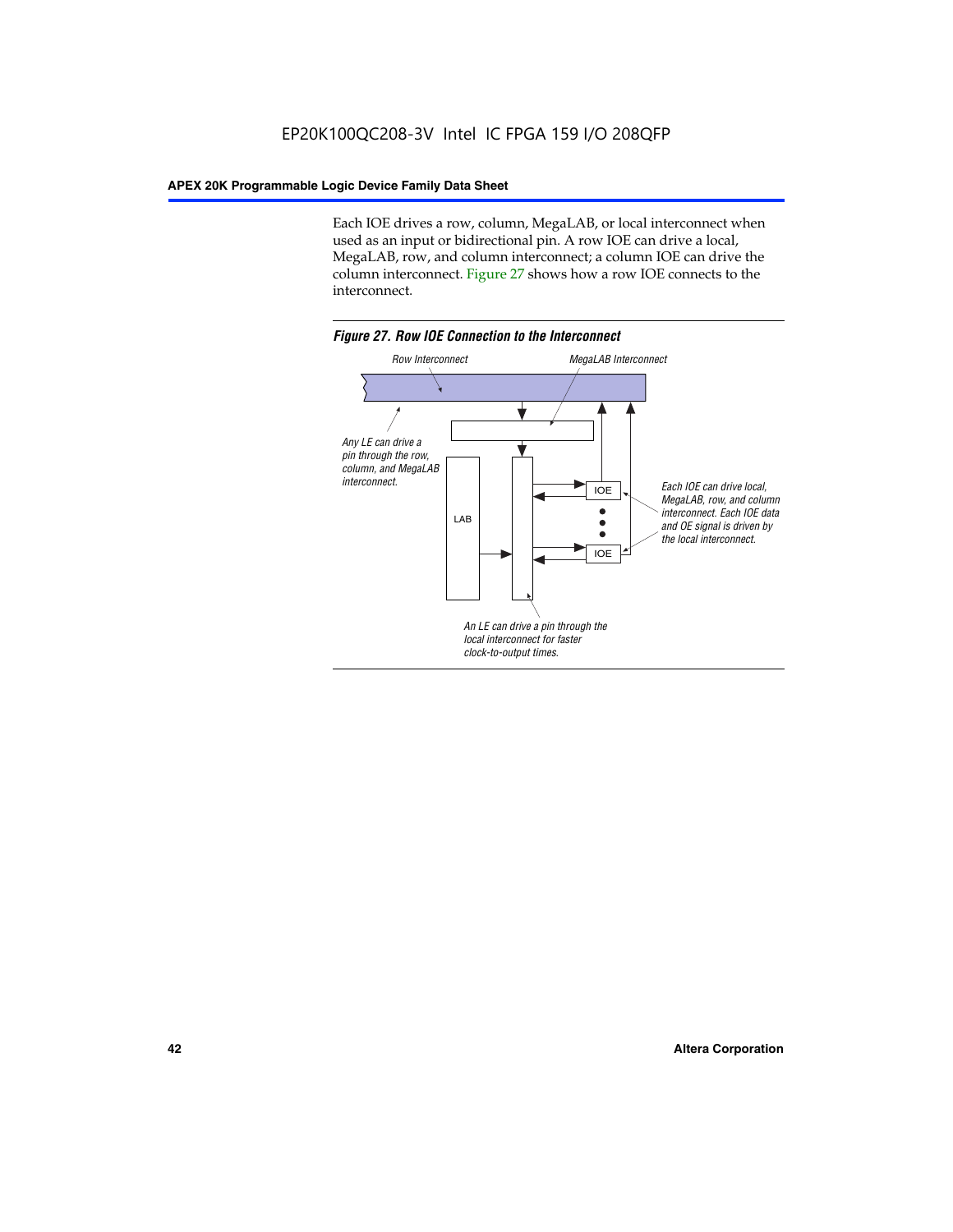Figure 28 shows how a column IOE connects to the interconnect.

# *Figure 28. Column IOE Connection to the Interconnect*



# **Dedicated Fast I/O Pins**

APEX 20KE devices incorporate an enhancement to support bidirectional pins with high internal fanout such as PCI control signals. These pins are called Dedicated Fast I/O pins (FAST1, FAST2, FAST3, and FAST4) and replace dedicated inputs. These pins can be used for fast clock, clear, or high fanout logic signal distribution. They also can drive out. The Dedicated Fast I/O pin data output and tri-state control are driven by local interconnect from the adjacent MegaLAB for high speed.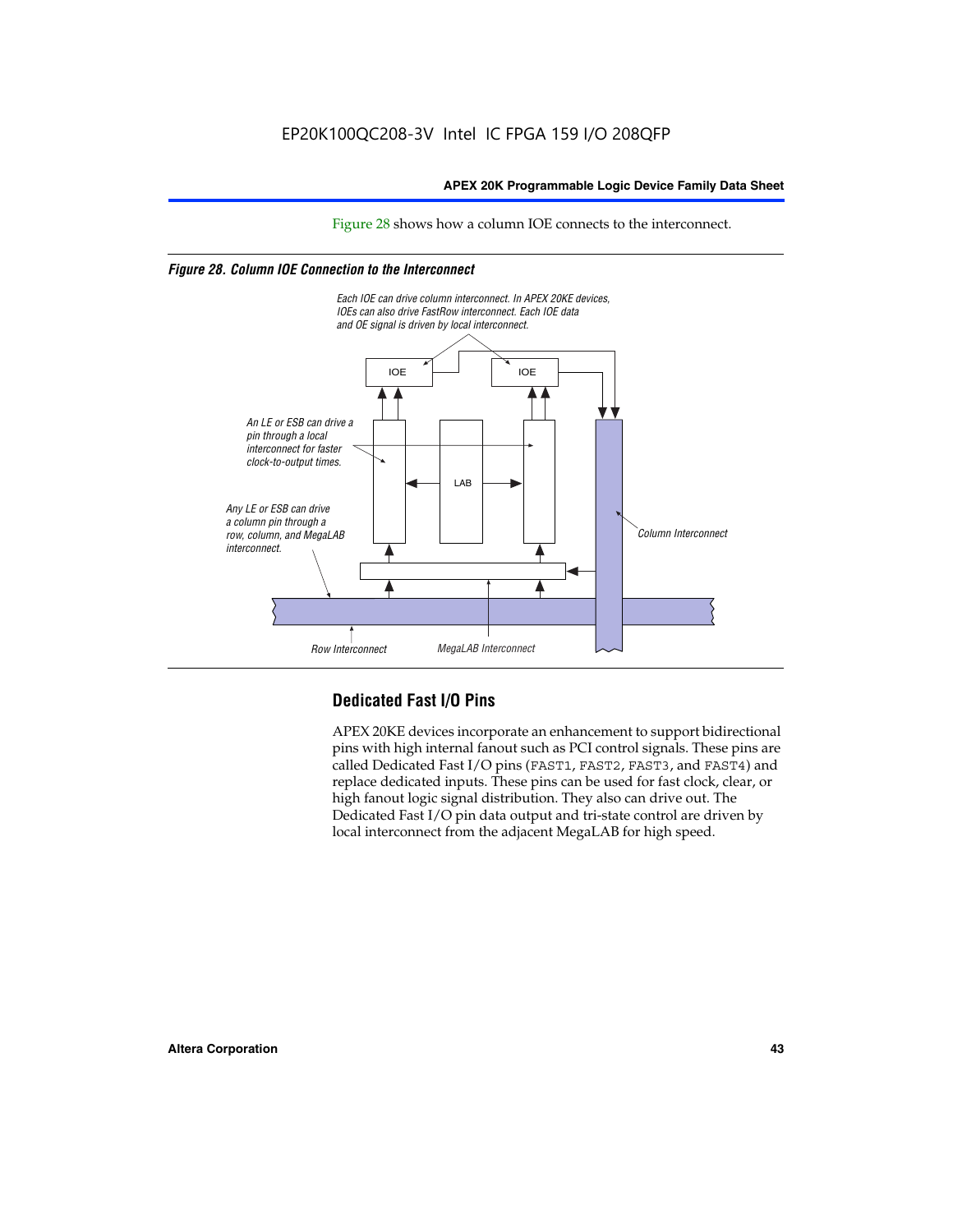# **Advanced I/O Standard Support**

APEX 20KE IOEs support the following I/O standards: LVTTL, LVCMOS, 1.8-V I/O, 2.5-V I/O, 3.3-V PCI, PCI-X, 3.3-V AGP, LVDS, LVPECL, GTL+, CTT, HSTL Class I, SSTL-3 Class I and II, and SSTL-2 Class I and II.



For more information on I/O standards supported by APEX 20KE devices, see *Application Note 117 (Using Selectable I/O Standards in Altera Devices)*.

The APEX 20KE device contains eight I/O banks. In QFP packages, the banks are linked to form four I/O banks. The I/O banks directly support all standards except LVDS and LVPECL. All I/O banks can support LVDS and LVPECL with the addition of external resistors. In addition, one block within a bank contains circuitry to support high-speed True-LVDS and LVPECL inputs, and another block within a particular bank supports high-speed True-LVDS and LVPECL outputs. The LVDS blocks support all of the I/O standards. Each I/O bank has its own VCCIO pins. A single device can support 1.8-V, 2.5-V, and 3.3-V interfaces; each bank can support a different standard independently. Each bank can also use a separate  $V_{\text{REF}}$  level so that each bank can support any of the terminated standards (such as SSTL-3) independently. Within a bank, any one of the terminated standards can be supported. EP20K300E and larger APEX 20KE devices support the LVDS interface for data pins (smaller devices support LVDS clock pins, but not data pins). All EP20K300E and larger devices support the LVDS interface for data pins up to 155 Mbit per channel; EP20K400E devices and larger with an X-suffix on the ordering code add a serializer/deserializer circuit and PLL for higher-speed support.

Each bank can support multiple standards with the same VCCIO for output pins. Each bank can support one voltage-referenced I/O standard, but it can support multiple I/O standards with the same VCCIO voltage level. For example, when VCCIO is 3.3 V, a bank can support LVTTL, LVCMOS, 3.3-V PCI, and SSTL-3 for inputs and outputs.

When the LVDS banks are not used as LVDS I/O banks, they support all of the other I/O standards. Figure 29 shows the arrangement of the APEX 20KE I/O banks.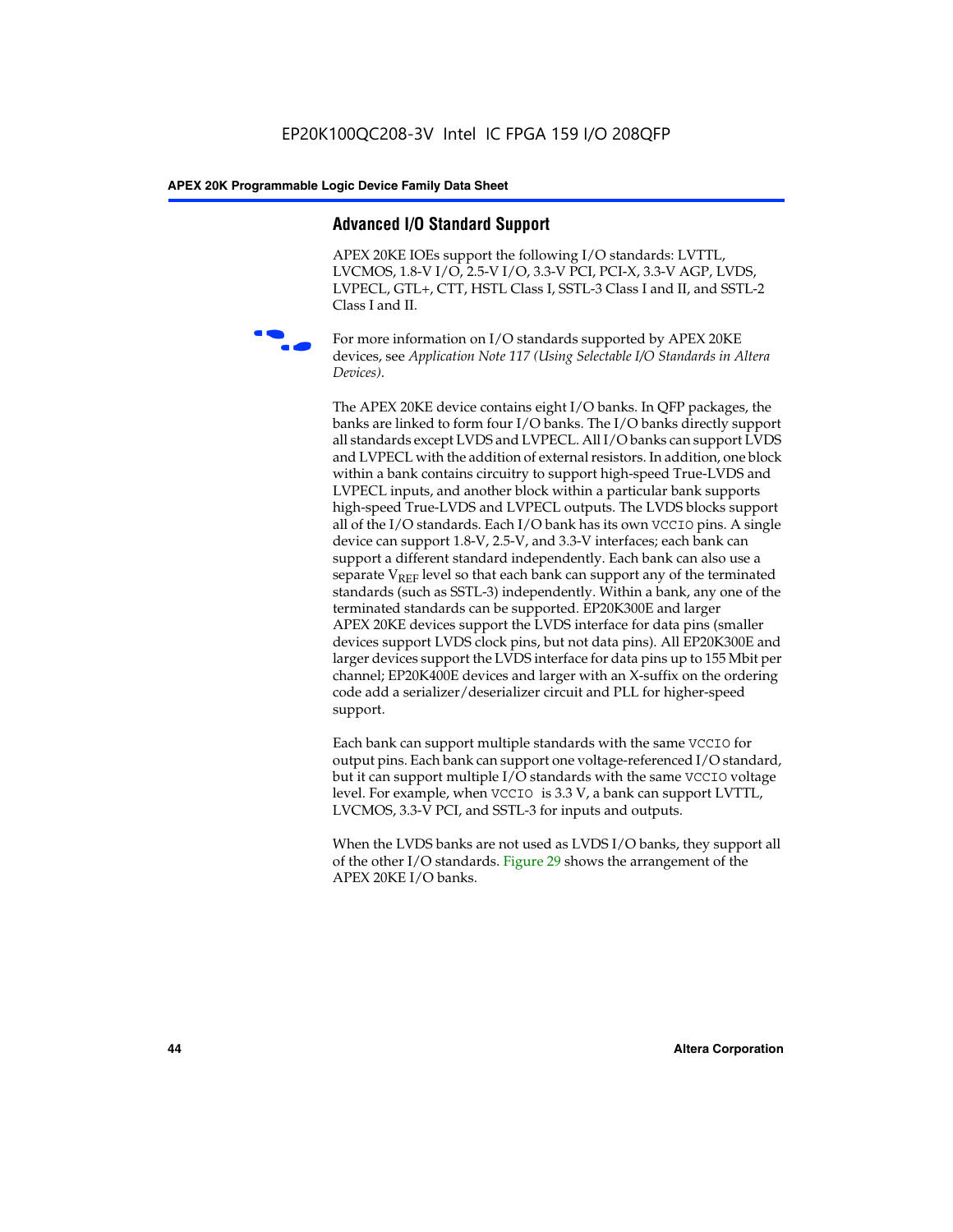

# *Figure 29. APEX 20KE I/O Banks*

#### *Notes to Figure 29:*

- (1) For more information on placing I/O pins in LVDS blocks, refer to the *Guidelines for Using LVDS Blocks* section in *Application Note 120 (Using LVDS in APEX 20KE Devices*).
- (2) If the LVDS input and output blocks are not used for LVDS, they can support all of the I/O standards and can be used as input, output, or bidirectional pins with  $V_{\text{C} \cap \text{O}}$  set to 3.3 V, 2.5 V, or 1.8 V.

# **Power Sequencing & Hot Socketing**

Because APEX 20K and APEX 20KE devices can be used in a mixedvoltage environment, they have been designed specifically to tolerate any possible power-up sequence. Therefore, the  $V_{\text{CCIO}}$  and  $V_{\text{CCINT}}$  power supplies may be powered in any order.

For more information, please refer to the "Power Sequencing Considerations" section in the *Configuring APEX 20KE & APEX 20KC Devices* chapter of the *Configuration Devices Handbook*.

Signals can be driven into APEX 20K devices before and during power-up without damaging the device. In addition, APEX 20K devices do not drive out during power-up. Once operating conditions are reached and the device is configured, APEX 20K and APEX 20KE devices operate as specified by the user.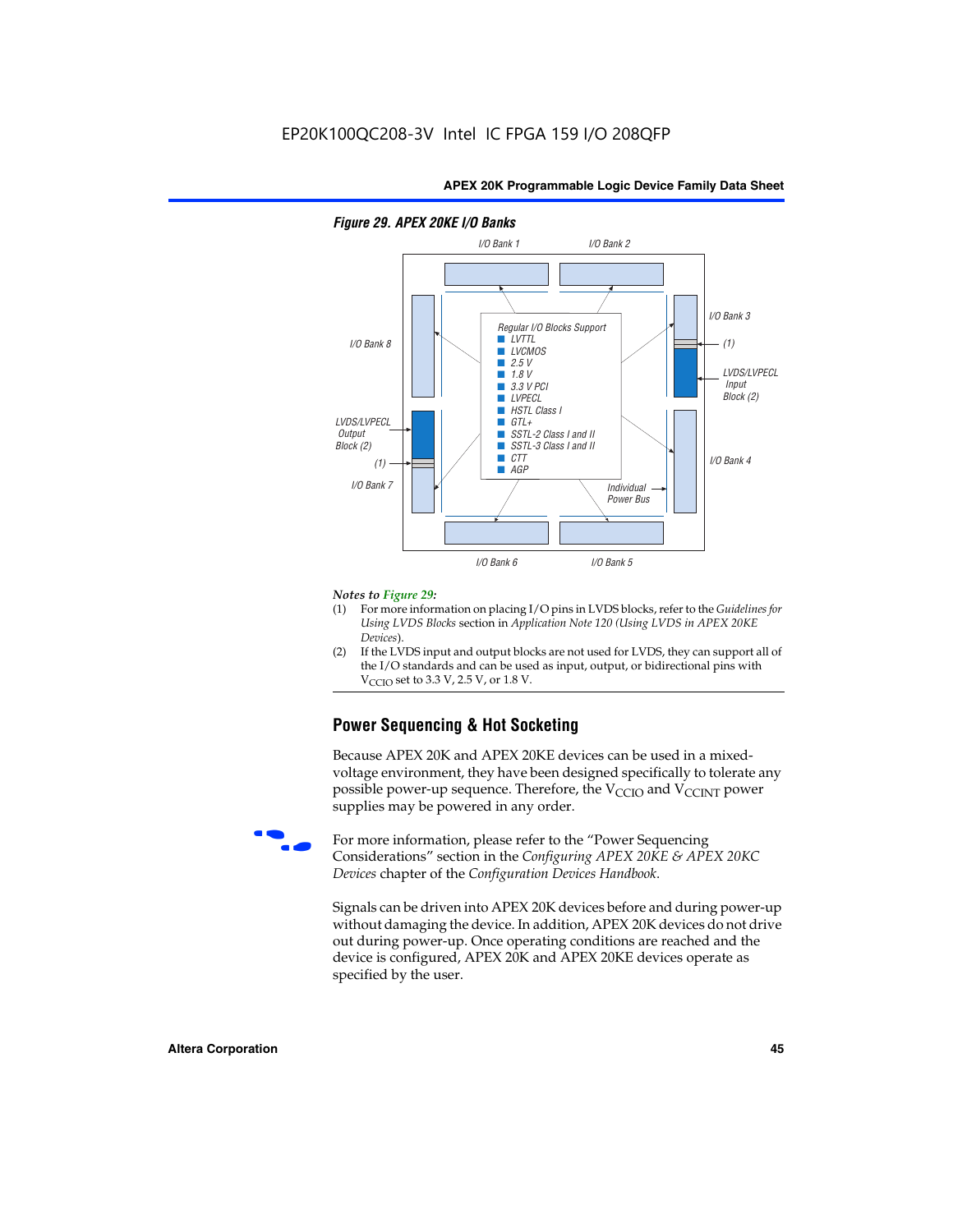Under hot socketing conditions, APEX 20KE devices will not sustain any damage, but the I/O pins will drive out.

# **MultiVolt I/O Interface**

The APEX device architecture supports the MultiVolt I/O interface feature, which allows APEX devices in all packages to interface with systems of different supply voltages. The devices have one set of VCC pins for internal operation and input buffers (VCCINT), and another set for I/O output drivers (VCCIO).

The APEX 20K VCCINT pins must always be connected to a 2.5 V power supply. With a 2.5-V  $V_{\text{CCMT}}$  level, input pins are 2.5-V, 3.3-V, and 5.0-V tolerant. The VCCIO pins can be connected to either a 2.5-V or 3.3-V power supply, depending on the output requirements. When VCCIO pins are connected to a 2.5-V power supply, the output levels are compatible with 2.5-V systems. When the VCCIO pins are connected to a 3.3-V power supply, the output high is 3.3 V and is compatible with 3.3-V or 5.0-V systems.

| Table 12. 5.0-V Tolerant APEX 20K MultiVolt I/O Support |                                                |                  |     |     |     |     |
|---------------------------------------------------------|------------------------------------------------|------------------|-----|-----|-----|-----|
| $V_{\text{CCIO}}(V)$                                    | Input Signals (V)<br><b>Output Signals (V)</b> |                  |     |     |     |     |
|                                                         | 2.5                                            | 3.3              | 5.0 | 2.5 | 3.3 | 5.0 |
| 2.5                                                     |                                                | $\checkmark$ (1) |     |     |     |     |
| 3.3                                                     |                                                |                  |     |     |     |     |

Table 12 summarizes 5.0-V tolerant APEX 20K MultiVolt I/O support.

#### *Notes to Table 12:*

- (1) The PCI clamping diode must be disabled to drive an input with voltages higher than  $V_{CCIO}$ .
- (2) When  $V_{CCIO} = 3.3 V$ , an APEX 20K device can drive a 2.5-V device with 3.3-V tolerant inputs.

Open-drain output pins on 5.0-V tolerant APEX 20K devices (with a pullup resistor to the 5.0-V supply) can drive 5.0-V CMOS input pins that require a  $V_{IH}$  of 3.5 V. When the pin is inactive, the trace will be pulled up to 5.0 V by the resistor. The open-drain pin will only drive low or tri-state; it will never drive high. The rise time is dependent on the value of the pullup resistor and load impedance. The  $I_{OI}$  current specification should be considered when selecting a pull-up resistor.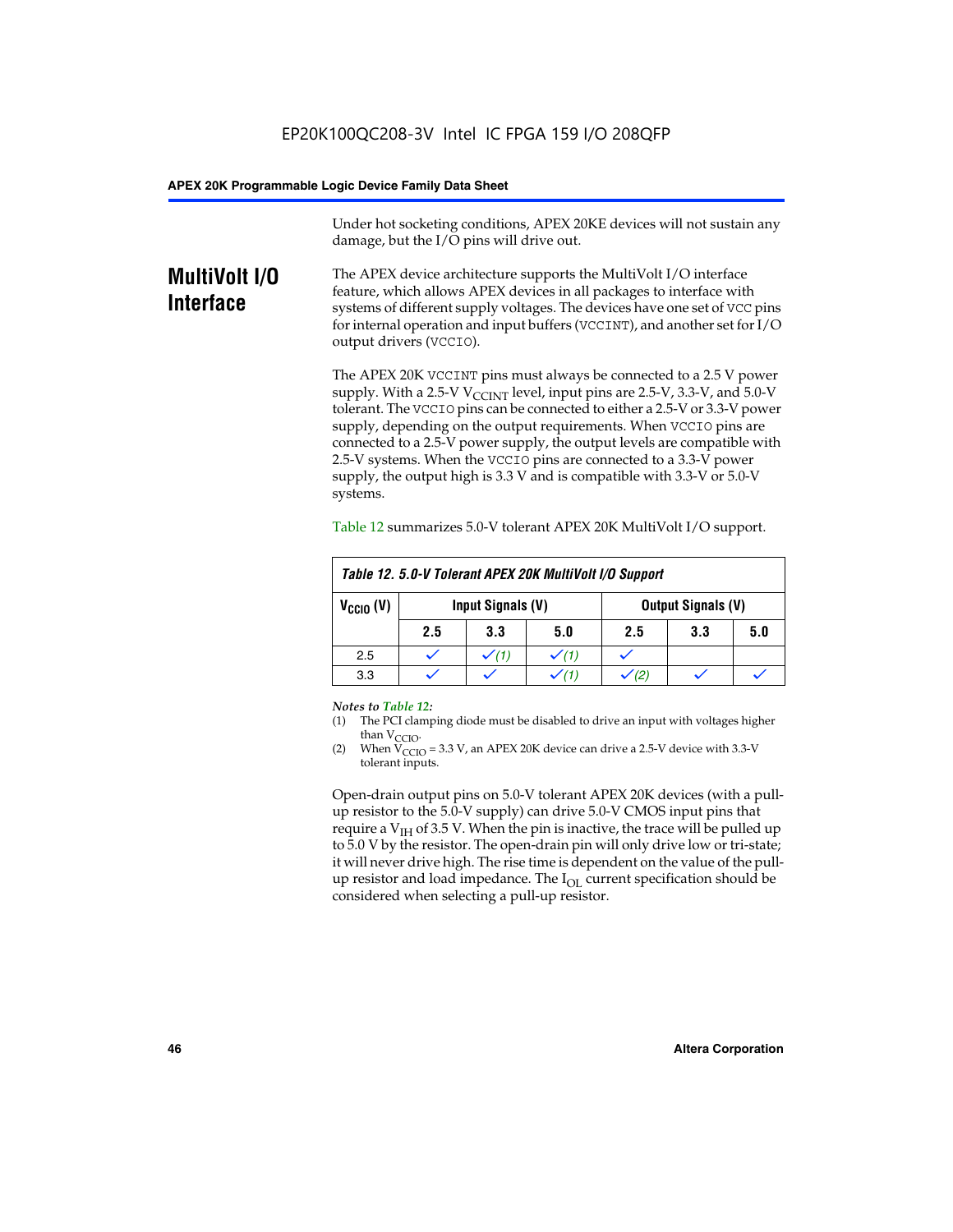APEX 20KE devices also support the MultiVolt I/O interface feature. The APEX 20KE VCCINT pins must always be connected to a 1.8-V power supply. With a 1.8-V  $V_{\text{CCINT}}$  level, input pins are 1.8-V, 2.5-V, and 3.3-V tolerant. The VCCIO pins can be connected to either a 1.8-V, 2.5-V, or 3.3-V power supply, depending on the I/O standard requirements. When the VCCIO pins are connected to a 1.8-V power supply, the output levels are compatible with 1.8-V systems. When VCCIO pins are connected to a 2.5-V power supply, the output levels are compatible with 2.5-V systems. When VCCIO pins are connected to a 3.3-V power supply, the output high is 3.3 V and compatible with 3.3-V or 5.0-V systems. An APEX 20KE device is 5.0-V tolerant with the addition of a resistor.

# Table 13 summarizes APEX 20KE MultiVolt I/O support.

|                      | Table 13. APEX 20KE MultiVolt I/O Support<br>Note (1) |     |                   |     |     |     |                           |     |
|----------------------|-------------------------------------------------------|-----|-------------------|-----|-----|-----|---------------------------|-----|
| $V_{\text{CCIO}}(V)$ |                                                       |     | Input Signals (V) |     |     |     | <b>Output Signals (V)</b> |     |
|                      | 1.8                                                   | 2.5 | 3.3               | 5.0 | 1.8 | 2.5 | 3.3                       | 5.0 |
| 1.8                  |                                                       |     |                   |     |     |     |                           |     |
| 2.5                  |                                                       |     |                   |     |     |     |                           |     |
| 3.3                  |                                                       |     |                   | (2) |     |     | (3)                       |     |

## *Notes to Table 13:*

(1) The PCI clamping diode must be disabled to drive an input with voltages higher than  $V_{CCIO}$ , except for the 5.0-V input case.

(2) An APEX 20KE device can be made 5.0-V tolerant with the addition of an external resistor. You also need a PCI clamp and series resistor.

(3) When  $V_{\text{CCIO}} = 3.3$  V, an APEX 20KE device can drive a 2.5-V device with 3.3-V tolerant inputs.

# **ClockLock & ClockBoost Features**

APEX 20K devices support the ClockLock and ClockBoost clock management features, which are implemented with PLLs. The ClockLock circuitry uses a synchronizing PLL that reduces the clock delay and skew within a device. This reduction minimizes clock-to-output and setup times while maintaining zero hold times. The ClockBoost circuitry, which provides a clock multiplier, allows the designer to enhance device area efficiency by sharing resources within the device. The ClockBoost circuitry allows the designer to distribute a low-speed clock and multiply that clock on-device. APEX 20K devices include a high-speed clock tree; unlike ASICs, the user does not have to design and optimize the clock tree. The ClockLock and ClockBoost features work in conjunction with the APEX 20K device's high-speed clock to provide significant improvements in system performance and band-width. Devices with an X-suffix on the ordering code include the ClockLock circuit.

The ClockLock and ClockBoost features in APEX 20K devices are enabled through the Quartus II software. External devices are not required to use these features.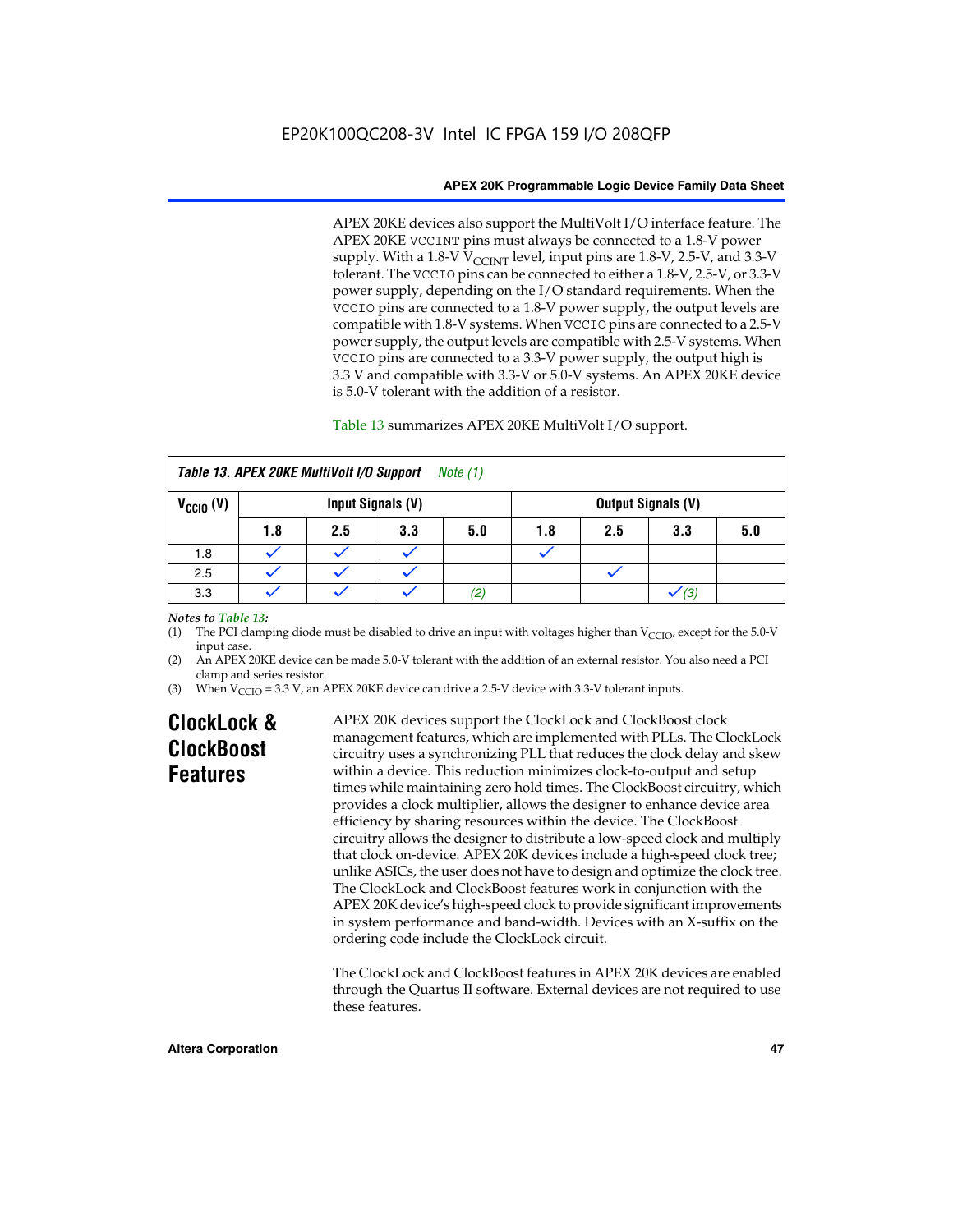For designs that require both a multiplied and non-multiplied clock, the clock trace on the board can be connected to CLK2p. Table 14 shows the combinations supported by the ClockLock and ClockBoost circuitry. The CLK2p pin can feed both the ClockLock and ClockBoost circuitry in the APEX 20K device. However, when both circuits are used, the other clock pin (CLK1p) cannot be used.

| <b>Table 14. Multiplication Factor Combinations</b> |                    |  |
|-----------------------------------------------------|--------------------|--|
| Clock 1                                             | Clock <sub>2</sub> |  |
| ×1                                                  | ×1                 |  |
| $\times$ 1, $\times$ 2                              | $\times 2$         |  |
| $\times$ 1, $\times$ 2, $\times$ 4                  | ×4                 |  |

# **APEX 20KE ClockLock Feature**

APEX 20KE devices include an enhanced ClockLock feature set. These devices include up to four PLLs, which can be used independently. Two PLLs are designed for either general-purpose use or LVDS use (on devices that support LVDS I/O pins). The remaining two PLLs are designed for general-purpose use. The EP20K200E and smaller devices have two PLLs; the EP20K300E and larger devices have four PLLs.

The following sections describe some of the features offered by the APEX 20KE PLLs.

# *External PLL Feedback*

The ClockLock circuit's output can be driven off-chip to clock other devices in the system; further, the feedback loop of the PLL can be routed off-chip. This feature allows the designer to exercise fine control over the I/O interface between the APEX 20KE device and another high-speed device, such as SDRAM.

# *Clock Multiplication*

The APEX 20KE ClockBoost circuit can multiply or divide clocks by a programmable number. The clock can be multiplied by *m*/(*n* × *k*) or  $m/(n \times v)$ , where *m* and *k* range from 2 to 160, and *n* and *v* range from 1 to 16. Clock multiplication and division can be used for time-domain multiplexing and other functions, which can reduce design LE requirements.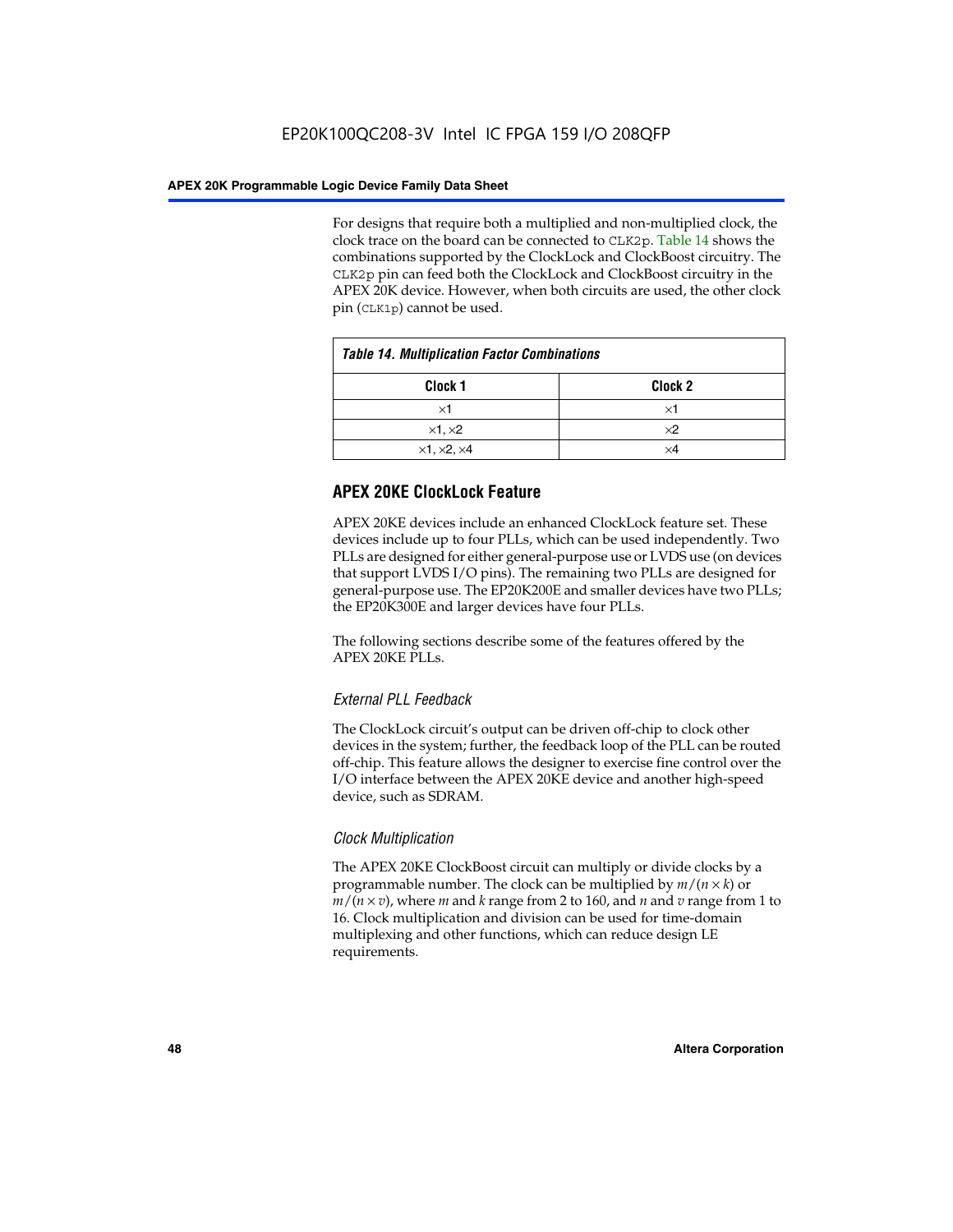# *Clock Phase & Delay Adjustment*

The APEX 20KE ClockShift feature allows the clock phase and delay to be adjusted. The clock phase can be adjusted by 90° steps. The clock delay can be adjusted to increase or decrease the clock delay by an arbitrary amount, up to one clock period.

# *LVDS Support*

Two PLLs are designed to support the LVDS interface. When using LVDS, the I/O clock runs at a slower rate than the data transfer rate. Thus, PLLs are used to multiply the I/O clock internally to capture the LVDS data. For example, an I/O clock may run at 105 MHz to support 840 megabits per second (Mbps) LVDS data transfer. In this example, the PLL multiplies the incoming clock by eight to support the high-speed data transfer. You can use PLLs in EP20K400E and larger devices for high-speed LVDS interfacing.

# *Lock Signals*

The APEX 20KE ClockLock circuitry supports individual LOCK signals. The LOCK signal drives high when the ClockLock circuit has locked onto the input clock. The LOCK signals are optional for each ClockLock circuit; when not used, they are I/O pins.

# **ClockLock & ClockBoost Timing Parameters**

For the ClockLock and ClockBoost circuitry to function properly, the incoming clock must meet certain requirements. If these specifications are not met, the circuitry may not lock onto the incoming clock, which generates an erroneous clock within the device. The clock generated by the ClockLock and ClockBoost circuitry must also meet certain specifications. If the incoming clock meets these requirements during configuration, the APEX 20K ClockLock and ClockBoost circuitry will lock onto the clock during configuration. The circuit will be ready for use immediately after configuration. In APEX 20KE devices, the clock input standard is programmable, so the PLL cannot respond to the clock until the device is configured. The PLL locks onto the input clock as soon as configuration is complete. Figure 30 shows the incoming and generated clock specifications.

 $\mathbb{I} \mathcal{F}$  For more information on ClockLock and ClockBoost circuitry, see *Application Note 115: Using the ClockLock and ClockBoost PLL Features in APEX Devices*.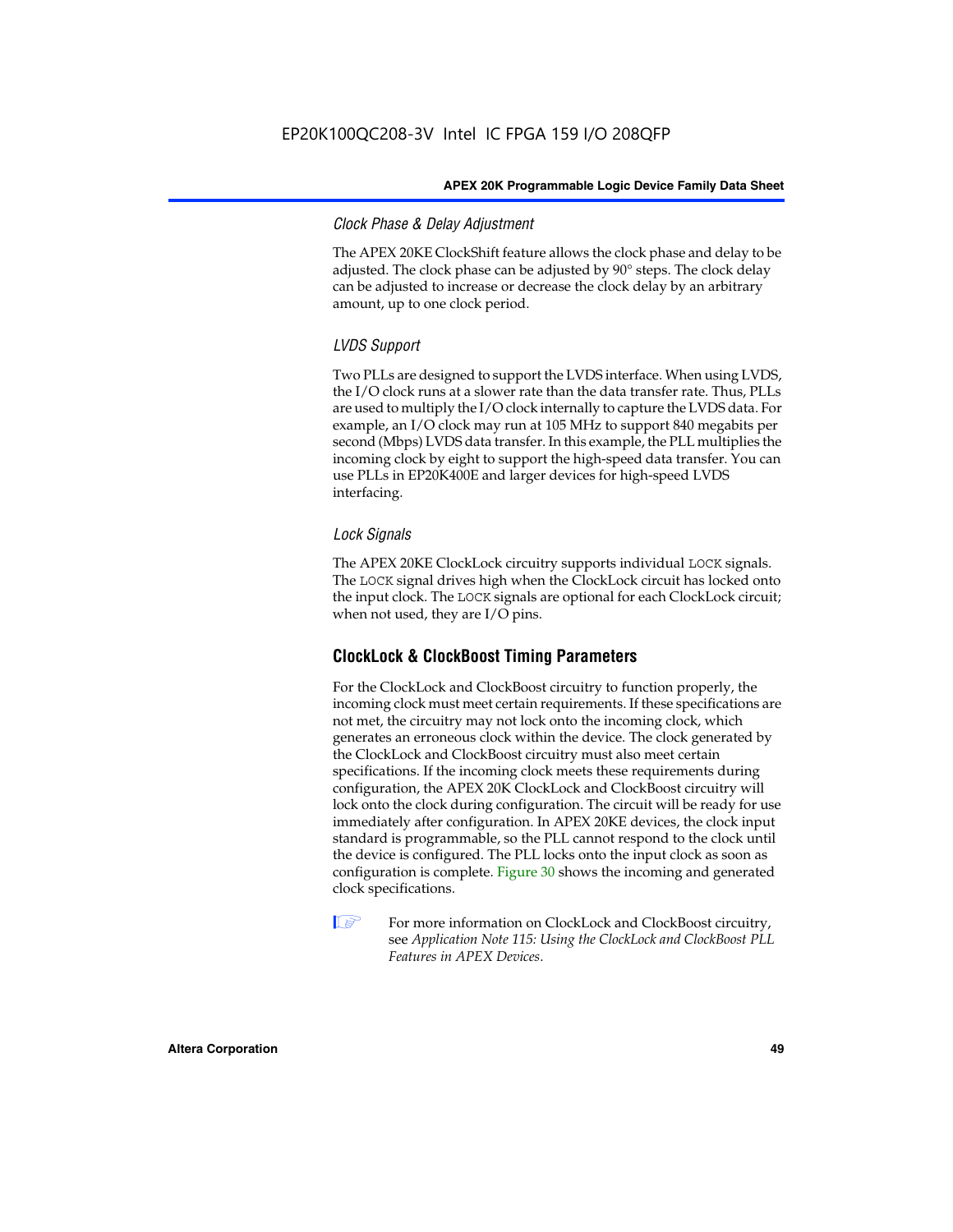

# *Figure 30. Specifications for the Incoming & Generated Clocks Note (1)*

# *Note to Figure 30:*

The tI parameter refers to the nominal input clock period; the tO parameter refers to the nominal output clock period.

Table 15 summarizes the APEX 20K ClockLock and ClockBoost parameters for -1 speed-grade devices.

| Symbol                                                                                                                                                  | <b>Parameter</b>                                                                 | Min | Max       | Unit       |
|---------------------------------------------------------------------------------------------------------------------------------------------------------|----------------------------------------------------------------------------------|-----|-----------|------------|
| $f_{OUT}$                                                                                                                                               | Output frequency                                                                 | 25  | 180       | <b>MHz</b> |
| $f_{CLK1}$ $(1)$                                                                                                                                        | Input clock frequency (ClockBoost clock<br>multiplication factor equals 1)       | 25  | 180 $(1)$ | <b>MHz</b> |
| $f_{CLK2}$                                                                                                                                              | Input clock frequency (ClockBoost clock<br>16<br>multiplication factor equals 2) |     | 90        | <b>MHz</b> |
| $f_{CLK4}$                                                                                                                                              | Input clock frequency (ClockBoost clock<br>multiplication factor equals 4)       | 10  | 48        | <b>MHz</b> |
| toutputy                                                                                                                                                | Duty cycle for ClockLock/ClockBoost-generated<br>clock                           | 40  | 60        | $\%$       |
| Input deviation from user specification in the<br>f <sub>CLKDEV</sub><br>Quartus II software (ClockBoost clock<br>multiplication factor equals 1) $(2)$ |                                                                                  |     | 25,000(3) | <b>PPM</b> |
| $t_{\mathsf{R}}$                                                                                                                                        | Input rise time                                                                  |     | 5         | ns         |
| $t_{\mathsf{F}}$                                                                                                                                        | Input fall time                                                                  |     | 5         | ns         |
| <sup>t</sup> LOCK                                                                                                                                       | Time required for ClockLock/ClockBoost to<br>acquire lock $(4)$                  |     | 10        | μs         |

 $\mathsf I$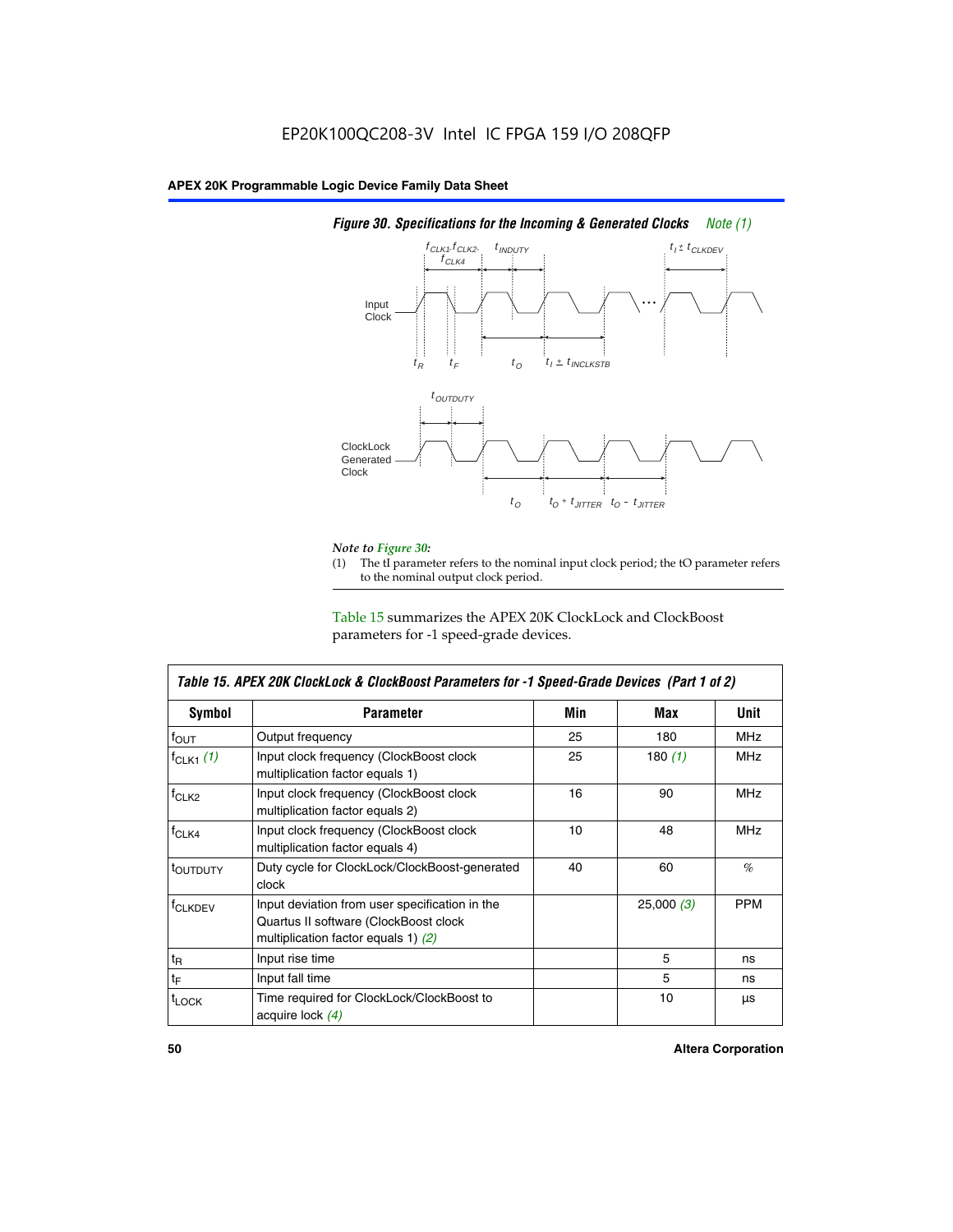| Table 15. APEX 20K ClockLock & ClockBoost Parameters for -1 Speed-Grade Devices (Part 2 of 2) |                                                                     |     |     |      |
|-----------------------------------------------------------------------------------------------|---------------------------------------------------------------------|-----|-----|------|
| <b>Symbol</b>                                                                                 | <b>Parameter</b>                                                    | Min | Max | Unit |
| t <sub>SKEW</sub>                                                                             | Skew delay between related<br>ClockLock/ClockBoost-generated clocks |     | 500 | ps   |
| <b>UITTER</b>                                                                                 | Jitter on ClockLock/ClockBoost-generated clock<br>(5)               |     | 200 | ps   |
| <b>INCLKSTB</b>                                                                               | Input clock stability (measured between adjacent<br>clocks)         |     | 50  | ps   |

*Notes to Table 15:*

- (1) The PLL input frequency range for the EP20K100-1X device for 1x multiplication is 25 MHz to 175 MHz.
- (2) All input clock specifications must be met. The PLL may not lock onto an incoming clock if the clock specifications are not met, creating an erroneous clock within the device.
- (3) During device configuration, the ClockLock and ClockBoost circuitry is configured first. If the incoming clock is supplied during configuration, the ClockLock and ClockBoost circuitry locks during configuration, because the lock time is less than the configuration time.
- (4) The jitter specification is measured under long-term observation.
- (5) If the input clock stability is 100 ps,  $t_{\text{JITTER}}$  is 250 ps.

# Table 16 summarizes the APEX 20K ClockLock and ClockBoost parameters for -2 speed grade devices.

| Symbol                                                                                          | <b>Parameter</b>                                                                                                                   | Min | Max       | Unit       |
|-------------------------------------------------------------------------------------------------|------------------------------------------------------------------------------------------------------------------------------------|-----|-----------|------------|
| $f_{\text{OUT}}$                                                                                | Output frequency                                                                                                                   | 25  | 170       | <b>MHz</b> |
| <sup>T</sup> CLK1                                                                               | Input clock frequency (ClockBoost clock multiplication<br>factor equals 1)                                                         | 25  | 170       | <b>MHz</b> |
| Input clock frequency (ClockBoost clock multiplication<br>f <sub>CLK2</sub><br>factor equals 2) |                                                                                                                                    | 16  | 80        | <b>MHz</b> |
| $f_{CLK4}$<br>Input clock frequency (ClockBoost clock multiplication<br>factor equals 4)        |                                                                                                                                    | 10  | 34        | <b>MHz</b> |
| <sup>τ</sup> ουτρυτγ                                                                            | Duty cycle for ClockLock/ClockBoost-generated clock                                                                                | 40  | 60        | $\%$       |
| <sup>T</sup> CLKDEV                                                                             | Input deviation from user specification in the Quartus II<br>software (ClockBoost clock multiplication factor equals<br>one) $(1)$ |     | 25,000(2) | <b>PPM</b> |
| $t_{\mathsf{R}}$                                                                                | Input rise time                                                                                                                    |     | 5         | ns         |
| $t_F$                                                                                           | Input fall time                                                                                                                    |     | 5         | ns         |
| $t_{\text{LOCK}}$                                                                               | Time required for ClockLock/ ClockBoost to acquire<br>lock $(3)$                                                                   |     | 10        | μs         |
| t <sub>SKEW</sub>                                                                               | Skew delay between related ClockLock/ ClockBoost-<br>generated clock                                                               | 500 | 500       | ps         |
| t <sub>JITTER</sub>                                                                             | Jitter on ClockLock/ ClockBoost-generated clock (4)                                                                                |     | 200       | ps         |
| <sup>I</sup> INCLKSTB                                                                           | Input clock stability (measured between adjacent<br>clocks)                                                                        |     | 50        | ps         |

# *Table 16. APEX 20K ClockLock & ClockBoost Parameters for -2 Speed Grade Devices*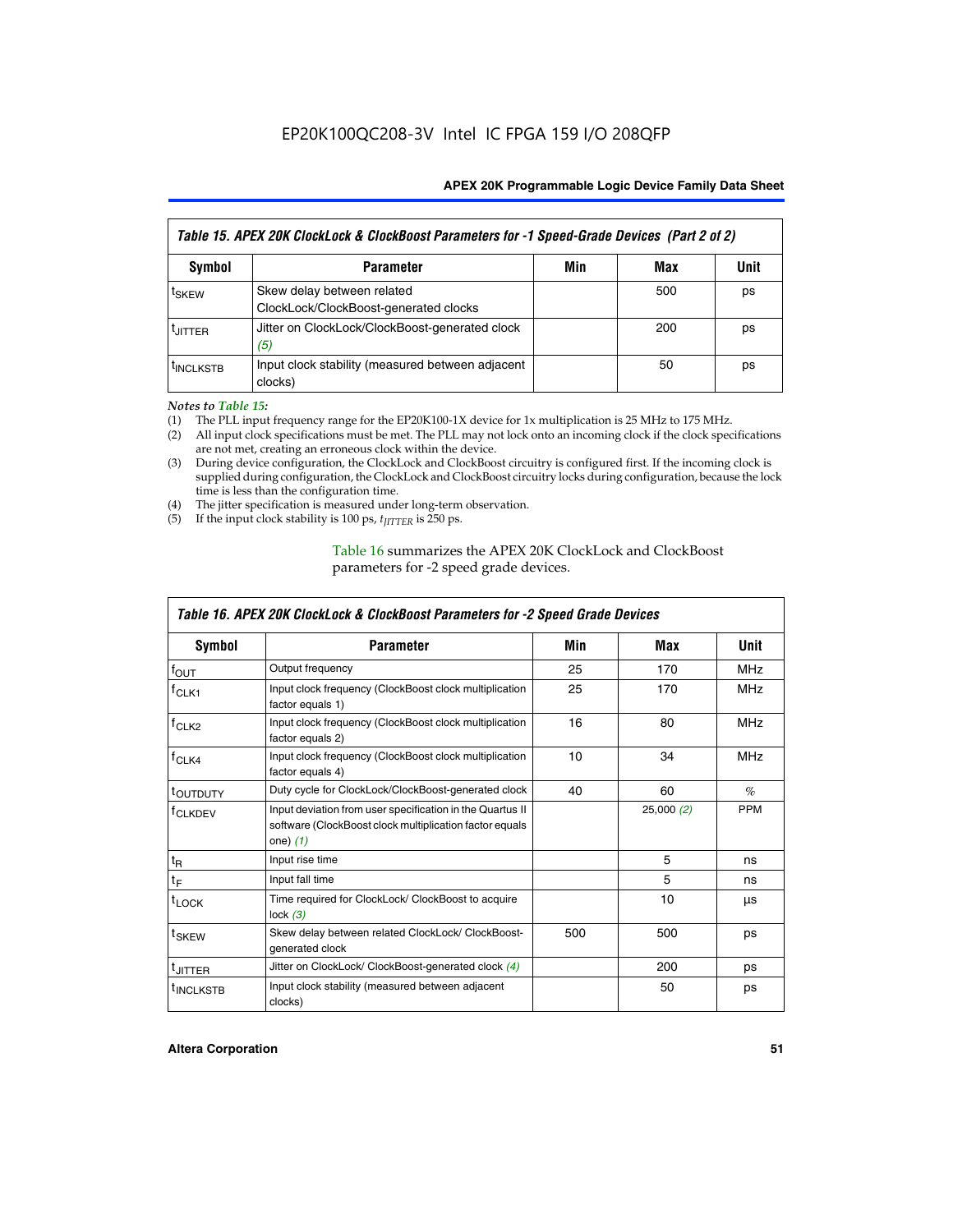#### *Notes to Table 16:*

- (1) To implement the ClockLock and ClockBoost circuitry with the Quartus II software, designers must specify the input frequency. The Quartus II software tunes the PLL in the ClockLock and ClockBoost circuitry to this frequency. The *f<sub>CLKDEV</sub>* parameter specifies how much the incoming clock can differ from the specified frequency during device operation. Simulation does not reflect this parameter.
- (2) Twenty-five thousand parts per million (PPM) equates to 2.5% of input clock period.
- (3) During device configuration, the ClockLock and ClockBoost circuitry is configured before the rest of the device. If the incoming clock is supplied during configuration, the ClockLock and ClockBoost circuitry locks during configuration because the  $t_{LOCK}$  value is less than the time required for configuration.
- (4) The  $t_{\text{ITTTER}}$  specification is measured under long-term observation.

Tables 17 and 18 summarize the ClockLock and ClockBoost parameters for APEX 20KE devices.

|                            | Table 17. APEX 20KE ClockLock & ClockBoost Parameters        |                   | Note (1) |     |                             |                  |
|----------------------------|--------------------------------------------------------------|-------------------|----------|-----|-----------------------------|------------------|
| Symbol                     | <b>Parameter</b>                                             | <b>Conditions</b> | Min      | Typ | Max                         | <b>Unit</b>      |
| $t_{R}$                    | Input rise time                                              |                   |          |     | 5                           | ns               |
| tF                         | Input fall time                                              |                   |          |     | 5                           | ns               |
| <sup>t</sup> INDUTY        | Input duty cycle                                             |                   | 40       |     | 60                          | %                |
| <sup>t</sup> INJITTER      | Input jitter peak-to-peak                                    |                   |          |     | 2% of input<br>period       | peak-to-<br>peak |
| <sup>t</sup> OUTJITTER     | Jitter on ClockLock or ClockBoost-<br>generated clock        |                   |          |     | $0.35%$ of<br>output period | <b>RMS</b>       |
| toutbuty                   | Duty cycle for ClockLock or<br>ClockBoost-generated clock    |                   | 45       |     | 55                          | $\%$             |
| $t_{\text{LOCK}}$ (2), (3) | Time required for ClockLock or<br>ClockBoost to acquire lock |                   |          |     | 40                          | μs               |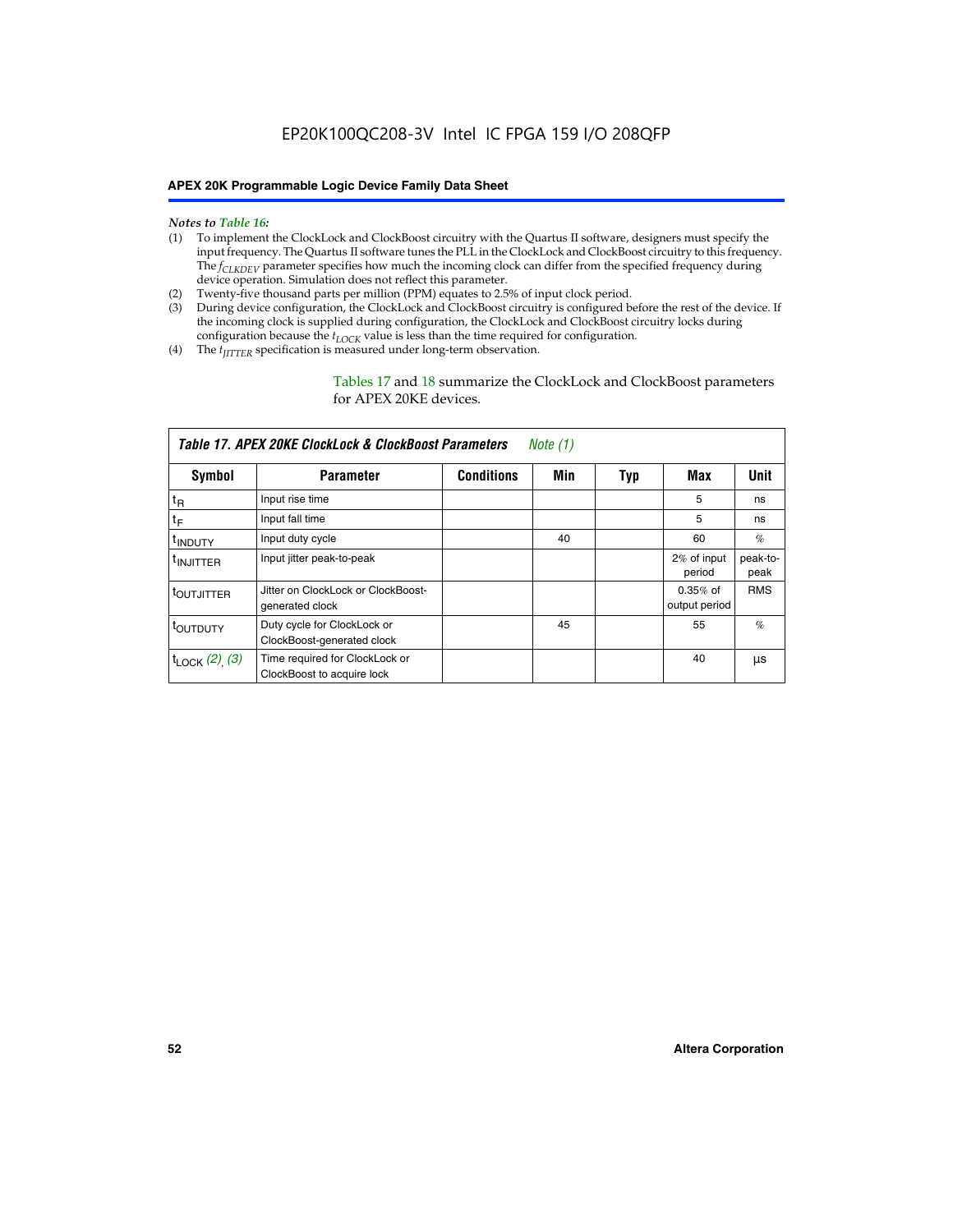| <b>Symbol</b>           | <b>Parameter</b>                                 | I/O Standard      |     | -1X Speed Grade |                 |     | <b>Units</b> |
|-------------------------|--------------------------------------------------|-------------------|-----|-----------------|-----------------|-----|--------------|
|                         |                                                  |                   |     |                 | -2X Speed Grade |     |              |
|                         |                                                  |                   | Min | Max             | Min             | Max |              |
| $f_{VCO}$ $(4)$         | Voltage controlled oscillator<br>operating range |                   | 200 | 500             | 200             | 500 | <b>MHz</b>   |
| f <sub>CLOCK0</sub>     | Clock0 PLL output frequency<br>for internal use  |                   | 1.5 | 335             | 1.5             | 200 | MHz          |
| f <sub>CLOCK1</sub>     | Clock1 PLL output frequency<br>for internal use  |                   | 20  | 335             | 20              | 200 | MHz          |
| f <sub>CLOCK0_EXT</sub> | Output clock frequency for                       | 3.3-V LVTTL       | 1.5 | 245             | 1.5             | 226 | <b>MHz</b>   |
|                         | external clock0 output                           | 2.5-V LVTTL       | 1.5 | 234             | 1.5             | 221 | <b>MHz</b>   |
|                         |                                                  | 1.8-V LVTTL       | 1.5 | 223             | 1.5             | 216 | <b>MHz</b>   |
|                         |                                                  | $GTL+$            | 1.5 | 205             | 1.5             | 193 | <b>MHz</b>   |
|                         |                                                  | SSTL-2 Class<br>L | 1.5 | 158             | 1.5             | 157 | <b>MHz</b>   |
|                         |                                                  | SSTL-2 Class<br>Ш | 1.5 | 142             | 1.5             | 142 | <b>MHz</b>   |
|                         |                                                  | SSTL-3 Class<br>I | 1.5 | 166             | 1.5             | 162 | <b>MHz</b>   |
|                         |                                                  | SSTL-3 Class<br>Ш | 1.5 | 149             | 1.5             | 146 | <b>MHz</b>   |
|                         |                                                  | <b>LVDS</b>       | 1.5 | 420             | 1.5             | 350 | <b>MHz</b>   |
| f <sub>CLOCK1_EXT</sub> | Output clock frequency for                       | 3.3-V LVTTL       | 20  | 245             | 20              | 226 | <b>MHz</b>   |
|                         | external clock1 output                           | 2.5-V LVTTL       | 20  | 234             | 20              | 221 | <b>MHz</b>   |
|                         |                                                  | 1.8-V LVTTL       | 20  | 223             | 20              | 216 | <b>MHz</b>   |
|                         |                                                  | $GTL+$            | 20  | 205             | 20              | 193 | MHz          |
|                         |                                                  | SSTL-2 Class      | 20  | 158             | 20              | 157 | <b>MHz</b>   |
|                         |                                                  | SSTL-2 Class<br>Ш | 20  | 142             | 20              | 142 | <b>MHz</b>   |
|                         |                                                  | SSTL-3 Class      | 20  | 166             | 20              | 162 | <b>MHz</b>   |
|                         |                                                  | SSTL-3 Class<br>Ш | 20  | 149             | 20              | 146 | <b>MHz</b>   |
|                         |                                                  | <b>LVDS</b>       | 20  | 420             | 20              | 350 | MHz          |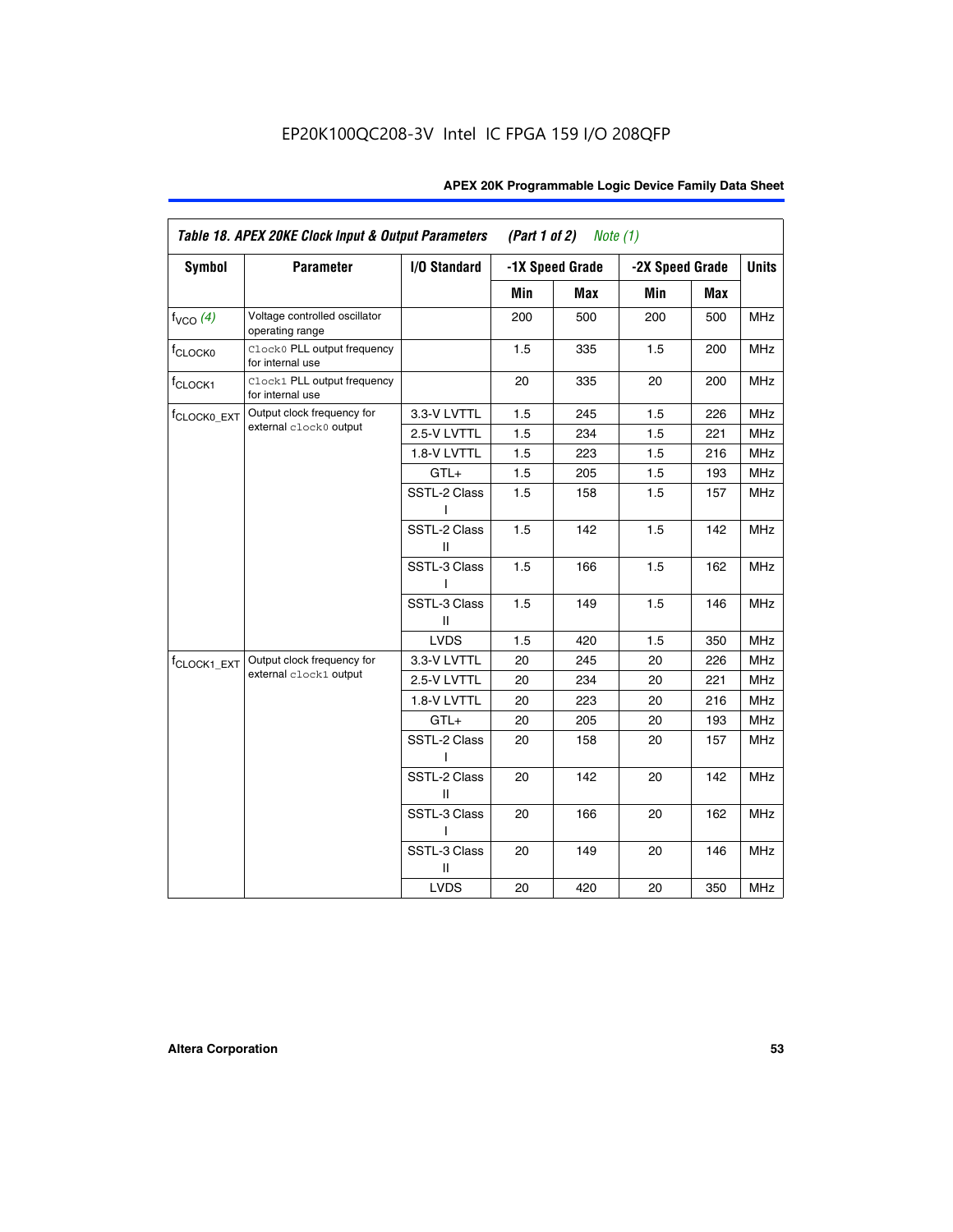| Table 18. APEX 20KE Clock Input & Output Parameters<br>(Part 2 of 2)<br>Note (1) |                       |                     |     |                 |     |                 |            |              |
|----------------------------------------------------------------------------------|-----------------------|---------------------|-----|-----------------|-----|-----------------|------------|--------------|
| <b>Symbol</b>                                                                    | <b>Parameter</b>      | <b>I/O Standard</b> |     | -1X Speed Grade |     | -2X Speed Grade |            | <b>Units</b> |
|                                                                                  |                       |                     | Min | Max             | Min | Max             |            |              |
| $f_{IN}$                                                                         | Input clock frequency | 3.3-V LVTTL         | 1.5 | 290             | 1.5 | 257             | <b>MHz</b> |              |
|                                                                                  |                       | 2.5-V LVTTL         | 1.5 | 281             | 1.5 | 250             | <b>MHz</b> |              |
|                                                                                  |                       | 1.8-V LVTTL         | 1.5 | 272             | 1.5 | 243             | <b>MHz</b> |              |
|                                                                                  |                       | $GTL+$              | 1.5 | 303             | 1.5 | 261             | <b>MHz</b> |              |
|                                                                                  |                       | SSTL-2 Class        | 1.5 | 291             | 1.5 | 253             | <b>MHz</b> |              |
|                                                                                  |                       | SSTL-2 Class<br>Ш   | 1.5 | 291             | 1.5 | 253             | <b>MHz</b> |              |
|                                                                                  |                       | SSTL-3 Class        | 1.5 | 300             | 1.5 | 260             | <b>MHz</b> |              |
|                                                                                  |                       | SSTL-3 Class<br>Ш   | 1.5 | 300             | 1.5 | 260             | <b>MHz</b> |              |
|                                                                                  |                       | <b>LVDS</b>         | 1.5 | 420             | 1.5 | 350             | <b>MHz</b> |              |

#### *Notes to Tables 17 and 18:*

(1) All input clock specifications must be met. The PLL may not lock onto an incoming clock if the clock specifications are not met, creating an erroneous clock within the device.

- (2) The maximum lock time is 40 µs or 2000 input clock cycles, whichever occurs first.
- (3) Before configuration, the PLL circuits are disable and powered down. During configuration, the PLLs are still disabled. The PLLs begin to lock once the device is in the user mode. If the clock enable feature is used, lock begins once the CLKLK\_ENA pin goes high in user mode.
- (4) The PLL VCO operating range is 200 MHz  $\eth$  f<sub>VCO</sub>  $\eth$  840 MHz for LVDS mode.

# **SignalTap Embedded Logic Analyzer**

APEX 20K devices include device enhancements to support the SignalTap embedded logic analyzer. By including this circuitry, the APEX 20K device provides the ability to monitor design operation over a period of time through the IEEE Std. 1149.1 (JTAG) circuitry; a designer can analyze internal logic at speed without bringing internal signals to the I/O pins. This feature is particularly important for advanced packages such as FineLine BGA packages because adding a connection to a pin during the debugging process can be difficult after a board is designed and manufactured.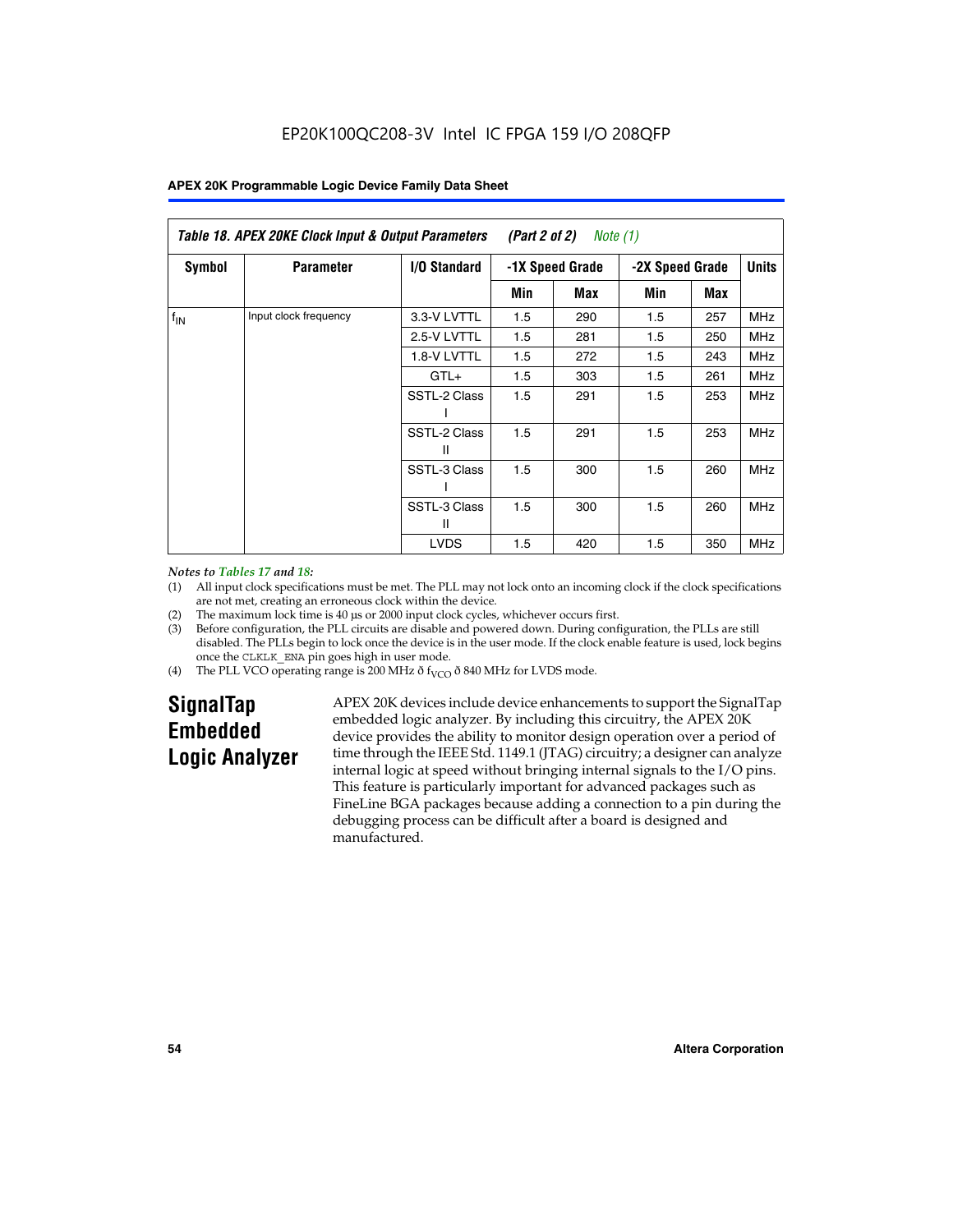# **IEEE Std. 1149.1 (JTAG) Boundary-Scan Support**

Г

All APEX 20K devices provide JTAG BST circuitry that complies with the IEEE Std. 1149.1-1990 specification. JTAG boundary-scan testing can be performed before or after configuration, but not during configuration. APEX 20K devices can also use the JTAG port for configuration with the Quartus II software or with hardware using either Jam Files (**.jam**) or Jam Byte-Code Files (**.jbc**). Finally, APEX 20K devices use the JTAG port to monitor the logic operation of the device with the SignalTap embedded logic analyzer. APEX 20K devices support the JTAG instructions shown in Table 19. Although EP20K1500E devices support the JTAG BYPASS and SignalTap instructions, they do not support boundary-scan testing or the use of the JTAG port for configuration.

| <i><b>Table 19. APEX 20K JTAG Instructions</b></i> |                                                                                                                                                                                                                                            |
|----------------------------------------------------|--------------------------------------------------------------------------------------------------------------------------------------------------------------------------------------------------------------------------------------------|
| <b>JTAG Instruction</b>                            | <b>Description</b>                                                                                                                                                                                                                         |
| SAMPLE/PRELOAD                                     | Allows a snapshot of signals at the device pins to be captured and examined during<br>normal device operation, and permits an initial data pattern to be output at the device<br>pins. Also used by the SignalTap embedded logic analyzer. |
| <b>EXTEST</b>                                      | Allows the external circuitry and board-level interconnections to be tested by forcing a<br>test pattern at the output pins and capturing test results at the input pins.                                                                  |
| BYPASS (1)                                         | Places the 1-bit bypass register between the TDI and TDO pins, which allows the BST<br>data to pass synchronously through selected devices to adjacent devices during<br>normal device operation.                                          |
| <b>USERCODE</b>                                    | Selects the 32-bit USERCODE register and places it between the TDI and TDO pins,<br>allowing the USERCODE to be serially shifted out of TDO.                                                                                               |
| <b>IDCODE</b>                                      | Selects the IDCODE register and places it between TDI and TDO, allowing the<br>IDCODE to be serially shifted out of TDO.                                                                                                                   |
| <b>ICR Instructions</b>                            | Used when configuring an APEX 20K device via the JTAG port with a MasterBlaster™<br>or ByteBlasterMV™ download cable, or when using a Jam File or Jam Byte-Code File<br>via an embedded processor.                                         |
| SignalTap Instructions<br>(1)                      | Monitors internal device operation with the SignalTap embedded logic analyzer.                                                                                                                                                             |

*Note to Table 19:*

(1) The EP20K1500E device supports the JTAG BYPASS instruction and the SignalTap instructions.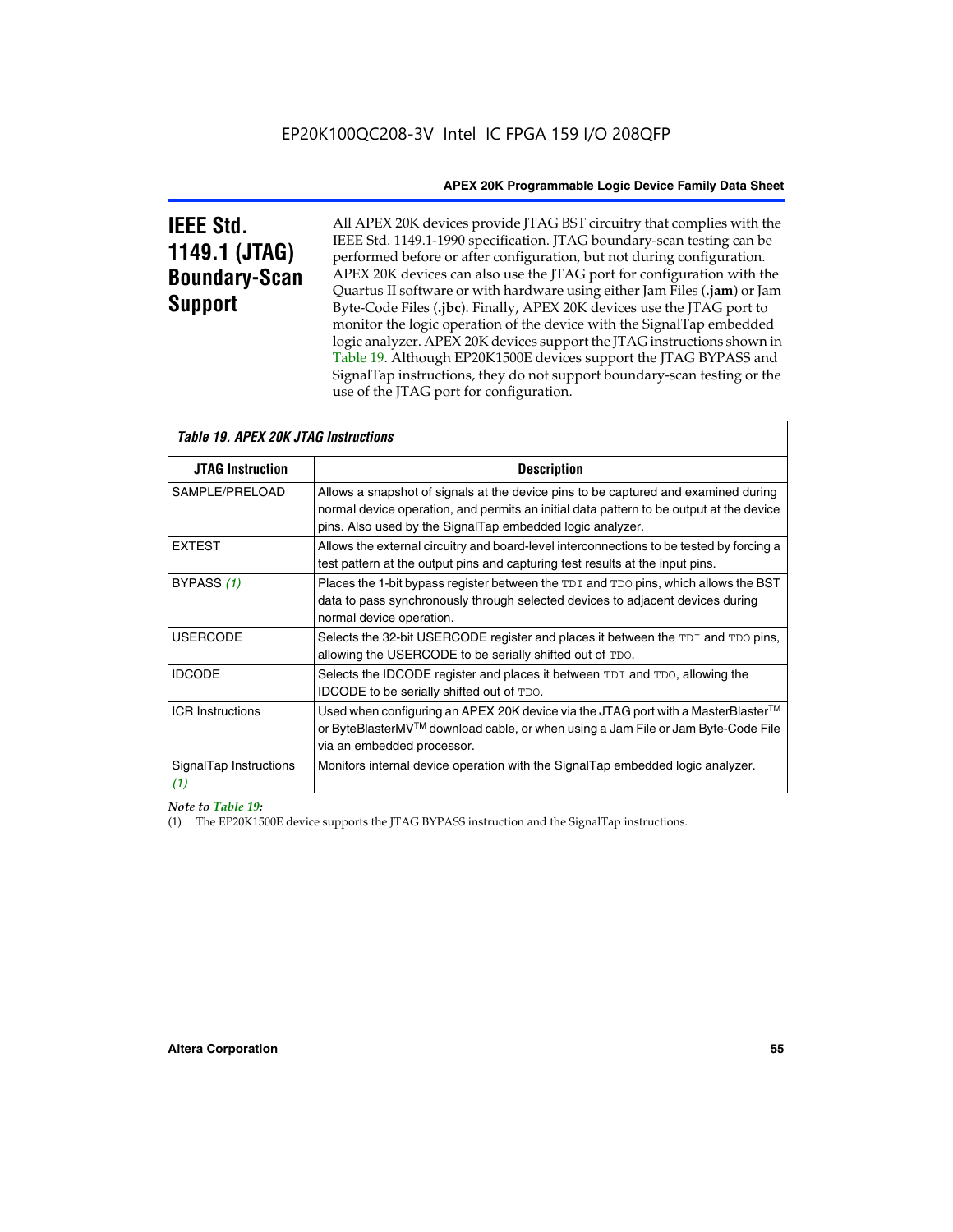The APEX 20K device instruction register length is 10 bits. The APEX 20K device USERCODE register length is 32 bits. Tables 20 and 21 show the boundary-scan register length and device IDCODE information for APEX 20K devices.

| Table 20. APEX 20K Boundary-Scan Register Length |                                      |  |  |  |
|--------------------------------------------------|--------------------------------------|--|--|--|
| <b>Device</b>                                    | <b>Boundary-Scan Register Length</b> |  |  |  |
| EP20K30E                                         | 420                                  |  |  |  |
| <b>EP20K60E</b>                                  | 624                                  |  |  |  |
| EP20K100                                         | 786                                  |  |  |  |
| EP20K100E                                        | 774                                  |  |  |  |
| EP20K160E                                        | 984                                  |  |  |  |
| EP20K200                                         | 1,176                                |  |  |  |
| EP20K200E                                        | 1,164                                |  |  |  |
| EP20K300E                                        | 1,266                                |  |  |  |
| EP20K400                                         | 1,536                                |  |  |  |
| EP20K400E                                        | 1,506                                |  |  |  |
| EP20K600E                                        | 1,806                                |  |  |  |
| EP20K1000E                                       | 2,190                                |  |  |  |
| EP20K1500E                                       | 1 $(1)$                              |  |  |  |

#### *Note to Table 20:*

(1) This device does not support JTAG boundary scan testing.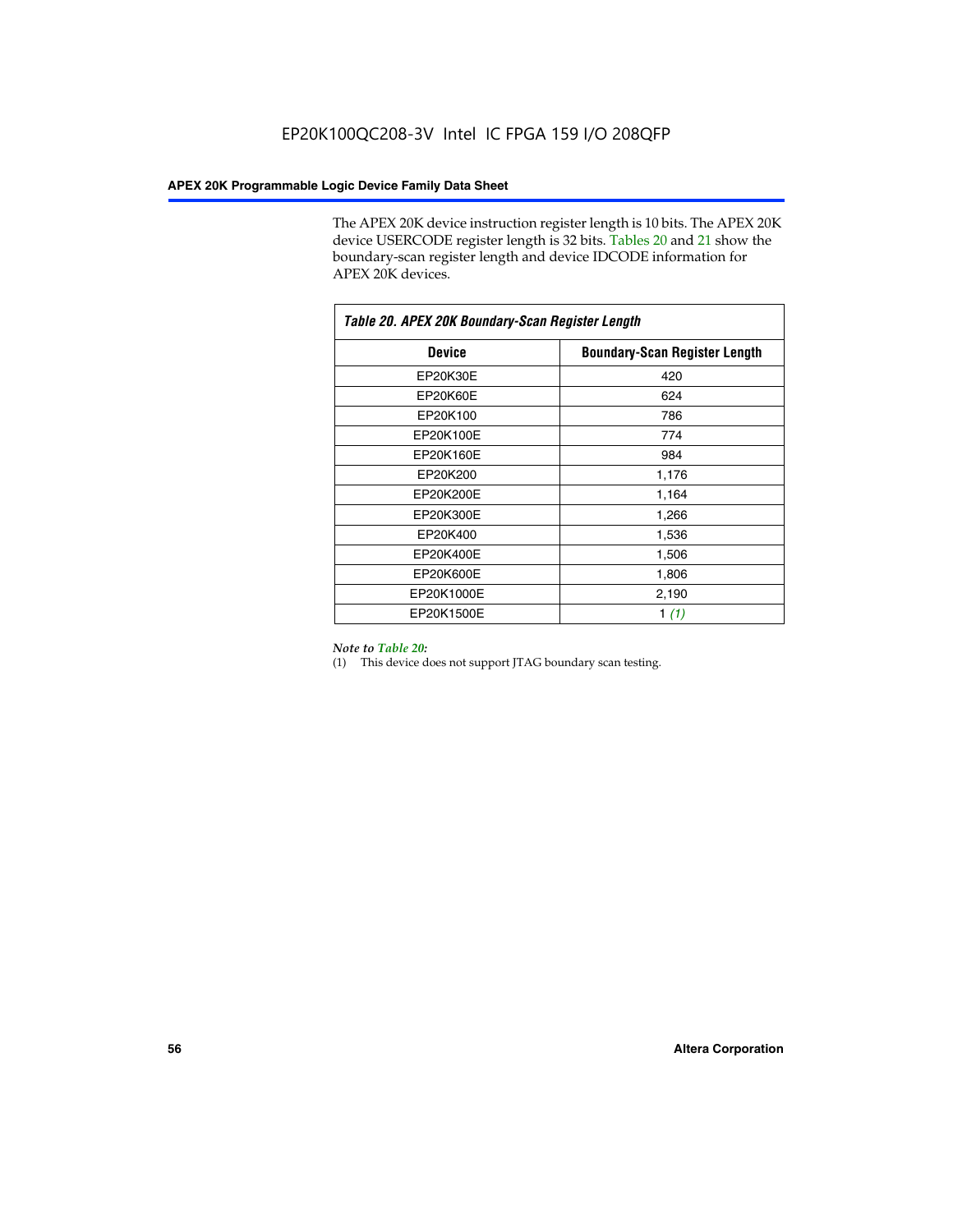| Table 21. 32-Bit APEX 20K Device IDCODE |                                          |                              |                                                  |                  |  |  |
|-----------------------------------------|------------------------------------------|------------------------------|--------------------------------------------------|------------------|--|--|
| <b>Device</b>                           | <b>IDCODE (32 Bits) <math>(1)</math></b> |                              |                                                  |                  |  |  |
|                                         | <b>Version</b><br>(4 Bits)               | Part Number (16 Bits)        | <b>Manufacturer</b><br><b>Identity (11 Bits)</b> | 1 (1 Bit)<br>(2) |  |  |
| EP20K30E                                | 0000                                     | 0000 0011 0000<br>1000       | 0110 1110<br>000                                 | 1                |  |  |
| EP20K60E                                | 0000                                     | 1000<br>0000 0110<br>0000    | 0110 1110<br>000                                 | 1                |  |  |
| EP20K100                                | 0000                                     | 0000<br>0100<br>0001 0110    | 000<br>0110 1110                                 | 1                |  |  |
| EP20K100E                               | 0000                                     | 1000<br>0001 0000<br>0000    | 0110 1110<br>000                                 | 1                |  |  |
| EP20K160E                               | 0000                                     | 0001 0110<br>0000<br>1000    | 000<br>0110 1110                                 | 1                |  |  |
| EP20K200                                | 0000                                     | 1000<br>0011 0010<br>0000    | 0110 1110<br>000                                 | 1                |  |  |
| EP20K200E                               | 0000                                     | 0010<br>0000<br>0000<br>1000 | 0110 1110<br>000                                 | 1                |  |  |
| EP20K300E                               | 0000                                     | 0011 0000<br>0000<br>1000    | 0110 1110<br>000                                 | 1                |  |  |
| EP20K400                                | 0000                                     | 0001<br>0110<br>0110<br>0100 | 0110 1110<br>000                                 | 1                |  |  |
| EP20K400E                               | 0000                                     | 0100<br>0000<br>0000<br>1000 | 0110 1110<br>000                                 | 1                |  |  |
| EP20K600E                               | 0000                                     | 1000<br>0110<br>0000<br>0000 | 0110 1110<br>000                                 | 1                |  |  |
| EP20K1000E                              | 0000                                     | 0000<br>0000<br>0000<br>1001 | 000<br>0110 1110                                 | 1                |  |  |

*Notes to Table 21:*

The most significant bit (MSB) is on the left.

(2) The IDCODE's least significant bit (LSB) is always 1.

# Figure 31 shows the timing requirements for the JTAG signals.



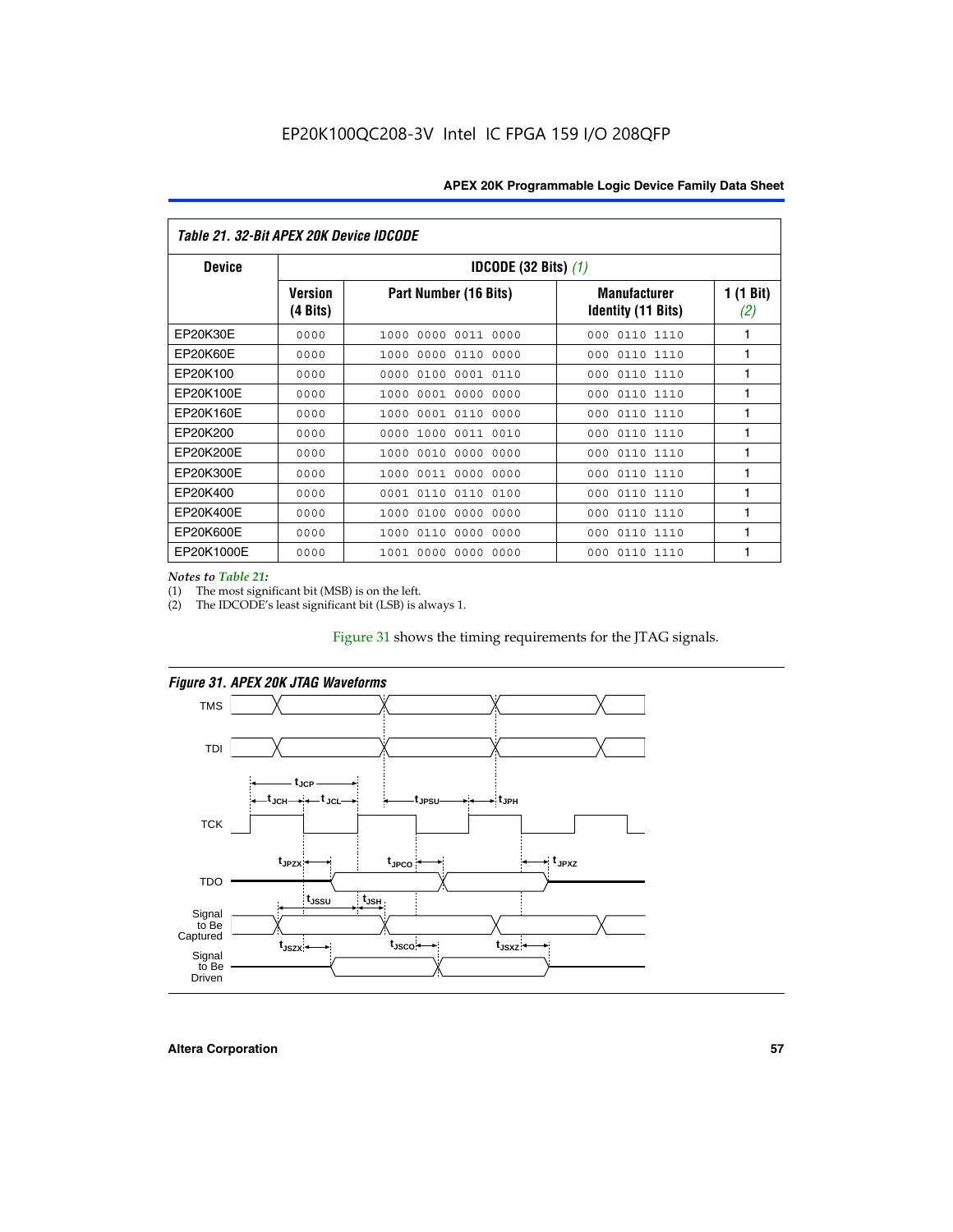Table 22 shows the JTAG timing parameters and values for APEX 20K devices.

| TADIE ZZ. AFEA ZUN JTAU TIIIIIIU FAIAIIIEIEIS & VAIUES |                                                |     |            |      |  |
|--------------------------------------------------------|------------------------------------------------|-----|------------|------|--|
| Symbol                                                 | Parameter                                      | Min | <b>Max</b> | Unit |  |
| $t_{JCP}$                                              | TCK clock period                               | 100 |            | ns   |  |
| $t_{JCH}$                                              | TCK clock high time                            | 50  |            | ns   |  |
| tjcl                                                   | TCK clock low time                             | 50  |            | ns   |  |
| t <sub>JPSU</sub>                                      | JTAG port setup time                           | 20  |            | ns   |  |
| t <sub>JPH</sub>                                       | JTAG port hold time                            | 45  |            | ns   |  |
| <sup>t</sup> JPCO                                      | JTAG port clock to output                      |     | 25         | ns   |  |
| t <sub>JPZX</sub>                                      | JTAG port high impedance to valid output       |     | 25         | ns   |  |
| t <sub>JPXZ</sub>                                      | JTAG port valid output to high impedance       |     | 25         | ns   |  |
| tussu                                                  | Capture register setup time                    | 20  |            | ns   |  |
| $t_{\sf JSH}$                                          | Capture register hold time                     | 45  |            | ns   |  |
| t <sub>JSCO</sub>                                      | Update register clock to output                |     | 35         | ns   |  |
| t <sub>JSZX</sub>                                      | Update register high impedance to valid output |     | 35         | ns   |  |
| t <sub>JSXZ</sub>                                      | Update register valid output to high impedance |     | 35         | ns   |  |

*Table 22. APEX 20K JTAG Timing Parameters & Values*

For more information, see the following documents:

- *Application Note 39 (IEEE Std. 1149.1 (JTAG) Boundary-Scan Testing in Altera Devices)*
- Jam Programming & Test Language Specification

**Generic Testing** Each APEX 20K device is functionally tested. Complete testing of each configurable static random access memory (SRAM) bit and all logic functionality ensures 100% yield. AC test measurements for APEX 20K devices are made under conditions equivalent to those shown in Figure 32. Multiple test patterns can be used to configure devices during all stages of the production flow.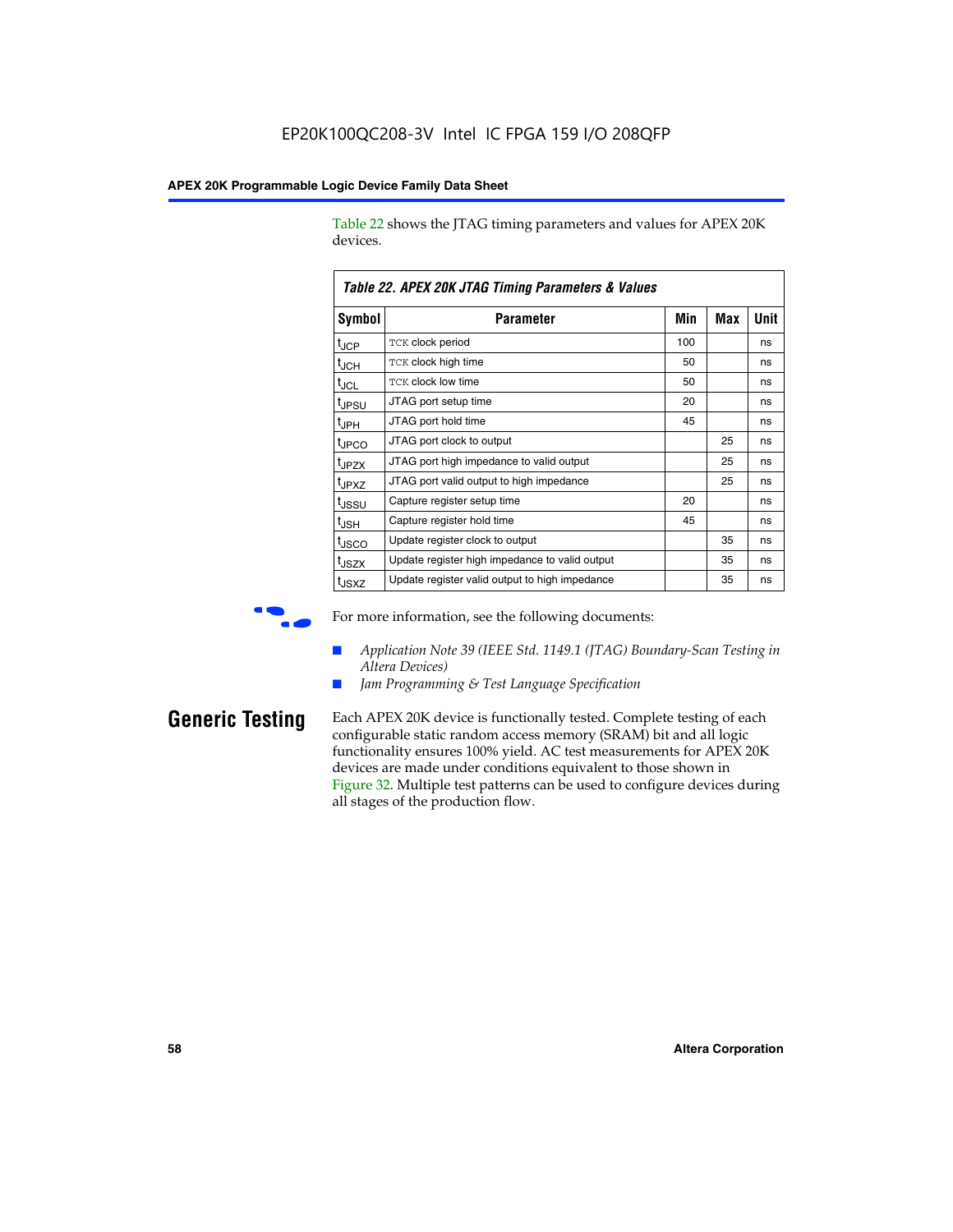

#### *Note to Figure 32:*

(1) Power supply transients can affect AC measurements. Simultaneous transitions of multiple outputs should be avoided for accurate measurement. Threshold tests must not be performed under AC conditions. Large-amplitude, fast-groundcurrent transients normally occur as the device outputs discharge the load capacitances. When these transients flow through the parasitic inductance between the device ground pin and the test system ground, significant reductions in observable noise immunity can result.

# **Operating Conditions**

Tables 23 through 26 provide information on absolute maximum ratings, recommended operating conditions, DC operating conditions, and capacitance for 2.5-V APEX 20K devices.

|                             |                            | TADIG LU. MI LA LUN J.U-V TUIGIAIN DGVILG MUSUNUG MAANNUNI HAUNUS | $100103$ (1), (2) |      |              |
|-----------------------------|----------------------------|-------------------------------------------------------------------|-------------------|------|--------------|
| Symbol                      | <b>Parameter</b>           | <b>Conditions</b>                                                 | Min               | Max  | <b>Unit</b>  |
| <b>V<sub>CCINT</sub></b>    | Supply voltage             | With respect to ground $(3)$                                      | $-0.5$            | 3.6  | v            |
| V <sub>CCIO</sub>           |                            |                                                                   | $-0.5$            | 4.6  | v            |
| $V_{\parallel}$             | DC input voltage           |                                                                   | $-2.0$            | 5.75 | v            |
| $I_{\text{OUT}}$            | DC output current, per pin |                                                                   | $-25$             | 25   | mA           |
| $\mathsf{T}_{\textsf{STG}}$ | Storage temperature        | No bias                                                           | $-65$             | 150  | $^{\circ}$ C |
| $I_{\text{AMB}}$            | Ambient temperature        | Under bias                                                        | $-65$             | 135  | $^{\circ}$ C |
| $T_{\rm J}$                 | Junction temperature       | PQFP, RQFP, TQFP, and BGA packages,<br>under bias                 |                   | 135  | $^{\circ}$ C |
|                             |                            | Ceramic PGA packages, under bias                                  |                   | 150  | $^{\circ}$ C |

| Table 23. APEX 20K 5.0-V Tolerant Device Absolute Maximum Ratings | Notes (1), (2) |
|-------------------------------------------------------------------|----------------|
|-------------------------------------------------------------------|----------------|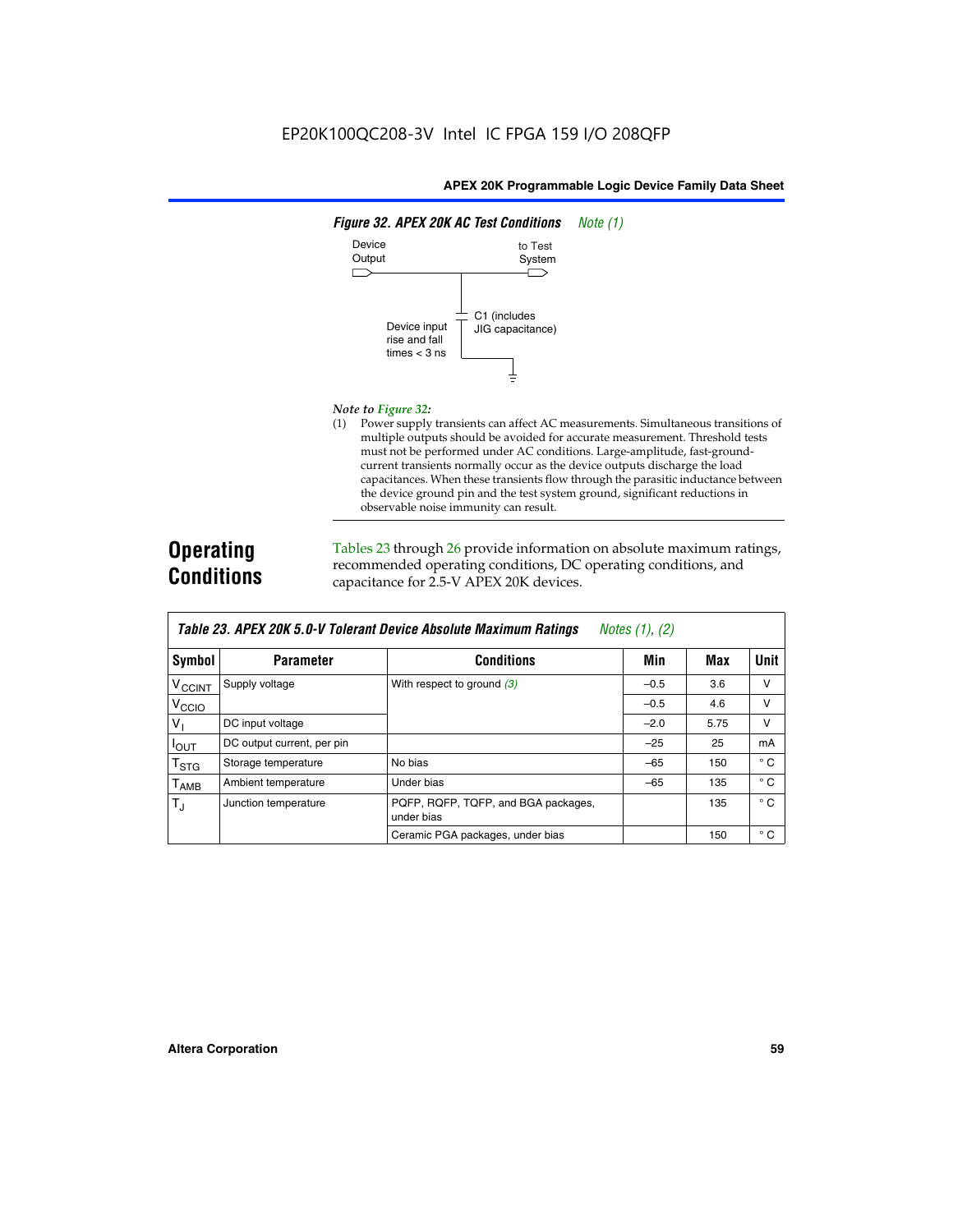# EP20K100QC208-3V Intel IC FPGA 159 I/O 208QFP

# **APEX 20K Programmable Logic Device Family Data Sheet**

|                          | Table 24. APEX 20K 5.0-V Tolerant Device Recommended Operating Conditions<br><i>Note</i> $(2)$ |                    |                  |                  |              |  |
|--------------------------|------------------------------------------------------------------------------------------------|--------------------|------------------|------------------|--------------|--|
| Symbol                   | <b>Parameter</b>                                                                               | <b>Conditions</b>  | Min              | Max              | <b>Unit</b>  |  |
| <b>V<sub>CCINT</sub></b> | Supply voltage for internal logic<br>and input buffers                                         | $(4)$ , $(5)$      | 2.375<br>(2.375) | 2.625<br>(2.625) | $\vee$       |  |
| V <sub>CCIO</sub>        | Supply voltage for output buffers,<br>3.3-V operation                                          | (4), (5)           | 3.00(3.00)       | 3.60(3.60)       | $\vee$       |  |
|                          | Supply voltage for output buffers,<br>2.5-V operation                                          | (4), (5)           | 2.375<br>(2.375) | 2.625<br>(2.625) | $\vee$       |  |
| $V_1$                    | Input voltage                                                                                  | (3), (6)           | $-0.5$           | 5.75             | $\vee$       |  |
| $V_{\rm O}$              | Output voltage                                                                                 |                    | $\Omega$         | V <sub>CCO</sub> | $\vee$       |  |
| $T_{\rm J}$              | Junction temperature                                                                           | For commercial use | 0                | 85               | $^{\circ}$ C |  |
|                          |                                                                                                | For industrial use | $-40$            | 100              | $^{\circ}$ C |  |
| $t_{R}$                  | Input rise time                                                                                |                    |                  | 40               | ns           |  |
| $t_{\mathsf{F}}$         | Input fall time                                                                                |                    |                  | 40               | ns           |  |

| Table 25. APEX 20K 5.0-V Tolerant Device DC Operating Conditions (Part 1 of 2) Notes (2), (7), (8) |                                         |                                                                        |                                          |     |                                          |              |  |
|----------------------------------------------------------------------------------------------------|-----------------------------------------|------------------------------------------------------------------------|------------------------------------------|-----|------------------------------------------|--------------|--|
| Symbol                                                                                             | <b>Parameter</b>                        | <b>Conditions</b>                                                      | Min                                      | Typ | Max                                      | Unit         |  |
| $V_{\text{IH}}$                                                                                    | High-level input voltage                |                                                                        | 1.7, $0.5 \times V_{\text{CCIO}}$<br>(9) |     | 5.75                                     | $\mathsf{V}$ |  |
| $V_{\parallel}$                                                                                    | Low-level input voltage                 |                                                                        | $-0.5$                                   |     | 0.8, $0.3 \times V_{\text{CCIO}}$<br>(9) | $\mathsf{V}$ |  |
| $V_{OH}$                                                                                           | 3.3-V high-level TTL output<br>voltage  | $I_{OH} = -8$ mA DC,<br>$V_{\text{CCIO}} = 3.00 V (10)$                | 2.4                                      |     |                                          | $\mathsf{V}$ |  |
|                                                                                                    | 3.3-V high-level CMOS output<br>voltage | $I_{OH} = -0.1$ mA DC,<br>$V_{\text{CCIO}} = 3.00 \text{ V} (10)$      | $V_{\text{CCIO}} - 0.2$                  |     |                                          | $\mathsf{v}$ |  |
|                                                                                                    | 3.3-V high-level PCI output voltage     | $I_{OH} = -0.5$ mA DC,<br>$V_{\text{GClO}} = 3.00$ to 3.60 V<br>(10)   | $0.9 \times V_{\text{CCIO}}$             |     |                                          | $\mathsf{V}$ |  |
|                                                                                                    | 2.5-V high-level output voltage         | $I_{OH} = -0.1$ mA DC,<br>$V_{\text{CCIO}} = 2.30 \text{ V} (10)$      | 2.1                                      |     |                                          | $\mathsf{V}$ |  |
|                                                                                                    |                                         | $I_{\text{OH}} = -1 \text{ mA DC},$<br>$V_{\text{CCIO}} = 2.30 V (10)$ | 2.0                                      |     |                                          | v            |  |
|                                                                                                    |                                         | $I_{OH} = -2$ mA DC,<br>$V_{\text{CCIO}} = 2.30 V (10)$                | 1.7                                      |     |                                          | v            |  |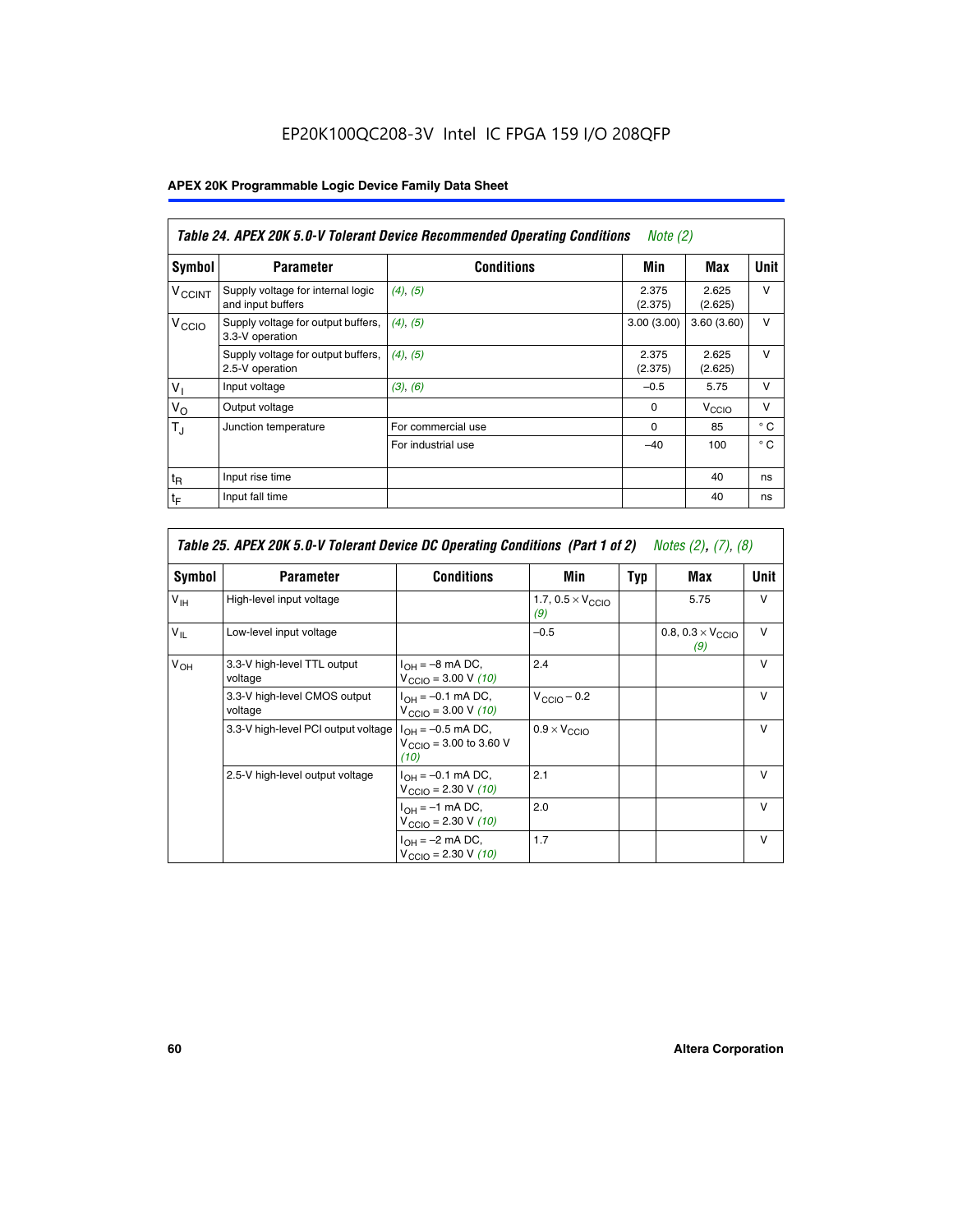|                   | Table 25. APEX 20K 5.0-V Tolerant Device DC Operating Conditions (Part 2 of 2) Notes (2), (7), (8) |                                                                                    |       |     |                              |        |  |
|-------------------|----------------------------------------------------------------------------------------------------|------------------------------------------------------------------------------------|-------|-----|------------------------------|--------|--|
| Symbol            | <b>Parameter</b>                                                                                   | <b>Conditions</b>                                                                  | Min   | Typ | Max                          | Unit   |  |
| $V_{OL}$          | 3.3-V low-level TTL output voltage                                                                 | $I_{\Omega}$ = 12 mA DC,<br>$V_{\text{CCIO}} = 3.00 V (11)$                        |       |     | 0.45                         | $\vee$ |  |
|                   | 3.3-V low-level CMOS output<br>voltage                                                             | $I_{\Omega I} = 0.1$ mA DC,<br>$V_{\text{CCIO}} = 3.00 V (11)$                     |       |     | 0.2                          | $\vee$ |  |
|                   | 3.3-V low-level PCI output voltage                                                                 | $I_{\Omega}$ = 1.5 mA DC,<br>$V_{CClO}$ = 3.00 to 3.60 V<br>(11)                   |       |     | $0.1 \times V_{\text{CCLO}}$ | $\vee$ |  |
|                   | 2.5-V low-level output voltage                                                                     | $I_{\Omega I} = 0.1$ mA DC,<br>$V_{\text{CCIO}} = 2.30 V (11)$                     |       |     | 0.2                          | $\vee$ |  |
|                   |                                                                                                    | $I_{\Omega}$ = 1 mA DC,<br>$V_{\text{CCIO}} = 2.30 V (11)$                         |       |     | 0.4                          | $\vee$ |  |
|                   |                                                                                                    | $I_{\Omega}$ = 2 mA DC,<br>$V_{\text{CCIO}} = 2.30 V (11)$                         |       |     | 0.7                          | $\vee$ |  |
| Τ,                | Input pin leakage current                                                                          | $V_1 = 5.75$ to $-0.5$ V                                                           | $-10$ |     | 10                           | μA     |  |
| $I_{OZ}$          | Tri-stated I/O pin leakage current                                                                 | $V_{\Omega}$ = 5.75 to -0.5 V                                                      | $-10$ |     | 10                           | μA     |  |
| $I_{CC0}$         | $V_{CC}$ supply current (standby)<br>(All ESBs in power-down mode)                                 | $V_1$ = ground, no load, no<br>toggling inputs, -1 speed<br>grade $(12)$           |       | 10  |                              | mA     |  |
|                   |                                                                                                    | $V_1$ = ground, no load, no<br>toggling inputs,<br>$-2$ , $-3$ speed grades $(12)$ |       | 5   |                              | mA     |  |
| R <sub>CONF</sub> | Value of I/O pin pull-up resistor                                                                  | $V_{\text{CCIO}} = 3.0 V (13)$                                                     | 20    |     | 50                           | W      |  |
|                   | before and during configuration                                                                    | $V_{\text{CCIO}} = 2.375 \text{ V} (13)$                                           | 30    |     | 80                           | W      |  |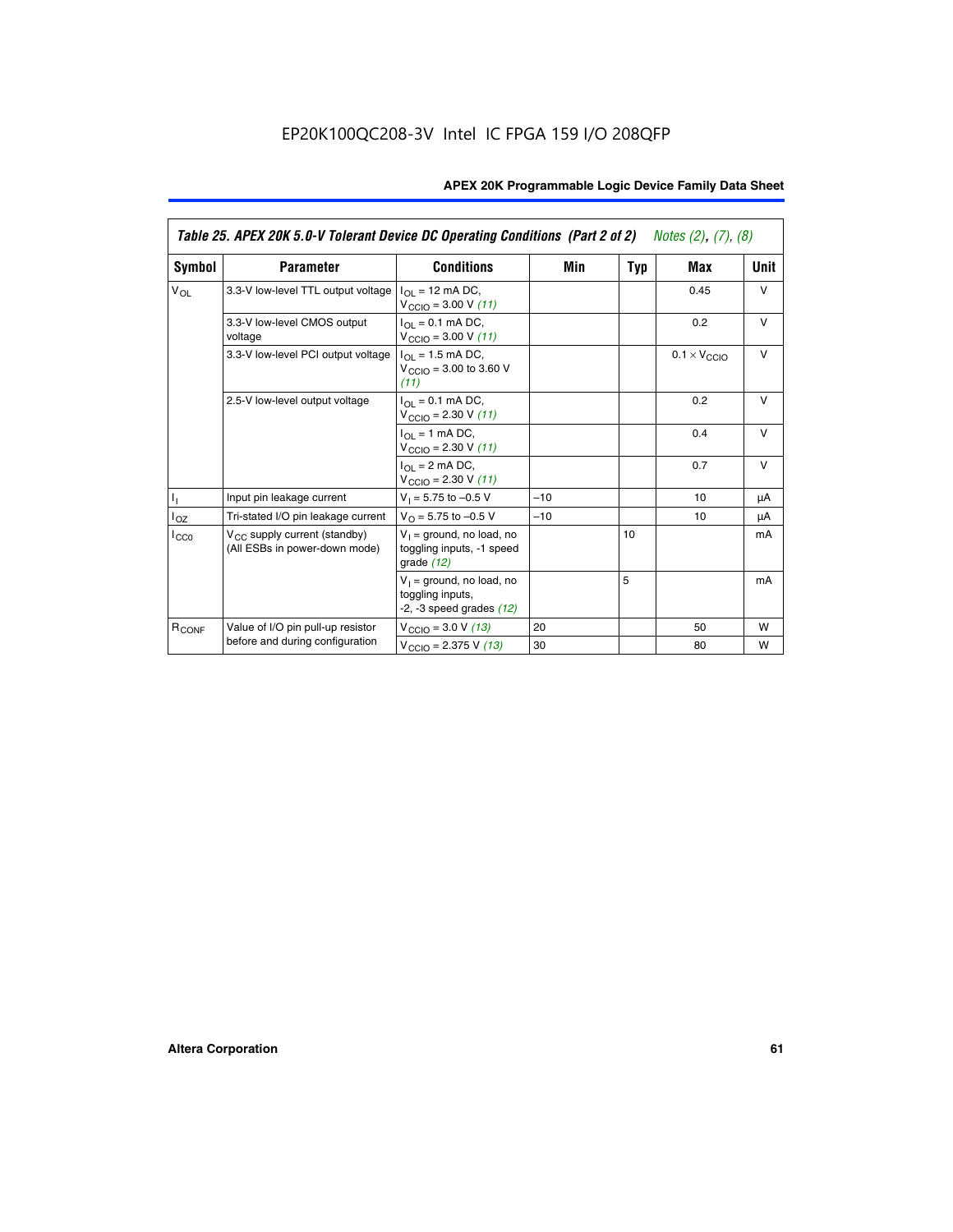|                    | Table 26. APEX 20K 5.0-V Tolerant Device Capacitance<br>Notes (2), (14) |                                     |     |     |      |  |
|--------------------|-------------------------------------------------------------------------|-------------------------------------|-----|-----|------|--|
| Symbol             | <b>Parameter</b>                                                        | <b>Conditions</b>                   | Min | Max | Unit |  |
| $C_{IN}$           | Input capacitance                                                       | $V_{1N} = 0 V$ , f = 1.0 MHz        |     | 8   | pF   |  |
| $C_{\text{INCLK}}$ | Input capacitance on dedicated<br>clock pin                             | $V_{IN} = 0 V$ , f = 1.0 MHz        |     | 12  | pF   |  |
| $C_{OUT}$          | Output capacitance                                                      | $V_{\text{OUT}} = 0 V, f = 1.0 MHz$ |     | 8   | pF   |  |

#### *Notes to Tables 23 through 26:*

- (1) See the *Operating Requirements for Altera Devices Data Sheet*.
- (2) All APEX 20K devices are 5.0-V tolerant.
- (3) Minimum DC input is –0.5 V. During transitions, the inputs may undershoot to –2.0 V or overshoot to 5.75 V for input currents less than 100 mA and periods shorter than 20 ns.
- (4) Numbers in parentheses are for industrial-temperature-range devices.
- (5) Maximum  $V_{CC}$  rise time is 100 ms, and  $V_{CC}$  must rise monotonically.<br>(6) All pins, including dedicated inputs, clock I/O, and JTAG pins, may b
- All pins, including dedicated inputs, clock I/O, and JTAG pins, may be driven before  $V_{\text{CCINT}}$  and  $V_{\text{CCIO}}$  are powered.
- (7) Typical values are for  $T_A = 25^\circ$  C, V<sub>CCINT</sub> = 2.5 V, and V<sub>CCIO</sub> = 2.5 or 3.3 V.<br>(8) These values are specified in the APEX 20K device recommended operat
- These values are specified in the APEX 20K device recommended operating conditions, shown in Table 26 on page 62.
- (9) The APEX 20K input buffers are compatible with 2.5-V and 3.3-V (LVTTL and LVCMOS) signals. Additionally, the input buffers are 3.3-V PCI compliant when  $V_{\text{CCIO}}$  and  $V_{\text{CCINI}}$  meet the relationship shown in Figure 33 on page 68.
- (10) The  $I<sub>OH</sub>$  parameter refers to high-level TTL, PCI or CMOS output current.
- (11) The I<sub>OL</sub> parameter refers to low-level TTL, PCI, or CMOS output current. This parameter applies to open-drain pins as well as output pins.
- (12) This value is specified for normal device operation. The value may vary during power-up.
- (13) Pin pull-up resistance values will be lower if an external source drives the pin higher than  $V_{\text{CCIO}}$ .
- (14) Capacitance is sample-tested only.

Tables 27 through 30 provide information on absolute maximum ratings, recommended operating conditions, DC operating conditions, and capacitance for 1.8-V APEX 20KE devices.

| Table 27. APEX 20KE Device Absolute Maximum Ratings<br>Note (1) |                            |                                                   |        |     |              |  |
|-----------------------------------------------------------------|----------------------------|---------------------------------------------------|--------|-----|--------------|--|
| Symbol                                                          | <b>Parameter</b>           | <b>Conditions</b>                                 | Min    | Max | Unit         |  |
| $V_{\text{CCINT}}$                                              | Supply voltage             | With respect to ground (2)                        | $-0.5$ | 2.5 | v            |  |
| V <sub>CCIO</sub>                                               |                            |                                                   | $-0.5$ | 4.6 | v            |  |
| $V_{1}$                                                         | DC input voltage           |                                                   | $-0.5$ | 4.6 | $\vee$       |  |
| $I_{OUT}$                                                       | DC output current, per pin |                                                   | $-25$  | 25  | mA           |  |
| $\mathsf{T}_{\texttt{STG}}$                                     | Storage temperature        | No bias                                           | $-65$  | 150 | $^{\circ}$ C |  |
| Т <sub>АМВ</sub>                                                | Ambient temperature        | Under bias                                        | $-65$  | 135 | $^{\circ}$ C |  |
| $\mathsf{T}_{\text{d}}$                                         | Junction temperature       | PQFP, RQFP, TQFP, and BGA packages,<br>under bias |        | 135 | $^{\circ}$ C |  |
|                                                                 |                            | Ceramic PGA packages, under bias                  |        | 150 | $^{\circ}$ C |  |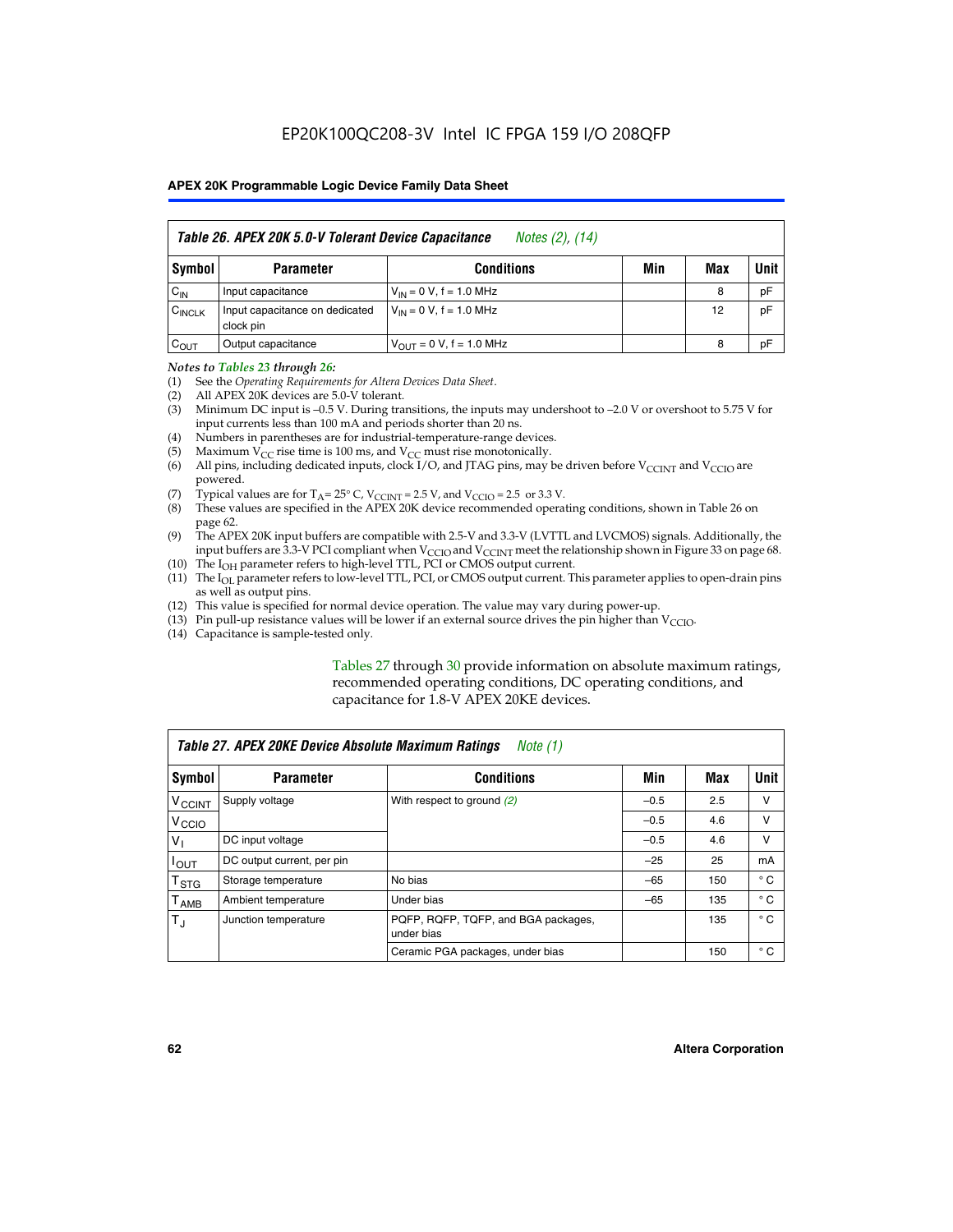|                             | <b>Table 28. APEX 20KE Device Recommended Operating Conditions</b> |                    |                  |                   |              |  |  |
|-----------------------------|--------------------------------------------------------------------|--------------------|------------------|-------------------|--------------|--|--|
| <b>Symbol</b>               | <b>Parameter</b>                                                   | <b>Conditions</b>  | Min              | Max               | <b>Unit</b>  |  |  |
| <b>V<sub>CCINT</sub></b>    | Supply voltage for internal logic and<br>input buffers             | (3), (4)           | 1.71(1.71)       | 1.89(1.89)        | $\vee$       |  |  |
| V <sub>CCIO</sub>           | Supply voltage for output buffers, 3.3-V<br>operation              | (3), (4)           | 3.00(3.00)       | 3.60(3.60)        | $\vee$       |  |  |
|                             | Supply voltage for output buffers, 2.5-V<br>operation              | (3), (4)           | 2.375<br>(2.375) | 2.625<br>(2.625)  | $\vee$       |  |  |
|                             | Supply voltage for output buffers, 1.8-V<br>operation              | (3), (4)           | 1.71(1.71)       | 1.89(1.89)        | $\vee$       |  |  |
| $V_1$                       | Input voltage                                                      | (5), (6)           | $-0.5$           | 4.0               | $\vee$       |  |  |
| $V_{\rm O}$                 | Output voltage                                                     |                    | $\Omega$         | V <sub>CCIO</sub> | v            |  |  |
| $T_{\rm J}$                 | Junction temperature                                               | For commercial use | $\Omega$         | 85                | $^{\circ}$ C |  |  |
|                             |                                                                    | For industrial use | $-40$            | 100               | $^{\circ}$ C |  |  |
| $t_{R}$                     | Input rise time                                                    |                    |                  | 40                | ns           |  |  |
| $\mathfrak{t}_{\mathsf{F}}$ | Input fall time                                                    |                    |                  | 40                | ns           |  |  |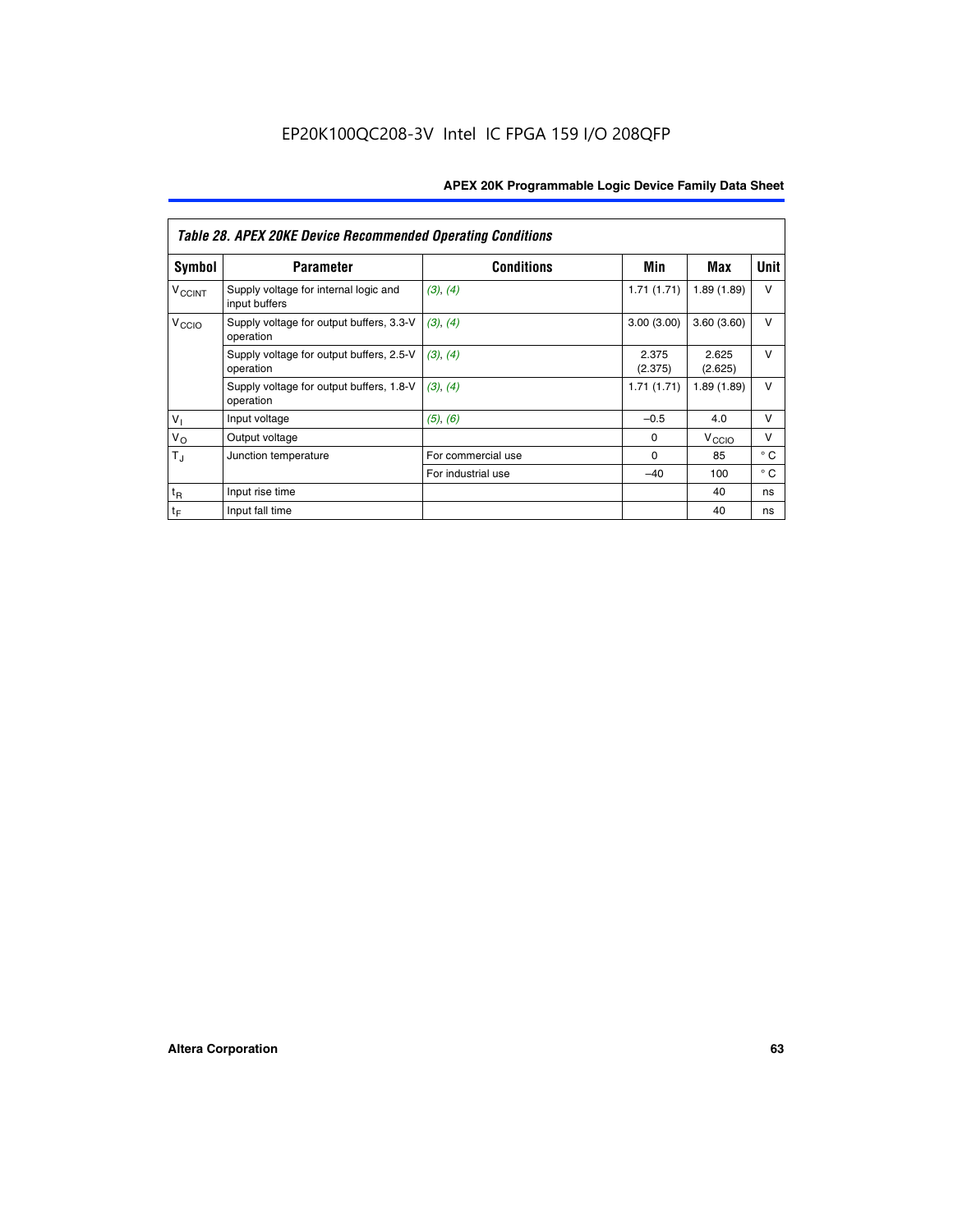# EP20K100QC208-3V Intel IC FPGA 159 I/O 208QFP

# **APEX 20K Programmable Logic Device Family Data Sheet**

| Symbol            | <b>Parameter</b>                                                          | <b>Conditions</b>                                                       | Min                                       | <b>Typ</b> | Max                                       | Unit      |
|-------------------|---------------------------------------------------------------------------|-------------------------------------------------------------------------|-------------------------------------------|------------|-------------------------------------------|-----------|
| $V_{\text{IH}}$   | High-level LVTTL, CMOS, or 3.3-V<br>PCI input voltage                     |                                                                         | 1.7, $0.5 \times V_{\text{CCIO}}$<br>(10) |            | 4.1                                       | V         |
| $V_{IL}$          | Low-level LVTTL, CMOS, or 3.3-V<br>PCI input voltage                      |                                                                         | $-0.5$                                    |            | 0.8, $0.3 \times V_{\text{CCIO}}$<br>(10) | $\vee$    |
| V <sub>OH</sub>   | 3.3-V high-level LVTTL output<br>voltage                                  | $I_{OH} = -12$ mA DC,<br>$V_{\text{CCIO}} = 3.00 V (11)$                | 2.4                                       |            |                                           | v         |
|                   | 3.3-V high-level LVCMOS output<br>voltage                                 | $I_{OH} = -0.1$ mA DC,<br>$V_{\text{CCIO}} = 3.00 V (11)$               | $V_{\text{CGIO}} - 0.2$                   |            |                                           | V         |
|                   | 3.3-V high-level PCI output voltage $ I_{OH} = -0.5$ mA DC,               | $V_{\text{CCIO}} = 3.00$ to 3.60 V<br>(11)                              | $0.9 \times V_{\text{CCIO}}$              |            |                                           | V         |
|                   | 2.5-V high-level output voltage                                           | $I_{OH} = -0.1$ mA DC,<br>$V_{\text{CCIO}} = 2.30 V (11)$               | 2.1                                       |            |                                           | v         |
|                   |                                                                           | $I_{OH} = -1$ mA DC,<br>$V_{\text{CCIO}} = 2.30 V (11)$                 | 2.0                                       |            |                                           | v         |
|                   |                                                                           | $I_{OH} = -2$ mA DC,<br>$V_{\text{CCIO}} = 2.30 V (11)$                 | 1.7                                       |            |                                           | V         |
| $V_{\Omega L}$    | 3.3-V low-level LVTTL output<br>voltage                                   | $I_{OL}$ = 12 mA DC,<br>$V_{\text{CCIO}} = 3.00 \text{ V} (12)$         |                                           |            | 0.4                                       | v         |
|                   | 3.3-V low-level LVCMOS output<br>voltage                                  | $I_{\Omega} = 0.1$ mA DC,<br>$V_{\text{CCIO}} = 3.00 \text{ V} (12)$    |                                           |            | 0.2                                       | v         |
|                   | 3.3-V low-level PCI output voltage                                        | $I_{\Omega}$ = 1.5 mA DC,<br>$V_{\text{CGIO}} = 3.00$ to 3.60 V<br>(12) |                                           |            | $0.1 \times V_{\text{CCIO}}$              | v         |
|                   | 2.5-V low-level output voltage                                            | $I_{OL} = 0.1$ mA DC,<br>$V_{\text{CCIO}} = 2.30 V (12)$                |                                           |            | 0.2                                       | v         |
|                   |                                                                           | $I_{\Omega}$ = 1 mA DC,<br>$V_{\text{CCIO}} = 2.30 V (12)$              |                                           |            | 0.4                                       | $\vee$    |
|                   |                                                                           | $I_{OL}$ = 2 mA DC,<br>$V_{\text{CCIO}} = 2.30 V (12)$                  |                                           |            | 0.7                                       | v         |
| Τ,                | Input pin leakage current                                                 | $V_1 = 4.1$ to -0.5 V (13)                                              | $-10$                                     |            | 10                                        | μA        |
| l <sub>OZ</sub>   | Tri-stated I/O pin leakage current                                        | $V_{\Omega}$ = 4.1 to -0.5 V (13)                                       | $-10$                                     |            | 10                                        | μA        |
| $_{\rm l_{CC0}}$  | V <sub>CC</sub> supply current (standby)<br>(All ESBs in power-down mode) | $V_1$ = ground, no load, no<br>toggling inputs, -1 speed<br>grade       |                                           | 10         |                                           | mA        |
|                   |                                                                           | $V_1$ = ground, no load, no<br>toggling inputs,<br>-2, -3 speed grades  |                                           | 5          |                                           | mA        |
| R <sub>CONF</sub> | Value of I/O pin pull-up resistor                                         | $V_{\text{CCIO}} = 3.0 V (14)$                                          | 20                                        |            | 50                                        | $k\Omega$ |
|                   | before and during configuration                                           | $V_{\text{CCIO}} = 2.375 V (14)$                                        | 30                                        |            | 80                                        | kΩ        |
|                   |                                                                           | $V_{\text{CCIO}} = 1.71 V (14)$                                         | 60                                        |            | 150                                       | kΩ        |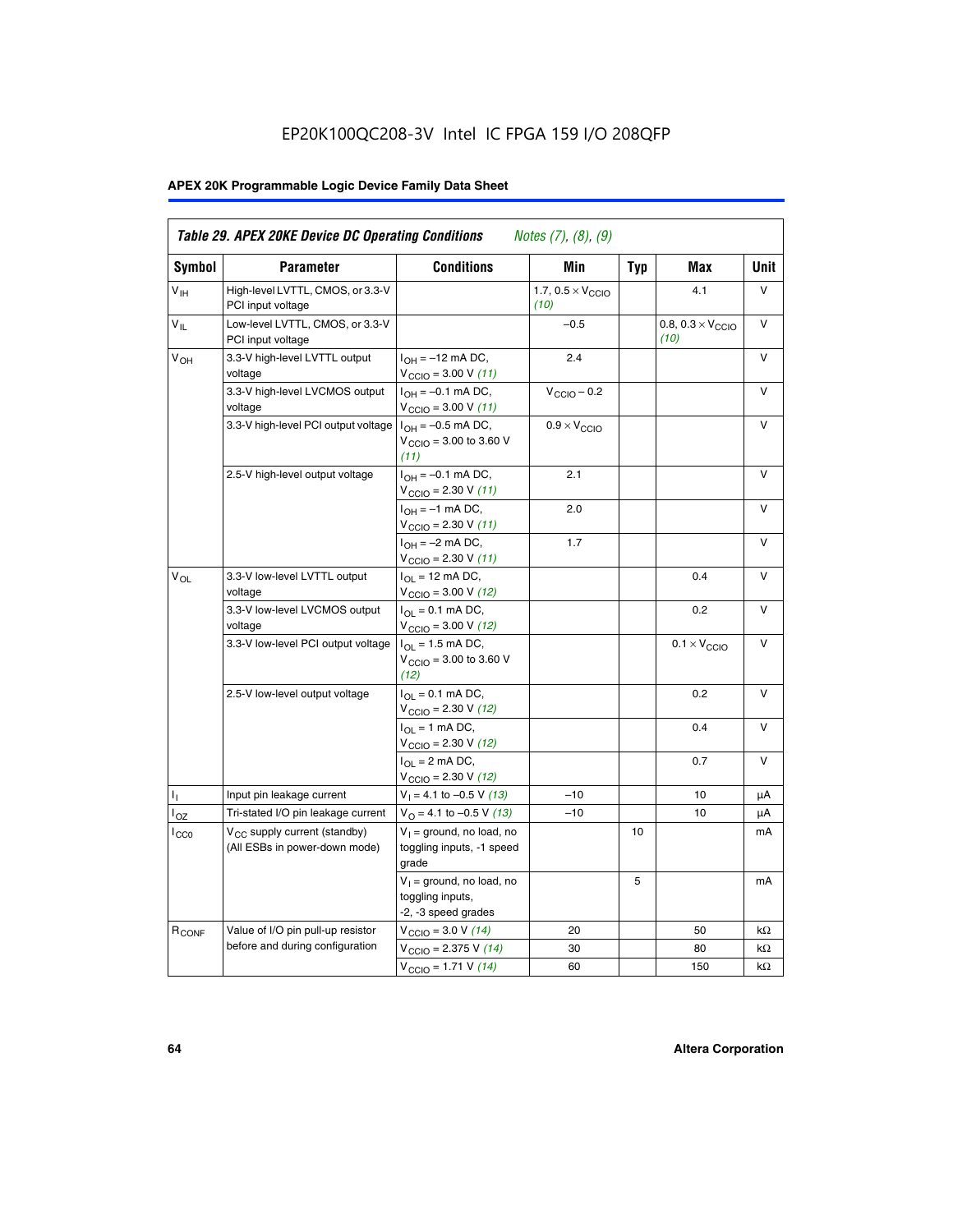**1 For DC Operating Specifications on APEX 20KE I/O standards,** please refer to *Application Note 117 (Using Selectable I/O Standards in Altera Devices).*

| Table 30. APEX 20KE Device Capacitance<br><i>Note</i> (15) |                                             |                                |     |     |      |  |
|------------------------------------------------------------|---------------------------------------------|--------------------------------|-----|-----|------|--|
| <b>Symbol</b>                                              | <b>Parameter</b>                            | <b>Conditions</b>              | Min | Max | Unit |  |
| $C_{\text{IN}}$                                            | Input capacitance                           | $V_{IN} = 0 V$ , f = 1.0 MHz   |     | 8   | рF   |  |
| $C_{\text{INCLK}}$                                         | Input capacitance on<br>dedicated clock pin | $V_{IN} = 0 V$ , f = 1.0 MHz   |     | 12  | pF   |  |
| $C_{OUT}$                                                  | Output capacitance                          | $V_{OUIT} = 0 V$ , f = 1.0 MHz |     | 8   | рF   |  |

- *Notes to Tables 27 through 30:* (1) See the *Operating Requirements for Altera Devices Data Sheet*.
- (2) Minimum DC input is –0.5 V. During transitions, the inputs may undershoot to –2.0 V or overshoot to 5.75 V for input currents less than 100 mA and periods shorter than 20 ns.
- (3) Numbers in parentheses are for industrial-temperature-range devices.
- (4) Maximum  $V_{CC}$  rise time is 100 ms, and  $V_{CC}$  must rise monotonically.<br>(5) Minimum DC input is -0.5 V. During transitions, the inputs may und
- Minimum DC input is  $-0.5$  V. During transitions, the inputs may undershoot to  $-2.0$  V or overshoot to the voltage shown in the following table based on input duty cycle for input currents less than 100 mA. The overshoot is dependent upon duty cycle of the signal. The DC case is equivalent to 100% duty cycle.

| Vin  | Max. Duty Cycle |
|------|-----------------|
| 4.0V | 100% (DC)       |
| 4.1  | 90%             |
| 4.2  | 50%             |
| 4.3  | 30%             |
| . .  |                 |

- 4.4 17%
- 4.5 10%
- (6) All pins, including dedicated inputs, clock, I/O, and JTAG pins, may be driven before  $V_{\text{CCINT}}$  and  $V_{\text{CCIO}}$  are powered.
- (7) Typical values are for  $T_A = 25^\circ$  C, V<sub>CCINT</sub> = 1.8 V, and V<sub>CCIO</sub> = 1.8 V, 2.5 V or 3.3 V.
- (8) These values are specified under the APEX 20KE device recommended operating conditions, shown in Table 24 on page 60.
- (9) Refer to *Application Note 117 (Using Selectable I/O Standards in Altera Devices)* for the V<sub>IH</sub>, V<sub>IL</sub>, V<sub>OH</sub>, V<sub>OL</sub>, and I<sub>I</sub> parameters when VCCIO = 1.8 V.
- (10) The APEX 20KE input buffers are compatible with 1.8-V, 2.5-V and 3.3-V (LVTTL and LVCMOS) signals. Additionally, the input buffers are 3.3-V PCI compliant. Input buffers also meet specifications for GTL+, CTT, AGP, SSTL-2, SSTL-3, and HSTL.
- (11) The  $I_{OH}$  parameter refers to high-level TTL, PCI, or CMOS output current.
- (12) The I<sub>OL</sub> parameter refers to low-level TTL, PCI, or CMOS output current. This parameter applies to open-drain pins as well as output pins.
- (13) This value is specified for normal device operation. The value may vary during power-up.
- (14) Pin pull-up resistance values will be lower if an external source drives the pin higher than  $V_{CCIO}$ .
- (15) Capacitance is sample-tested only.

Figure 33 shows the relationship between  $V_{\text{CCIO}}$  and  $V_{\text{CCINT}}$  for 3.3-V PCI compliance on APEX 20K devices.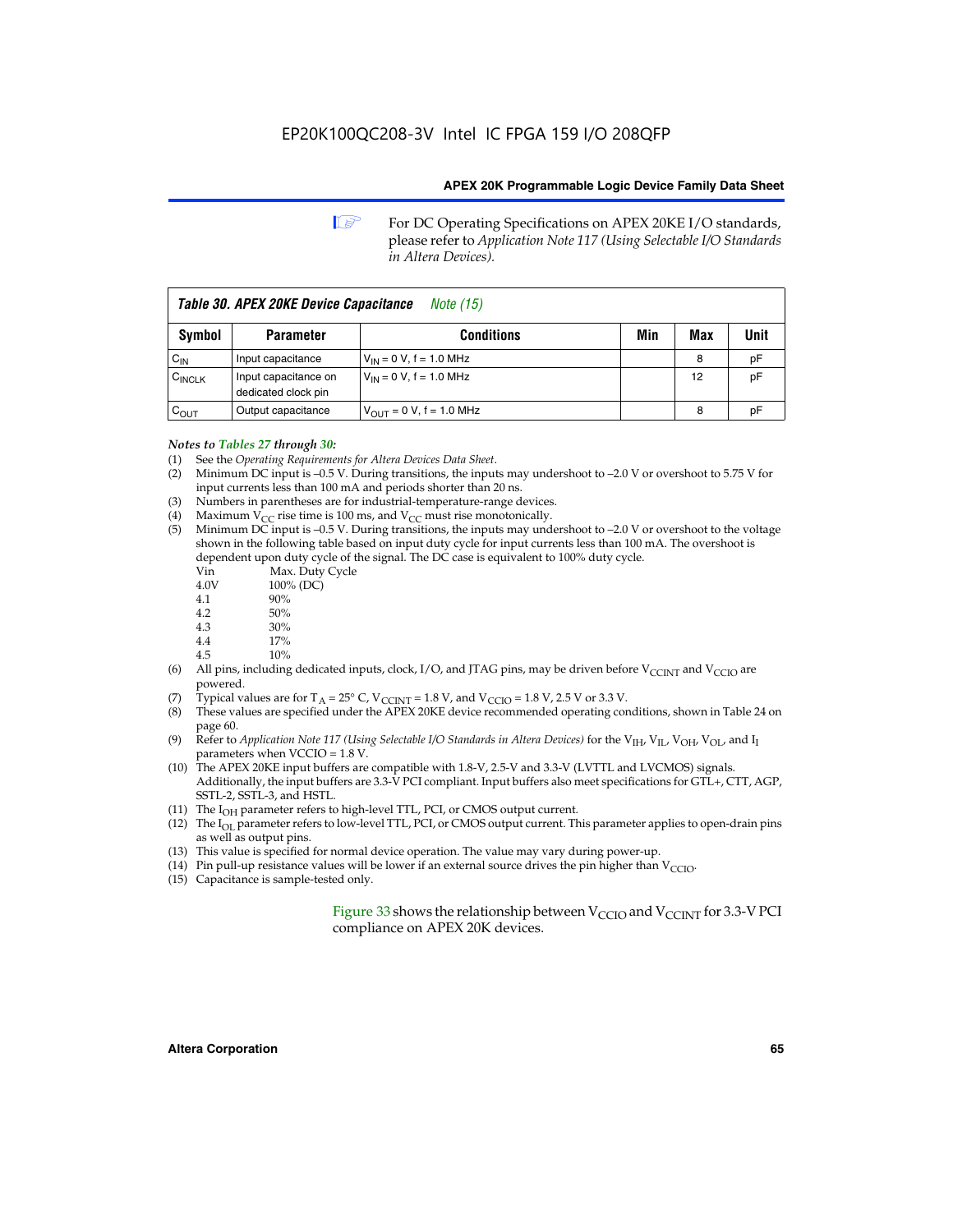

Figure 34 shows the typical output drive characteristics of APEX 20K devices with 3.3-V and 2.5-V V<sub>CCIO</sub>. The output driver is compatible with the 3.3-V *PCI Local Bus Specification, Revision 2.2* (when VCCIO pins are connected to 3.3 V). 5-V tolerant APEX 20K devices in the -1 speed grade are 5-V PCI compliant over all operating conditions.







**66 Altera Corporation**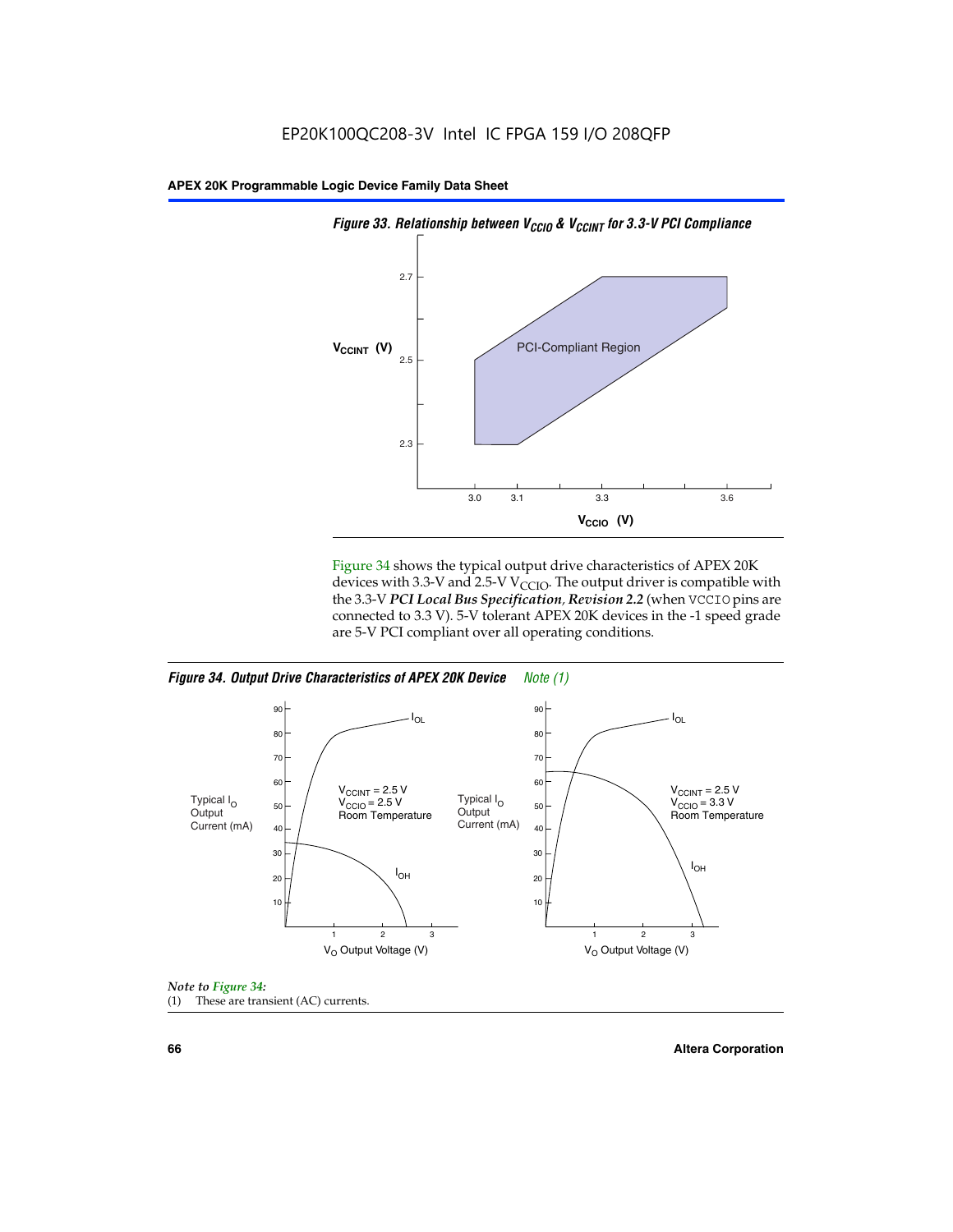

Figure 35 shows the output drive characteristics of APEX 20KE devices.

*Note to Figure 35:* (1) These are transient (AC) currents.

**Timing Model** The high-performance FastTrack and MegaLAB interconnect routing resources ensure predictable performance, accurate simulation, and accurate timing analysis. This predictable performance contrasts with that of FPGAs, which use a segmented connection scheme and therefore have unpredictable performance.

#### **Altera Corporation 67** 67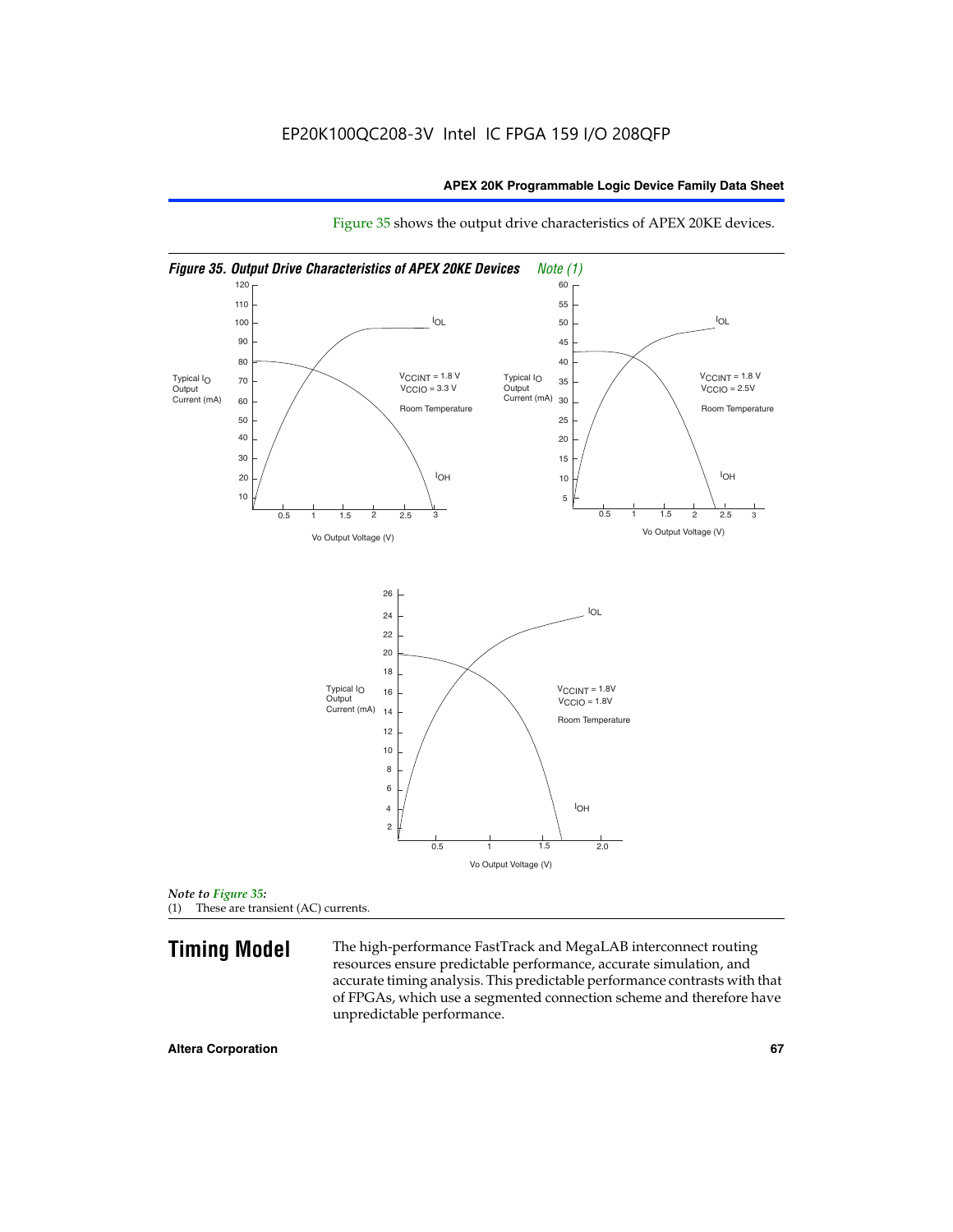All specifications are always representative of worst-case supply voltage and junction temperature conditions. All output-pin-timing specifications are reported for maximum driver strength.

Figure  $36$  shows the  $f_{MAX}$  timing model for APEX 20K devices.



Figure 37 shows the  $f_{MAX}$  timing model for APEX 20KE devices. These parameters can be used to estimate  $f_{MAX}$  for multiple levels of logic. Quartus II software timing analysis should be used for more accurate timing information.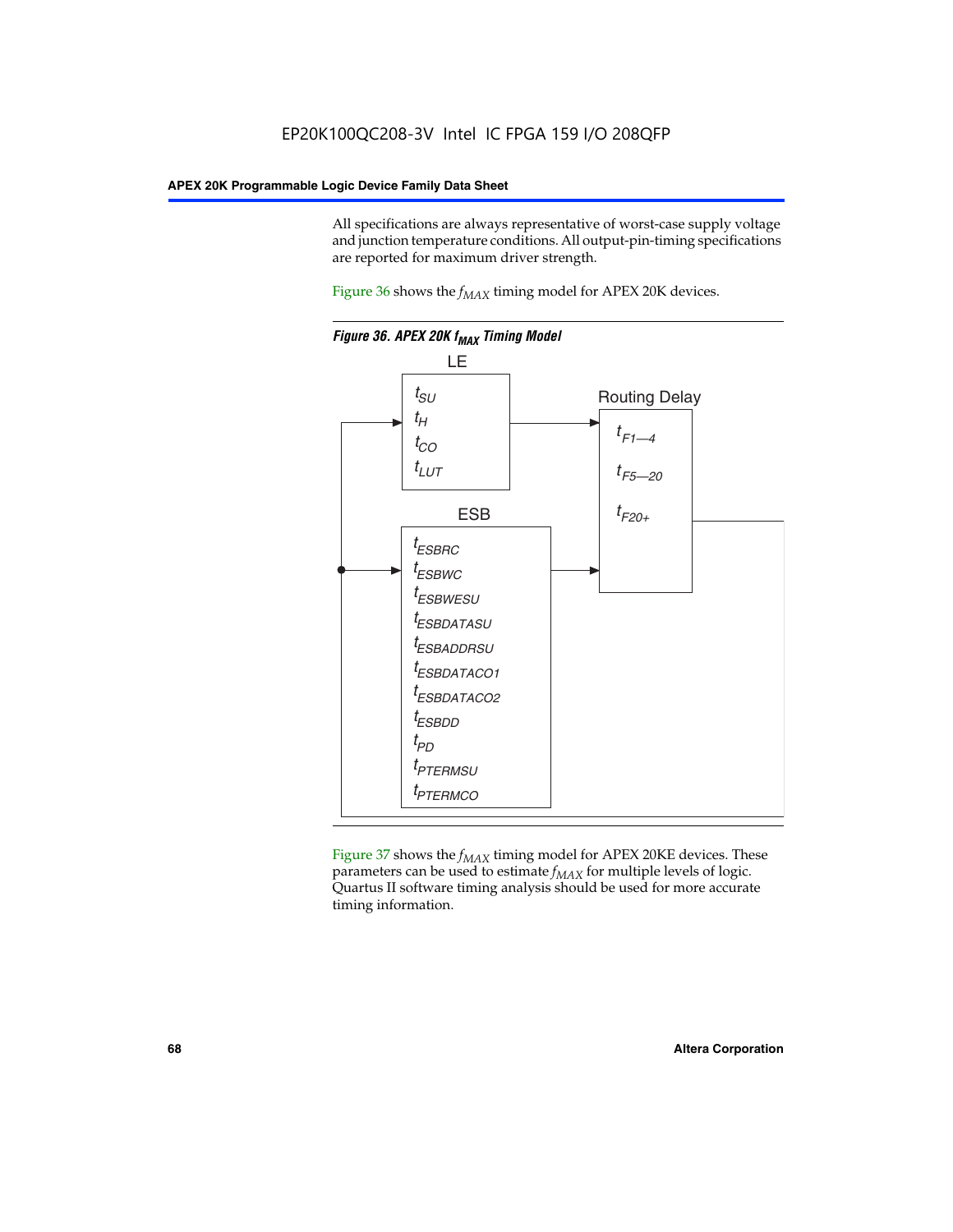

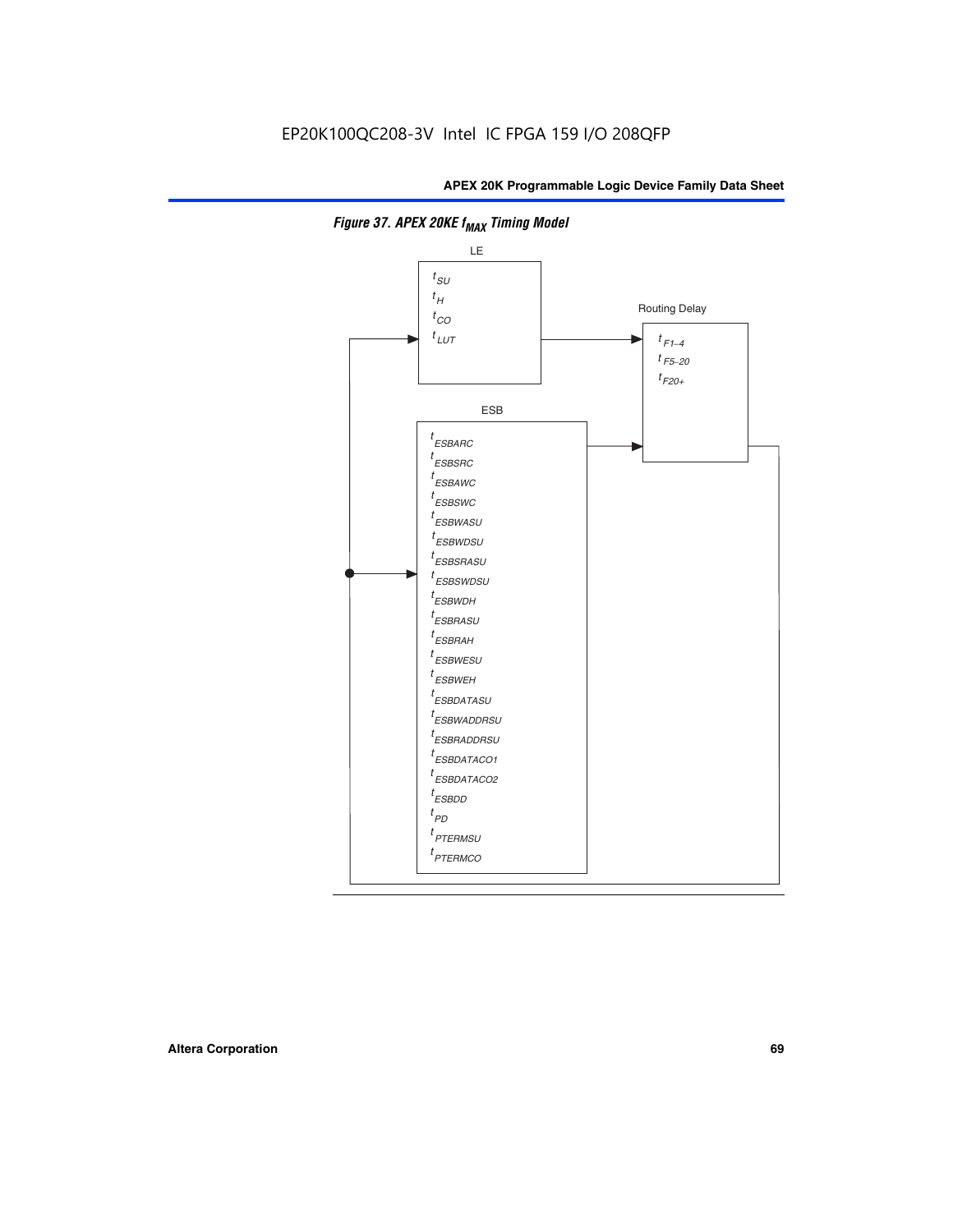Figures 38 and 39 show the asynchronous and synchronous timing waveforms, respectively, for the ESB macroparameters in Table 31.



*Figure 38. ESB Asynchronous Timing Waveforms*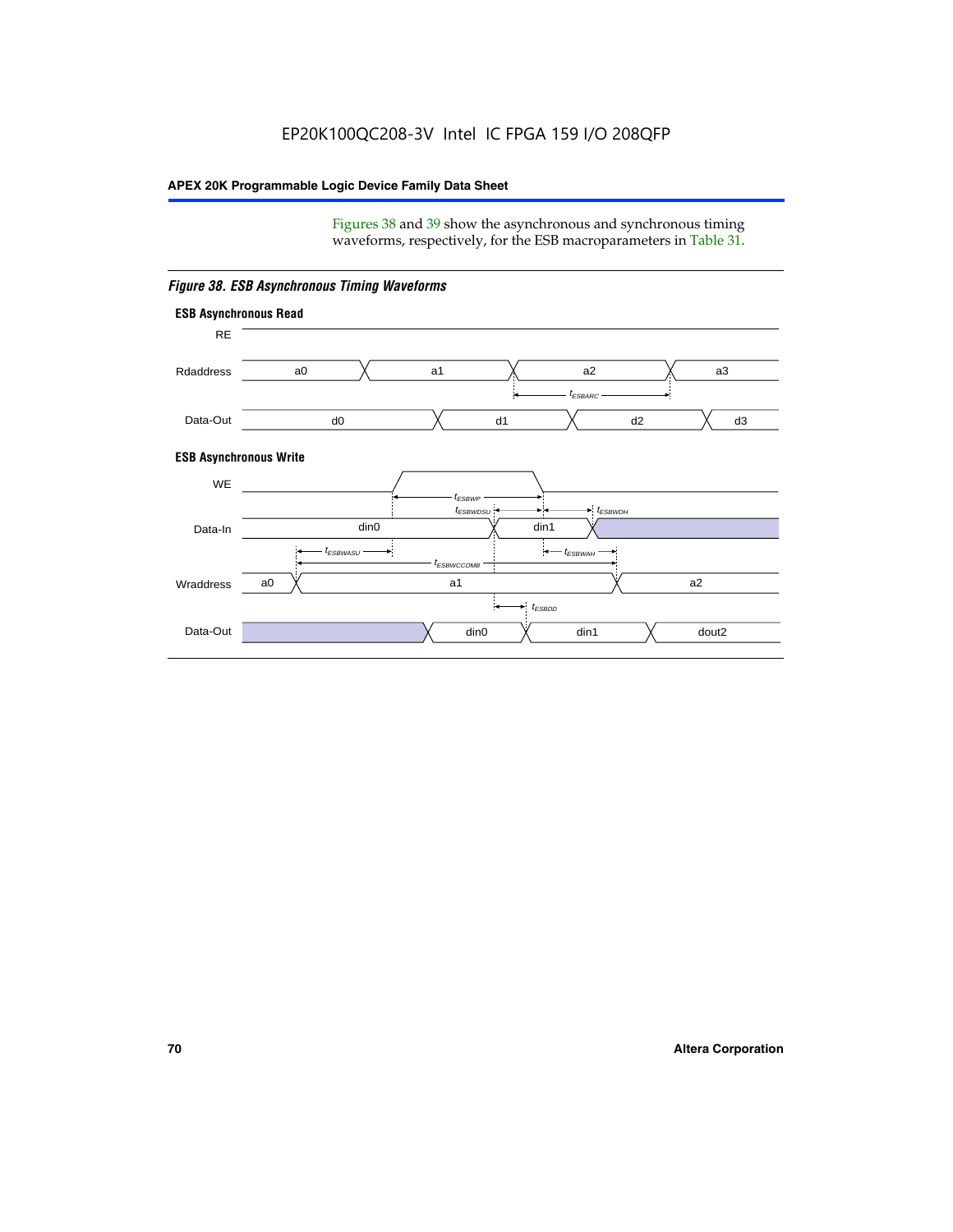

# *Figure 39. ESB Synchronous Timing Waveforms*

# **ESB Synchronous Write (ESB Output Registers Used)**



Figure 40 shows the timing model for bidirectional I/O pin timing.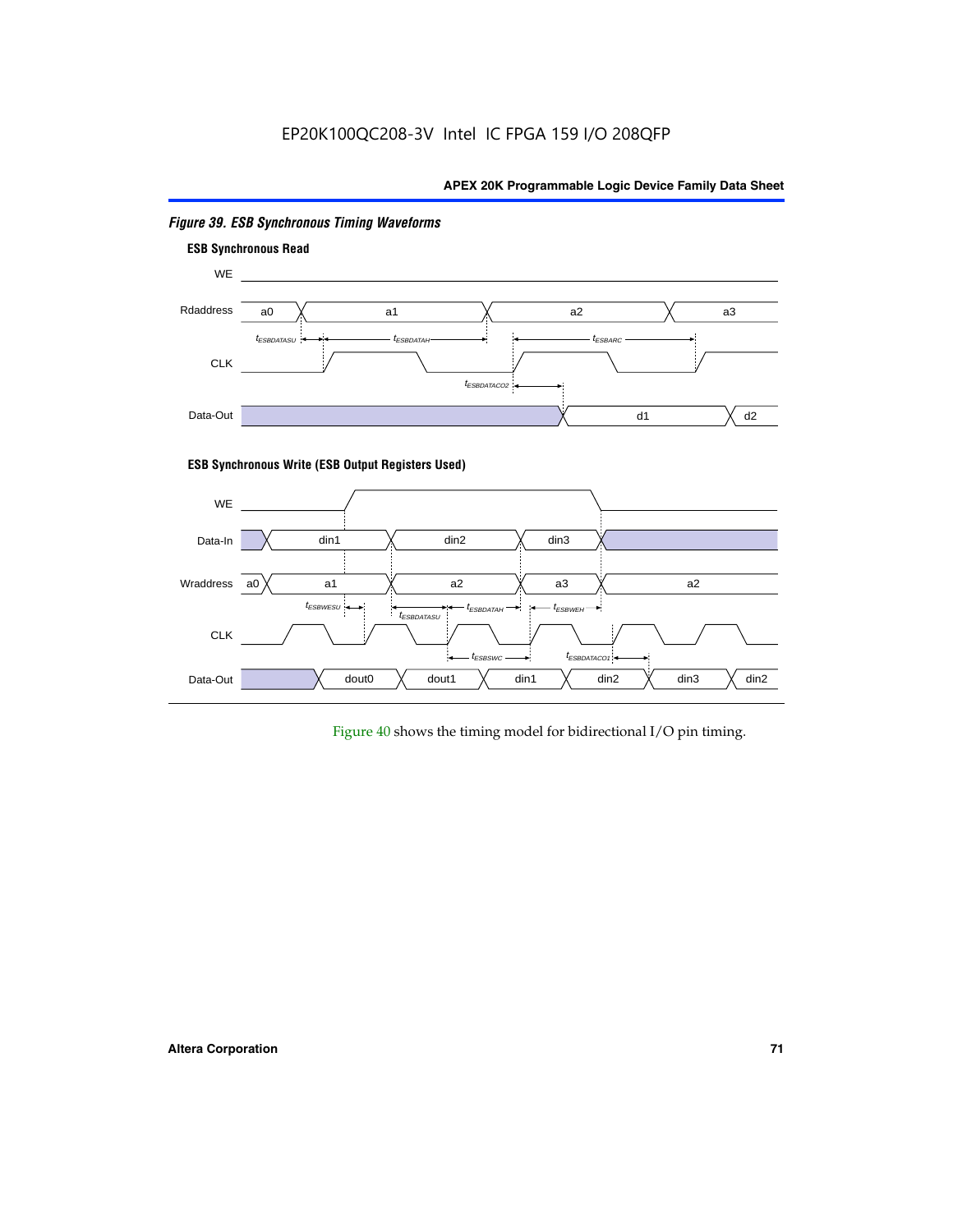

### *Figure 40. Synchronous Bidirectional Pin External Timing*

# *Notes to Figure 40:*

- The output enable and input registers are LE registers in the LAB adjacent to a bidirectional row pin. The output enable register is set with "Output Enable Routing= Signal-Pin" option in the Quartus II software.
- (2) The LAB adjacent input register is set with "Decrease Input Delay to Internal Cells= Off". This maintains a zero hold time for lab adjacent registers while giving a fast, position independent setup time. A faster setup time with zero hold time is possible by setting "Decrease Input Delay to Internal Cells= ON" and moving the input register farther away from the bidirectional pin. The exact position where zero hold occurs with the minimum setup time, varies with device density and speed grade.

Table 31 describes the  $f_{MAX}$  timing parameters shown in Figure 36 on page 68.

| Table 31. APEX 20K f <sub>MAX</sub> Timing Parameters<br>(Part 1 of 2) |                                                                |  |  |  |  |
|------------------------------------------------------------------------|----------------------------------------------------------------|--|--|--|--|
| Symbol                                                                 | <b>Parameter</b>                                               |  |  |  |  |
| $t_{\text{SU}}$                                                        | LE register setup time before clock                            |  |  |  |  |
| $t_H$                                                                  | LE register hold time after clock                              |  |  |  |  |
| $t_{CO}$                                                               | LE register clock-to-output delay                              |  |  |  |  |
| t <sub>LUT</sub>                                                       | LUT delay for data-in                                          |  |  |  |  |
| <sup>t</sup> ESBRC                                                     | ESB Asynchronous read cycle time                               |  |  |  |  |
| <sup>t</sup> ESBWC                                                     | ESB Asynchronous write cycle time                              |  |  |  |  |
| <sup>t</sup> ESBWESU                                                   | ESB WE setup time before clock when using input register       |  |  |  |  |
| <sup>t</sup> ESBDATASU                                                 | ESB data setup time before clock when using input register     |  |  |  |  |
| <sup>t</sup> ESBDATAH                                                  | ESB data hold time after clock when using input register       |  |  |  |  |
| <sup>t</sup> ESBADDRSU                                                 | ESB address setup time before clock when using input registers |  |  |  |  |
| ESBDATACO1                                                             | ESB clock-to-output delay when using output registers          |  |  |  |  |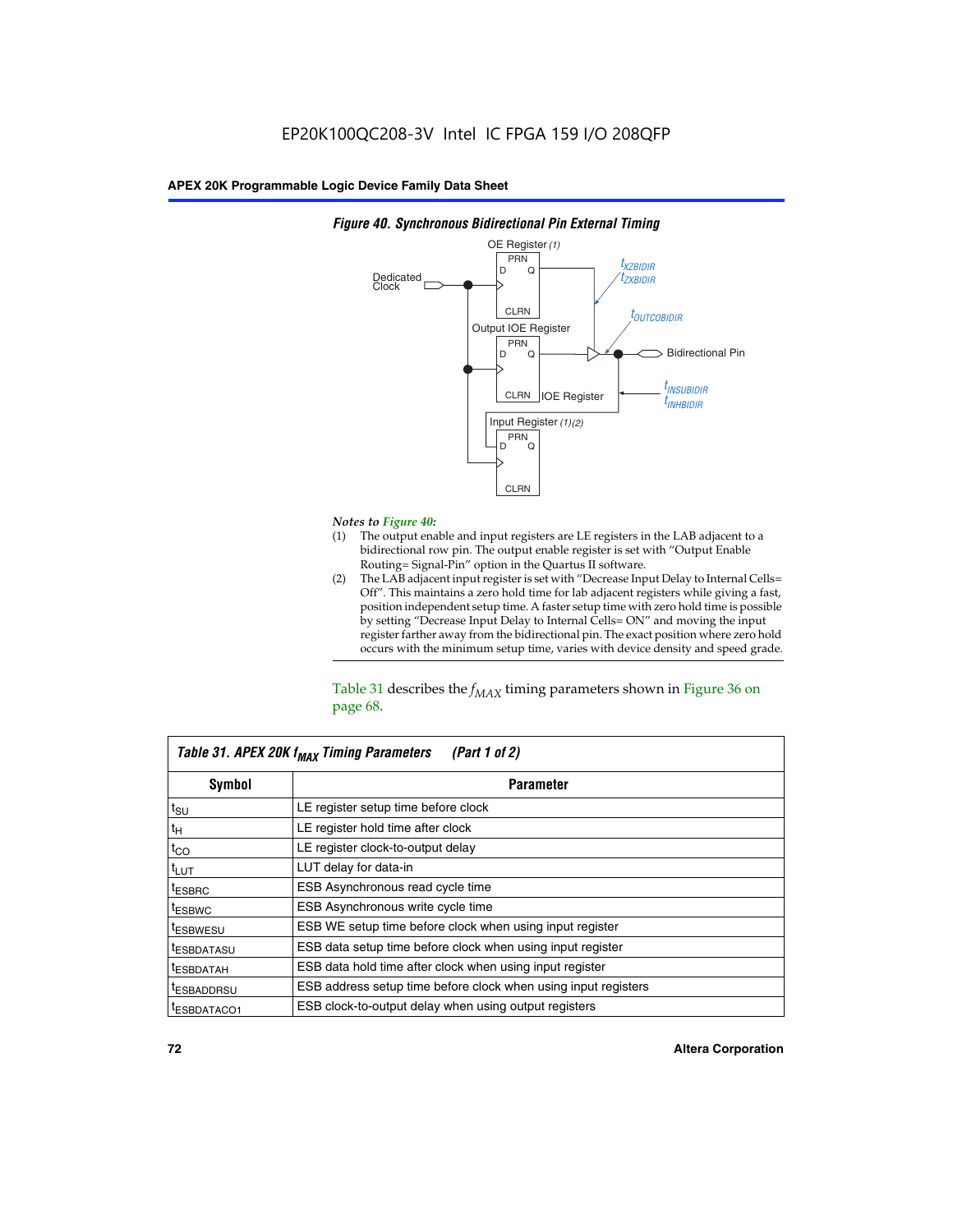| Table 31. APEX 20K f <sub>MAX</sub> Timing Parameters<br>(Part 2 of 2) |                                                    |  |  |  |  |
|------------------------------------------------------------------------|----------------------------------------------------|--|--|--|--|
| Symbol                                                                 | <b>Parameter</b>                                   |  |  |  |  |
| t <sub>ESBDATACO2</sub>                                                | ESB clock-to-output delay without output registers |  |  |  |  |
| <sup>t</sup> ESBDD                                                     | ESB data-in to data-out delay for RAM mode         |  |  |  |  |
| t <sub>PD</sub>                                                        | ESB macrocell input to non-registered output       |  |  |  |  |
| <sup>t</sup> PTERMSU                                                   | ESB macrocell register setup time before clock     |  |  |  |  |
| <sup>t</sup> PTERMCO                                                   | ESB macrocell register clock-to-output delay       |  |  |  |  |
| $t_{F1-4}$                                                             | Fanout delay using local interconnect              |  |  |  |  |
| $t_{F5-20}$                                                            | Fanout delay using MegaLab Interconnect            |  |  |  |  |
| $t_{F20+}$                                                             | Fanout delay using FastTrack Interconnect          |  |  |  |  |
| $t_{CH}$                                                               | Minimum clock high time from clock pin             |  |  |  |  |
| $t_{CL}$                                                               | Minimum clock low time from clock pin              |  |  |  |  |
| t <sub>CLRP</sub>                                                      | LE clear pulse width                               |  |  |  |  |
| t <sub>PREP</sub>                                                      | LE preset pulse width                              |  |  |  |  |
| <sup>t</sup> ESBCH                                                     | Clock high time                                    |  |  |  |  |
| <sup>t</sup> ESBCL                                                     | Clock low time                                     |  |  |  |  |
| <sup>t</sup> ESBWP                                                     | Write pulse width                                  |  |  |  |  |
| <sup>t</sup> ESBRP                                                     | Read pulse width                                   |  |  |  |  |

## Tables 32 and 33 describe APEX 20K external timing parameters.

| Table 32. APEX 20K External Timing Parameters<br>Note (1) |                                                         |  |  |  |  |
|-----------------------------------------------------------|---------------------------------------------------------|--|--|--|--|
| <b>Symbol</b>                                             | <b>Clock Parameter</b>                                  |  |  |  |  |
| <sup>t</sup> insu                                         | Setup time with global clock at IOE register            |  |  |  |  |
| $t_{\mathsf{INH}}$                                        | Hold time with global clock at IOE register             |  |  |  |  |
| toutco                                                    | Clock-to-output delay with global clock at IOE register |  |  |  |  |

| Table 33. APEX 20K External Bidirectional Timing Parameters<br>Note (1) |                                                                                                |              |  |  |  |  |
|-------------------------------------------------------------------------|------------------------------------------------------------------------------------------------|--------------|--|--|--|--|
| Symbol                                                                  | <b>Conditions</b><br><b>Parameter</b>                                                          |              |  |  |  |  |
| <sup>I</sup> INSUBIDIR                                                  | Setup time for bidirectional pins with global clock at same-row or same-<br>column LE register |              |  |  |  |  |
| <sup>t</sup> INHBIDIR                                                   | Hold time for bidirectional pins with global clock at same-row or same-<br>column LE register  |              |  |  |  |  |
| <sup>t</sup> OUTCOBIDIR                                                 | Clock-to-output delay for bidirectional pins with global clock at IOE<br>register              | $C1 = 10 pF$ |  |  |  |  |
| <sup>T</sup> XZBIDIR                                                    | Synchronous IOE output buffer disable delay                                                    | $C1 = 10 pF$ |  |  |  |  |
| <sup>I</sup> ZXBIDIR                                                    | Synchronous IOE output buffer enable delay, slow slew rate $=$ off                             | $C1 = 10 pF$ |  |  |  |  |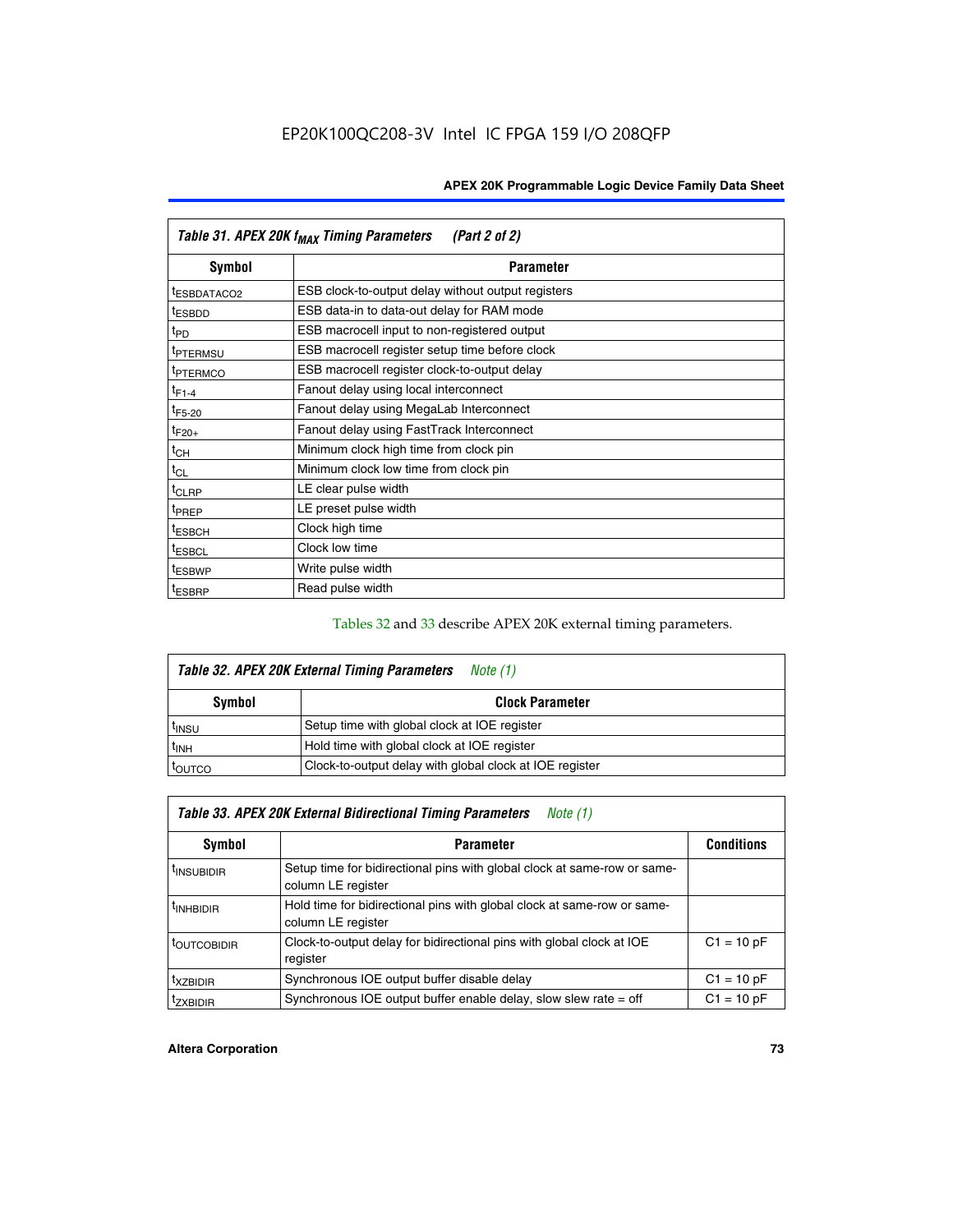$\mathbf{r}$ 

#### *Note to Tables 32 and 33:*

(1) These timing parameters are sample-tested only.

Tables 34 through 37 show APEX 20KE LE, ESB, routing, and functional timing microparameters for the  $f_{MAX}$  timing model.

| <b>Table 34. APEX 20KE LE Timing Microparameters</b> |                                     |  |  |  |  |
|------------------------------------------------------|-------------------------------------|--|--|--|--|
| Symbol<br><b>Parameter</b>                           |                                     |  |  |  |  |
| t <sub>SU</sub>                                      | LE register setup time before clock |  |  |  |  |
| $t_H$                                                | LE register hold time after clock   |  |  |  |  |
| $t_{CO}$                                             | LE register clock-to-output delay   |  |  |  |  |
| <b>LUT</b>                                           | LUT delay for data-in to data-out   |  |  |  |  |

| Table 35. APEX 20KE ESB Timing Microparameters |                                                                        |  |  |  |
|------------------------------------------------|------------------------------------------------------------------------|--|--|--|
| Symbol                                         | <b>Parameter</b>                                                       |  |  |  |
| t <sub>ESBARC</sub>                            | ESB Asynchronous read cycle time                                       |  |  |  |
| <sup>t</sup> ESBSRC                            | <b>ESB Synchronous read cycle time</b>                                 |  |  |  |
| t <sub>ESBAWC</sub>                            | ESB Asynchronous write cycle time                                      |  |  |  |
| t <sub>ESBSWC</sub>                            | ESB Synchronous write cycle time                                       |  |  |  |
| tESBWASU                                       | ESB write address setup time with respect to WE                        |  |  |  |
| <sup>t</sup> ESBWAH                            | ESB write address hold time with respect to WE                         |  |  |  |
| t <sub>ESBWDSU</sub>                           | ESB data setup time with respect to WE                                 |  |  |  |
| <sup>t</sup> ESBWDH                            | ESB data hold time with respect to WE                                  |  |  |  |
| tESBRASU                                       | ESB read address setup time with respect to RE                         |  |  |  |
| t <sub>ESBRAH</sub>                            | ESB read address hold time with respect to RE                          |  |  |  |
| <sup>t</sup> ESBWESU                           | ESB WE setup time before clock when using input register               |  |  |  |
| <sup>t</sup> ESBWEH                            | ESB WE hold time after clock when using input register                 |  |  |  |
| <sup>t</sup> ESBDATASU                         | ESB data setup time before clock when using input register             |  |  |  |
| t <sub>ESBDATAH</sub>                          | ESB data hold time after clock when using input register               |  |  |  |
| <sup>t</sup> ESBWADDRSU                        | ESB write address setup time before clock when using input             |  |  |  |
|                                                | registers                                                              |  |  |  |
| tESBRADDRSU                                    | ESB read address setup time before clock when using input<br>registers |  |  |  |
| t <sub>ESBDATACO1</sub>                        | ESB clock-to-output delay when using output registers                  |  |  |  |
| t <sub>ESBDATACO2</sub>                        | ESB clock-to-output delay without output registers                     |  |  |  |
| $t_{ESBDD}$                                    | ESB data-in to data-out delay for RAM mode                             |  |  |  |
| $t_{PD}$                                       | ESB Macrocell input to non-registered output                           |  |  |  |
| t <sub>PTERMSU</sub>                           | ESB Macrocell register setup time before clock                         |  |  |  |
| t <sub>PTERMCO</sub>                           | ESB Macrocell register clock-to-output delay                           |  |  |  |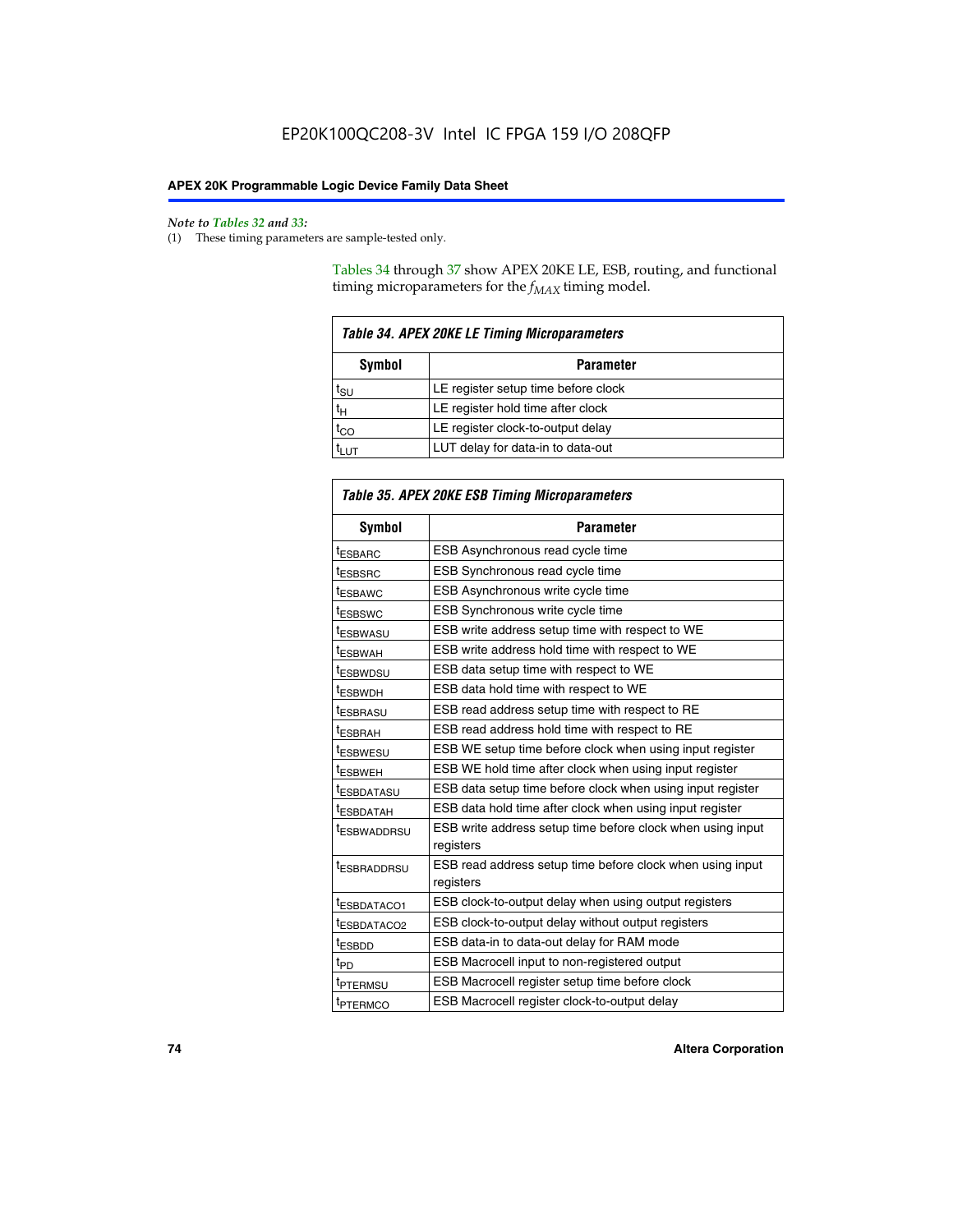| Table 36. APEX 20KE Routing Timing Microparameters<br>Note (1) |                                                    |  |  |  |  |
|----------------------------------------------------------------|----------------------------------------------------|--|--|--|--|
| Symbol<br><b>Parameter</b>                                     |                                                    |  |  |  |  |
| $t_{F1-4}$                                                     | Fanout delay using Local Interconnect              |  |  |  |  |
| $t_{F5-20}$                                                    | Fanout delay estimate using MegaLab Interconnect   |  |  |  |  |
| t <sub>F20+</sub>                                              | Fanout delay estimate using FastTrack Interconnect |  |  |  |  |

#### *Note to Table 36:*

(1) These parameters are worst-case values for typical applications. Post-compilation timing simulation and timing analysis are required to determine actual worst-case performance.

| Symbol        | <b>Parameter</b>                       |
|---------------|----------------------------------------|
| <b>TCH</b>    | Minimum clock high time from clock pin |
| <b>TCL</b>    | Minimum clock low time from clock pin  |
| <b>TCLRP</b>  | LE clear Pulse Width                   |
| <b>TPREP</b>  | LE preset pulse width                  |
| <b>TESBCH</b> | Clock high time for ESB                |
| <b>TESBCL</b> | Clock low time for ESB                 |
| <b>TESBWP</b> | Write pulse width                      |
| <b>TESBRP</b> | Read pulse width                       |

## *Table 37. APEX 20KE Functional Timing Microparameters*

Tables 38 and 39 describe the APEX 20KE external timing parameters.

| Table 38. APEX 20KE External Timing Parameters<br>Note (1) |                                                                |              |  |  |  |
|------------------------------------------------------------|----------------------------------------------------------------|--------------|--|--|--|
| <b>Clock Parameter</b><br>Symbol<br><b>Conditions</b>      |                                                                |              |  |  |  |
| <sup>t</sup> insu                                          | Setup time with global clock at IOE input register             |              |  |  |  |
| $t_{\text{INH}}$                                           | Hold time with global clock at IOE input register              |              |  |  |  |
| toutco                                                     | Clock-to-output delay with global clock at IOE output register | $C1 = 10 pF$ |  |  |  |
| <sup>t</sup> INSUPLL                                       | Setup time with PLL clock at IOE input register                |              |  |  |  |
| <sup>t</sup> INHPLL                                        | Hold time with PLL clock at IOE input register                 |              |  |  |  |
| <sup>I</sup> OUTCOPLL                                      | Clock-to-output delay with PLL clock at IOE output register    | $C1 = 10 pF$ |  |  |  |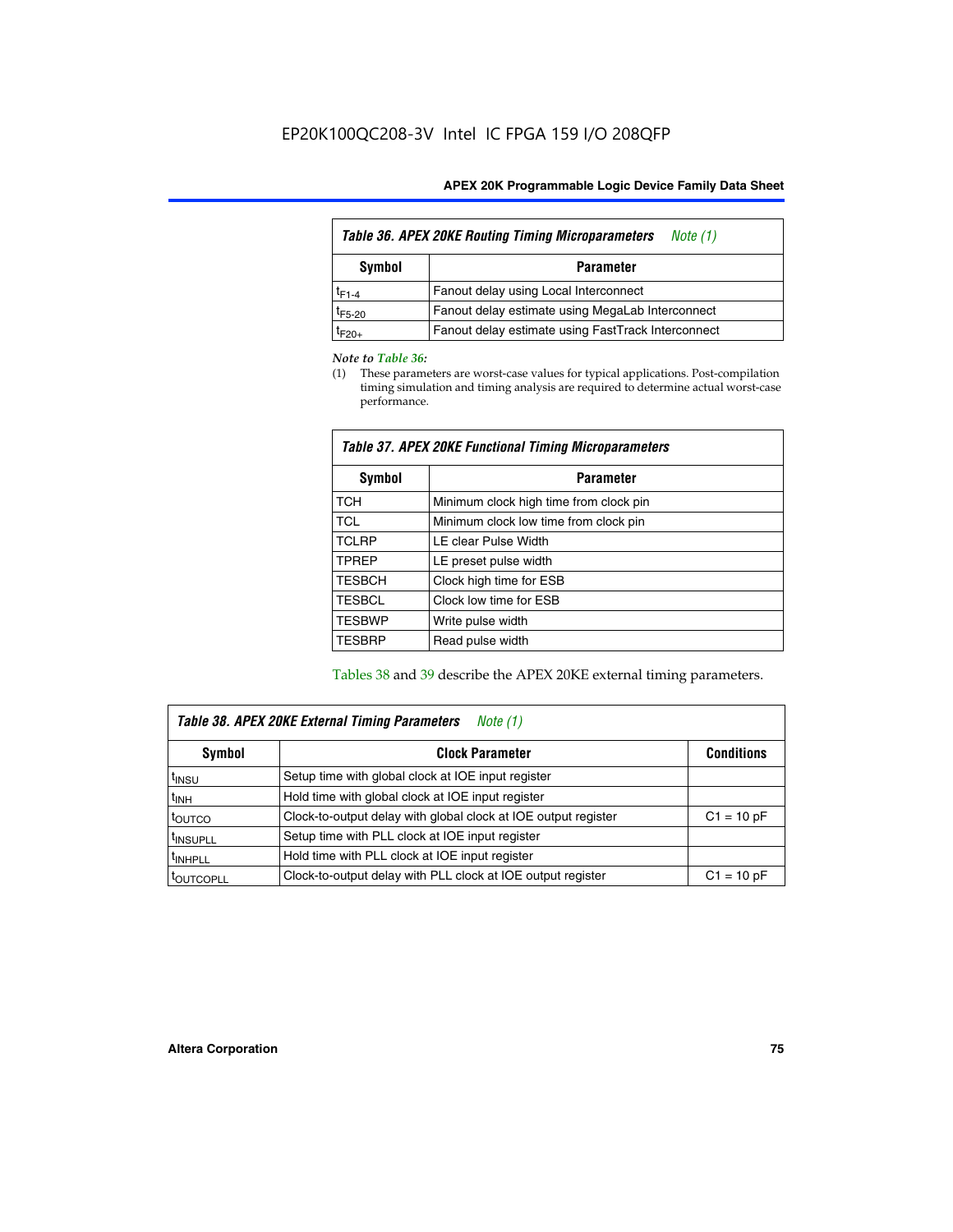| Table 39. APEX 20KE External Bidirectional Timing Parameters<br>Note $(1)$ |                                                                                                          |              |  |  |  |  |  |  |
|----------------------------------------------------------------------------|----------------------------------------------------------------------------------------------------------|--------------|--|--|--|--|--|--|
| Symbol                                                                     | <b>Conditions</b><br><b>Parameter</b>                                                                    |              |  |  |  |  |  |  |
| <sup>t</sup> INSUBIDIR                                                     | Setup time for bidirectional pins with global clock at LAB adjacent Input<br>Register                    |              |  |  |  |  |  |  |
| <sup>t</sup> INHBIDIR                                                      | Hold time for bidirectional pins with global clock at LAB adjacent Input<br>Register                     |              |  |  |  |  |  |  |
| <b><i>LOUTCOBIDIR</i></b>                                                  | $C1 = 10 pF$<br>Clock-to-output delay for bidirectional pins with global clock at IOE output<br>register |              |  |  |  |  |  |  |
| t <sub>XZBIDIR</sub>                                                       | Synchronous Output Enable Register to output buffer disable delay                                        | $C1 = 10 pF$ |  |  |  |  |  |  |
| <sup>t</sup> zxbidir                                                       | Synchronous Output Enable Register output buffer enable delay                                            | $C1 = 10 pF$ |  |  |  |  |  |  |
| <sup>I</sup> INSUBIDIRPLL                                                  | Setup time for bidirectional pins with PLL clock at LAB adjacent Input<br>Register                       |              |  |  |  |  |  |  |
| <sup>t</sup> INHBIDIRPLL                                                   | Hold time for bidirectional pins with PLL clock at LAB adjacent Input<br>Register                        |              |  |  |  |  |  |  |
| <sup>t</sup> OUTCOBIDIRPLL                                                 | Clock-to-output delay for bidirectional pins with PLL clock at IOE output<br>register                    | $C1 = 10 pF$ |  |  |  |  |  |  |
| <sup>t</sup> XZBIDIRPLL                                                    | Synchronous Output Enable Register to output buffer disable delay with<br><b>PLL</b>                     | $C1 = 10 pF$ |  |  |  |  |  |  |
| <sup>I</sup> ZXBIDIRPLL                                                    | Synchronous Output Enable Register output buffer enable delay with PLL                                   | $C1 = 10 pF$ |  |  |  |  |  |  |

*Note to Tables 38 and 39:*

(1) These timing parameters are sample-tested only.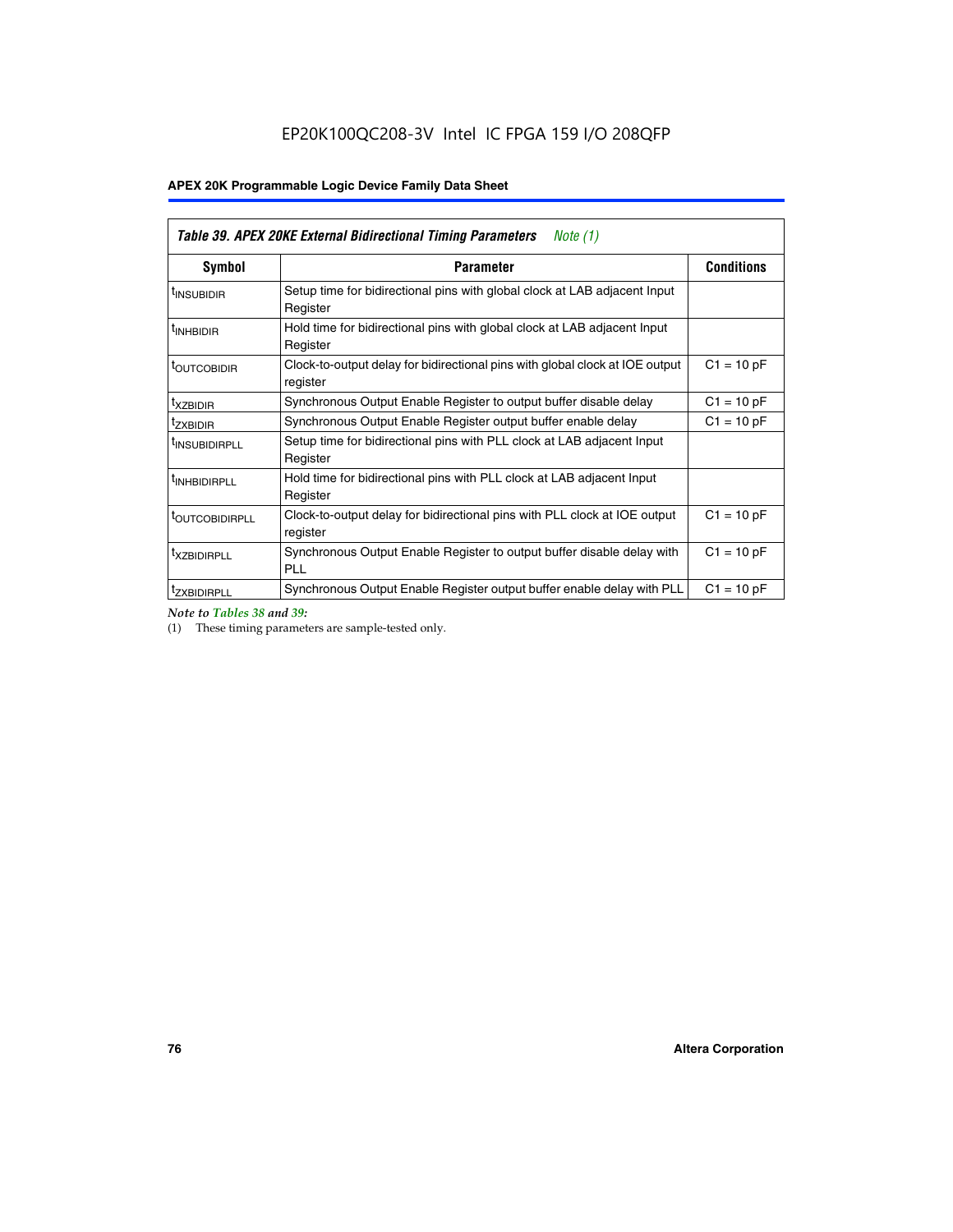Tables 40 through 42 show the **f<sub>MAX</sub>** timing parameters for EP20K100, EP20K200, and EP20K400 APEX 20K devices.

| Table 40. EP20K100 f <sub>MAX</sub> Timing Parameters |                |     |                |     |                |            |              |
|-------------------------------------------------------|----------------|-----|----------------|-----|----------------|------------|--------------|
| <b>Symbol</b>                                         | -1 Speed Grade |     | -2 Speed Grade |     | -3 Speed Grade |            | <b>Units</b> |
|                                                       | Min            | Max | Min            | Max | Min            | <b>Max</b> |              |
| $t_{\text{SU}}$                                       | 0.5            |     | 0.6            |     | 0.8            |            | ns           |
| $t_H$                                                 | 0.7            |     | 0.8            |     | 1.0            |            | ns           |
| $t_{CO}$                                              |                | 0.3 |                | 0.4 |                | 0.5        | ns           |
| $t_{LUT}$                                             |                | 0.8 |                | 1.0 |                | 1.3        | ns           |
| <sup>t</sup> ESBRC                                    |                | 1.7 |                | 2.1 |                | 2.4        | ns           |
| t <sub>ESBWC</sub>                                    |                | 5.7 |                | 6.9 |                | 8.1        | ns           |
| t <sub>ESBWESU</sub>                                  | 3.3            |     | 3.9            |     | 4.6            |            | ns           |
| <sup>t</sup> ESBDATASU                                | 2.2            |     | 2.7            |     | 3.1            |            | ns           |
| <sup>t</sup> ESBDATAH                                 | 0.6            |     | 0.8            |     | 0.9            |            | ns           |
| <sup>t</sup> ESBADDRSU                                | 2.4            |     | 2.9            |     | 3.3            |            | ns           |
| <sup>t</sup> ESBDATACO1                               |                | 1.3 |                | 1.6 |                | 1.8        | ns           |
| t <sub>ESBDATACO2</sub>                               |                | 2.6 |                | 3.1 |                | 3.6        | ns           |
| t <sub>ESBDD</sub>                                    |                | 2.5 |                | 3.3 |                | 3.6        | ns           |
| $t_{PD}$                                              |                | 2.5 |                | 3.0 |                | 3.6        | ns           |
| t <sub>PTERMSU</sub>                                  | 2.3            |     | 2.6            |     | 3.2            |            | ns           |
| t <sub>PTERMCO</sub>                                  |                | 1.5 |                | 1.8 |                | 2.1        | ns           |
| $t_{F1-4}$                                            |                | 0.5 |                | 0.6 |                | 0.7        | ns           |
| $t_{F5-20}$                                           |                | 1.6 |                | 1.7 |                | 1.8        | ns           |
| $t_{F20+}$                                            |                | 2.2 |                | 2.2 |                | 2.3        | ns           |
| $t_{\mathsf{CH}}$                                     | 2.0            |     | 2.5            |     | 3.0            |            | ns           |
| $t_{CL}$                                              | 2.0            |     | 2.5            |     | 3.0            |            | ns           |
| t <sub>CLRP</sub>                                     | 0.3            |     | 0.4            |     | 0.4            |            | ns           |
| t <sub>PREP</sub>                                     | 0.5            |     | 0.5            |     | 0.5            |            | ns           |
| <sup>t</sup> ESBCH                                    | 2.0            |     | 2.5            |     | 3.0            |            | ns           |
| <b>t</b> ESBCL                                        | 2.0            |     | 2.5            |     | 3.0            |            | ns           |
| t <sub>ESBWP</sub>                                    | 1.6            |     | 1.9            |     | 2.2            |            | ns           |
| $t_{ESBRP}$                                           | 1.0            |     | 1.3            |     | 1.4            |            | ns           |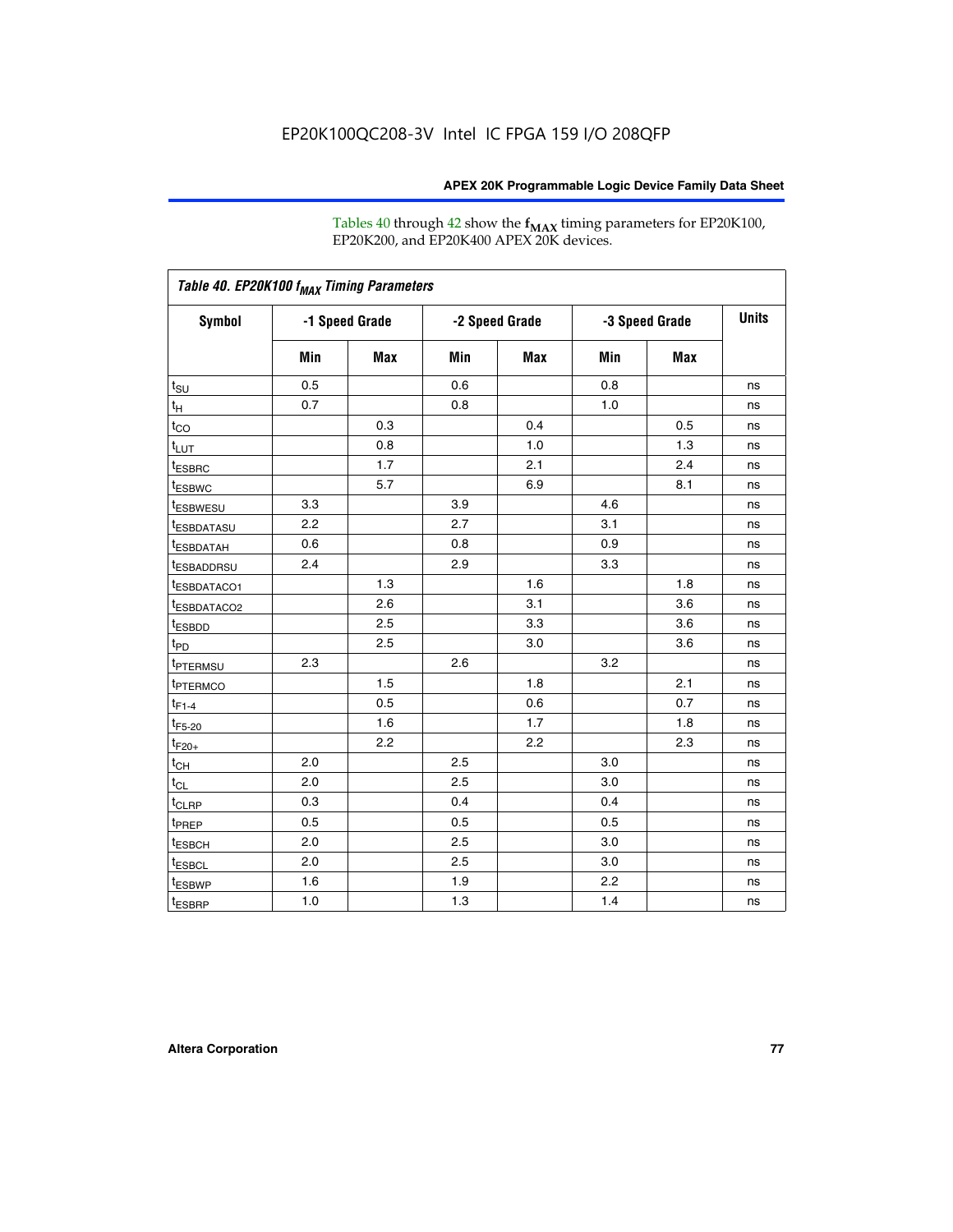| Table 41. EP20K200 f <sub>MAX</sub> Timing Parameters |                |     |     |                |     |                |    |
|-------------------------------------------------------|----------------|-----|-----|----------------|-----|----------------|----|
| Symbol                                                | -1 Speed Grade |     |     | -2 Speed Grade |     | -3 Speed Grade |    |
|                                                       | Min            | Max | Min | <b>Max</b>     | Min | Max            |    |
| $t_{\text{SU}}$                                       | 0.5            |     | 0.6 |                | 0.8 |                | ns |
| $t_H$                                                 | 0.7            |     | 0.8 |                | 1.0 |                | ns |
| $t_{CO}$                                              |                | 0.3 |     | 0.4            |     | 0.5            | ns |
| $t_{LUT}$                                             |                | 0.8 |     | 1.0            |     | 1.3            | ns |
| t <sub>ESBRC</sub>                                    |                | 1.7 |     | 2.1            |     | 2.4            | ns |
| t <sub>ESBWC</sub>                                    |                | 5.7 |     | 6.9            |     | 8.1            | ns |
| t <sub>ESBWESU</sub>                                  | 3.3            |     | 3.9 |                | 4.6 |                | ns |
| <sup>t</sup> ESBDATASU                                | 2.2            |     | 2.7 |                | 3.1 |                | ns |
| t <sub>ESBDATAH</sub>                                 | 0.6            |     | 0.8 |                | 0.9 |                | ns |
| t <sub>ESBADDRSU</sub>                                | 2.4            |     | 2.9 |                | 3.3 |                | ns |
| <u>t<sub>ESBDATACO1</sub></u>                         |                | 1.3 |     | 1.6            |     | 1.8            | ns |
| <sup>t</sup> ESBDATACO2                               |                | 2.6 |     | 3.1            |     | 3.6            | ns |
| t <sub>ESBDD</sub>                                    |                | 2.5 |     | 3.3            |     | 3.6            | ns |
| t <sub>PD</sub>                                       |                | 2.5 |     | 3.0            |     | 3.6            | ns |
| t <sub>PTERMSU</sub>                                  | 2.3            |     | 2.7 |                | 3.2 |                | ns |
| t <sub>PTERMCO</sub>                                  |                | 1.5 |     | 1.8            |     | 2.1            | ns |
| $t_{F1-4}$                                            |                | 0.5 |     | 0.6            |     | 0.7            | ns |
| $t_{F5-20}$                                           |                | 1.6 |     | 1.7            |     | 1.8            | ns |
| $t_{F20+}$                                            |                | 2.2 |     | 2.2            |     | 2.3            | ns |
| $\textnormal{t}_{\textnormal{CH}}$                    | 2.0            |     | 2.5 |                | 3.0 |                | ns |
| $t_{CL}$                                              | 2.0            |     | 2.5 |                | 3.0 |                | ns |
| t <sub>CLRP</sub>                                     | 0.3            |     | 0.4 |                | 0.4 |                | ns |
| t <sub>PREP</sub>                                     | 0.4            |     | 0.5 |                | 0.5 |                | ns |
| t <sub>ESBCH</sub>                                    | 2.0            |     | 2.5 |                | 3.0 |                | ns |
| t <sub>ESBCL</sub>                                    | 2.0            |     | 2.5 |                | 3.0 |                | ns |
| t <sub>ESBWP</sub>                                    | 1.6            |     | 1.9 |                | 2.2 |                | ns |
| t <sub>ESBRP</sub>                                    | 1.0            |     | 1.3 |                | 1.4 |                | ns |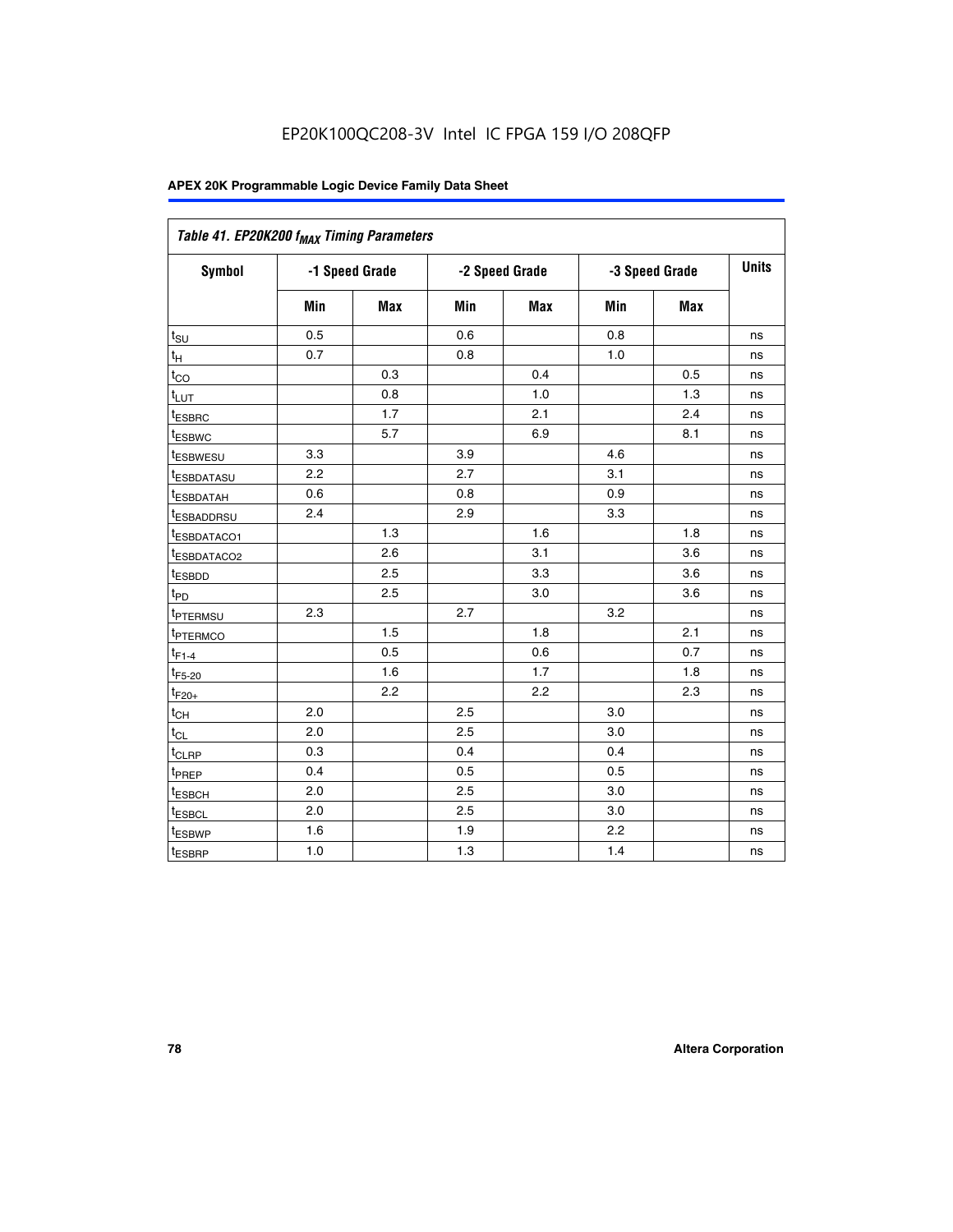| Table 42. EP20K400 f <sub>MAX</sub> Timing Parameters |     |                |     |                |     |                |              |
|-------------------------------------------------------|-----|----------------|-----|----------------|-----|----------------|--------------|
| <b>Symbol</b>                                         |     | -1 Speed Grade |     | -2 Speed Grade |     | -3 Speed Grade | <b>Units</b> |
|                                                       | Min | <b>Max</b>     | Min | <b>Max</b>     | Min | <b>Max</b>     |              |
| $t_{\text{SU}}$                                       | 0.1 |                | 0.3 |                | 0.6 |                | ns           |
| $t_H$                                                 | 0.5 |                | 0.8 |                | 0.9 |                | ns           |
| $t_{CO}$                                              |     | 0.1            |     | 0.4            |     | 0.6            | ns           |
| $t_{LUT}$                                             |     | 1.0            |     | 1.2            |     | 1.4            | ns           |
| t <sub>ESBRC</sub>                                    |     | 1.7            |     | 2.1            |     | 2.4            | ns           |
| <sup>t</sup> ESBWC                                    |     | 5.7            |     | 6.9            |     | 8.1            | ns           |
| t <sub>ESBWESU</sub>                                  | 3.3 |                | 3.9 |                | 4.6 |                | ns           |
| <b><i>t</i>ESBDATASU</b>                              | 2.2 |                | 2.7 |                | 3.1 |                | ns           |
| <sup>t</sup> ESBDATAH                                 | 0.6 |                | 0.8 |                | 0.9 |                | ns           |
| <sup>t</sup> ESBADDRSU                                | 2.4 |                | 2.9 |                | 3.3 |                | ns           |
| t <sub>ESBDATACO1</sub>                               |     | 1.3            |     | 1.6            |     | 1.8            | ns           |
| t <sub>ESBDATACO2</sub>                               |     | 2.5            |     | 3.1            |     | 3.6            | ns           |
| t <sub>ESBDD</sub>                                    |     | 2.5            |     | 3.3            |     | 3.6            | ns           |
| t <sub>PD</sub>                                       |     | 2.5            |     | 3.1            |     | 3.6            | ns           |
| t <sub>PTERMSU</sub>                                  | 1.7 |                | 2.1 |                | 2.4 |                | ns           |
| t <sub>PTERMCO</sub>                                  |     | 1.0            |     | 1.2            |     | 1.4            | ns           |
| $t_{F1-4}$                                            |     | 0.4            |     | 0.5            |     | 0.6            | ns           |
| $t_{F5-20}$                                           |     | 2.6            |     | 2.8            |     | 2.9            | ns           |
| $t_{F20+}$                                            |     | 3.7            |     | 3.8            |     | 3.9            | ns           |
| $t_{CH}$                                              | 2.0 |                | 2.5 |                | 3.0 |                | ns           |
| $t_{CL}$                                              | 2.0 |                | 2.5 |                | 3.0 |                | ns           |
| t <sub>CLRP</sub>                                     | 0.5 |                | 0.6 |                | 0.8 |                | ns           |
| t <sub>PREP</sub>                                     | 0.5 |                | 0.5 |                | 0.5 |                | ns           |
| t <sub>ESBCH</sub>                                    | 2.0 |                | 2.5 |                | 3.0 |                | ns           |
| t <sub>ESBCL</sub>                                    | 2.0 |                | 2.5 |                | 3.0 |                | ns           |
| <sup>t</sup> ESBWP                                    | 1.5 |                | 1.9 |                | 2.2 |                | ns           |
| t <sub>ESBRP</sub>                                    | 1.0 |                | 1.2 |                | 1.4 |                | ns           |

Tables 43 through 48 show the I/O external and external bidirectional timing parameter values for EP20K100, EP20K200, and EP20K400 APEX 20K devices.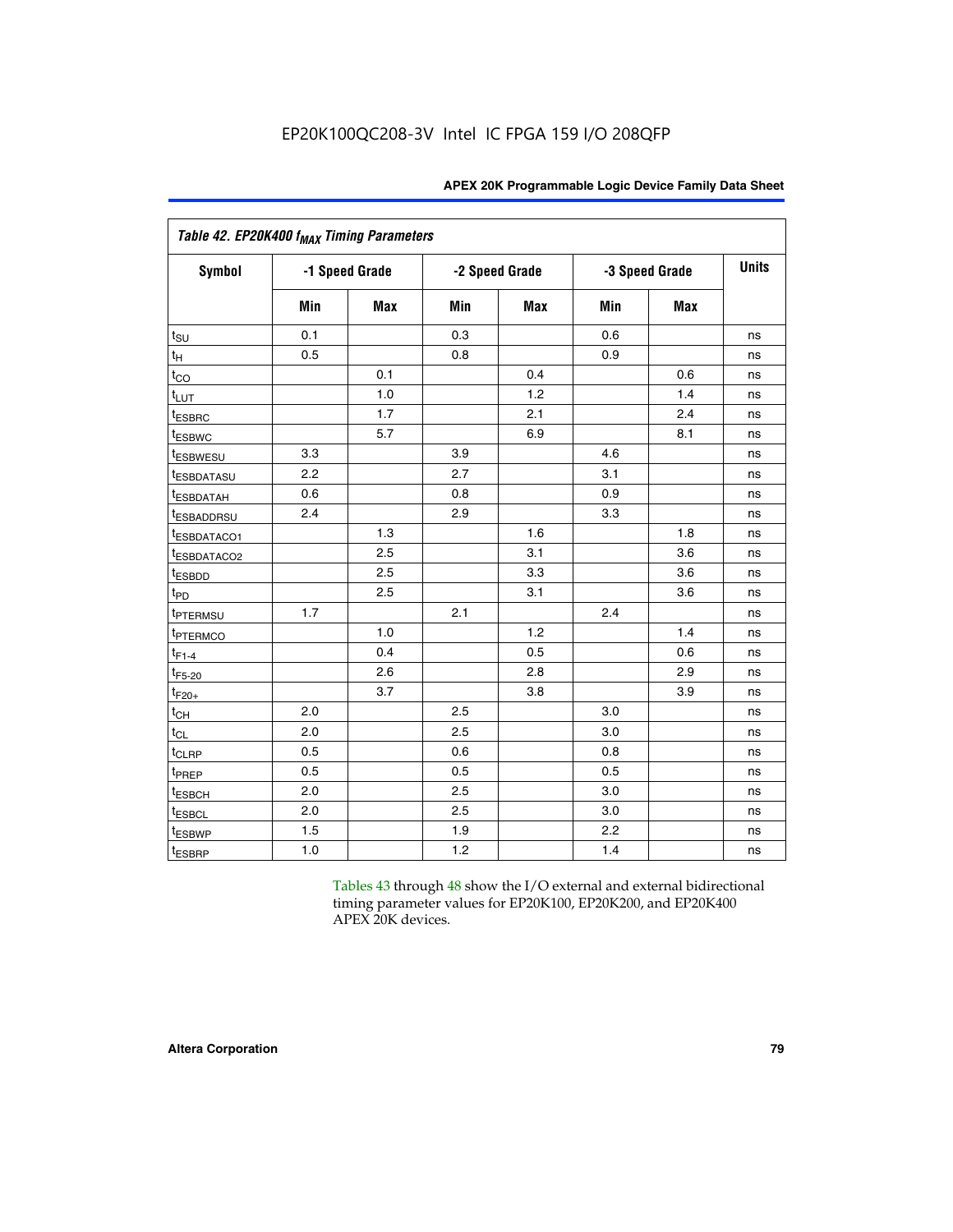## EP20K100QC208-3V Intel IC FPGA 159 I/O 208QFP

| Table 43. EP20K100 External Timing Parameters |     |                |     |                |     |                |             |  |  |  |  |
|-----------------------------------------------|-----|----------------|-----|----------------|-----|----------------|-------------|--|--|--|--|
| Symbol                                        |     | -1 Speed Grade |     | -2 Speed Grade |     | -3 Speed Grade | <b>Unit</b> |  |  |  |  |
|                                               | Min | Max            | Min | <b>Max</b>     | Min | <b>Max</b>     |             |  |  |  |  |
| $t_{INSU}$ (1)                                | 2.3 |                | 2.8 |                | 3.2 |                | ns          |  |  |  |  |
| $t_{INH}$ (1)                                 | 0.0 |                | 0.0 |                | 0.0 |                | ns          |  |  |  |  |
| $t_{\text{OUTCO}}(1)$                         | 2.0 | 4.5            | 2.0 | 4.9            | 2.0 | 6.6            | ns          |  |  |  |  |
| $t_{INSU}$ (2)                                | 1.1 |                | 1.2 |                |     |                | ns          |  |  |  |  |
| $t_{INH}$ (2)                                 | 0.0 |                | 0.0 |                |     |                | ns          |  |  |  |  |
| $t_{\text{OUTCO}}(2)$                         | 0.5 | 2.7            | 0.5 | 3.1            |     | 4.8            | ns          |  |  |  |  |

| <b>Table 44. EP20K100 External Bidirectional Timing Parameters</b> |                |     |     |                |     |                |    |
|--------------------------------------------------------------------|----------------|-----|-----|----------------|-----|----------------|----|
| Symbol                                                             | -1 Speed Grade |     |     | -2 Speed Grade |     | -3 Speed Grade |    |
|                                                                    | Min            | Max | Min | Max            | Min | <b>Max</b>     |    |
| $t_{\text{INSUBIDIR}}(1)$                                          | 2.3            |     | 2.8 |                | 3.2 |                | ns |
| $t_{INHBIDIR}$ (1)                                                 | 0.0            |     | 0.0 |                | 0.0 |                | ns |
| <sup>t</sup> OUTCOBIDIR<br>(1)                                     | 2.0            | 4.5 | 2.0 | 4.9            | 2.0 | 6.6            | ns |
| $t_{XZBIDIR}$ (1)                                                  |                | 5.0 |     | 5.9            |     | 6.9            | ns |
| $t_{ZXBIDIR}$ (1)                                                  |                | 5.0 |     | 5.9            |     | 6.9            | ns |
| $t_{INSUBIDIR}$ (2)                                                | 1.0            |     | 1.2 |                |     |                | ns |
| $t_{INHBIDIR}$ (2)                                                 | 0.0            |     | 0.0 |                |     |                | ns |
| <sup>t</sup> OUTCOBIDIR<br>(2)                                     | 0.5            | 2.7 | 0.5 | 3.1            |     |                | ns |
| $t_{XZBIDIR}$ (2)                                                  |                | 4.3 |     | 5.0            |     |                | ns |
| $t_{ZXBIDIR}$ (2)                                                  |                | 4.3 |     | 5.0            |     |                | ns |

|                           | Table 45. EP20K200 External Timing Parameters |                |     |                |     |                |             |  |  |  |  |  |
|---------------------------|-----------------------------------------------|----------------|-----|----------------|-----|----------------|-------------|--|--|--|--|--|
| Symbol                    |                                               | -1 Speed Grade |     | -2 Speed Grade |     | -3 Speed Grade | <b>Unit</b> |  |  |  |  |  |
|                           | Min                                           | Max            | Min | Max            | Min | Max            |             |  |  |  |  |  |
| $t$ <sub>INSU</sub> $(1)$ | 1.9                                           |                | 2.3 |                | 2.6 |                | ns          |  |  |  |  |  |
| $t_{INH}$ (1)             | 0.0                                           |                | 0.0 |                | 0.0 |                | ns          |  |  |  |  |  |
| $t_{\text{OUTCO}}(1)$     | 2.0                                           | 4.6            | 2.0 | 5.6            | 2.0 | 6.8            | ns          |  |  |  |  |  |
| $t_{\text{INSU}}(2)$      | 1.1                                           |                | 1.2 |                |     |                | ns          |  |  |  |  |  |
| $t_{INH}$ (2)             | 0.0                                           |                | 0.0 |                |     |                | ns          |  |  |  |  |  |
| $t_{\text{OUTCO}}$ (2)    | 0.5                                           | 2.7            | 0.5 | 3.1            |     |                | ns          |  |  |  |  |  |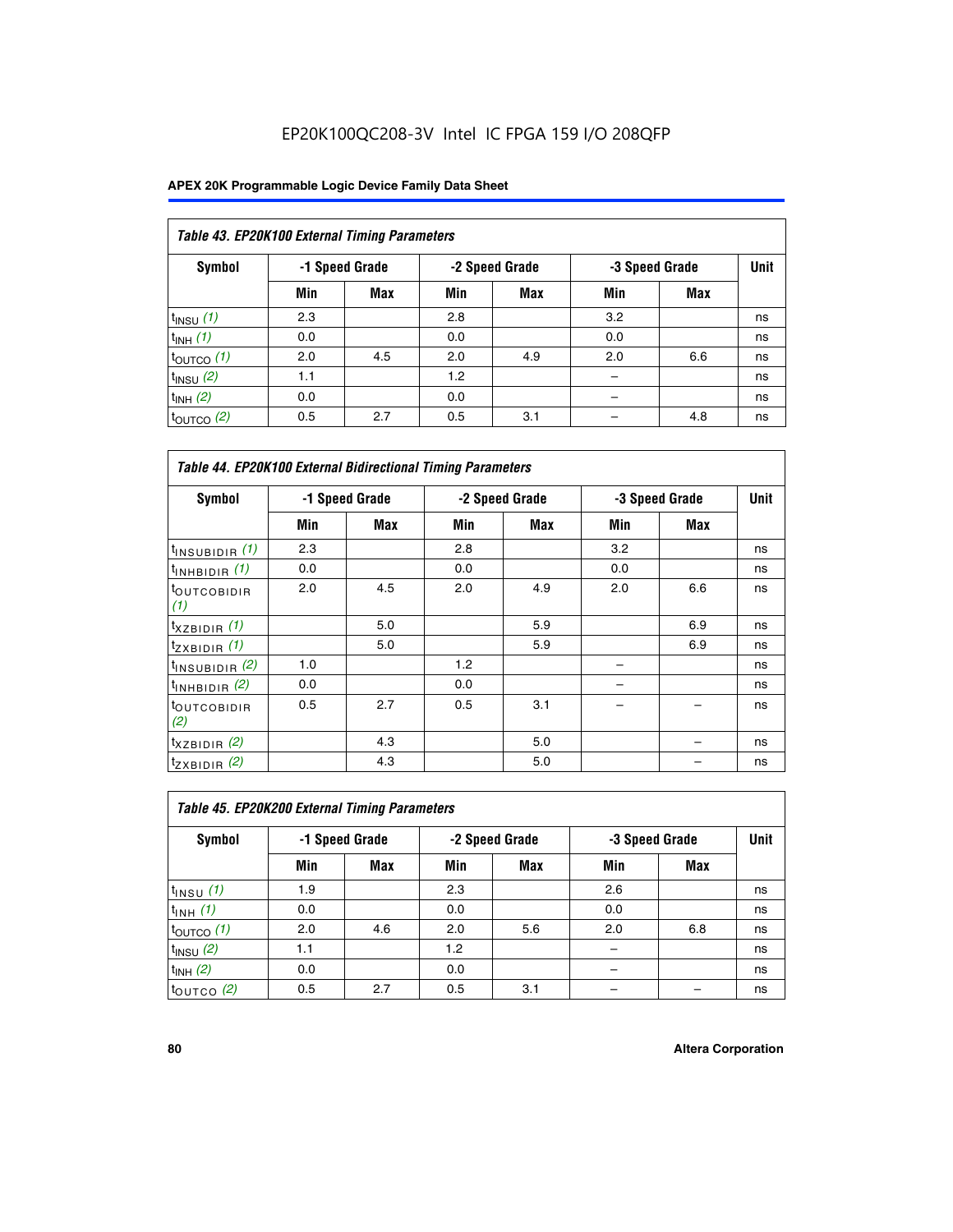| Table 46. EP20K200 External Bidirectional Timing Parameters |     |                |     |                |     |                |             |
|-------------------------------------------------------------|-----|----------------|-----|----------------|-----|----------------|-------------|
| Symbol                                                      |     | -1 Speed Grade |     | -2 Speed Grade |     | -3 Speed Grade | <b>Unit</b> |
|                                                             | Min | <b>Max</b>     | Min | Max            | Min | <b>Max</b>     |             |
| $t_{\text{INSUBIDIR}}(1)$                                   | 1.9 |                | 2.3 |                | 2.6 |                | ns          |
| $t_{INHBIDIR}$ (1)                                          | 0.0 |                | 0.0 |                | 0.0 |                | ns          |
| $t_{\text{OUTCOBIDIR}}(1)$                                  | 2.0 | 4.6            | 2.0 | 5.6            | 2.0 | 6.8            | ns          |
| $t_{XZBIDIR}$ (1)                                           |     | 5.0            |     | 5.9            |     | 6.9            | ns          |
| $t_{ZXBIDIR}$ (1)                                           |     | 5.0            |     | 5.9            |     | 6.9            | ns          |
| $t_{\text{INSUBIDIR}}(2)$                                   | 1.1 |                | 1.2 |                |     |                | ns          |
| $t_{INHBIDIR}$ (2)                                          | 0.0 |                | 0.0 |                |     |                | ns          |
| $t_{\text{OUTCOBIDIR}}(2)$                                  | 0.5 | 2.7            | 0.5 | 3.1            |     |                | ns          |
| $t_{XZBIDIR}$ $(2)$                                         |     | 4.3            |     | 5.0            |     |                | ns          |
| $t_{ZXBIDIR}$ (2)                                           |     | 4.3            |     | 5.0            |     |                | ns          |

## *Table 47. EP20K400 External Timing Parameters*

| Symbol                 |     | -1 Speed Grade |     | -2 Speed Grade |     | -3 Speed Grade |    |  |
|------------------------|-----|----------------|-----|----------------|-----|----------------|----|--|
|                        | Min | <b>Max</b>     | Min | <b>Max</b>     | Min | <b>Max</b>     |    |  |
| $t_{INSU}$ (1)         | 1.4 |                | 1.8 |                | 2.0 |                | ns |  |
| $t_{INH}$ (1)          | 0.0 |                | 0.0 |                | 0.0 |                | ns |  |
| $t_{\text{OUTCO}}(1)$  | 2.0 | 4.9            | 2.0 | 6.1            | 2.0 | 7.0            | ns |  |
| $t_{INSU}$ (2)         | 0.4 |                | 1.0 |                |     |                | ns |  |
| $t_{INH}$ (2)          | 0.0 |                | 0.0 |                |     |                | ns |  |
| $t_{\text{OUTCO}}$ (2) | 0.5 | 3.1            | 0.5 | 4.1            |     |                | ns |  |

*Table 48. EP20K400 External Bidirectional Timing Parameters*

| Symbol                      | -1 Speed Grade |     | -2 Speed Grade |     |     | -3 Speed Grade | <b>Unit</b> |
|-----------------------------|----------------|-----|----------------|-----|-----|----------------|-------------|
|                             | Min            | Max | Min            | Max | Min | Max            |             |
| $t_{\text{INSUBIDIR}}(1)$   | 1.4            |     | 1.8            |     | 2.0 |                | ns          |
| $t_{INHBIDIR}$ (1)          | 0.0            |     | 0.0            |     | 0.0 |                | ns          |
| $t_{\text{OUTCOBIDIR}}(1)$  | 2.0            | 4.9 | 2.0            | 6.1 | 2.0 | 7.0            | ns          |
| $t_{XZBIDIR}$ (1)           |                | 7.3 |                | 8.9 |     | 10.3           | ns          |
| $t_{ZXBIDIR}$ (1)           |                | 7.3 |                | 8.9 |     | 10.3           | ns          |
| $t_{\text{INSUBIDIR}}(2)$   | 0.5            |     | 1.0            |     |     |                | ns          |
| $t_{INHBIDIR}$ (2)          | 0.0            |     | 0.0            |     |     |                | ns          |
| $t_{\text{OUTCOBIDIR}}$ (2) | 0.5            | 3.1 | 0.5            | 4.1 |     |                | ns          |
| $t_{XZBIDIR}$ (2)           |                | 6.2 |                | 7.6 |     |                | ns          |
| $t_{ZXBIDIR}$ (2)           |                | 6.2 |                | 7.6 |     |                | ns          |

#### **Altera Corporation 81**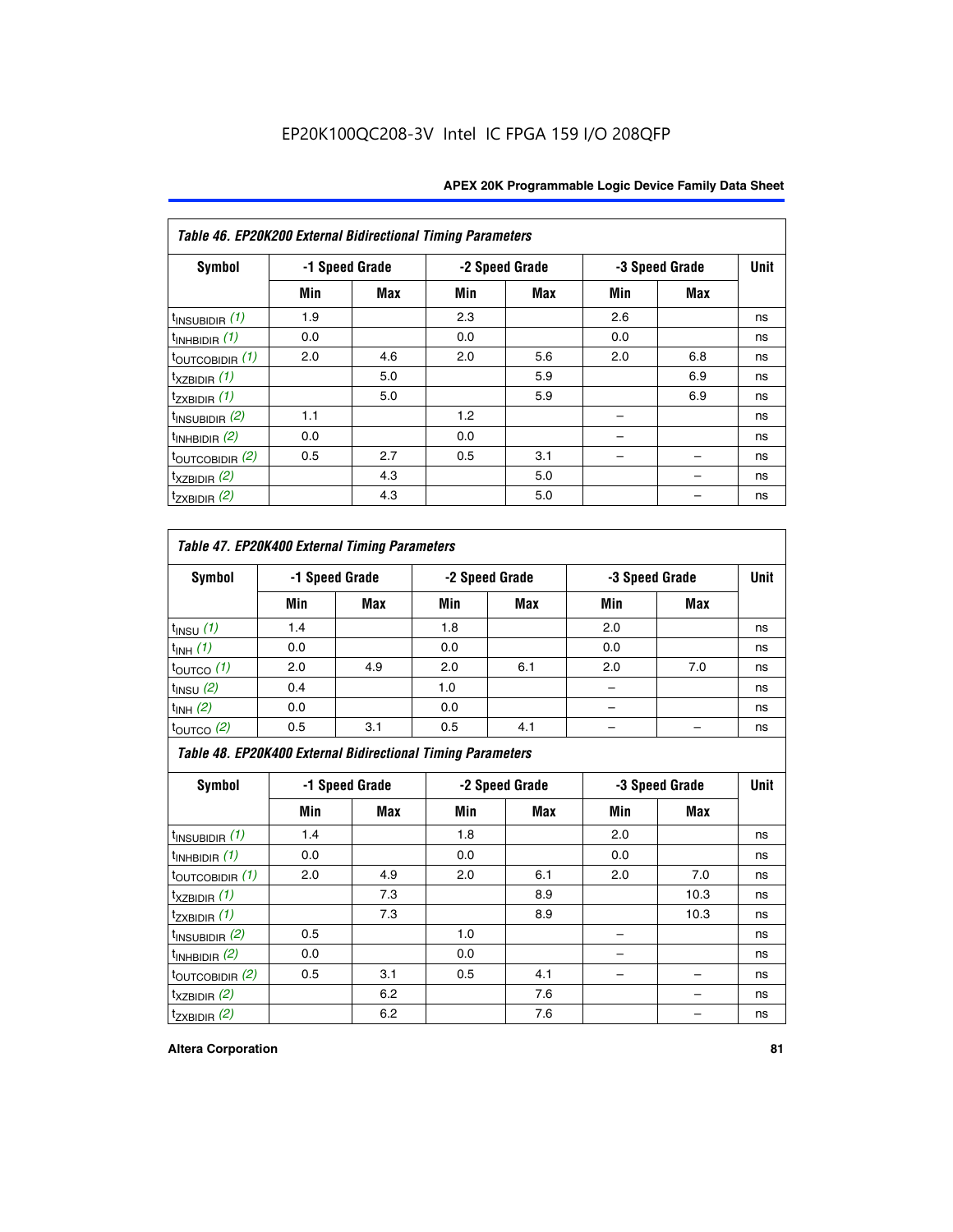#### *Notes to Tables 43 through 48:*

- (1) This parameter is measured without using ClockLock or ClockBoost circuits.
- (2) This parameter is measured using ClockLock or ClockBoost circuits.

Tables 49 through 54 describe  $f_{MAX}$  LE Timing Microparameters,  $f_{MAX}$ ESB Timing Microparameters, *f<sub>MAX</sub>* Routing Delays, Minimum Pulse Width Timing Parameters, External Timing Parameters, and External Bidirectional Timing Parameters for EP20K30E APEX 20KE devices.

| Table 49. EP20K30E f <sub>MAX</sub> LE Timing Microparameters |      |      |      |      |      |             |    |  |  |  |  |
|---------------------------------------------------------------|------|------|------|------|------|-------------|----|--|--|--|--|
| Symbol                                                        |      | -1   |      | -2   | -3   | <b>Unit</b> |    |  |  |  |  |
|                                                               | Min  | Max  | Min  | Max  | Min  | Max         |    |  |  |  |  |
| $t_{\text{SU}}$                                               | 0.01 |      | 0.02 |      | 0.02 |             | ns |  |  |  |  |
| $t_H$                                                         | 0.11 |      | 0.16 |      | 0.23 |             | ns |  |  |  |  |
| $t_{CO}$                                                      |      | 0.32 |      | 0.45 |      | 0.67        | ns |  |  |  |  |
| $t_{LUT}$                                                     |      | 0.85 |      | 1.20 |      | 1.77        | ns |  |  |  |  |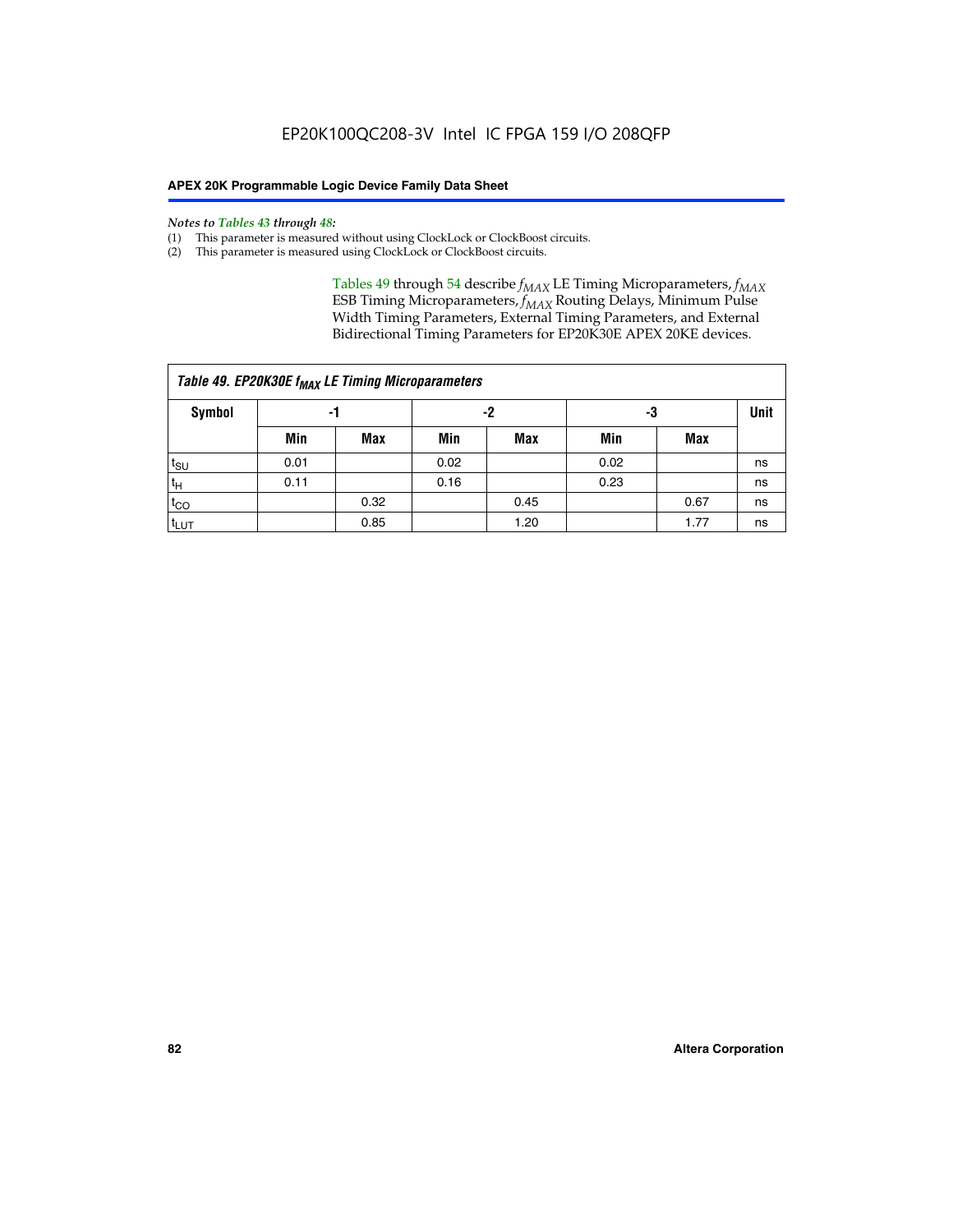| Table 50. EP20K30E f <sub>MAX</sub> ESB Timing Microparameters |      |            |      |            |      |            |             |
|----------------------------------------------------------------|------|------------|------|------------|------|------------|-------------|
| Symbol                                                         |      | $-1$       |      | $-2$       |      | -3         | <b>Unit</b> |
|                                                                | Min  | <b>Max</b> | Min  | <b>Max</b> | Min  | <b>Max</b> |             |
| <sup>t</sup> ESBARC                                            |      | 2.03       |      | 2.86       |      | 4.24       | ns          |
| <sup>t</sup> ESBSRC                                            |      | 2.58       |      | 3.49       |      | 5.02       | ns          |
| <sup>t</sup> ESBAWC                                            |      | 3.88       |      | 5.45       |      | 8.08       | ns          |
| t <sub>ESBSWC</sub>                                            |      | 4.08       |      | 5.35       |      | 7.48       | ns          |
| <sup>t</sup> ESBWASU                                           | 1.77 |            | 2.49 |            | 3.68 |            | ns          |
| <sup>t</sup> ESBWAH                                            | 0.00 |            | 0.00 |            | 0.00 |            | ns          |
| <sup>t</sup> ESBWDSU                                           | 1.95 |            | 2.74 |            | 4.05 |            | ns          |
| <sup>t</sup> ESBWDH                                            | 0.00 |            | 0.00 |            | 0.00 |            | ns          |
| <sup>t</sup> ESBRASU                                           | 1.96 |            | 2.75 |            | 4.07 |            | ns          |
| <sup>t</sup> ESBRAH                                            | 0.00 |            | 0.00 |            | 0.00 |            | ns          |
| <i>t</i> <sub>ESBWESU</sub>                                    | 1.80 |            | 2.73 |            | 4.28 |            | ns          |
| <sup>I</sup> ESBWEH                                            | 0.00 |            | 0.00 |            | 0.00 |            | ns          |
| t <sub>ESBDATASU</sub>                                         | 0.07 |            | 0.48 |            | 1.17 |            | ns          |
| <sup>t</sup> ESBDATAH                                          | 0.13 |            | 0.13 |            | 0.13 |            | ns          |
| <sup>t</sup> ESBWADDRSU                                        | 0.30 |            | 0.80 |            | 1.64 |            | ns          |
| <sup>I</sup> ESBRADDRSU                                        | 0.37 |            | 0.90 |            | 1.78 |            | ns          |
| ESBDATACO1                                                     |      | 1.11       |      | 1.32       |      | 1.67       | ns          |
| <sup>t</sup> ESBDATACO2                                        |      | 2.65       |      | 3.73       |      | 5.53       | ns          |
| <sup>t</sup> ESBDD                                             |      | 3.88       |      | 5.45       |      | 8.08       | ns          |
| t <sub>PD</sub>                                                |      | 1.91       |      | 2.69       |      | 3.98       | ns          |
| <sup>t</sup> PTERMSU                                           | 1.04 |            | 1.71 |            | 2.82 |            | ns          |
| t <sub>PTERMCO</sub>                                           |      | 1.13       |      | 1.34       |      | 1.69       | ns          |

## **Table 51. EP20K30E f<sub>MAX</sub> Routing Delays**

| Symbol      | - 1 |            | -2  |            | -3  |      | Unit |
|-------------|-----|------------|-----|------------|-----|------|------|
|             | Min | <b>Max</b> | Min | <b>Max</b> | Min | Max  |      |
| $t_{F1-4}$  |     | 0.24       |     | 0.27       |     | 0.31 | ns   |
| $t_{F5-20}$ |     | 1.03       |     | 1.14       |     | 1.30 | ns   |
| $t_{F20+}$  |     | 1.42       |     | 1.54       |     | 1.77 | ns   |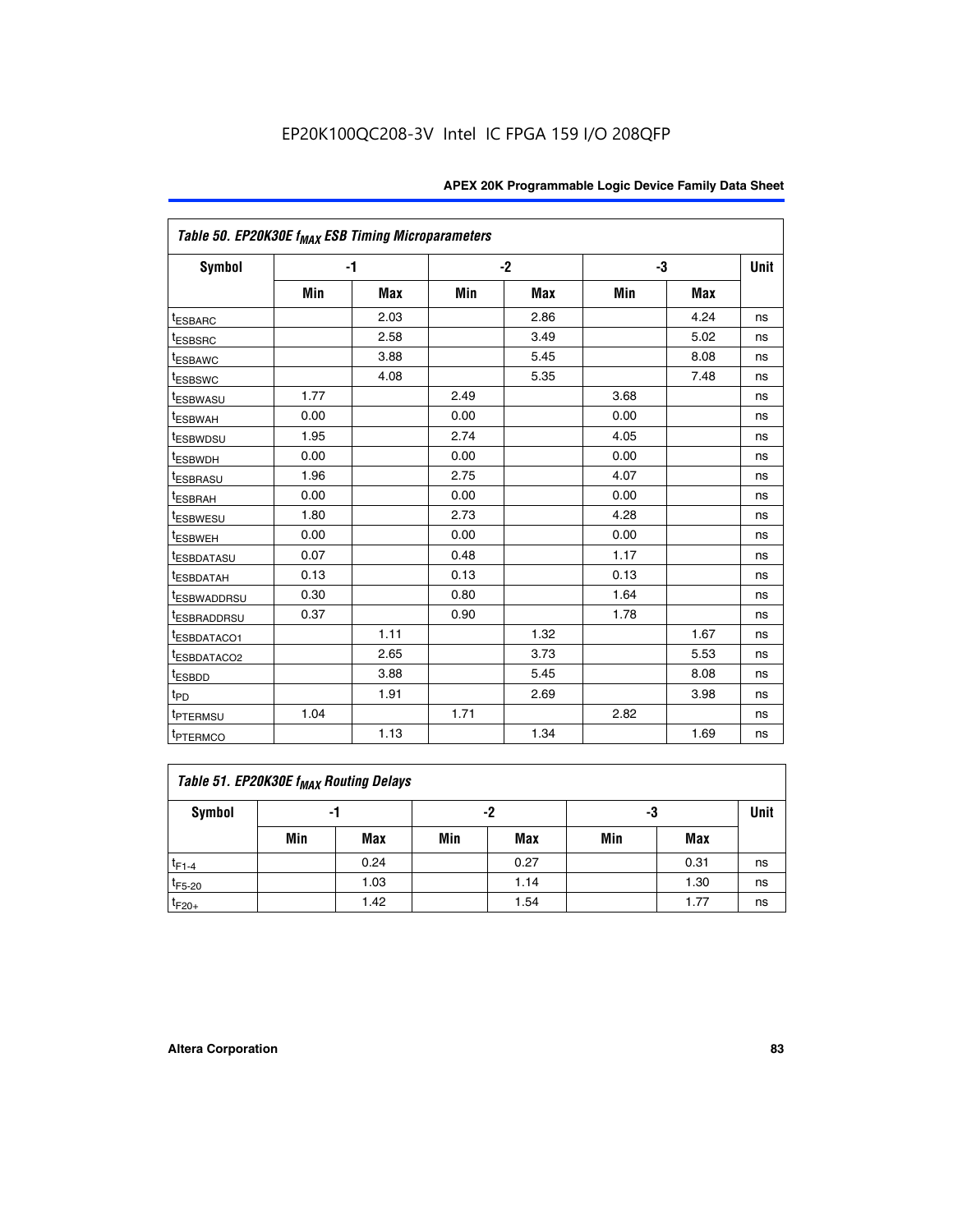## EP20K100QC208-3V Intel IC FPGA 159 I/O 208QFP

### **APEX 20K Programmable Logic Device Family Data Sheet**

|                    | Table 52. EP20K30E Minimum Pulse Width Timing Parameters |            |      |            |      |            |             |  |  |  |  |  |
|--------------------|----------------------------------------------------------|------------|------|------------|------|------------|-------------|--|--|--|--|--|
| <b>Symbol</b>      | -1                                                       |            |      | $-2$       | -3   |            | <b>Unit</b> |  |  |  |  |  |
|                    | Min                                                      | <b>Max</b> | Min  | <b>Max</b> | Min  | <b>Max</b> |             |  |  |  |  |  |
| $t_{CH}$           | 0.55                                                     |            | 0.78 |            | 1.15 |            | ns          |  |  |  |  |  |
| $t_{CL}$           | 0.55                                                     |            | 0.78 |            | 1.15 |            | ns          |  |  |  |  |  |
| $t_{CLRP}$         | 0.22                                                     |            | 0.31 |            | 0.46 |            | ns          |  |  |  |  |  |
| <sup>t</sup> PREP  | 0.22                                                     |            | 0.31 |            | 0.46 |            | ns          |  |  |  |  |  |
| <sup>t</sup> ESBCH | 0.55                                                     |            | 0.78 |            | 1.15 |            | ns          |  |  |  |  |  |
| <sup>t</sup> ESBCL | 0.55                                                     |            | 0.78 |            | 1.15 |            | ns          |  |  |  |  |  |
| <sup>t</sup> ESBWP | 1.43                                                     |            | 2.01 |            | 2.97 |            | ns          |  |  |  |  |  |
| <sup>t</sup> ESBRP | 1.15                                                     |            | 1.62 |            | 2.39 |            | ns          |  |  |  |  |  |

| Table 53. EP20K30E External Timing Parameters |      |            |      |            |                          |            |             |  |  |  |  |
|-----------------------------------------------|------|------------|------|------------|--------------------------|------------|-------------|--|--|--|--|
| <b>Symbol</b>                                 | -1   |            |      | -2         | -3                       |            | <b>Unit</b> |  |  |  |  |
|                                               | Min  | <b>Max</b> | Min  | <b>Max</b> | Min                      | <b>Max</b> |             |  |  |  |  |
| t <sub>INSU</sub>                             | 2.02 |            | 2.13 |            | 2.24                     |            | ns          |  |  |  |  |
| $t_{\text{INH}}$                              | 0.00 |            | 0.00 |            | 0.00                     |            | ns          |  |  |  |  |
| <sup>t</sup> outco                            | 2.00 | 4.88       | 2.00 | 5.36       | 2.00                     | 5.88       | ns          |  |  |  |  |
| <sup>t</sup> INSUPLL                          | 2.11 |            | 2.23 |            |                          |            | ns          |  |  |  |  |
| <sup>t</sup> INHPLL                           | 0.00 |            | 0.00 |            | $\overline{\phantom{a}}$ |            | ns          |  |  |  |  |
| <b>LOUTCOPLL</b>                              | 0.50 | 2.60       | 0.50 | 2.88       | -                        |            | ns          |  |  |  |  |

| Table 54. EP20K30E External Bidirectional Timing Parameters |      |      |      |            |      |            |             |  |  |  |
|-------------------------------------------------------------|------|------|------|------------|------|------------|-------------|--|--|--|
| Symbol                                                      |      | -1   | $-2$ |            |      | -3         | <b>Unit</b> |  |  |  |
|                                                             | Min  | Max  | Min  | <b>Max</b> | Min  | <b>Max</b> |             |  |  |  |
| <sup>t</sup> INSUBIDIR                                      | 1.85 |      | 1.77 |            | 1.54 |            | ns          |  |  |  |
| <b>INHBIDIR</b>                                             | 0.00 |      | 0.00 |            | 0.00 |            | ns          |  |  |  |
| <b>LOUTCOBIDIR</b>                                          | 2.00 | 4.88 | 2.00 | 5.36       | 2.00 | 5.88       | ns          |  |  |  |
| <sup>T</sup> XZBIDIR                                        |      | 7.48 |      | 8.46       |      | 9.83       | ns          |  |  |  |
| <sup>I</sup> ZXBIDIR                                        |      | 7.48 |      | 8.46       |      | 9.83       | ns          |  |  |  |
| <sup>t</sup> INSUBIDIRPLL                                   | 4.12 |      | 4.24 |            |      |            | ns          |  |  |  |
| <sup>I</sup> INHBIDIRPLL                                    | 0.00 |      | 0.00 |            |      |            | ns          |  |  |  |
| <b>LOUTCOBIDIRPLL</b>                                       | 0.50 | 2.60 | 0.50 | 2.88       |      |            | ns          |  |  |  |
| <sup>I</sup> XZBIDIRPLL                                     |      | 5.21 |      | 5.99       |      |            | ns          |  |  |  |
| <sup>T</sup> ZXBIDIRPLL                                     |      | 5.21 |      | 5.99       |      |            | ns          |  |  |  |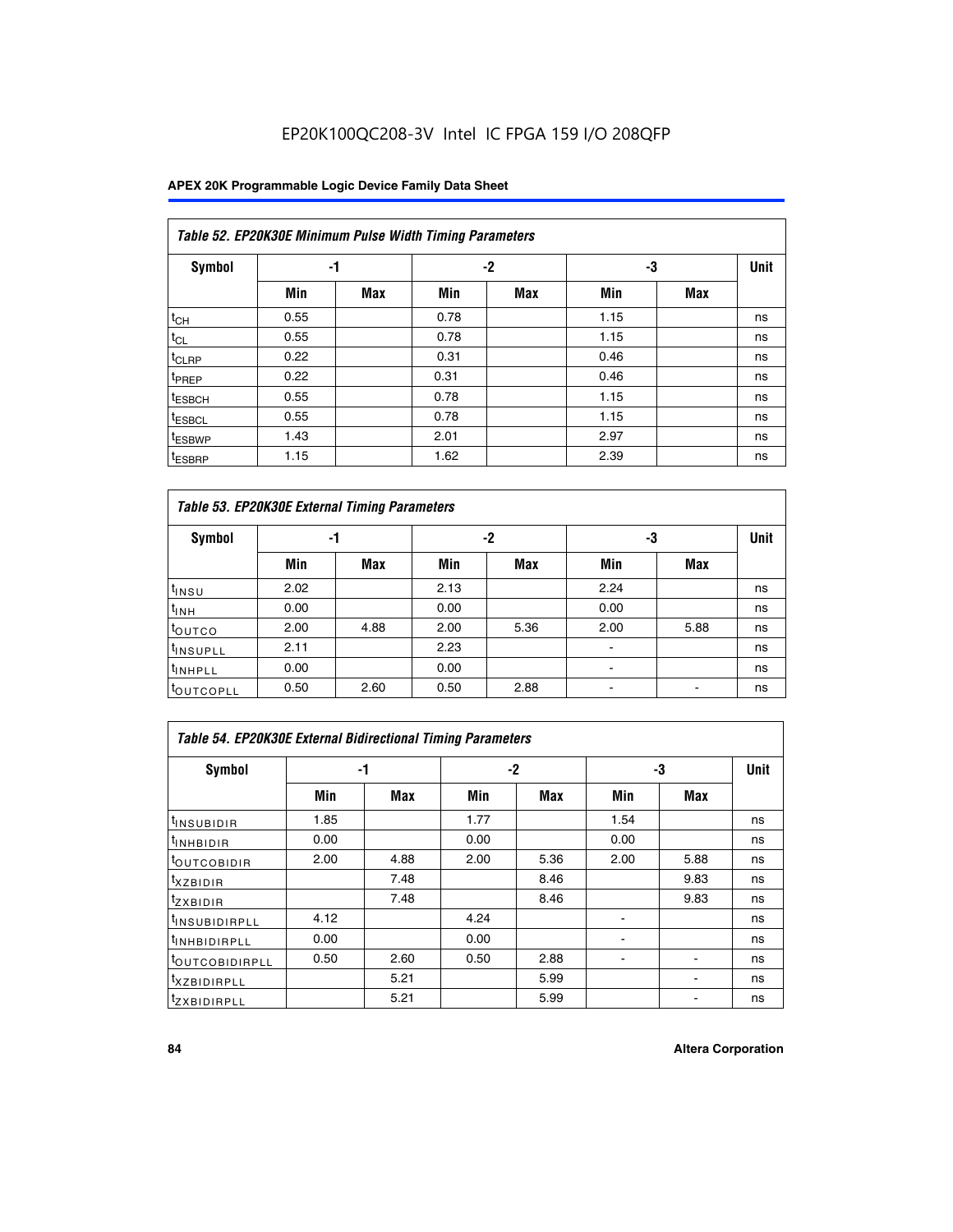Tables 55 through 60 describe *f<sub>MAX</sub>* LE Timing Microparameters, *f<sub>MAX</sub>* ESB Timing Microparameters, *f<sub>MAX</sub>* Routing Delays, Minimum Pulse Width Timing Parameters, External Timing Parameters, and External Bidirectional Timing Parameters for EP20K60E APEX 20KE devices.

| Table 55. EP20K60E f <sub>MAX</sub> LE Timing Microparameters |      |      |      |      |      |             |    |  |  |  |  |
|---------------------------------------------------------------|------|------|------|------|------|-------------|----|--|--|--|--|
| Symbol                                                        |      | -1   |      | -2   | -3   | <b>Unit</b> |    |  |  |  |  |
|                                                               | Min  | Max  | Min  | Max  | Min  | Max         |    |  |  |  |  |
| $t_{\text{SU}}$                                               | 0.17 |      | 0.15 |      | 0.16 |             | ns |  |  |  |  |
| $t_H$                                                         | 0.32 |      | 0.33 |      | 0.39 |             | ns |  |  |  |  |
| $t_{CO}$                                                      |      | 0.29 |      | 0.40 |      | 0.60        | ns |  |  |  |  |
| t <sub>lut</sub>                                              |      | 0.77 |      | 1.07 |      | 1.59        | ns |  |  |  |  |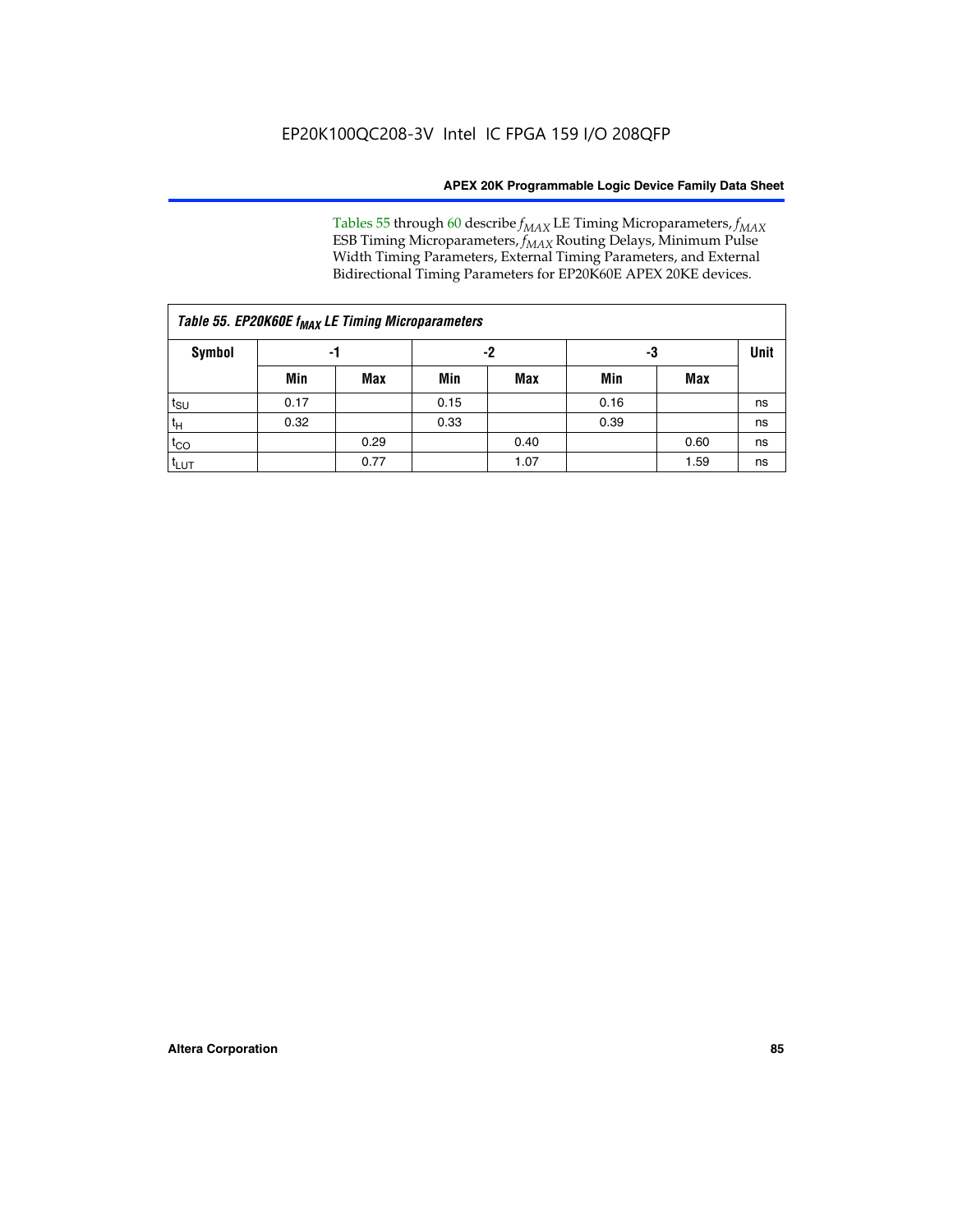| Table 56. EP20K60E f <sub>MAX</sub> ESB Timing Microparameters |      |            |      |            |      |            |      |
|----------------------------------------------------------------|------|------------|------|------------|------|------------|------|
| <b>Symbol</b>                                                  |      | $-1$       |      | $-2$       |      | -3         | Unit |
|                                                                | Min  | <b>Max</b> | Min  | <b>Max</b> | Min  | <b>Max</b> |      |
| t <sub>ESBARC</sub>                                            |      | 1.83       |      | 2.57       |      | 3.79       | ns   |
| t <sub>ESBSRC</sub>                                            |      | 2.46       |      | 3.26       |      | 4.61       | ns   |
| <sup>t</sup> ESBAWC                                            |      | 3.50       |      | 4.90       |      | 7.23       | ns   |
| t <sub>ESBSWC</sub>                                            |      | 3.77       |      | 4.90       |      | 6.79       | ns   |
| <sup>t</sup> ESBWASU                                           | 1.59 |            | 2.23 |            | 3.29 |            | ns   |
| t <sub>ESBWAH</sub>                                            | 0.00 |            | 0.00 |            | 0.00 |            | ns   |
| t <sub>ESBWDSU</sub>                                           | 1.75 |            | 2.46 |            | 3.62 |            | ns   |
| t <sub>ESBWDH</sub>                                            | 0.00 |            | 0.00 |            | 0.00 |            | ns   |
| t <sub>ESBRASU</sub>                                           | 1.76 |            | 2.47 |            | 3.64 |            | ns   |
| <sup>t</sup> ESBRAH                                            | 0.00 |            | 0.00 |            | 0.00 |            | ns   |
| t <sub>ESBWESU</sub>                                           | 1.68 |            | 2.49 |            | 3.87 |            | ns   |
| <sup>t</sup> ESBWEH                                            | 0.00 |            | 0.00 |            | 0.00 |            | ns   |
| <sup>t</sup> ESBDATASU                                         | 0.08 |            | 0.43 |            | 1.04 |            | ns   |
| <sup>t</sup> ESBDATAH                                          | 0.13 |            | 0.13 |            | 0.13 |            | ns   |
| <sup>t</sup> ESBWADDRSU                                        | 0.29 |            | 0.72 |            | 1.46 |            | ns   |
| <sup>t</sup> ESBRADDRSU                                        | 0.36 |            | 0.81 |            | 1.58 |            | ns   |
| <sup>I</sup> ESBDATACO1                                        |      | 1.06       |      | 1.24       |      | 1.55       | ns   |
| t <sub>ESBDATACO2</sub>                                        |      | 2.39       |      | 3.35       |      | 4.94       | ns   |
| <sup>t</sup> ESBDD                                             |      | 3.50       |      | 4.90       |      | 7.23       | ns   |
| t <sub>PD</sub>                                                |      | 1.72       |      | 2.41       |      | 3.56       | ns   |
| t <sub>PTERMSU</sub>                                           | 0.99 |            | 1.56 |            | 2.55 |            | ns   |
| t <sub>PTERMCO</sub>                                           |      | 1.07       |      | 1.26       |      | 1.08       | ns   |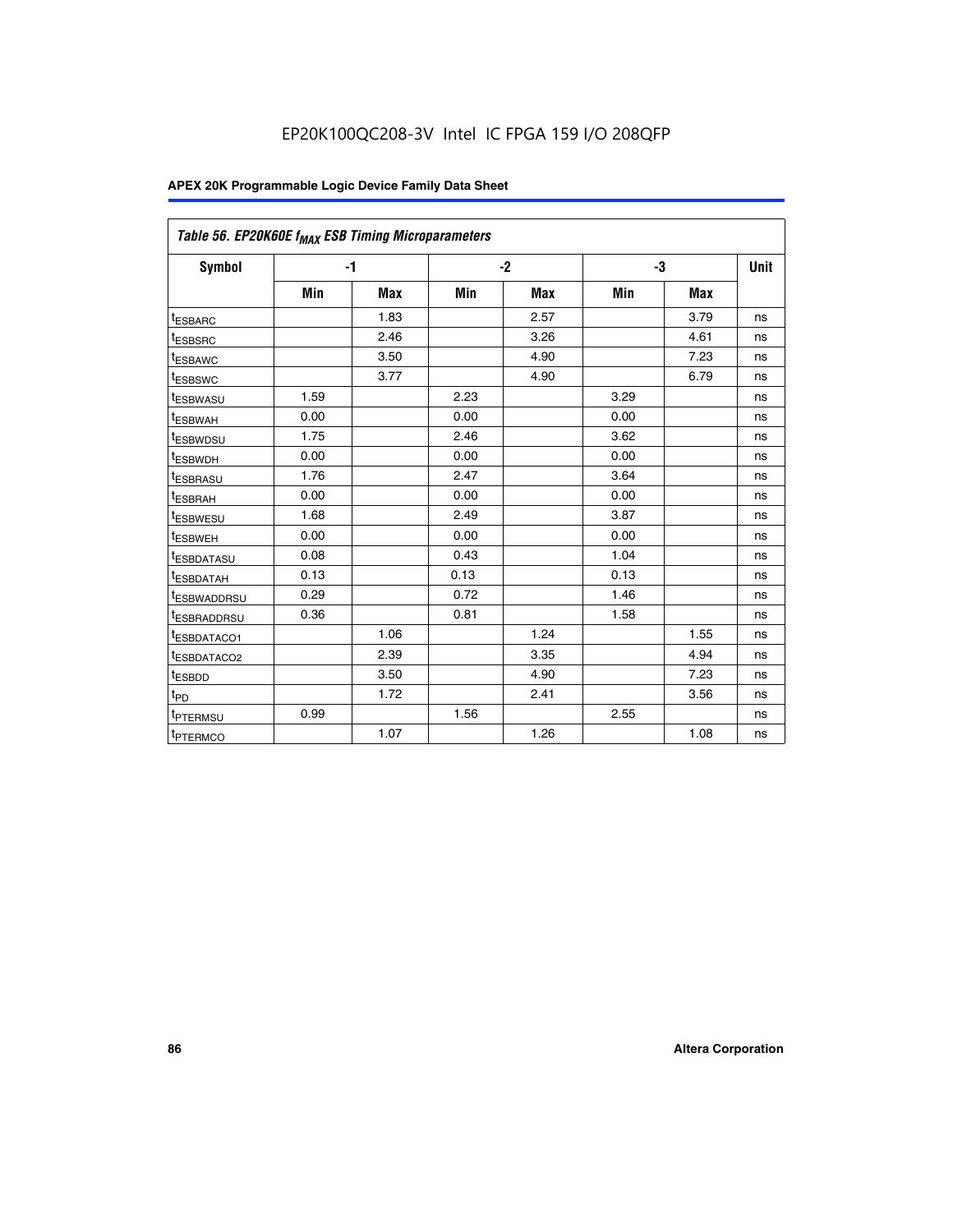## EP20K100QC208-3V Intel IC FPGA 159 I/O 208QFP

| Table 57. EP20K60E f <sub>MAX</sub> Routing Delays |     |            |     |            |     |      |      |  |  |  |
|----------------------------------------------------|-----|------------|-----|------------|-----|------|------|--|--|--|
| Symbol                                             |     | -1         |     | -2         | -3  |      | Unit |  |  |  |
|                                                    | Min | <b>Max</b> | Min | <b>Max</b> | Min | Max  |      |  |  |  |
| $t_{F1-4}$                                         |     | 0.24       |     | 0.26       |     | 0.30 | ns   |  |  |  |
| $t_{F5-20}$                                        |     | 1.45       |     | 1.58       |     | 1.79 | ns   |  |  |  |
| $t_{F20+}$                                         |     | 1.96       |     | 2.14       |     | 2.45 | ns   |  |  |  |

| Table 58. EP20K60E Minimum Pulse Width Timing Parameters |      |            |      |      |      |     |             |  |  |  |  |
|----------------------------------------------------------|------|------------|------|------|------|-----|-------------|--|--|--|--|
| <b>Symbol</b>                                            | -1   |            |      | $-2$ |      | -3  | <b>Unit</b> |  |  |  |  |
|                                                          | Min  | <b>Max</b> | Min  | Max  | Min  | Max |             |  |  |  |  |
| $t_{CH}$                                                 | 2.00 |            | 2.50 |      | 2.75 |     | ns          |  |  |  |  |
| $t_{CL}$                                                 | 2.00 |            | 2.50 |      | 2.75 |     | ns          |  |  |  |  |
| t <sub>CLRP</sub>                                        | 0.20 |            | 0.28 |      | 0.41 |     | ns          |  |  |  |  |
| t <sub>PREP</sub>                                        | 0.20 |            | 0.28 |      | 0.41 |     | ns          |  |  |  |  |
| <sup>t</sup> ESBCH                                       | 2.00 |            | 2.50 |      | 2.75 |     | ns          |  |  |  |  |
| t <sub>ESBCL</sub>                                       | 2.00 |            | 2.50 |      | 2.75 |     | ns          |  |  |  |  |
| t <sub>ESBWP</sub>                                       | 1.29 |            | 1.80 |      | 2.66 |     | ns          |  |  |  |  |
| <sup>t</sup> ESBRP                                       | 1.04 |            | 1.45 |      | 2.14 |     | ns          |  |  |  |  |

|                      | <b>Table 59. EP20K60E External Timing Parameters</b> |      |      |      |      |      |      |  |  |  |  |  |
|----------------------|------------------------------------------------------|------|------|------|------|------|------|--|--|--|--|--|
| Symbol               | -1                                                   |      |      | -2   | -3   |      | Unit |  |  |  |  |  |
|                      | Min                                                  | Max  | Min  | Max  | Min  | Max  |      |  |  |  |  |  |
| $t_{INSU}$           | 2.03                                                 |      | 2.12 |      | 2.23 |      | ns   |  |  |  |  |  |
| $t_{INH}$            | 0.00                                                 |      | 0.00 |      | 0.00 |      | ns   |  |  |  |  |  |
| toutco               | 2.00                                                 | 4.84 | 2.00 | 5.31 | 2.00 | 5.81 | ns   |  |  |  |  |  |
| <sup>t</sup> INSUPLL | 1.12                                                 |      | 1.15 |      | ۰    |      | ns   |  |  |  |  |  |
| <sup>t</sup> INHPLL  | 0.00                                                 |      | 0.00 |      | ۰    |      | ns   |  |  |  |  |  |
| toutcopll            | 0.50                                                 | 3.37 | 0.50 | 3.69 |      |      | ns   |  |  |  |  |  |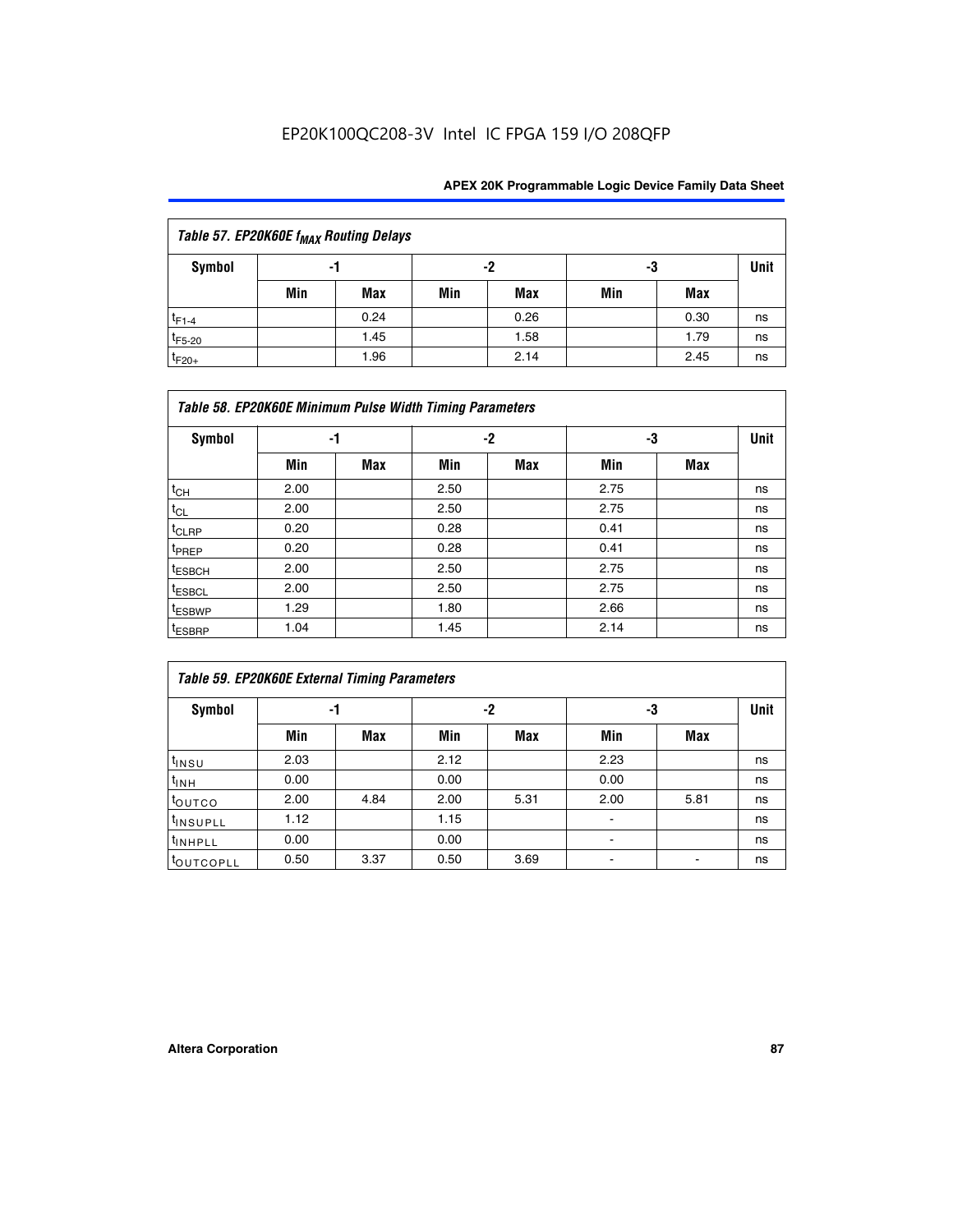| Table 60. EP20K60E External Bidirectional Timing Parameters |      |      |      |            |      |      |      |  |  |  |  |
|-------------------------------------------------------------|------|------|------|------------|------|------|------|--|--|--|--|
| Symbol                                                      |      | -1   |      | -3<br>$-2$ |      |      | Unit |  |  |  |  |
|                                                             | Min  | Max  | Min  | Max        | Min  | Max  |      |  |  |  |  |
| t <sub>INSUBIDIR</sub>                                      | 2.77 |      | 2.91 |            | 3.11 |      | ns   |  |  |  |  |
| <sup>t</sup> INHBIDIR                                       | 0.00 |      | 0.00 |            | 0.00 |      | ns   |  |  |  |  |
| <sup>t</sup> OUTCOBIDIR                                     | 2.00 | 4.84 | 2.00 | 5.31       | 2.00 | 5.81 | ns   |  |  |  |  |
| $t_{XZBIDIR}$                                               |      | 6.47 |      | 7.44       |      | 8.65 | ns   |  |  |  |  |
| $t_{ZXBIDIR}$                                               |      | 6.47 |      | 7.44       |      | 8.65 | ns   |  |  |  |  |
| <sup>t</sup> INSUBIDIRPLL                                   | 3.44 |      | 3.24 |            |      |      | ns   |  |  |  |  |
| <sup>t</sup> INHBIDIRPLL                                    | 0.00 |      | 0.00 |            | ۰    |      | ns   |  |  |  |  |
| <sup>t</sup> OUTCOBIDIRPLL                                  | 0.50 | 3.37 | 0.50 | 3.69       |      |      | ns   |  |  |  |  |
| <sup>t</sup> XZBIDIRPLL                                     |      | 5.00 |      | 5.82       |      |      | ns   |  |  |  |  |
| <sup>I</sup> ZXBIDIRPLL                                     |      | 5.00 |      | 5.82       |      |      | ns   |  |  |  |  |

Tables 61 through 66 describe  $f_{MAX}$  LE Timing Microparameters, *fMAX* ESB Timing Microparameters, *fMAX* Routing Delays, Minimum Pulse Width Timing Parameters, External Timing Parameters, and External Bidirectional Timing Parameters for EP20K100E APEX 20KE devices.

| Table 61. EP20K100E f <sub>MAX</sub> LE Timing Microparameters |      |      |      |            |      |            |             |  |  |  |  |
|----------------------------------------------------------------|------|------|------|------------|------|------------|-------------|--|--|--|--|
| <b>Symbol</b>                                                  |      | -1   |      | -2         |      | -3         | <b>Unit</b> |  |  |  |  |
|                                                                | Min  | Max  | Min  | <b>Max</b> | Min  | <b>Max</b> |             |  |  |  |  |
| $t_{\text{SU}}$                                                | 0.25 |      | 0.25 |            | 0.25 |            | ns          |  |  |  |  |
| tμ                                                             | 0.25 |      | 0.25 |            | 0.25 |            | ns          |  |  |  |  |
| $t_{CO}$                                                       |      | 0.28 |      | 0.28       |      | 0.34       | ns          |  |  |  |  |
| t <sub>LUT</sub>                                               |      | 0.80 |      | 0.95       |      | 1.13       | ns          |  |  |  |  |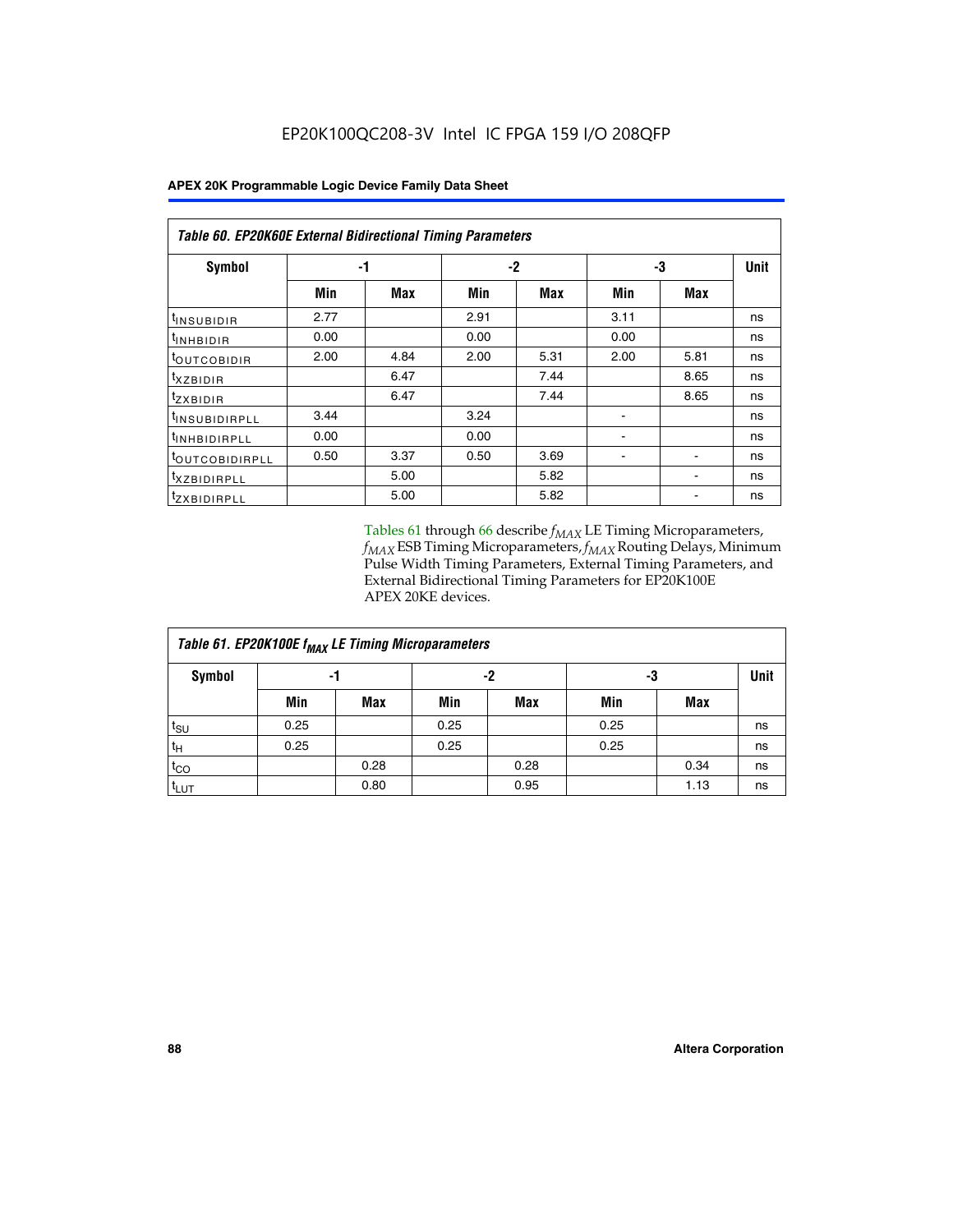| Table 62. EP20K100E f <sub>MAX</sub> ESB Timing Microparameters |         |      |         |            |         |            |             |
|-----------------------------------------------------------------|---------|------|---------|------------|---------|------------|-------------|
| <b>Symbol</b>                                                   |         | $-1$ |         | $-2$       |         | -3         | <b>Unit</b> |
|                                                                 | Min     | Max  | Min     | <b>Max</b> | Min     | <b>Max</b> |             |
| <sup>t</sup> ESBARC                                             |         | 1.61 |         | 1.84       |         | 1.97       | ns          |
| <sup>t</sup> ESBSRC                                             |         | 2.57 |         | 2.97       |         | 3.20       | ns          |
| <sup>t</sup> ESBAWC                                             |         | 0.52 |         | 4.09       |         | 4.39       | ns          |
| <sup>t</sup> ESBSWC                                             |         | 3.17 |         | 3.78       |         | 4.09       | ns          |
| <sup>t</sup> ESBWASU                                            | 0.56    |      | 6.41    |            | 0.63    |            | ns          |
| <sup>t</sup> ESBWAH                                             | 0.48    |      | 0.54    |            | 0.55    |            | ns          |
| <sup>t</sup> ESBWDSU                                            | 0.71    |      | 0.80    |            | 0.81    |            | ns          |
| <sup>t</sup> ESBWDH                                             | .048    |      | 0.54    |            | 0.55    |            | ns          |
| <sup>t</sup> ESBRASU                                            | 1.57    |      | 1.75    |            | 1.87    |            | ns          |
| <sup>t</sup> ESBRAH                                             | 0.00    |      | 0.00    |            | 0.20    |            | ns          |
| <sup>t</sup> ESBWESU                                            | 1.54    |      | 1.72    |            | 1.80    |            | ns          |
| <sup>t</sup> ESBWEH                                             | 0.00    |      | 0.00    |            | 0.00    |            | ns          |
| <sup>t</sup> ESBDATASU                                          | $-0.16$ |      | $-0.20$ |            | $-0.20$ |            | ns          |
| <sup>t</sup> ESBDATAH                                           | 0.13    |      | 0.13    |            | 0.13    |            | ns          |
| <sup>t</sup> ESBWADDRSU                                         | 0.12    |      | 0.08    |            | 0.13    |            | ns          |
| <sup>I</sup> ESBRADDRSU                                         | 0.17    |      | 0.15    |            | 0.19    |            | ns          |
| ESBDATACO1                                                      |         | 1.20 |         | 1.39       |         | 1.52       | ns          |
| ESBDATACO <sub>2</sub>                                          |         | 2.54 |         | 2.99       |         | 3.22       | ns          |
| <sup>t</sup> ESBDD                                              |         | 3.06 |         | 3.56       |         | 3.85       | ns          |
| $t_{PD}$                                                        |         | 1.73 |         | 2.02       |         | 2.20       | ns          |
| t <sub>PTERMSU</sub>                                            | 1.11    |      | 1.26    |            | 1.38    |            | ns          |
| <sup>t</sup> PTERMCO                                            |         | 1.19 |         | 1.40       |         | 1.08       | ns          |

| Table 63. EP20K100E f <sub>MAX</sub> Routing Delays |     |      |     |            |     |      |             |  |  |  |
|-----------------------------------------------------|-----|------|-----|------------|-----|------|-------------|--|--|--|
| Symbol                                              |     | -1   |     | -2         | -3  |      | <b>Unit</b> |  |  |  |
|                                                     | Min | Max  | Min | <b>Max</b> | Min | Max  |             |  |  |  |
| $t_{F1-4}$                                          |     | 0.24 |     | 0.27       |     | 0.29 | ns          |  |  |  |
| $t_{F5-20}$                                         |     | 1.04 |     | 1.26       |     | 1.52 | ns          |  |  |  |
| $t_{F20+}$                                          |     | 1.12 |     | 1.36       |     | 1.86 | ns          |  |  |  |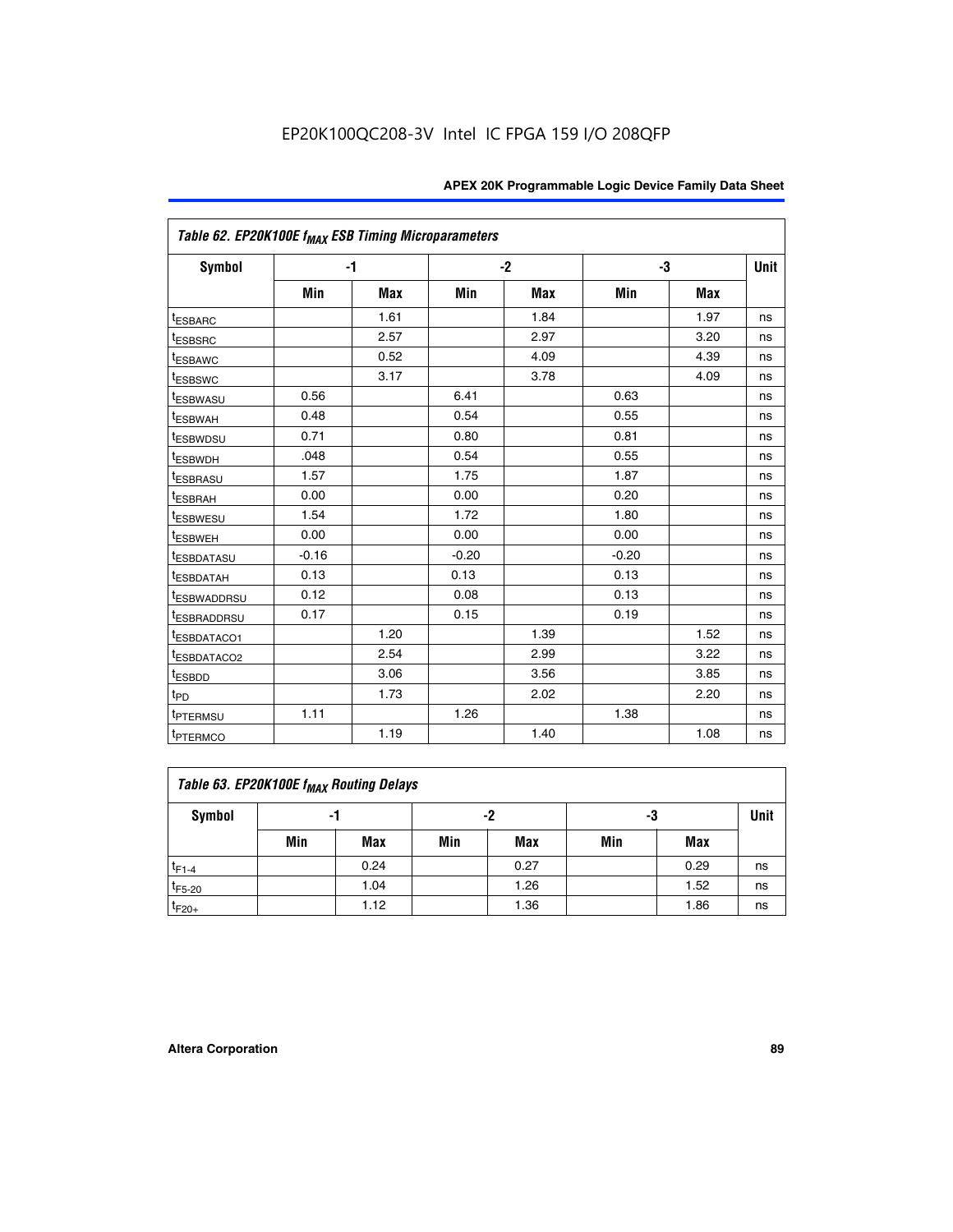## EP20K100QC208-3V Intel IC FPGA 159 I/O 208QFP

| Table 64. EP20K100E Minimum Pulse Width Timing Parameters |      |            |      |            |      |            |    |  |  |  |  |
|-----------------------------------------------------------|------|------------|------|------------|------|------------|----|--|--|--|--|
| <b>Symbol</b>                                             | -1   |            |      | $-2$       | -3   |            |    |  |  |  |  |
|                                                           | Min  | <b>Max</b> | Min  | <b>Max</b> | Min  | <b>Max</b> |    |  |  |  |  |
| $t_{CH}$                                                  | 2.00 |            | 2.00 |            | 2.00 |            | ns |  |  |  |  |
| $t_{CL}$                                                  | 2.00 |            | 2.00 |            | 2.00 |            | ns |  |  |  |  |
| t <sub>CLRP</sub>                                         | 0.20 |            | 0.20 |            | 0.20 |            | ns |  |  |  |  |
| <sup>t</sup> PREP                                         | 0.20 |            | 0.20 |            | 0.20 |            | ns |  |  |  |  |
| <sup>t</sup> ESBCH                                        | 2.00 |            | 2.00 |            | 2.00 |            | ns |  |  |  |  |
| <sup>t</sup> ESBCL                                        | 2.00 |            | 2.00 |            | 2.00 |            | ns |  |  |  |  |
| <sup>t</sup> ESBWP                                        | 1.29 |            | 1.53 |            | 1.66 |            | ns |  |  |  |  |
| <sup>t</sup> ESBRP                                        | 1.11 |            | 1.29 |            | 1.41 |            | ns |  |  |  |  |

|                      | Table 65. EP20K100E External Timing Parameters |            |      |            |                          |            |             |  |  |  |  |  |
|----------------------|------------------------------------------------|------------|------|------------|--------------------------|------------|-------------|--|--|--|--|--|
| <b>Symbol</b>        | -1                                             |            |      | -2         | -3                       |            | <b>Unit</b> |  |  |  |  |  |
|                      | Min                                            | <b>Max</b> | Min  | <b>Max</b> | Min                      | <b>Max</b> |             |  |  |  |  |  |
| t <sub>INSU</sub>    | 2.23                                           |            | 2.32 |            | 2.43                     |            | ns          |  |  |  |  |  |
| $t_{\rm INH}$        | 0.00                                           |            | 0.00 |            | 0.00                     |            | ns          |  |  |  |  |  |
| toutco               | 2.00                                           | 4.86       | 2.00 | 5.35       | 2.00                     | 5.84       | ns          |  |  |  |  |  |
| <sup>t</sup> INSUPLL | 1.58                                           |            | 1.66 |            |                          |            | ns          |  |  |  |  |  |
| <sup>t</sup> INHPLL  | 0.00                                           |            | 0.00 |            | $\overline{\phantom{a}}$ |            | ns          |  |  |  |  |  |
| <b>LOUTCOPLL</b>     | 0.50                                           | 2.96       | 0.50 | 3.29       | -                        |            | ns          |  |  |  |  |  |

| <b>Table 66. EP20K100E External Bidirectional Timing Parameters</b> |      |      |      |      |      |                          |    |  |  |  |
|---------------------------------------------------------------------|------|------|------|------|------|--------------------------|----|--|--|--|
| Symbol                                                              |      | -1   |      | -2   |      | -3                       |    |  |  |  |
|                                                                     | Min  | Max  | Min  | Max  | Min  | Max                      |    |  |  |  |
| <sup>t</sup> INSUBIDIR                                              | 2.74 |      | 2.96 |      | 3.19 |                          | ns |  |  |  |
| <sup>t</sup> INHBIDIR                                               | 0.00 |      | 0.00 |      | 0.00 |                          | ns |  |  |  |
| <b>LOUTCOBIDIR</b>                                                  | 2.00 | 4.86 | 2.00 | 5.35 | 2.00 | 5.84                     | ns |  |  |  |
| $t_{XZBIDIR}$                                                       |      | 5.00 |      | 5.48 |      | 5.89                     | ns |  |  |  |
| $I_{Z}$ <i>XBIDIR</i>                                               |      | 5.00 |      | 5.48 |      | 5.89                     | ns |  |  |  |
| <sup>t</sup> INSUBIDIRPLL                                           | 4.64 |      | 5.03 |      |      |                          | ns |  |  |  |
| <sup>t</sup> INHBIDIRPLL                                            | 0.00 |      | 0.00 |      |      |                          | ns |  |  |  |
| <sup>t</sup> OUTCOBIDIRPLL                                          | 0.50 | 2.96 | 0.50 | 3.29 |      | $\overline{\phantom{a}}$ | ns |  |  |  |
| <sup>t</sup> xzbidirpll                                             |      | 3.10 |      | 3.42 |      |                          | ns |  |  |  |
| <sup>I</sup> ZXBIDIRPLL                                             |      | 3.10 |      | 3.42 |      |                          | ns |  |  |  |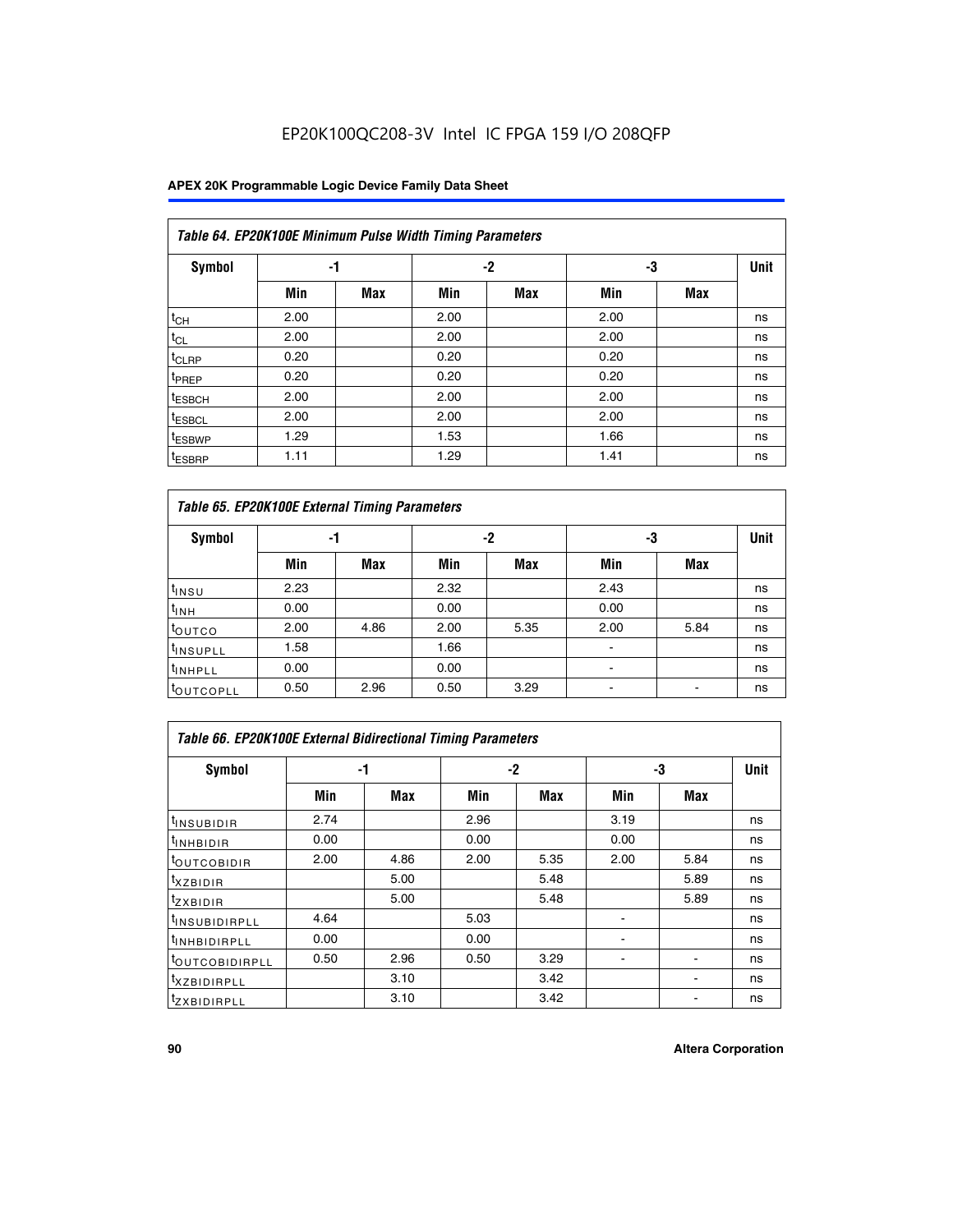Tables 67 through 72 describe *f<sub>MAX</sub>* LE Timing Microparameters, *f<sub>MAX</sub>* ESB Timing Microparameters, *f<sub>MAX</sub>* Routing Delays, Minimum Pulse Width Timing Parameters, External Timing Parameters, and External Bidirectional Timing Parameters for EP20K160E APEX 20KE devices.

|                  | Table 67. EP20K160E f <sub>MAX</sub> LE Timing Microparameters |            |      |            |      |      |    |  |  |  |  |  |
|------------------|----------------------------------------------------------------|------------|------|------------|------|------|----|--|--|--|--|--|
| Symbol           | -1                                                             |            |      | -2         |      | -3   |    |  |  |  |  |  |
|                  | Min                                                            | <b>Max</b> | Min  | <b>Max</b> | Min  | Max  |    |  |  |  |  |  |
| $t_{\text{SU}}$  | 0.22                                                           |            | 0.24 |            | 0.26 |      | ns |  |  |  |  |  |
| $t_H$            | 0.22                                                           |            | 0.24 |            | 0.26 |      | ns |  |  |  |  |  |
| $t_{CO}$         |                                                                | 0.25       |      | 0.31       |      | 0.35 | ns |  |  |  |  |  |
| t <sub>LUT</sub> |                                                                | 0.69       |      | 0.88       |      | 1.12 | ns |  |  |  |  |  |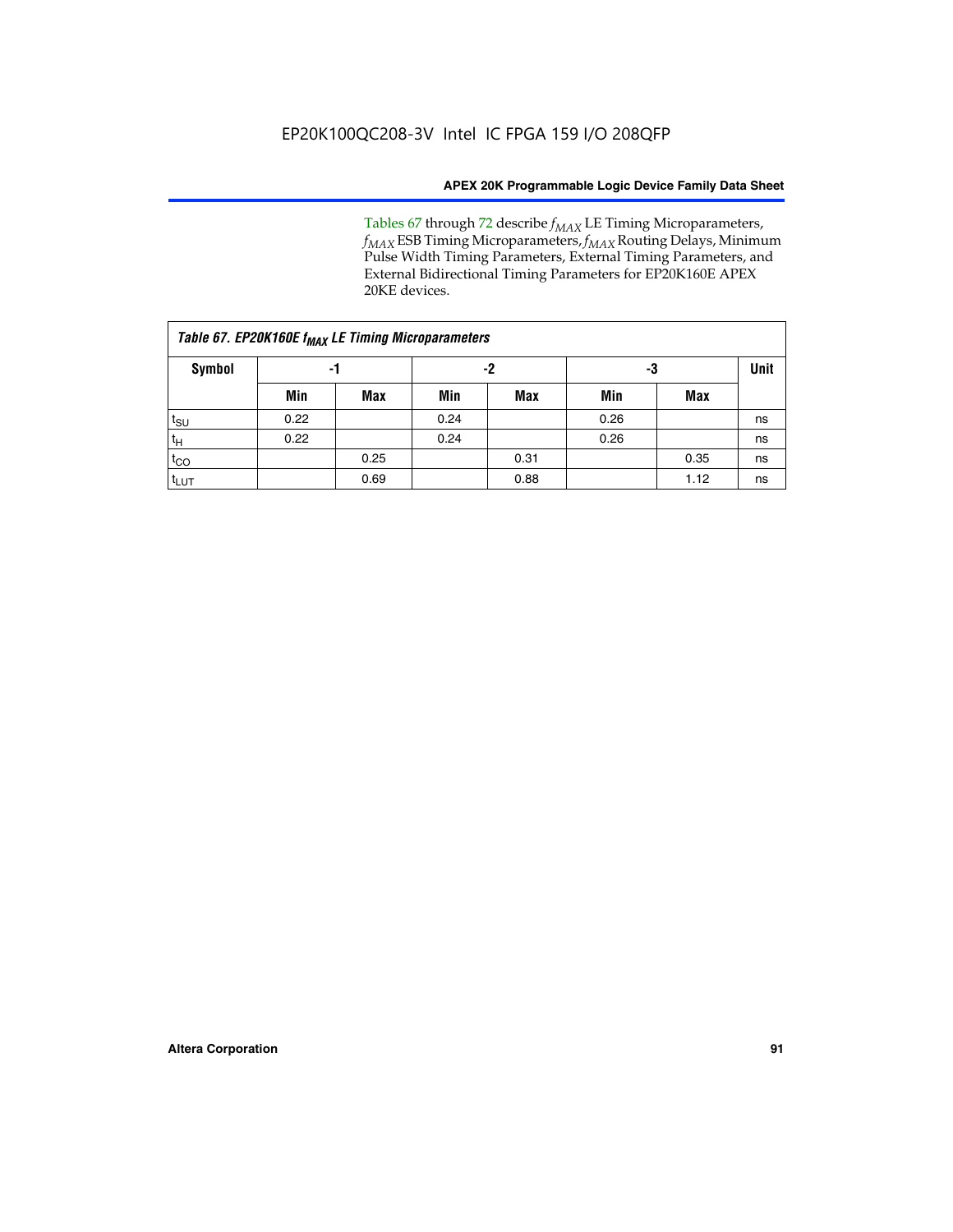| Table 68. EP20K160E f <sub>MAX</sub> ESB Timing Microparameters |         |            |         |            |      |      |             |
|-----------------------------------------------------------------|---------|------------|---------|------------|------|------|-------------|
| <b>Symbol</b>                                                   |         | $-1$       |         | $-2$       |      | -3   | <b>Unit</b> |
|                                                                 | Min     | <b>Max</b> | Min     | <b>Max</b> | Min  | Max  |             |
| <sup>t</sup> ESBARC                                             |         | 1.65       |         | 2.02       |      | 2.11 | ns          |
| t <sub>ESBSRC</sub>                                             |         | 2.21       |         | 2.70       |      | 3.11 | ns          |
| <sup>t</sup> ESBAWC                                             |         | 3.04       |         | 3.79       |      | 4.42 | ns          |
| <sup>t</sup> ESBSWC                                             |         | 2.81       |         | 3.56       |      | 4.10 | ns          |
| t <sub>ESBWASU</sub>                                            | 0.54    |            | 0.66    |            | 0.73 |      | ns          |
| <sup>t</sup> ESBWAH                                             | 0.36    |            | 0.45    |            | 0.47 |      | ns          |
| t <sub>ESBWDSU</sub>                                            | 0.68    |            | 0.81    |            | 0.94 |      | ns          |
| t <sub>ESBWDH</sub>                                             | 0.36    |            | 0.45    |            | 0.47 |      | ns          |
| t <sub>ESBRASU</sub>                                            | 1.58    |            | 1.87    |            | 2.06 |      | ns          |
| <sup>t</sup> ESBRAH                                             | 0.00    |            | 0.00    |            | 0.01 |      | ns          |
| <sup>t</sup> ESBWESU                                            | 1.41    |            | 1.71    |            | 2.00 |      | ns          |
| <sup>t</sup> ESBWEH                                             | 0.00    |            | 0.00    |            | 0.00 |      | ns          |
| <sup>t</sup> ESBDATASU                                          | $-0.02$ |            | $-0.03$ |            | 0.09 |      | ns          |
| t <sub>esbdatah</sub>                                           | 0.13    |            | 0.13    |            | 0.13 |      | ns          |
| t <sub>ESBWADDRSU</sub>                                         | 0.14    |            | 0.17    |            | 0.35 |      | ns          |
| <sup>t</sup> ESBRADDRSU                                         | 0.21    |            | 0.27    |            | 0.43 |      | ns          |
| t <sub>ESBDATACO1</sub>                                         |         | 1.04       |         | 1.30       |      | 1.46 | ns          |
| t <sub>ESBDATACO2</sub>                                         |         | 2.15       |         | 2.70       |      | 3.16 | ns          |
| <sup>t</sup> ESBDD                                              |         | 2.69       |         | 3.35       |      | 3.97 | ns          |
| t <sub>PD</sub>                                                 |         | 1.55       |         | 1.93       |      | 2.29 | ns          |
| t <sub>PTERMSU</sub>                                            | 1.01    |            | 1.23    |            | 1.52 |      | ns          |
| t <sub>PTERMCO</sub>                                            |         | 1.06       |         | 1.32       |      | 1.04 | ns          |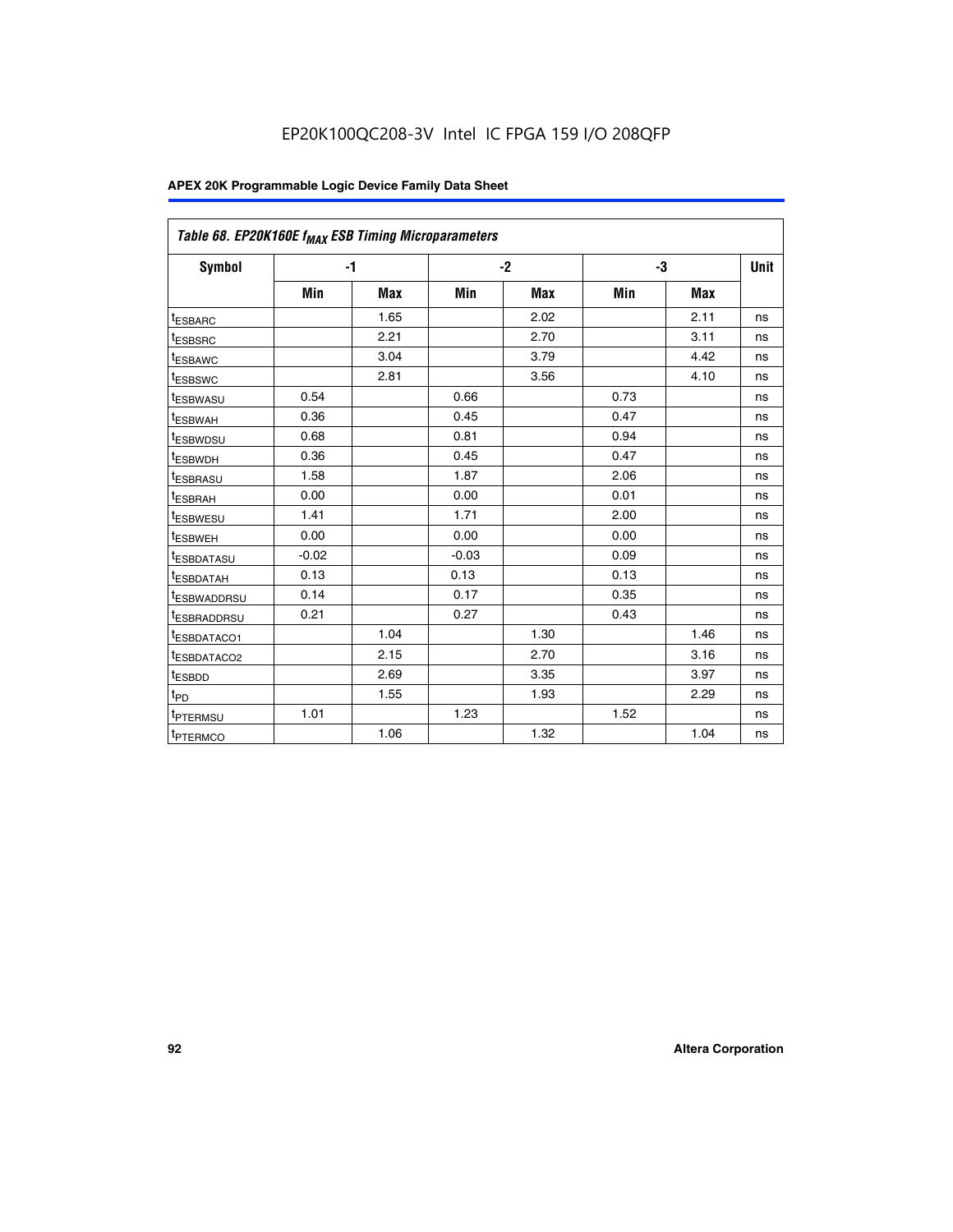| Table 69. EP20K160E f <sub>MAX</sub> Routing Delays |     |      |     |      |     |      |    |  |  |  |  |
|-----------------------------------------------------|-----|------|-----|------|-----|------|----|--|--|--|--|
| Symbol                                              |     | -1   |     | -2   |     | -3   |    |  |  |  |  |
|                                                     | Min | Max  | Min | Max  | Min | Max  |    |  |  |  |  |
| $t_{F1-4}$                                          |     | 0.25 |     | 0.26 |     | 0.28 | ns |  |  |  |  |
| $t_{F5-20}$                                         |     | 1.00 |     | 1.18 |     | 1.35 | ns |  |  |  |  |
| $t_{F20+}$                                          |     | 1.95 |     | 2.19 |     | 2.30 | ns |  |  |  |  |

|                    | Table 70. EP20K160E Minimum Pulse Width Timing Parameters |     |      |     |      |     |             |  |  |  |  |  |
|--------------------|-----------------------------------------------------------|-----|------|-----|------|-----|-------------|--|--|--|--|--|
| <b>Symbol</b>      |                                                           | -1  |      | -2  |      | -3  | <b>Unit</b> |  |  |  |  |  |
|                    | Min                                                       | Max | Min  | Max | Min  | Max |             |  |  |  |  |  |
| $t_{CH}$           | 1.34                                                      |     | 1.43 |     | 1.55 |     | ns          |  |  |  |  |  |
| $t_{CL}$           | 1.34                                                      |     | 1.43 |     | 1.55 |     | ns          |  |  |  |  |  |
| t <sub>CLRP</sub>  | 0.18                                                      |     | 0.19 |     | 0.21 |     | ns          |  |  |  |  |  |
| t <sub>PREP</sub>  | 0.18                                                      |     | 0.19 |     | 0.21 |     | ns          |  |  |  |  |  |
| <sup>t</sup> ESBCH | 1.34                                                      |     | 1.43 |     | 1.55 |     | ns          |  |  |  |  |  |
| <sup>t</sup> ESBCL | 1.34                                                      |     | 1.43 |     | 1.55 |     | ns          |  |  |  |  |  |
| <sup>t</sup> ESBWP | 1.15                                                      |     | 1.45 |     | 1.73 |     | ns          |  |  |  |  |  |
| <sup>t</sup> ESBRP | 0.93                                                      |     | 1.15 |     | 1.38 |     | ns          |  |  |  |  |  |

|                      | Table 71. EP20K160E External Timing Parameters |      |      |      |                |      |    |  |  |  |  |  |
|----------------------|------------------------------------------------|------|------|------|----------------|------|----|--|--|--|--|--|
| Symbol               | -1                                             |      |      | -2   | -3             | Unit |    |  |  |  |  |  |
|                      | Min                                            | Max  | Min  | Max  | Min            | Max  |    |  |  |  |  |  |
| $t_{INSU}$           | 2.23                                           |      | 2.34 |      | 2.47           |      | ns |  |  |  |  |  |
| $t_{INH}$            | 0.00                                           |      | 0.00 |      | 0.00           |      | ns |  |  |  |  |  |
| toutco               | 2.00                                           | 5.07 | 2.00 | 5.59 | 2.00           | 6.13 | ns |  |  |  |  |  |
| <sup>t</sup> INSUPLL | 2.12                                           |      | 2.07 |      | $\blacksquare$ |      | ns |  |  |  |  |  |
| <sup>t</sup> INHPLL  | 0.00                                           |      | 0.00 |      | ۰              |      | ns |  |  |  |  |  |
| toutcopll            | 0.50                                           | 3.00 | 0.50 | 3.35 |                |      | ns |  |  |  |  |  |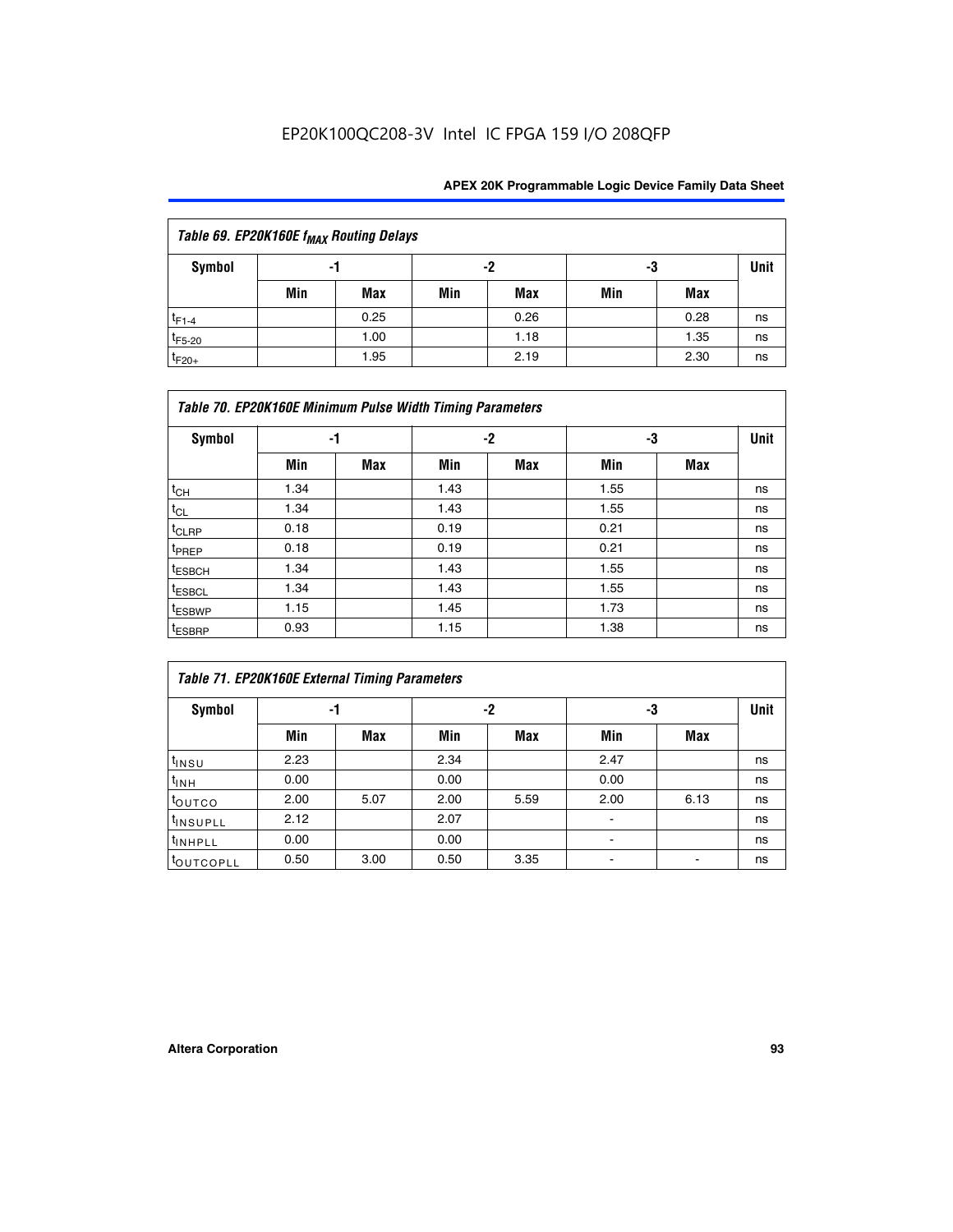|                               | <b>Table 72. EP20K160E External Bidirectional Timing Parameters</b> |      |      |            |                |      |      |  |  |  |  |
|-------------------------------|---------------------------------------------------------------------|------|------|------------|----------------|------|------|--|--|--|--|
| Symbol                        |                                                                     | -1   |      | -2         |                | -3   | Unit |  |  |  |  |
|                               | Min                                                                 | Max  | Min  | <b>Max</b> | Min            | Max  |      |  |  |  |  |
| t <sub>insu<u>bidir</u></sub> | 2.86                                                                |      | 3.24 |            | 3.54           |      | ns   |  |  |  |  |
| <b>UNHBIDIR</b>               | 0.00                                                                |      | 0.00 |            | 0.00           |      | ns   |  |  |  |  |
| <b>LOUTCOBIDIR</b>            | 2.00                                                                | 5.07 | 2.00 | 5.59       | 2.00           | 6.13 | ns   |  |  |  |  |
| KZBIDIR                       |                                                                     | 7.43 |      | 8.23       |                | 8.58 | ns   |  |  |  |  |
| <sup>t</sup> zxbidir          |                                                                     | 7.43 |      | 8.23       |                | 8.58 | ns   |  |  |  |  |
| <sup>t</sup> INSUBIDIRPLL     | 4.93                                                                |      | 5.48 |            | ۰              |      | ns   |  |  |  |  |
| <b>INHBIDIRPLL</b>            | 0.00                                                                |      | 0.00 |            | $\blacksquare$ |      | ns   |  |  |  |  |
| <b><i>LOUTCOBIDIRPLL</i></b>  | 0.50                                                                | 3.00 | 0.50 | 3.35       |                |      | ns   |  |  |  |  |
| <sup>T</sup> XZBIDIRPLL       |                                                                     | 5.36 |      | 5.99       |                |      | ns   |  |  |  |  |
| <sup>t</sup> ZXBIDIRPLL       |                                                                     | 5.36 |      | 5.99       |                |      | ns   |  |  |  |  |

Tables 73 through 78 describe  $f_{MAX}$  LE Timing Microparameters,  $f_{MAX}$ ESB Timing Microparameters, *f<sub>MAX</sub>* Routing Delays, Minimum Pulse Width Timing Parameters, External Timing Parameters, and External Bidirectional Timing Parameters for EP20K200E APEX 20KE devices.

|                     | Table 73. EP20K200E f <sub>MAX</sub> LE Timing Microparameters |      |      |            |      |      |             |  |  |  |  |  |
|---------------------|----------------------------------------------------------------|------|------|------------|------|------|-------------|--|--|--|--|--|
| <b>Symbol</b><br>-1 |                                                                |      | -2   |            | -3   |      | <b>Unit</b> |  |  |  |  |  |
|                     | Min                                                            | Max  | Min  | <b>Max</b> | Min  | Max  |             |  |  |  |  |  |
| $t_{\text{SU}}$     | 0.23                                                           |      | 0.24 |            | 0.26 |      | ns          |  |  |  |  |  |
| $t_H$               | 0.23                                                           |      | 0.24 |            | 0.26 |      | ns          |  |  |  |  |  |
| $t_{CO}$            |                                                                | 0.26 |      | 0.31       |      | 0.36 | ns          |  |  |  |  |  |
| t <sub>LUT</sub>    |                                                                | 0.70 |      | 0.90       |      | 1.14 | ns          |  |  |  |  |  |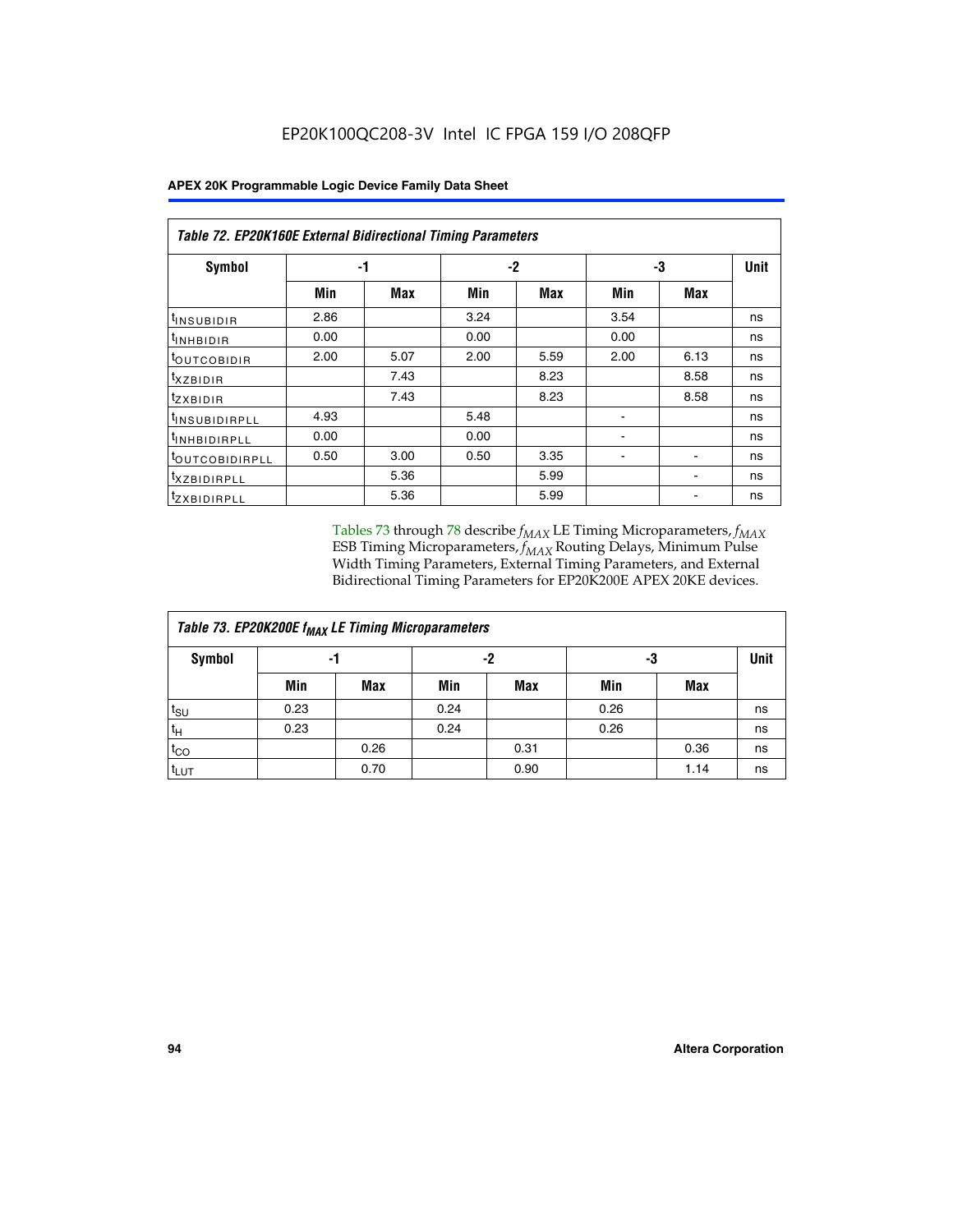|                                     | Table 74. EP20K200E f <sub>MAX</sub> ESB Timing Microparameters |            |         |      |      |      |             |  |  |  |  |
|-------------------------------------|-----------------------------------------------------------------|------------|---------|------|------|------|-------------|--|--|--|--|
| <b>Symbol</b>                       |                                                                 | $-1$       |         | $-2$ | -3   |      | <b>Unit</b> |  |  |  |  |
|                                     | Min                                                             | <b>Max</b> | Min     | Max  | Min  | Max  |             |  |  |  |  |
| <sup>t</sup> ESBARC                 |                                                                 | 1.68       |         | 2.06 |      | 2.24 | ns          |  |  |  |  |
| <sup>t</sup> ESBSRC                 |                                                                 | 2.27       |         | 2.77 |      | 3.18 | ns          |  |  |  |  |
| t <sub>ESBAWC</sub>                 |                                                                 | 3.10       |         | 3.86 |      | 4.50 | ns          |  |  |  |  |
| <sup>t</sup> ESBSWC                 |                                                                 | 2.90       |         | 3.67 |      | 4.21 | ns          |  |  |  |  |
| t <sub>ESBWASU</sub>                | 0.55                                                            |            | 0.67    |      | 0.74 |      | ns          |  |  |  |  |
| <sup>t</sup> ESBWAH                 | 0.36                                                            |            | 0.46    |      | 0.48 |      | ns          |  |  |  |  |
| <sup>t</sup> ESBWDSU                | 0.69                                                            |            | 0.83    |      | 0.95 |      | ns          |  |  |  |  |
| <sup>t</sup> ESBWDH                 | 0.36                                                            |            | 0.46    |      | 0.48 |      | ns          |  |  |  |  |
| <sup>t</sup> ESBRASU                | 1.61                                                            |            | 1.90    |      | 2.09 |      | ns          |  |  |  |  |
| t <sub>ESBRAH</sub>                 | 0.00                                                            |            | 0.00    |      | 0.01 |      | ns          |  |  |  |  |
| t <sub>ESBWESU</sub>                | 1.42                                                            |            | 1.71    |      | 2.01 |      | ns          |  |  |  |  |
| <sup>I</sup> ESBWEH                 | 0.00                                                            |            | 0.00    |      | 0.00 |      | ns          |  |  |  |  |
| t <sub>ESBDATASU</sub>              | $-0.06$                                                         |            | $-0.07$ |      | 0.05 |      | ns          |  |  |  |  |
| <b>ESBDATAH</b>                     | 0.13                                                            |            | 0.13    |      | 0.13 |      | ns          |  |  |  |  |
| t <sub>ESBWADDRSU</sub>             | 0.11                                                            |            | 0.13    |      | 0.31 |      | ns          |  |  |  |  |
| <sup>t</sup> ESBRADDRSU             | 0.18                                                            |            | 0.23    |      | 0.39 |      | ns          |  |  |  |  |
| ESBDATACO1                          |                                                                 | 1.09       |         | 1.35 |      | 1.51 | ns          |  |  |  |  |
| <sup>t</sup> ESBDATACO <sub>2</sub> |                                                                 | 2.19       |         | 2.75 |      | 3.22 | ns          |  |  |  |  |
| t <sub>ESBDD</sub>                  |                                                                 | 2.75       |         | 3.41 |      | 4.03 | ns          |  |  |  |  |
| $t_{PD}$                            |                                                                 | 1.58       |         | 1.97 |      | 2.33 | ns          |  |  |  |  |
| <sup>t</sup> PTERMSU                | 1.00                                                            |            | 1.22    |      | 1.51 |      | ns          |  |  |  |  |
| t <sub>PTERMCO</sub>                |                                                                 | 1.10       |         | 1.37 |      | 1.09 | ns          |  |  |  |  |

| Table 75. EP20K200E f <sub>MAX</sub> Routing Delays |     |      |     |            |     |      |             |  |  |  |
|-----------------------------------------------------|-----|------|-----|------------|-----|------|-------------|--|--|--|
| Symbol                                              |     | -1   |     | -2         | -3  |      | <b>Unit</b> |  |  |  |
|                                                     | Min | Max  | Min | <b>Max</b> | Min | Max  |             |  |  |  |
| $t_{F1-4}$                                          |     | 0.25 |     | 0.27       |     | 0.29 | ns          |  |  |  |
| $t_{F5-20}$                                         |     | 1.02 |     | 1.20       |     | 1.41 | ns          |  |  |  |
| $t_{F20+}$                                          |     | 1.99 |     | 2.23       |     | 2.53 | ns          |  |  |  |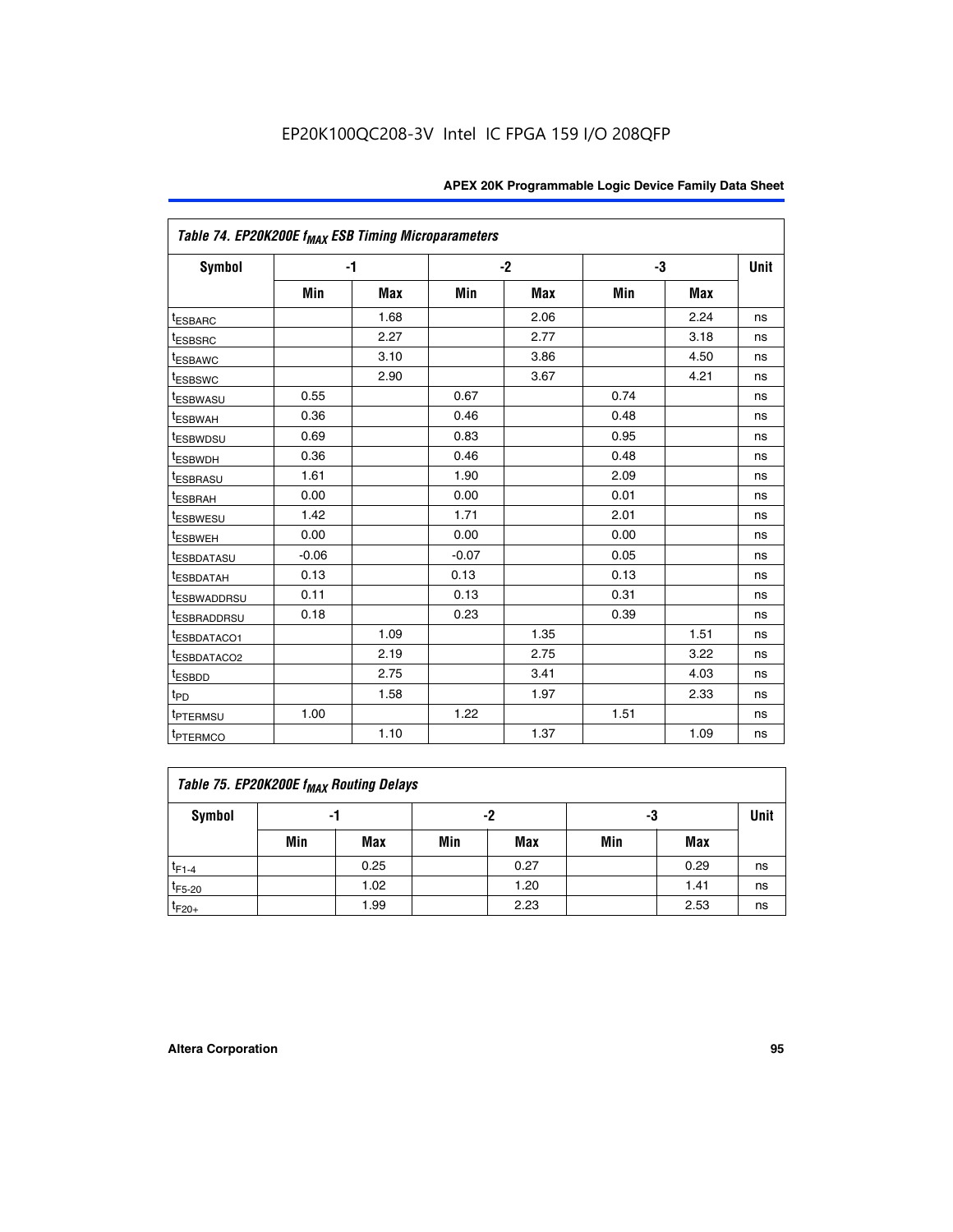## EP20K100QC208-3V Intel IC FPGA 159 I/O 208QFP

|                    | Table 76. EP20K200E Minimum Pulse Width Timing Parameters |            |      |      |      |            |             |  |  |  |  |  |
|--------------------|-----------------------------------------------------------|------------|------|------|------|------------|-------------|--|--|--|--|--|
| Symbol             | -1                                                        |            |      | $-2$ | -3   |            | <b>Unit</b> |  |  |  |  |  |
|                    | Min                                                       | <b>Max</b> | Min  | Max  | Min  | <b>Max</b> |             |  |  |  |  |  |
| $t_{CH}$           | 1.36                                                      |            | 2.44 |      | 2.65 |            | ns          |  |  |  |  |  |
| $t_{CL}$           | 1.36                                                      |            | 2.44 |      | 2.65 |            | ns          |  |  |  |  |  |
| $t_{CLRP}$         | 0.18                                                      |            | 0.19 |      | 0.21 |            | ns          |  |  |  |  |  |
| <sup>t</sup> PREP  | 0.18                                                      |            | 0.19 |      | 0.21 |            | ns          |  |  |  |  |  |
| <sup>t</sup> ESBCH | 1.36                                                      |            | 2.44 |      | 2.65 |            | ns          |  |  |  |  |  |
| <sup>t</sup> ESBCL | 1.36                                                      |            | 2.44 |      | 2.65 |            | ns          |  |  |  |  |  |
| <sup>t</sup> ESBWP | 1.18                                                      |            | 1.48 |      | 1.76 |            | ns          |  |  |  |  |  |
| <sup>t</sup> ESBRP | 0.95                                                      |            | 1.17 |      | 1.41 |            | ns          |  |  |  |  |  |

|                      | Table 77. EP20K200E External Timing Parameters |            |      |            |                          |            |             |  |  |  |  |  |
|----------------------|------------------------------------------------|------------|------|------------|--------------------------|------------|-------------|--|--|--|--|--|
| <b>Symbol</b>        |                                                | -1         |      | -2         |                          | -3         | <b>Unit</b> |  |  |  |  |  |
|                      | Min                                            | <b>Max</b> | Min  | <b>Max</b> | Min                      | <b>Max</b> |             |  |  |  |  |  |
| t <sub>INSU</sub>    | 2.24                                           |            | 2.35 |            | 2.47                     |            | ns          |  |  |  |  |  |
| $t_{\rm INH}$        | 0.00                                           |            | 0.00 |            | 0.00                     |            | ns          |  |  |  |  |  |
| <b>t</b> outco       | 2.00                                           | 5.12       | 2.00 | 5.62       | 2.00                     | 6.11       | ns          |  |  |  |  |  |
| <sup>t</sup> INSUPLL | 2.13                                           |            | 2.07 |            |                          |            | ns          |  |  |  |  |  |
| <sup>t</sup> INHPLL  | 0.00                                           |            | 0.00 |            | $\overline{\phantom{a}}$ |            | ns          |  |  |  |  |  |
| <b>LOUTCOPLL</b>     | 0.50                                           | 3.01       | 0.50 | 3.36       |                          |            | ns          |  |  |  |  |  |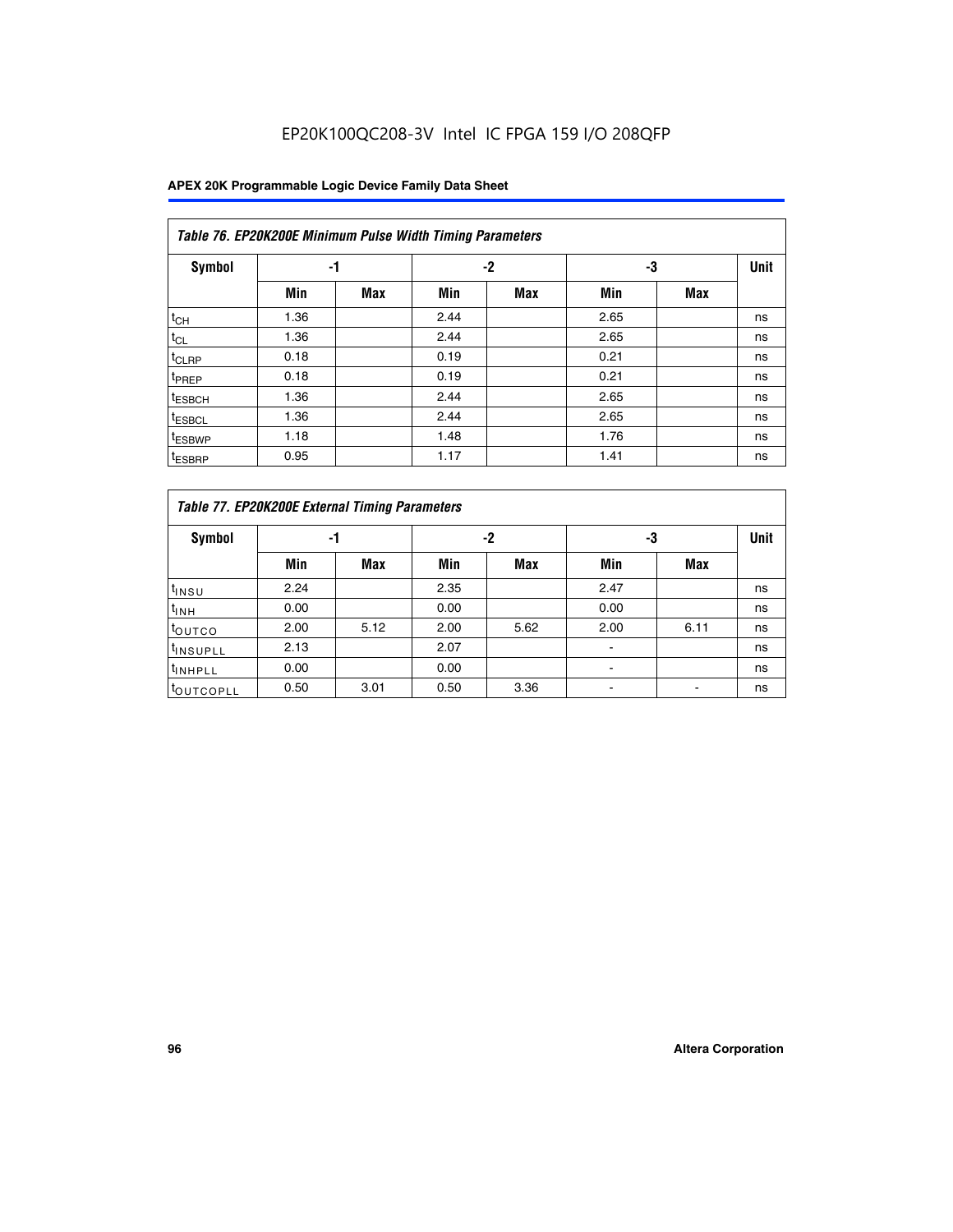| Table 78. EP20K200E External Bidirectional Timing Parameters |      |      |      |      |      |             |    |  |  |  |  |
|--------------------------------------------------------------|------|------|------|------|------|-------------|----|--|--|--|--|
| Symbol                                                       | -1   |      | $-2$ |      | -3   | <b>Unit</b> |    |  |  |  |  |
|                                                              | Min  | Max  | Min  | Max  | Min  | Max         |    |  |  |  |  |
| $t_{INSUBIDIR}$                                              | 2.81 |      | 3.19 |      | 3.54 |             | ns |  |  |  |  |
| $t_{INHBIDIR}$                                               | 0.00 |      | 0.00 |      | 0.00 |             | ns |  |  |  |  |
| t <sub>OUTCOBIDIR</sub>                                      | 2.00 | 5.12 | 2.00 | 5.62 | 2.00 | 6.11        | ns |  |  |  |  |
| <i>txzbidir</i>                                              |      | 7.51 |      | 8.32 |      | 8.67        | ns |  |  |  |  |
| tzxbidir                                                     |      | 7.51 |      | 8.32 |      | 8.67        | ns |  |  |  |  |
| <sup>t</sup> INSUBIDIRPLL                                    | 3.30 |      | 3.64 |      |      |             | ns |  |  |  |  |
| t <sub>INHBIDIRPLL</sub>                                     | 0.00 |      | 0.00 |      |      |             | ns |  |  |  |  |
| <sup>t</sup> OUTCOBIDIRPLL                                   | 0.50 | 3.01 | 0.50 | 3.36 |      |             | ns |  |  |  |  |
| <i>txzBIDIRPLL</i>                                           |      | 5.40 |      | 6.05 |      |             | ns |  |  |  |  |
| tzxBIDIRPLL                                                  |      | 5.40 |      | 6.05 |      |             | ns |  |  |  |  |

Tables 79 through 84 describe  $f_{MAX}$  LE Timing Microparameters,  $f_{MAX}$ ESB Timing Microparameters, *f<sub>MAX</sub>* Routing Delays, Minimum Pulse Width Timing Parameters, External Timing Parameters, and External Bidirectional Timing Parameters for EP20K300E APEX 20KE devices.

| Table 79. EP20K300E f <sub>MAX</sub> LE Timing Microparameters |      |            |      |            |      |            |    |  |  |  |
|----------------------------------------------------------------|------|------------|------|------------|------|------------|----|--|--|--|
| <b>Symbol</b>                                                  |      | -1         |      | -2         |      | -3         |    |  |  |  |
|                                                                | Min  | <b>Max</b> | Min  | <b>Max</b> | Min  | <b>Max</b> |    |  |  |  |
| $t_{\text{SU}}$                                                | 0.16 |            | 0.17 |            | 0.18 |            | ns |  |  |  |
| $t_H$                                                          | 0.31 |            | 0.33 |            | 0.38 |            | ns |  |  |  |
| $t_{CO}$                                                       |      | 0.28       |      | 0.38       |      | 0.51       | ns |  |  |  |
| $t_{LUT}$                                                      |      | 0.79       |      | 1.07       |      | 1.43       | ns |  |  |  |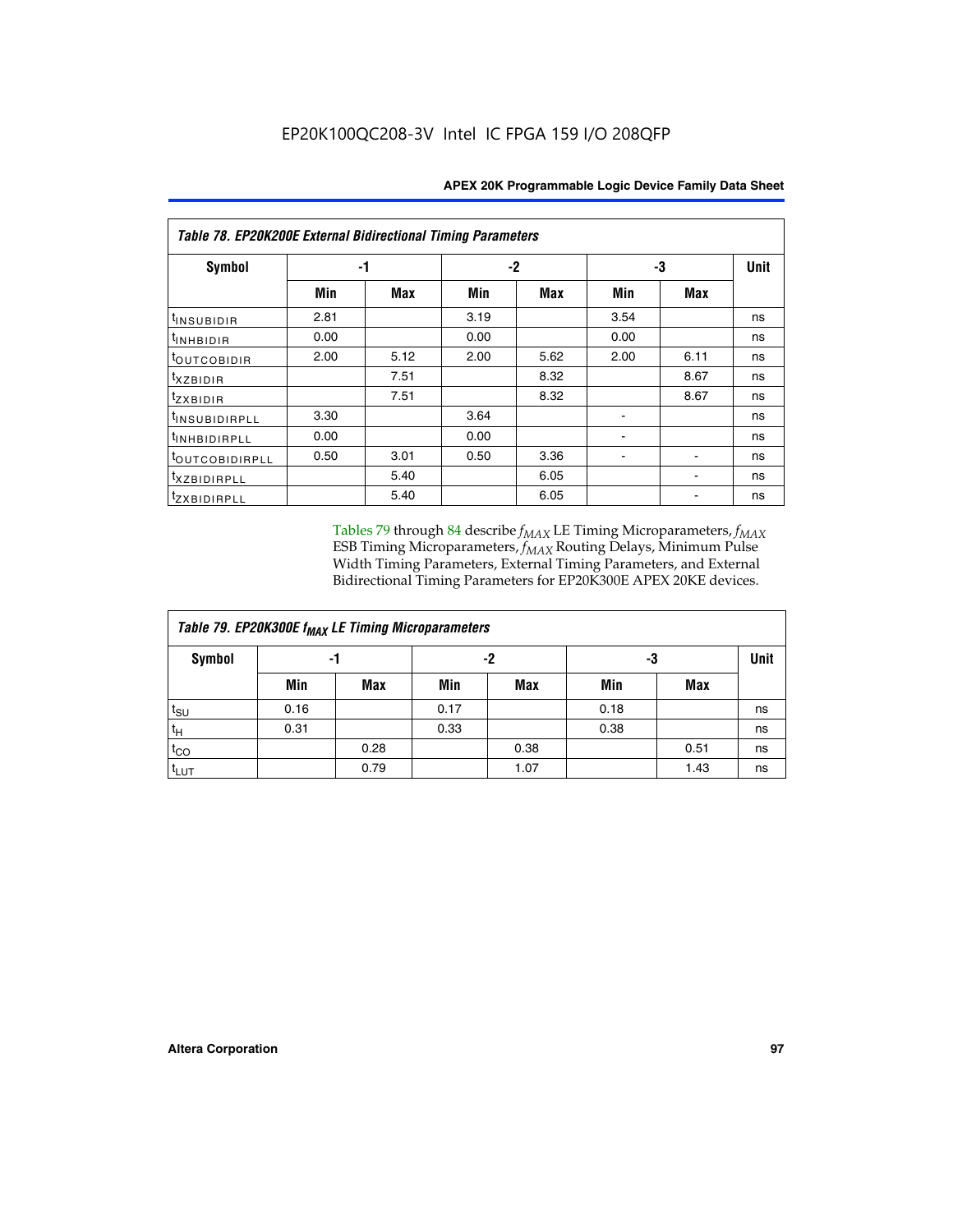| Table 80. EP20K300E f <sub>MAX</sub> ESB Timing Microparameters |      |            |      |            |      |            |      |
|-----------------------------------------------------------------|------|------------|------|------------|------|------------|------|
| <b>Symbol</b>                                                   |      | -1         |      | $-2$       |      | -3         | Unit |
|                                                                 | Min  | <b>Max</b> | Min  | <b>Max</b> | Min  | <b>Max</b> |      |
| t <sub>ESBARC</sub>                                             |      | 1.79       |      | 2.44       |      | 3.25       | ns   |
| t <sub>ESBSRC</sub>                                             |      | 2.40       |      | 3.12       |      | 4.01       | ns   |
| t <sub>ESBAWC</sub>                                             |      | 3.41       |      | 4.65       |      | 6.20       | ns   |
| t <sub>ESBSWC</sub>                                             |      | 3.68       |      | 4.68       |      | 5.93       | ns   |
| <sup>I</sup> ESBWASU                                            | 1.55 |            | 2.12 |            | 2.83 |            | ns   |
| <sup>t</sup> ESBWAH                                             | 0.00 |            | 0.00 |            | 0.00 |            | ns   |
| <sup>I</sup> ESBWDSU                                            | 1.71 |            | 2.33 |            | 3.11 |            | ns   |
| <sup>t</sup> ESBWDH                                             | 0.00 |            | 0.00 |            | 0.00 |            | ns   |
| <sup>t</sup> ESBRASU                                            | 1.72 |            | 2.34 |            | 3.13 |            | ns   |
| t <sub>ESBRAH</sub>                                             | 0.00 |            | 0.00 |            | 0.00 |            | ns   |
| <sup>t</sup> ESBWESU                                            | 1.63 |            | 2.36 |            | 3.28 |            | ns   |
| <sup>t</sup> ESBWEH                                             | 0.00 |            | 0.00 |            | 0.00 |            | ns   |
| t <sub>ESBDATASU</sub>                                          | 0.07 |            | 0.39 |            | 0.80 |            | ns   |
| <sup>t</sup> ESBDATAH                                           | 0.13 |            | 0.13 |            | 0.13 |            | ns   |
| <sup>t</sup> ESBWADDRSU                                         | 0.27 |            | 0.67 |            | 1.17 |            | ns   |
| <sup>t</sup> ESBRADDRSU                                         | 0.34 |            | 0.75 |            | 1.28 |            | ns   |
| <sup>I</sup> ESBDATACO1                                         |      | 1.03       |      | 1.20       |      | 1.40       | ns   |
| <sup>t</sup> ESBDATACO2                                         |      | 2.33       |      | 3.18       |      | 4.24       | ns   |
| <sup>t</sup> ESBDD                                              |      | 3.41       |      | 4.65       |      | 6.20       | ns   |
| t <sub>PD</sub>                                                 |      | 1.68       |      | 2.29       |      | 3.06       | ns   |
| t <sub>PTERMSU</sub>                                            | 0.96 |            | 1.48 |            | 2.14 |            | ns   |
| t <sub>PTERMCO</sub>                                            |      | 1.05       |      | 1.22       |      | 1.42       | ns   |

| Table 81. EP20K300E f <sub>MAX</sub> Routing Delays |     |      |     |            |     |      |      |  |  |  |
|-----------------------------------------------------|-----|------|-----|------------|-----|------|------|--|--|--|
| Symbol                                              |     | -1   |     | -2         | -3  |      | Unit |  |  |  |
|                                                     | Min | Max  | Min | <b>Max</b> | Min | Max  |      |  |  |  |
| $t_{F1-4}$                                          |     | 0.22 |     | 0.24       |     | 0.26 | ns   |  |  |  |
| $t_{F5-20}$                                         |     | 1.33 |     | 1.43       |     | 1.58 | ns   |  |  |  |
| $t_{F20+}$                                          |     | 3.63 |     | 3.93       |     | 4.35 | ns   |  |  |  |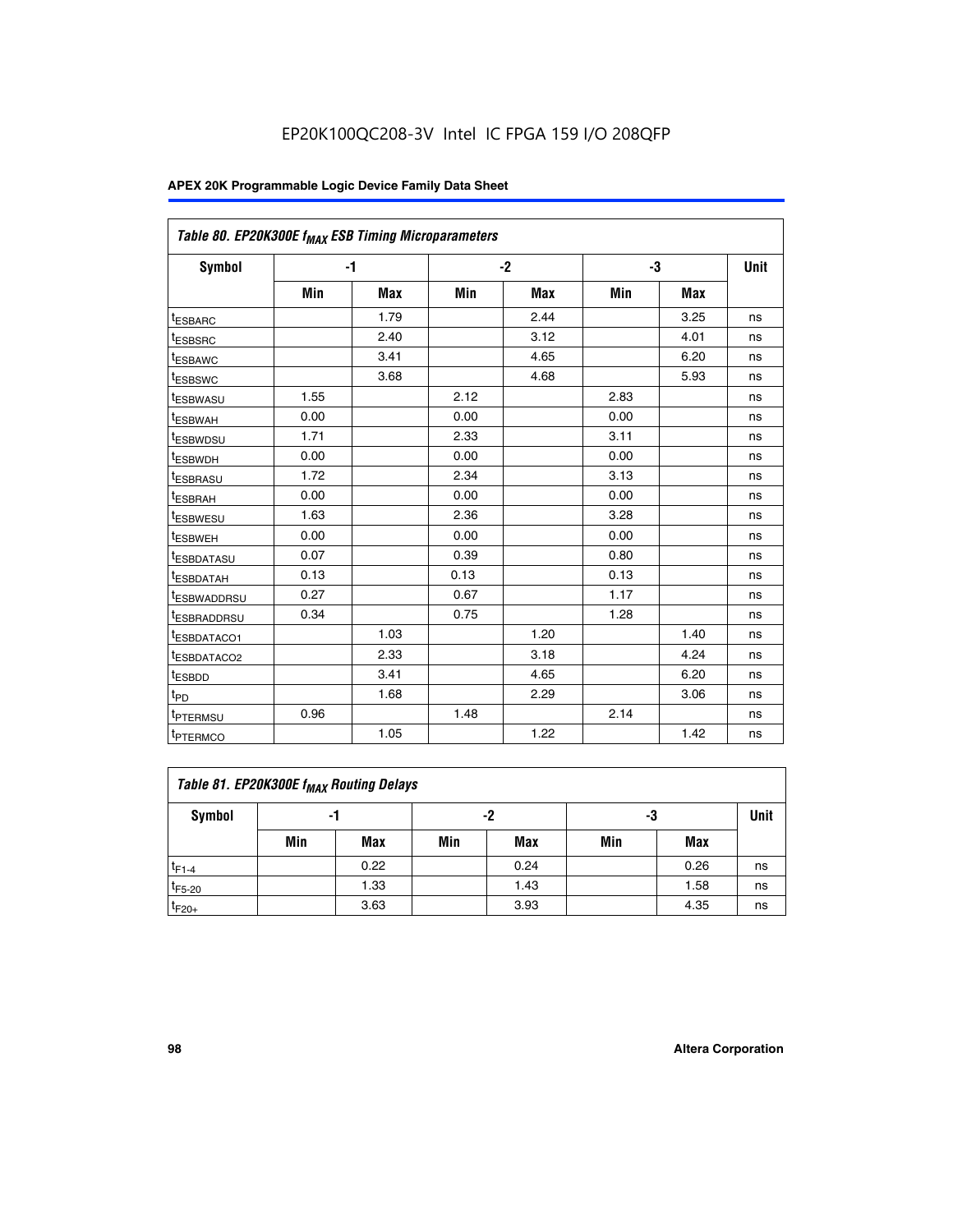|                    | Table 82. EP20K300E Minimum Pulse Width Timing Parameters |            |      |      |      |     |             |  |  |  |  |
|--------------------|-----------------------------------------------------------|------------|------|------|------|-----|-------------|--|--|--|--|
| <b>Symbol</b>      | -1                                                        |            |      | $-2$ | -3   |     | <b>Unit</b> |  |  |  |  |
|                    | Min                                                       | <b>Max</b> | Min  | Max  | Min  | Max |             |  |  |  |  |
| $t_{CH}$           | 1.25                                                      |            | 1.43 |      | 1.67 |     | ns          |  |  |  |  |
| $t_{CL}$           | 1.25                                                      |            | 1.43 |      | 1.67 |     | ns          |  |  |  |  |
| t <sub>CLRP</sub>  | 0.19                                                      |            | 0.26 |      | 0.35 |     | ns          |  |  |  |  |
| t <sub>PREP</sub>  | 0.19                                                      |            | 0.26 |      | 0.35 |     | ns          |  |  |  |  |
| t <sub>ESBCH</sub> | 1.25                                                      |            | 1.43 |      | 1.67 |     | ns          |  |  |  |  |
| <sup>t</sup> ESBCL | 1.25                                                      |            | 1.43 |      | 1.67 |     | ns          |  |  |  |  |
| <sup>t</sup> ESBWP | 1.25                                                      |            | 1.71 |      | 2.28 |     | ns          |  |  |  |  |
| <sup>t</sup> ESBRP | 1.01                                                      |            | 1.38 |      | 1.84 |     | ns          |  |  |  |  |

|                       | Table 83. EP20K300E External Timing Parameters |      |      |      |      |            |             |  |  |  |  |  |  |
|-----------------------|------------------------------------------------|------|------|------|------|------------|-------------|--|--|--|--|--|--|
| Symbol                |                                                | -1   |      | -2   |      | -3         | <b>Unit</b> |  |  |  |  |  |  |
|                       | Min                                            | Max  | Min  | Max  | Min  | <b>Max</b> |             |  |  |  |  |  |  |
| t <sub>INSU</sub>     | 2.31                                           |      | 2.44 |      | 2.57 |            | ns          |  |  |  |  |  |  |
| $t_{INH}$             | 0.00                                           |      | 0.00 |      | 0.00 |            | ns          |  |  |  |  |  |  |
| toutco                | 2.00                                           | 5.29 | 2.00 | 5.82 | 2.00 | 6.24       | ns          |  |  |  |  |  |  |
| <sup>t</sup> INSUPLL  | 1.76                                           |      | 1.85 |      |      |            | ns          |  |  |  |  |  |  |
| <sup>t</sup> INHPLL   | 0.00                                           |      | 0.00 |      | -    |            | ns          |  |  |  |  |  |  |
| <sup>t</sup> OUTCOPLL | 0.50                                           | 2.65 | 0.50 | 2.95 |      |            | ns          |  |  |  |  |  |  |

| Table 84. EP20K300E External Bidirectional Timing Parameters |      |      |      |      |      |             |    |  |  |  |  |
|--------------------------------------------------------------|------|------|------|------|------|-------------|----|--|--|--|--|
| Symbol                                                       | -1   |      | -2   |      | -3   | <b>Unit</b> |    |  |  |  |  |
|                                                              | Min  | Max  | Min  | Max  | Min  | Max         |    |  |  |  |  |
| <sup>t</sup> INSUBIDIR                                       | 2.77 |      | 2.85 |      | 3.11 |             | ns |  |  |  |  |
| <b>TINHBIDIR</b>                                             | 0.00 |      | 0.00 |      | 0.00 |             | ns |  |  |  |  |
| <sup>t</sup> OUTCOBIDIR                                      | 2.00 | 5.29 | 2.00 | 5.82 | 2.00 | 6.24        | ns |  |  |  |  |
| KZBIDIR                                                      |      | 7.59 |      | 8.30 |      | 9.09        | ns |  |  |  |  |
| $t_{Z}$ <i>x</i> BIDIR                                       |      | 7.59 |      | 8.30 |      | 9.09        | ns |  |  |  |  |
| <sup>I</sup> INSUBIDIRPLL                                    | 2.50 |      | 2.76 |      |      |             | ns |  |  |  |  |
| <sup>t</sup> INHBIDIRPLL                                     | 0.00 |      | 0.00 |      |      |             | ns |  |  |  |  |
| <b><i>LOUTCOBIDIRPLL</i></b>                                 | 0.50 | 2.65 | 0.50 | 2.95 |      |             | ns |  |  |  |  |
| <sup>T</sup> XZBIDIRPLL                                      |      | 5.00 |      | 5.43 |      |             | ns |  |  |  |  |
| <sup>t</sup> zxbidirpll                                      |      | 5.00 |      | 5.43 |      |             | ns |  |  |  |  |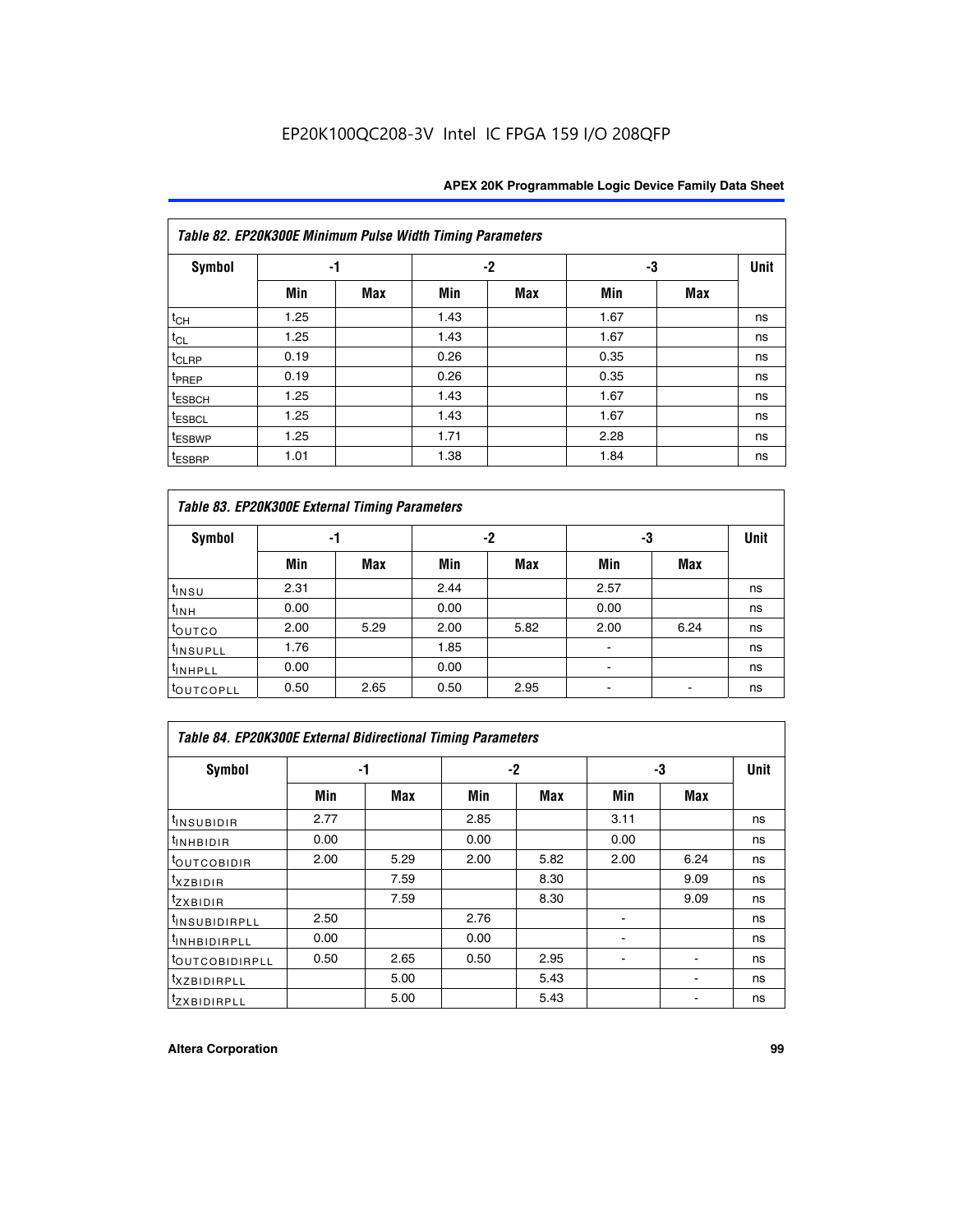Tables 85 through 90 describe  $f_{MAX}$  LE Timing Microparameters,  $f_{MAX}$ ESB Timing Microparameters, *f<sub>MAX</sub>* Routing Delays, Minimum Pulse Width Timing Parameters, External Timing Parameters, and External Bidirectional Timing Parameters for EP20K400E APEX 20KE devices.

| Table 85. EP20K400E f <sub>MAX</sub> LE Timing Microparameters |      |                |      |                |      |                |    |  |  |  |
|----------------------------------------------------------------|------|----------------|------|----------------|------|----------------|----|--|--|--|
| <b>Symbol</b>                                                  |      | -1 Speed Grade |      | -2 Speed Grade |      | -3 Speed Grade |    |  |  |  |
|                                                                | Min  | <b>Max</b>     | Min  | Max            | Min  | Max            |    |  |  |  |
| t <sub>SU</sub>                                                | 0.23 |                | 0.23 |                | 0.23 |                | ns |  |  |  |
| tн                                                             | 0.23 |                | 0.23 |                | 0.23 |                | ns |  |  |  |
| $t_{CO}$                                                       |      | 0.25           |      | 0.29           |      | 0.32           | ns |  |  |  |
| <sup>t</sup> LUT                                               |      | 0.70           |      | 0.83           |      | 1.01           | ns |  |  |  |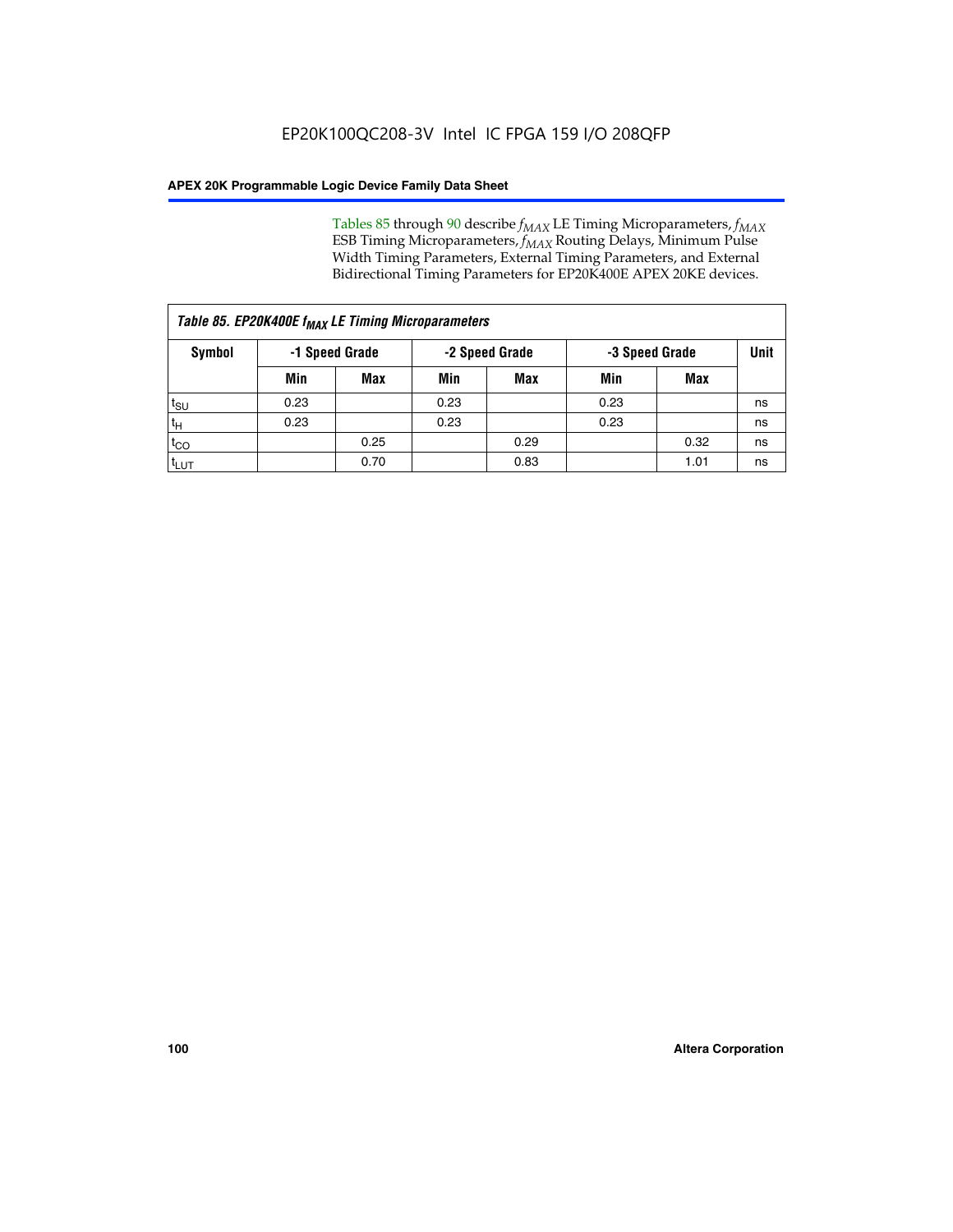|                         | Table 86. EP20K400E f <sub>MAX</sub> ESB Timing Microparameters |                |         |                |                |            |      |  |  |  |  |
|-------------------------|-----------------------------------------------------------------|----------------|---------|----------------|----------------|------------|------|--|--|--|--|
| Symbol                  |                                                                 | -1 Speed Grade |         | -2 Speed Grade | -3 Speed Grade |            | Unit |  |  |  |  |
|                         | Min                                                             | <b>Max</b>     | Min     | Max            | Min            | <b>Max</b> |      |  |  |  |  |
| <sup>t</sup> ESBARC     |                                                                 | 1.67           |         | 1.91           |                | 1.99       | ns   |  |  |  |  |
| <sup>t</sup> ESBSRC     |                                                                 | 2.30           |         | 2.66           |                | 2.93       | ns   |  |  |  |  |
| <sup>t</sup> ESBAWC     |                                                                 | 3.09           |         | 3.58           |                | 3.99       | ns   |  |  |  |  |
| <sup>t</sup> ESBSWC     |                                                                 | 3.01           |         | 3.65           |                | 4.05       | ns   |  |  |  |  |
| <sup>t</sup> ESBWASU    | 0.54                                                            |                | 0.63    |                | 0.65           |            | ns   |  |  |  |  |
| t <sub>ESBWAH</sub>     | 0.36                                                            |                | 0.43    |                | 0.42           |            | ns   |  |  |  |  |
| <sup>t</sup> ESBWDSU    | 0.69                                                            |                | 0.77    |                | 0.84           |            | ns   |  |  |  |  |
| <sup>I</sup> ESBWDH     | 0.36                                                            |                | 0.43    |                | 0.42           |            | ns   |  |  |  |  |
| t <sub>ESBRASU</sub>    | 1.61                                                            |                | 1.77    |                | 1.86           |            | ns   |  |  |  |  |
| t <sub>ESBRAH</sub>     | 0.00                                                            |                | 0.00    |                | 0.01           |            | ns   |  |  |  |  |
| <sup>t</sup> ESBWESU    | 1.35                                                            |                | 1.47    |                | 1.61           |            | ns   |  |  |  |  |
| t <sub>ESBWEH</sub>     | 0.00                                                            |                | 0.00    |                | 0.00           |            | ns   |  |  |  |  |
| <sup>I</sup> ESBDATASU  | $-0.18$                                                         |                | $-0.30$ |                | $-0.27$        |            | ns   |  |  |  |  |
| <b>ESBDATAH</b>         | 0.13                                                            |                | 0.13    |                | 0.13           |            | ns   |  |  |  |  |
| <sup>T</sup> ESBWADDRSU | $-0.02$                                                         |                | $-0.11$ |                | $-0.03$        |            | ns   |  |  |  |  |
| <sup>T</sup> ESBRADDRSU | 0.06                                                            |                | $-0.01$ |                | $-0.05$        |            | ns   |  |  |  |  |
| <sup>t</sup> ESBDATACO1 |                                                                 | 1.16           |         | 1.40           |                | 1.54       | ns   |  |  |  |  |
| <sup>t</sup> ESBDATACO2 |                                                                 | 2.18           |         | 2.55           |                | 2.85       | ns   |  |  |  |  |
| <sup>t</sup> ESBDD      |                                                                 | 2.73           |         | 3.17           |                | 3.58       | ns   |  |  |  |  |
| $t_{P\underline{D}}$    |                                                                 | 1.57           |         | 1.83           |                | 2.07       | ns   |  |  |  |  |
| t <sub>PTERMSU</sub>    | 0.92                                                            |                | 0.99    |                | 1.18           |            | ns   |  |  |  |  |
| <sup>t</sup> PTERMCO    |                                                                 | 1.18           |         | 1.43           |                | 1.17       | ns   |  |  |  |  |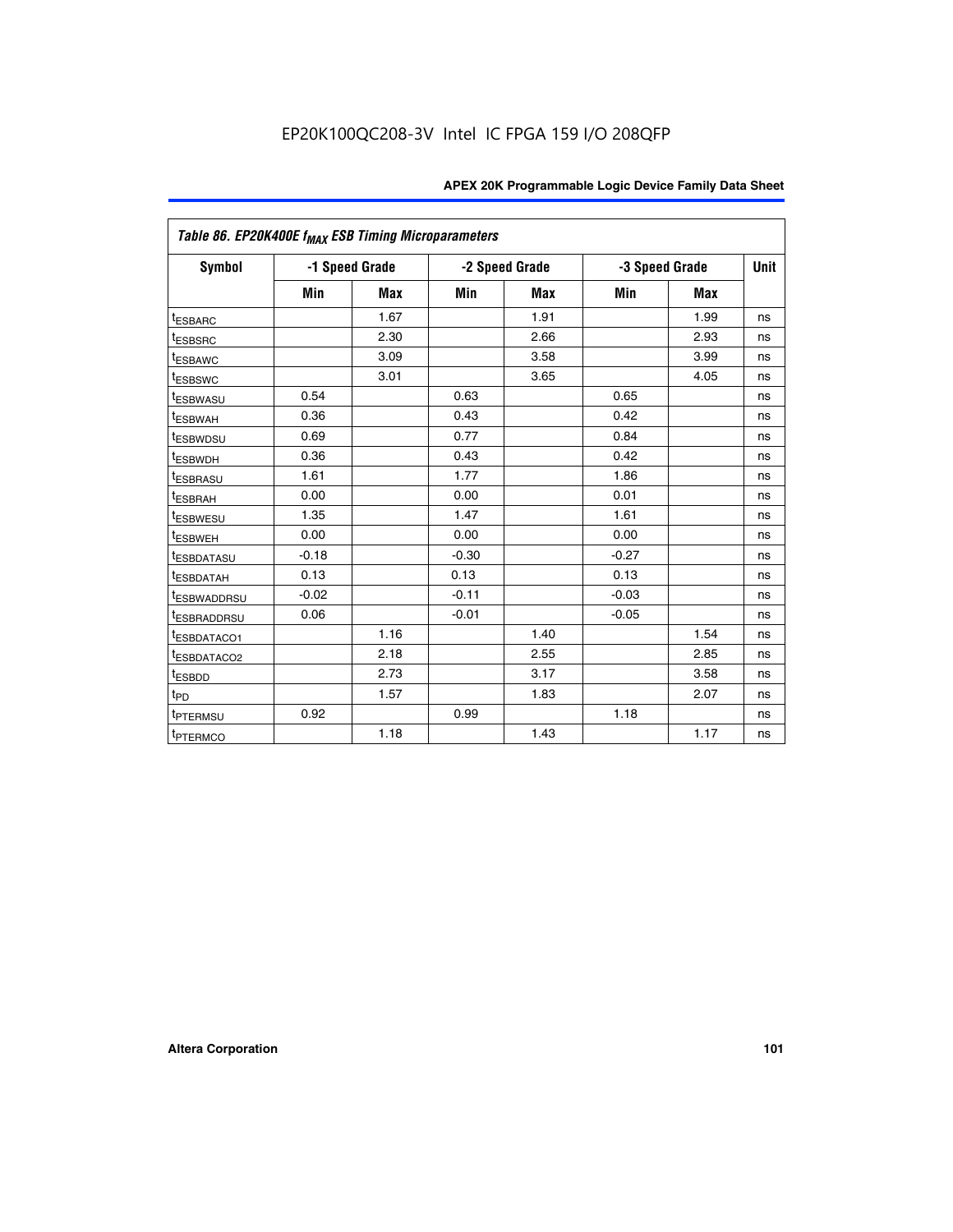## EP20K100QC208-3V Intel IC FPGA 159 I/O 208QFP

| Table 87. EP20K400E f <sub>MAX</sub> Routing Delays |                                                    |            |     |      |     |      |      |  |  |  |  |
|-----------------------------------------------------|----------------------------------------------------|------------|-----|------|-----|------|------|--|--|--|--|
| Symbol                                              | -2 Speed Grade<br>-1 Speed Grade<br>-3 Speed Grade |            |     |      |     |      | Unit |  |  |  |  |
|                                                     | Min                                                | <b>Max</b> | Min | Max  | Min | Max  |      |  |  |  |  |
| $t_{F1-4}$                                          |                                                    | 0.25       |     | 0.25 |     | 0.26 | ns   |  |  |  |  |
| $t_{F5-20}$                                         |                                                    | 1.01       |     | 1.12 |     | 1.25 | ns   |  |  |  |  |
| $t_{F20+}$                                          |                                                    | 3.71       |     | 3.92 |     | 4.17 | ns   |  |  |  |  |

|                    | Table 88. EP20K400E Minimum Pulse Width Timing Parameters |                |      |                |      |                |             |  |  |  |  |
|--------------------|-----------------------------------------------------------|----------------|------|----------------|------|----------------|-------------|--|--|--|--|
| Symbol             |                                                           | -1 Speed Grade |      | -2 Speed Grade |      | -3 Speed Grade | <b>Unit</b> |  |  |  |  |
|                    | Min                                                       | <b>Max</b>     | Min  | <b>Max</b>     | Min  | Max            |             |  |  |  |  |
| $t_{CH}$           | 1.36                                                      |                | 2.22 |                | 2.35 |                | ns          |  |  |  |  |
| $t_{\rm CL}$       | 1.36                                                      |                | 2.26 |                | 2.35 |                | ns          |  |  |  |  |
| $t_{CLRP}$         | 0.18                                                      |                | 0.18 |                | 0.19 |                | ns          |  |  |  |  |
| <sup>t</sup> PREP  | 0.18                                                      |                | 0.18 |                | 0.19 |                | ns          |  |  |  |  |
| <sup>t</sup> ESBCH | 1.36                                                      |                | 2.26 |                | 2.35 |                | ns          |  |  |  |  |
| <sup>t</sup> ESBCL | 1.36                                                      |                | 2.26 |                | 2.35 |                | ns          |  |  |  |  |
| <sup>t</sup> ESBWP | 1.17                                                      |                | 1.38 |                | 1.56 |                | ns          |  |  |  |  |
| <sup>t</sup> ESBRP | 0.94                                                      |                | 1.09 |                | 1.25 |                | ns          |  |  |  |  |

| Table 89. EP20K400E External Timing Parameters |                |            |      |                |                |      |    |  |  |  |
|------------------------------------------------|----------------|------------|------|----------------|----------------|------|----|--|--|--|
| Symbol                                         | -1 Speed Grade |            |      | -2 Speed Grade | -3 Speed Grade | Unit |    |  |  |  |
|                                                | Min            | <b>Max</b> | Min  | <b>Max</b>     | Min            | Max  |    |  |  |  |
| $t_{INSU}$                                     | 2.51           |            | 2.64 |                | 2.77           |      | ns |  |  |  |
| $t_{INH}$                                      | 0.00           |            | 0.00 |                | 0.00           |      | ns |  |  |  |
| t <sub>outco</sub>                             | 2.00           | 5.25       | 2.00 | 5.79           | 2.00           | 6.32 | ns |  |  |  |
| <sup>t</sup> INSUPLL                           | 3.221          |            | 3.38 |                |                |      | ns |  |  |  |
| <sup>t</sup> INHPLL                            | 0.00           |            | 0.00 |                | -              |      | ns |  |  |  |
| toutcopll                                      | 0.50           | 2.25       | 0.50 | 2.45           |                |      | ns |  |  |  |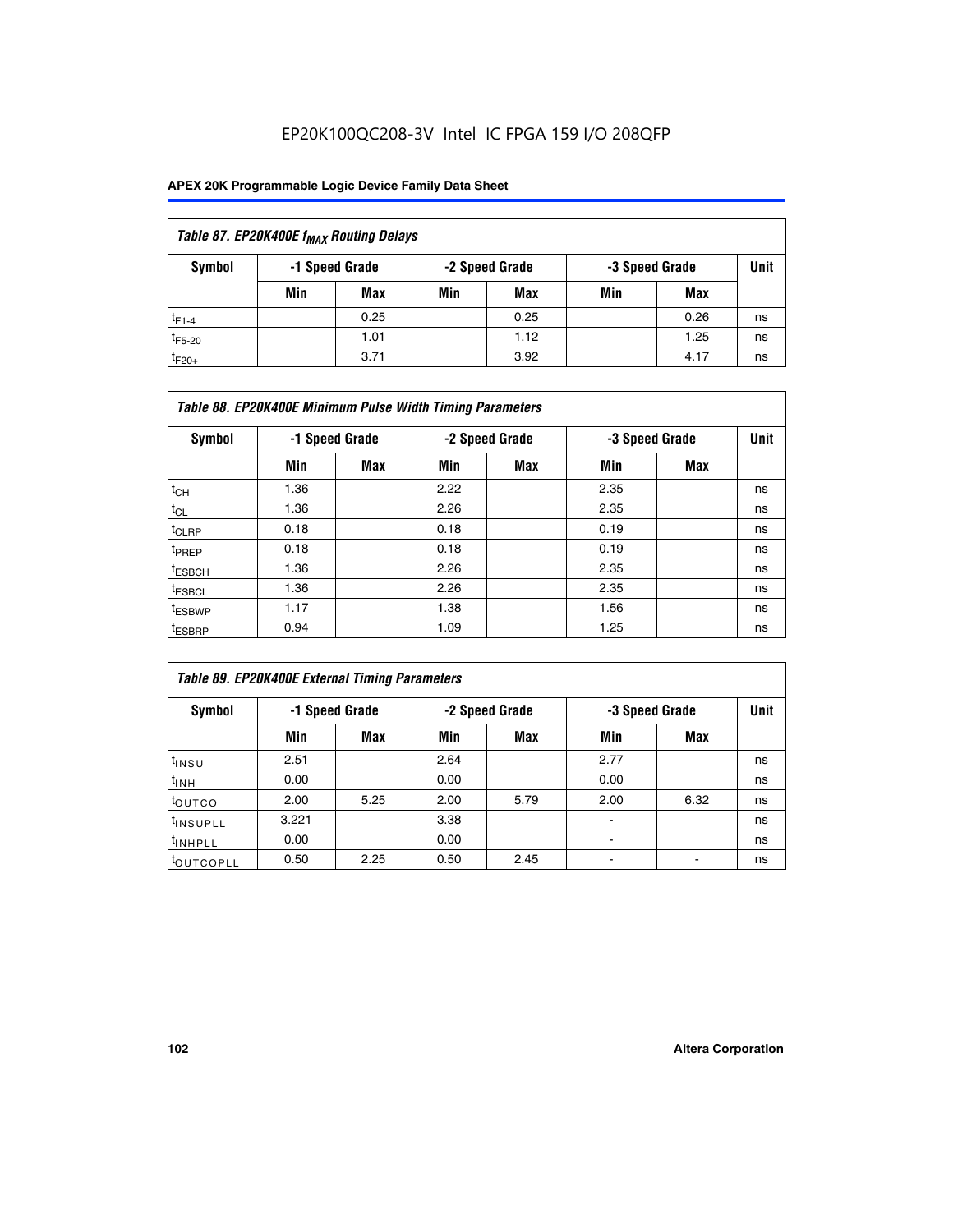| Table 90. EP20K400E External Bidirectional Timing Parameters |                |      |                |            |      |                |             |  |  |
|--------------------------------------------------------------|----------------|------|----------------|------------|------|----------------|-------------|--|--|
| Symbol                                                       | -1 Speed Grade |      | -2 Speed Grade |            |      | -3 Speed Grade | <b>Unit</b> |  |  |
|                                                              | Min            | Max  | Min            | <b>Max</b> | Min  | Max            |             |  |  |
| <sup>t</sup> INSUBIDIR                                       | 2.93           |      | 3.23           |            | 3.44 |                | ns          |  |  |
| $t_{\rm INHBIDIR}$                                           | 0.00           |      | 0.00           |            | 0.00 |                | ns          |  |  |
| <sup>t</sup> OUTCOBIDIR                                      | 2.00           | 5.25 | 2.00           | 5.79       | 2.00 | 6.32           | ns          |  |  |
| $t_{XZBIDIR}$                                                |                | 5.95 |                | 6.77       |      | 7.12           | ns          |  |  |
| tzxbidir                                                     |                | 5.95 |                | 6.77       |      | 7.12           | ns          |  |  |
| <sup>t</sup> insubidirpll                                    | 4.31           |      | 4.76           |            |      |                | ns          |  |  |
| <sup>t</sup> INHBIDIRPLL                                     | 0.00           |      | 0.00           |            |      |                | ns          |  |  |
| <sup>t</sup> OUTCOBIDIRPLL                                   | 0.50           | 2.25 | 0.50           | 2.45       |      |                | ns          |  |  |
| <sup>t</sup> XZBIDIRPLL                                      |                | 2.94 |                | 3.43       |      |                | ns          |  |  |
| <sup>t</sup> zxbidirpll                                      |                | 2.94 |                | 3.43       |      |                | ns          |  |  |

Tables 91 through 96 describe  $f_{MAX}$  LE Timing Microparameters,  $f_{MAX}$ ESB Timing Microparameters, *f<sub>MAX</sub>* Routing Delays, Minimum Pulse Width Timing Parameters, External Timing Parameters, and External Bidirectional Timing Parameters for EP20K600E APEX 20KE devices.

| Table 91. EP20K600E f <sub>MAX</sub> LE Timing Microparameters |                |      |      |                |      |                |    |  |  |
|----------------------------------------------------------------|----------------|------|------|----------------|------|----------------|----|--|--|
| Symbol                                                         | -1 Speed Grade |      |      | -2 Speed Grade |      | -3 Speed Grade |    |  |  |
|                                                                | Min            | Max  | Min  | <b>Max</b>     | Min  | Max            |    |  |  |
| $t_{\text{SU}}$                                                | 0.16           |      | 0.16 |                | 0.17 |                | ns |  |  |
| $t_H$                                                          | 0.29           |      | 0.33 |                | 0.37 |                | ns |  |  |
| $t_{CO}$                                                       |                | 0.65 |      | 0.38           |      | 0.49           | ns |  |  |
| t <sub>LUT</sub>                                               |                | 0.70 |      | 1.00           |      | 1.30           | ns |  |  |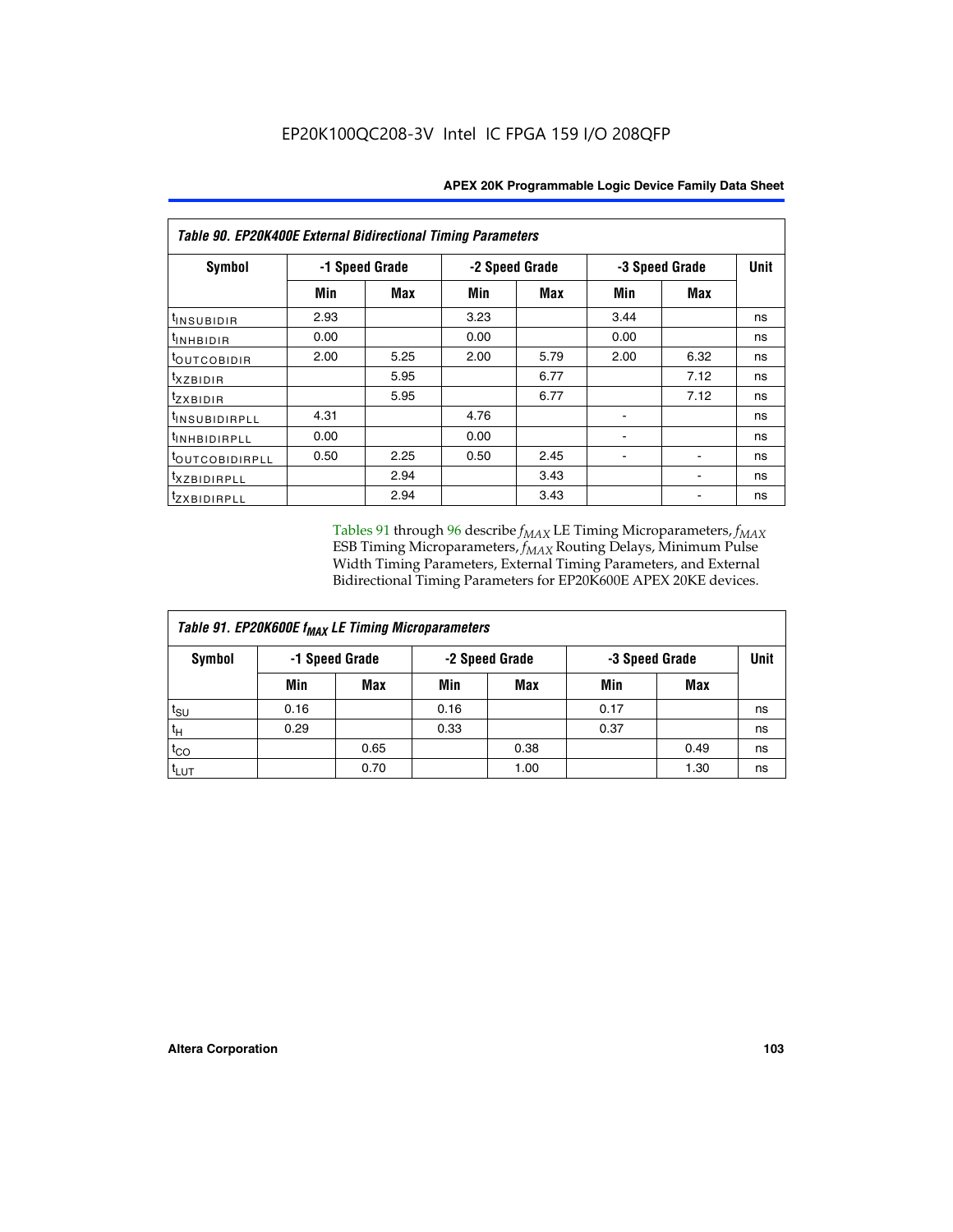| Table 92. EP20K600E f <sub>MAX</sub> ESB Timing Microparameters |         |                |      |                |                |             |    |
|-----------------------------------------------------------------|---------|----------------|------|----------------|----------------|-------------|----|
| <b>Symbol</b>                                                   |         | -1 Speed Grade |      | -2 Speed Grade | -3 Speed Grade | <b>Unit</b> |    |
|                                                                 | Min     | <b>Max</b>     | Min  | <b>Max</b>     | Min            | <b>Max</b>  |    |
| t <sub>ESBARC</sub>                                             |         | 1.67           |      | 2.39           |                | 3.11        | ns |
| t <sub>ESBSRC</sub>                                             |         | 2.27           |      | 3.07           |                | 3.86        | ns |
| <sup>t</sup> ESBAWC                                             |         | 3.19           |      | 4.56           |                | 5.93        | ns |
| t <sub>ESBSWC</sub>                                             |         | 3.51           |      | 4.62           |                | 5.72        | ns |
| <sup>t</sup> ESBWASU                                            | 1.46    |                | 2.08 |                | 2.70           |             | ns |
| t <sub>ESBWAH</sub>                                             | 0.00    |                | 0.00 |                | 0.00           |             | ns |
| t <sub>ESBWDSU</sub>                                            | 1.60    |                | 2.29 |                | 2.97           |             | ns |
| <sup>t</sup> ESBWDH                                             | 0.00    |                | 0.00 |                | 0.00           |             | ns |
| <sup>t</sup> ESBRASU                                            | 1.61    |                | 2.30 |                | 2.99           |             | ns |
| t <sub>ESBRAH</sub>                                             | 0.00    |                | 0.00 |                | 0.00           |             | ns |
| t <sub>ESBWESU</sub>                                            | 1.49    |                | 2.30 |                | 3.11           |             | ns |
| <sup>t</sup> ESBWEH                                             | 0.00    |                | 0.00 |                | 0.00           |             | ns |
| <sup>t</sup> ESBDATASU                                          | $-0.01$ |                | 0.35 |                | 0.71           |             | ns |
| <sup>t</sup> ESBDATAH                                           | 0.13    |                | 0.13 |                | 0.13           |             | ns |
| <sup>t</sup> ESBWADDRSU                                         | 0.19    |                | 0.62 |                | 1.06           |             | ns |
| <sup>t</sup> ESBRADDRSU                                         | 0.25    |                | 0.71 |                | 1.17           |             | ns |
| <sup>I</sup> ESBDATACO1                                         |         | 1.01           |      | 1.19           |                | 1.37        | ns |
| <sup>t</sup> ESBDATACO2                                         |         | 2.18           |      | 3.12           |                | 4.05        | ns |
| <sup>t</sup> ESBDD                                              |         | 3.19           |      | 4.56           |                | 5.93        | ns |
| t <sub>PD</sub>                                                 |         | 1.57           |      | 2.25           |                | 2.92        | ns |
| <b>TPTERMSU</b>                                                 | 0.85    |                | 1.43 |                | 2.01           |             | ns |
| t <sub>PTERMCO</sub>                                            |         | 1.03           |      | 1.21           |                | 1.39        | ns |

| Table 93. EP20K600E f <sub>MAX</sub> Routing Delays |                |      |     |                |     |                |    |  |  |
|-----------------------------------------------------|----------------|------|-----|----------------|-----|----------------|----|--|--|
| Symbol                                              | -1 Speed Grade |      |     | -2 Speed Grade |     | -3 Speed Grade |    |  |  |
|                                                     | Min            | Max  | Min | Max            | Min | Max            |    |  |  |
| $t_{F1-4}$                                          |                | 0.22 |     | 0.25           |     | 0.26           | ns |  |  |
| $t_{F5-20}$                                         |                | 1.26 |     | 1.39           |     | 1.52           | ns |  |  |
| $t_{F20+}$                                          |                | 3.51 |     | 3.88           |     | 4.26           | ns |  |  |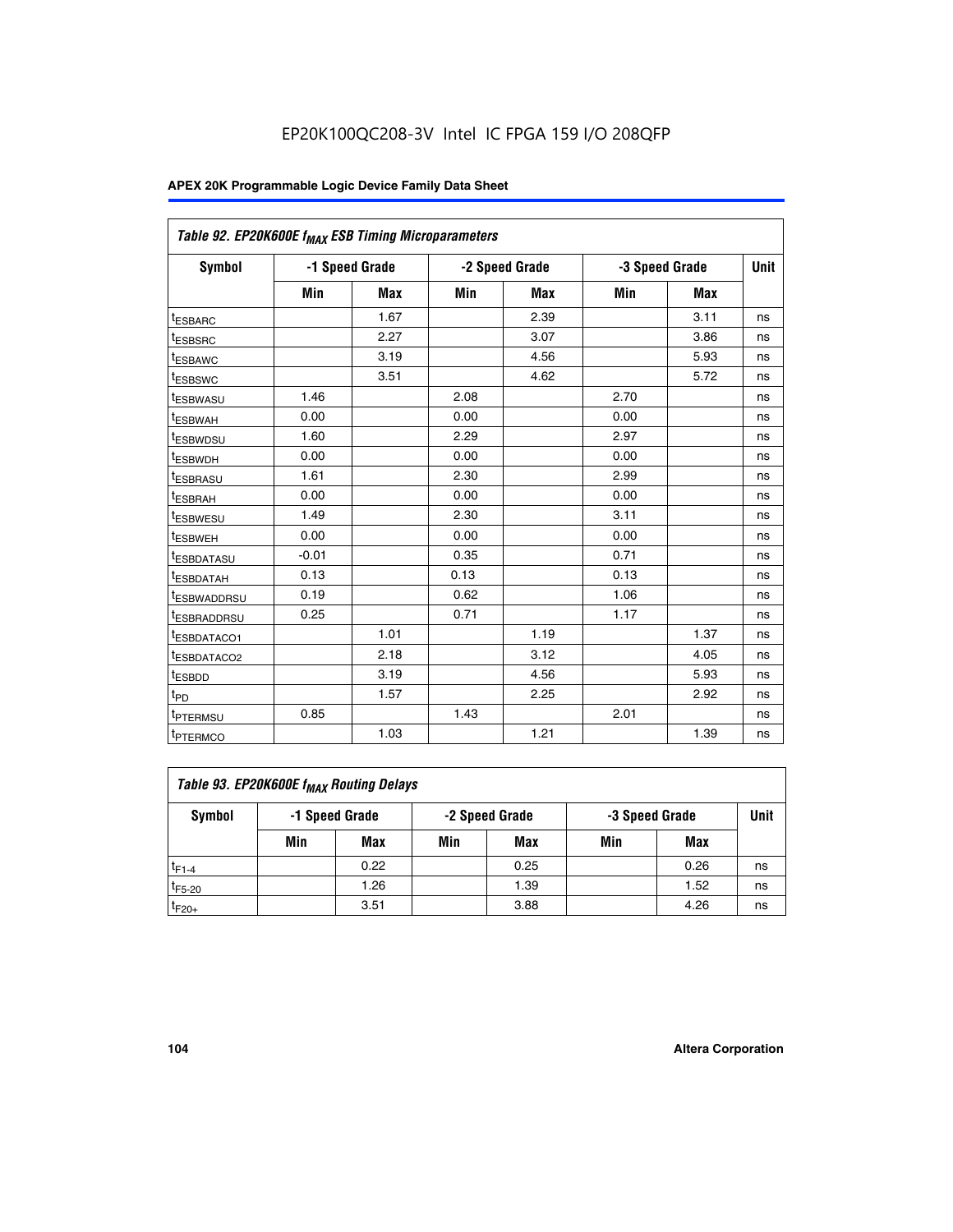| Table 94. EP20K600E Minimum Pulse Width Timing Parameters |      |                |      |                |      |                |    |  |  |
|-----------------------------------------------------------|------|----------------|------|----------------|------|----------------|----|--|--|
| Symbol                                                    |      | -1 Speed Grade |      | -2 Speed Grade |      | -3 Speed Grade |    |  |  |
|                                                           | Min  | Max            | Min  | Max            | Min  | <b>Max</b>     |    |  |  |
| $t_{CH}$                                                  | 2.00 |                | 2.50 |                | 2.75 |                | ns |  |  |
| $t_{CL}$                                                  | 2.00 |                | 2.50 |                | 2.75 |                | ns |  |  |
| t <sub>CLRP</sub>                                         | 0.18 |                | 0.26 |                | 0.34 |                | ns |  |  |
| t <sub>PREP</sub>                                         | 0.18 |                | 0.26 |                | 0.34 |                | ns |  |  |
| <sup>t</sup> ESBCH                                        | 2.00 |                | 2.50 |                | 2.75 |                | ns |  |  |
| <sup>t</sup> ESBCL                                        | 2.00 |                | 2.50 |                | 2.75 |                | ns |  |  |
| t <sub>ESBWP</sub>                                        | 1.17 |                | 1.68 |                | 2.18 |                | ns |  |  |
| <sup>t</sup> ESBRP                                        | 0.95 |                | 1.35 |                | 1.76 |                | ns |  |  |

| Table 95. EP20K600E External Timing Parameters |                |      |      |                |                          |             |    |  |  |
|------------------------------------------------|----------------|------|------|----------------|--------------------------|-------------|----|--|--|
| <b>Symbol</b>                                  | -1 Speed Grade |      |      | -2 Speed Grade | -3 Speed Grade           | <b>Unit</b> |    |  |  |
|                                                | Min            | Max  | Min  | <b>Max</b>     | Min                      | <b>Max</b>  |    |  |  |
| t <sub>insu</sub>                              | 2.74           |      | 2.74 |                | 2.87                     |             | ns |  |  |
| $t_{INH}$                                      | 0.00           |      | 0.00 |                | 0.00                     |             | ns |  |  |
| toutco                                         | 2.00           | 5.51 | 2.00 | 6.06           | 2.00                     | 6.61        | ns |  |  |
| <sup>t</sup> INSUPLL                           | 1.86           |      | 1.96 |                |                          |             | ns |  |  |
| <sup>t</sup> INHPLL                            | 0.00           |      | 0.00 |                | $\overline{\phantom{a}}$ |             | ns |  |  |
| <b>LOUTCOPLL</b>                               | 0.50           | 2.62 | 0.50 | 2.91           |                          |             | ns |  |  |

| <b>Table 96. EP20K600E External Bidirectional Timing Parameters</b> |                |            |      |                |      |                              |             |  |  |
|---------------------------------------------------------------------|----------------|------------|------|----------------|------|------------------------------|-------------|--|--|
| Symbol                                                              | -1 Speed Grade |            |      | -2 Speed Grade |      | -3 Speed Grade               | <b>Unit</b> |  |  |
|                                                                     | Min            | <b>Max</b> | Min  | Max            | Min  | <b>Max</b>                   |             |  |  |
| t <sub>INSUBIDIR</sub>                                              | 0.64           |            | 0.98 |                | 1.08 |                              | ns          |  |  |
| $t_{\rm INHBIDIR}$                                                  | 0.00           |            | 0.00 |                | 0.00 |                              | ns          |  |  |
| <sup>t</sup> OUTCOBIDIR                                             | 2.00           | 5.51       | 2.00 | 6.06           | 2.00 | 6.61                         | ns          |  |  |
| $txz$ BIDIR                                                         |                | 6.10       |      | 6.74           |      | 7.10                         | ns          |  |  |
| $t_{Z}$ <i>x</i> BIDIR                                              |                | 6.10       |      | 6.74           |      | 7.10                         | ns          |  |  |
| <sup>t</sup> INSUBIDIRPLL                                           | 2.26           |            | 2.68 |                |      |                              | ns          |  |  |
| <sup>t</sup> INHBIDIRPLL                                            | 0.00           |            | 0.00 |                |      |                              | ns          |  |  |
| <b><i>LOUTCOBIDIRPLL</i></b>                                        | 0.50           | 2.62       | 0.50 | 2.91           |      |                              | ns          |  |  |
| <sup>t</sup> xzbidirpll                                             |                | 3.21       |      | 3.59           |      | $\qquad \qquad \blacksquare$ | ns          |  |  |
| <i>t</i> zxbidirpll                                                 |                | 3.21       |      | 3.59           |      |                              | ns          |  |  |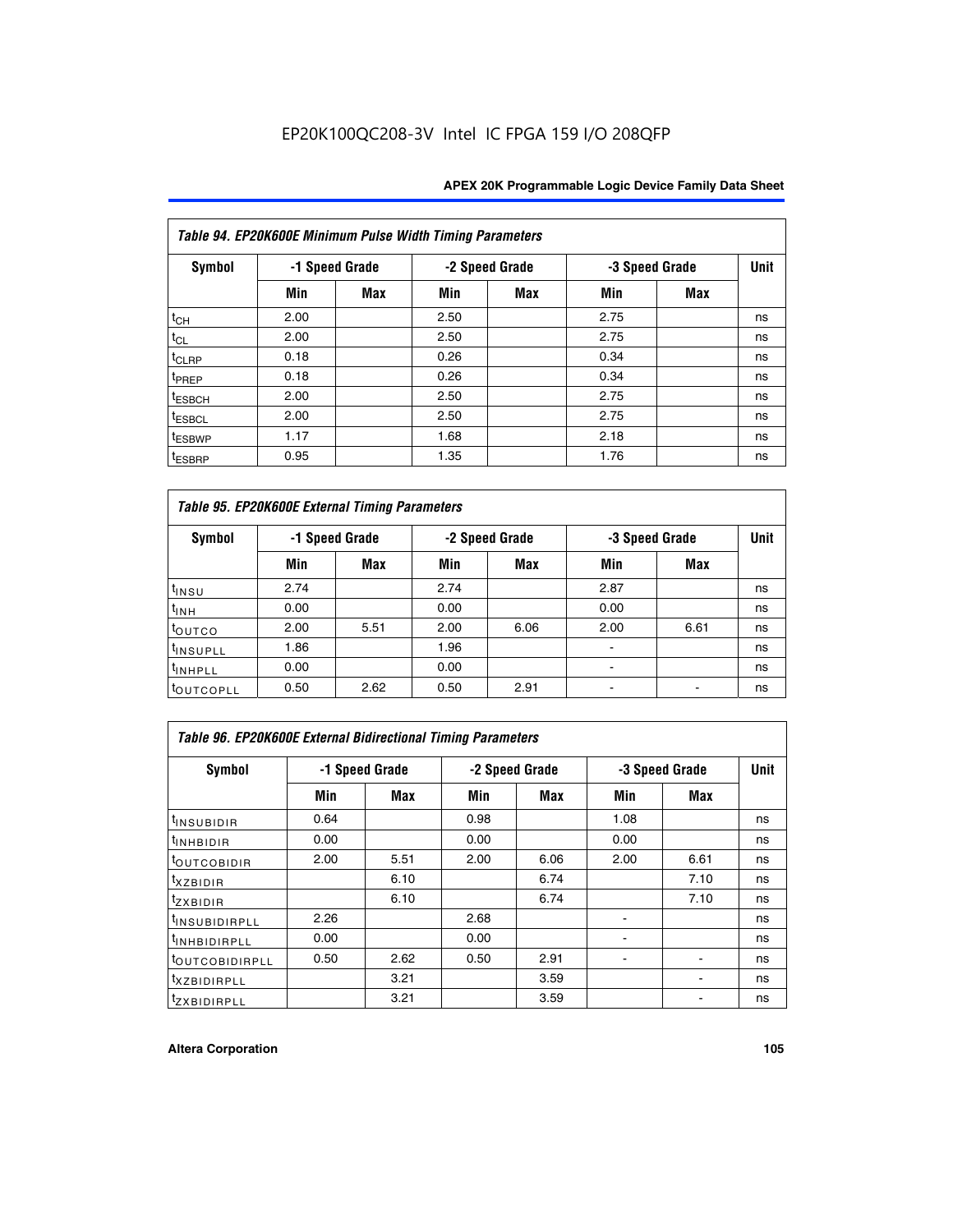Tables 97 through 102 describe  $f_{MAX}$  LE Timing Microparameters,  $f_{MAX}$ ESB Timing Microparameters, *f<sub>MAX</sub>* Routing Delays, Minimum Pulse Width Timing Parameters, External Timing Parameters, and External Bidirectional Timing Parameters for EP20K1000E APEX 20KE devices.

| Table 97. EP20K1000E f <sub>MAX</sub> LE Timing Microparameters |                |            |                |      |                |      |             |  |  |
|-----------------------------------------------------------------|----------------|------------|----------------|------|----------------|------|-------------|--|--|
| <b>Symbol</b>                                                   | -1 Speed Grade |            | -2 Speed Grade |      | -3 Speed Grade |      | <b>Unit</b> |  |  |
|                                                                 | Min            | <b>Max</b> | Min            | Max  | Min            | Max  |             |  |  |
| t <sub>SU</sub>                                                 | 0.25           |            | 0.25           |      | 0.25           |      | ns          |  |  |
| tн                                                              | 0.25           |            | 0.25           |      | 0.25           |      | ns          |  |  |
| $t_{CO}$                                                        |                | 0.28       |                | 0.32 |                | 0.33 | ns          |  |  |
| <sup>t</sup> LUT                                                |                | 0.80       |                | 0.95 |                | 1.13 | ns          |  |  |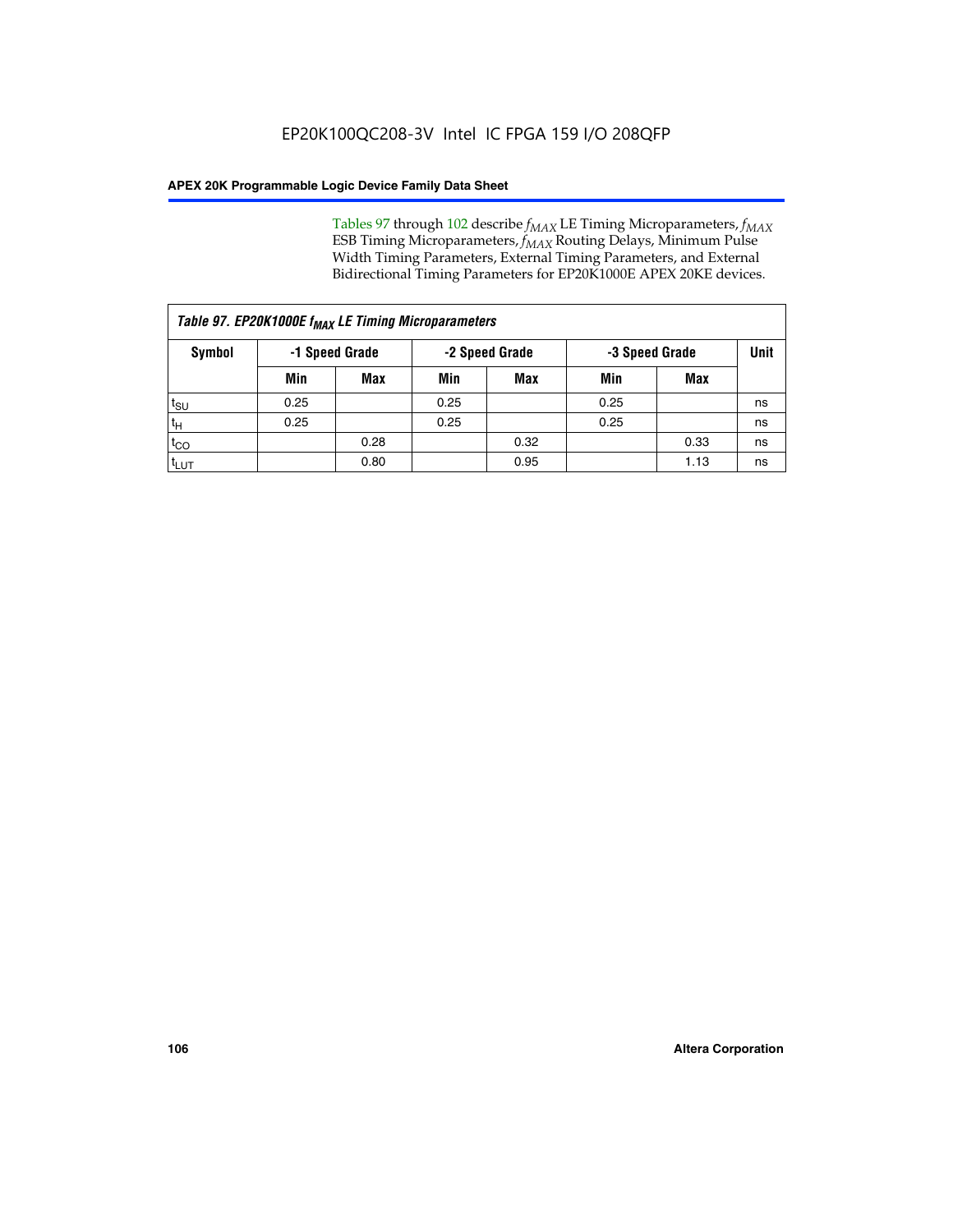|                         | Table 98. EP20K1000E f <sub>MAX</sub> ESB Timing Microparameters |            |      |                |                |             |    |  |  |  |
|-------------------------|------------------------------------------------------------------|------------|------|----------------|----------------|-------------|----|--|--|--|
| Symbol                  | -1 Speed Grade                                                   |            |      | -2 Speed Grade | -3 Speed Grade | <b>Unit</b> |    |  |  |  |
|                         | Min                                                              | <b>Max</b> | Min  | <b>Max</b>     | Min            | <b>Max</b>  |    |  |  |  |
| <sup>t</sup> ESBARC     |                                                                  | 1.78       |      | 2.02           |                | 1.95        | ns |  |  |  |
| <sup>t</sup> ESBSRC     |                                                                  | 2.52       |      | 2.91           |                | 3.14        | ns |  |  |  |
| <sup>t</sup> ESBAWC     |                                                                  | 3.52       |      | 4.11           |                | 4.40        | ns |  |  |  |
| <sup>t</sup> ESBSWC     |                                                                  | 3.23       |      | 3.84           |                | 4.16        | ns |  |  |  |
| <sup>t</sup> ESBWASU    | 0.62                                                             |            | 0.67 |                | 0.61           |             | ns |  |  |  |
| t <sub>ESBWAH</sub>     | 0.41                                                             |            | 0.55 |                | 0.55           |             | ns |  |  |  |
| <sup>t</sup> ESBWDSU    | 0.77                                                             |            | 0.79 |                | 0.81           |             | ns |  |  |  |
| <sup>t</sup> ESBWDH     | 0.41                                                             |            | 0.55 |                | 0.55           |             | ns |  |  |  |
| <i><b>LESBRASU</b></i>  | 1.74                                                             |            | 1.92 |                | 1.85           |             | ns |  |  |  |
| <sup>t</sup> ESBRAH     | 0.00                                                             |            | 0.01 |                | 0.23           |             | ns |  |  |  |
| <sup>t</sup> ESBWESU    | 2.07                                                             |            | 2.28 |                | 2.41           |             | ns |  |  |  |
| <sup>t</sup> ESBWEH     | 0.00                                                             |            | 0.00 |                | 0.00           |             | ns |  |  |  |
| <sup>t</sup> ESBDATASU  | 0.25                                                             |            | 0.27 |                | 0.29           |             | ns |  |  |  |
| <sup>t</sup> ESBDATAH   | 0.13                                                             |            | 0.13 |                | 0.13           |             | ns |  |  |  |
| <sup>T</sup> ESBWADDRSU | 0.11                                                             |            | 0.04 |                | 0.11           |             | ns |  |  |  |
| <sup>t</sup> ESBRADDRSU | 0.14                                                             |            | 0.11 |                | 0.16           |             | ns |  |  |  |
| <sup>t</sup> ESBDATACO1 |                                                                  | 1.29       |      | 1.50           |                | 1.63        | ns |  |  |  |
| <sup>t</sup> ESBDATACO2 |                                                                  | 2.55       |      | 2.99           |                | 3.22        | ns |  |  |  |
| <sup>t</sup> ESBDD      |                                                                  | 3.12       |      | 3.57           |                | 3.85        | ns |  |  |  |
| t <sub>PD</sub>         |                                                                  | 1.84       |      | 2.13           |                | 2.32        | ns |  |  |  |
| <sup>t</sup> PTERMSU    | 1.08                                                             |            | 1.19 |                | 1.32           |             | ns |  |  |  |
| <sup>t</sup> PTERMCO    |                                                                  | 1.31       |      | 1.53           |                | 1.66        | ns |  |  |  |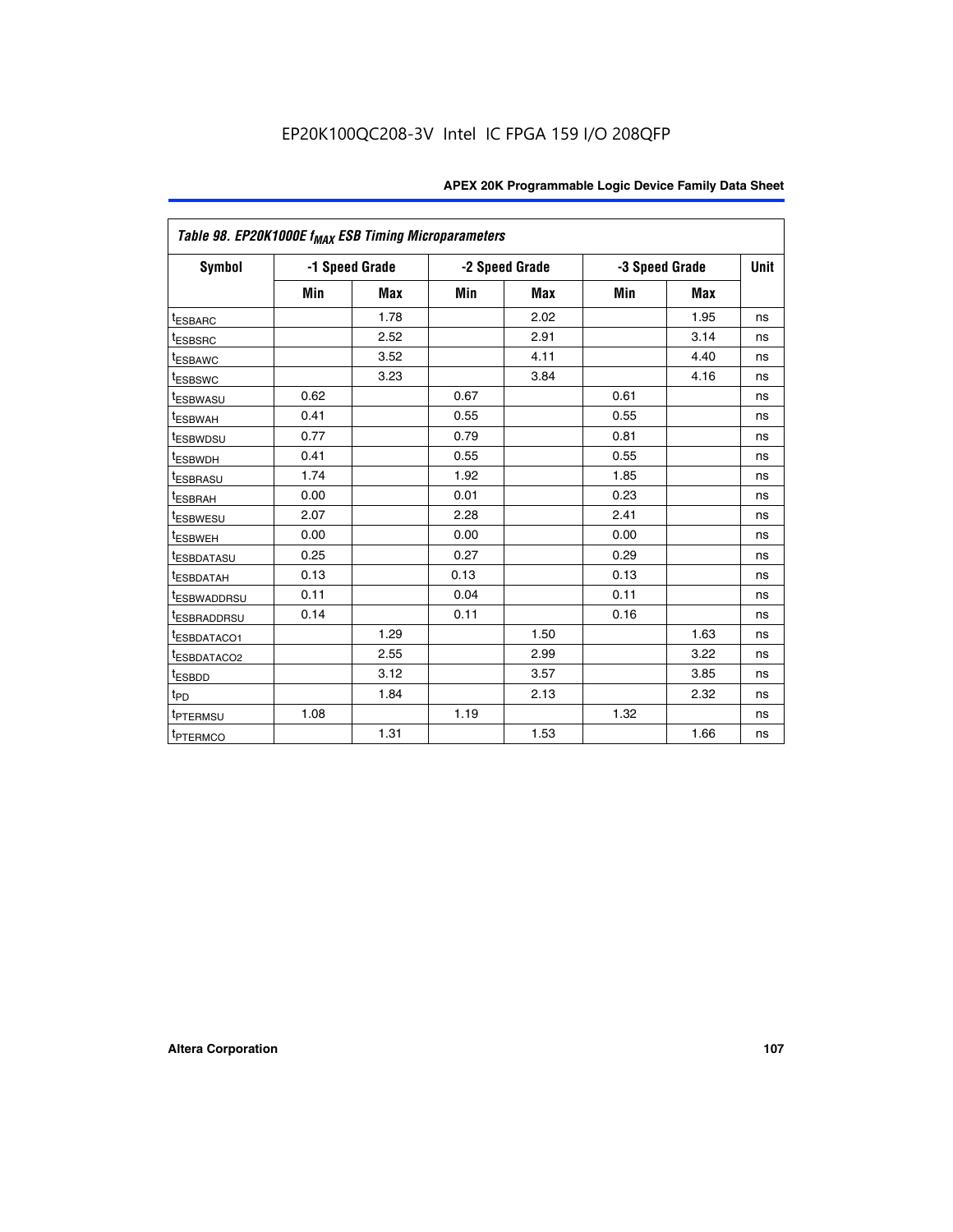## EP20K100QC208-3V Intel IC FPGA 159 I/O 208QFP

### **APEX 20K Programmable Logic Device Family Data Sheet**

| Table 99. EP20K1000E f <sub>MAX</sub> Routing Delays |                                                    |            |     |      |     |      |    |  |  |  |  |
|------------------------------------------------------|----------------------------------------------------|------------|-----|------|-----|------|----|--|--|--|--|
| Symbol                                               | -1 Speed Grade<br>-2 Speed Grade<br>-3 Speed Grade |            |     |      |     |      |    |  |  |  |  |
|                                                      | Min                                                | <b>Max</b> | Min | Max  | Min | Max  |    |  |  |  |  |
| $t_{F1-4}$                                           |                                                    | 0.27       |     | 0.27 |     | 0.27 | ns |  |  |  |  |
| $t_{F5-20}$                                          |                                                    | 1.45       |     | 1.63 |     | 1.75 | ns |  |  |  |  |
| $t_{F20+}$                                           |                                                    | 4.15       |     | 4.33 |     | 4.97 | ns |  |  |  |  |

|                    | Table 100. EP20K1000E Minimum Pulse Width Timing Parameters |            |      |                |      |                |             |  |  |  |  |  |
|--------------------|-------------------------------------------------------------|------------|------|----------------|------|----------------|-------------|--|--|--|--|--|
| Symbol             | -1 Speed Grade                                              |            |      | -2 Speed Grade |      | -3 Speed Grade | <b>Unit</b> |  |  |  |  |  |
|                    | Min                                                         | <b>Max</b> | Min  | Max            | Min  | Max            |             |  |  |  |  |  |
| $t_{CH}$           | 1.25                                                        |            | 1.43 |                | 1.67 |                | ns          |  |  |  |  |  |
| $t_{CL}$           | 1.25                                                        |            | 1.43 |                | 1.67 |                | ns          |  |  |  |  |  |
| t <sub>CLRP</sub>  | 0.20                                                        |            | 0.20 |                | 0.20 |                | ns          |  |  |  |  |  |
| <sup>t</sup> PREP  | 0.20                                                        |            | 0.20 |                | 0.20 |                | ns          |  |  |  |  |  |
| <sup>t</sup> ESBCH | 1.25                                                        |            | 1.43 |                | 1.67 |                | ns          |  |  |  |  |  |
| <sup>t</sup> ESBCL | 1.25                                                        |            | 1.43 |                | 1.67 |                | ns          |  |  |  |  |  |
| <sup>t</sup> ESBWP | 1.28                                                        |            | 1.51 |                | 1.65 |                | ns          |  |  |  |  |  |
| <sup>t</sup> ESBRP | 1.11                                                        |            | 1.29 |                | 1.41 |                | ns          |  |  |  |  |  |

| Table 101. EP20K1000E External Timing Parameters |      |                |      |                |                          |                |             |  |  |  |  |
|--------------------------------------------------|------|----------------|------|----------------|--------------------------|----------------|-------------|--|--|--|--|
| Symbol                                           |      | -1 Speed Grade |      | -2 Speed Grade |                          | -3 Speed Grade | <b>Unit</b> |  |  |  |  |
|                                                  | Min  | Max            | Min  | <b>Max</b>     | Min                      | Max            |             |  |  |  |  |
| t <sub>INSU</sub>                                | 2.70 |                | 2.84 |                | 2.97                     |                | ns          |  |  |  |  |
| $t_{INH}$                                        | 0.00 |                | 0.00 |                | 0.00                     |                | ns          |  |  |  |  |
| toutco                                           | 2.00 | 5.75           | 2.00 | 6.33           | 2.00                     | 6.90           | ns          |  |  |  |  |
| <sup>t</sup> INSUPLL                             | 1.64 |                | 2.09 |                | ۰                        |                | ns          |  |  |  |  |
| I <sup>t</sup> INHPLL                            | 0.00 |                | 0.00 |                | $\overline{\phantom{a}}$ |                | ns          |  |  |  |  |
| toutcopll                                        | 0.50 | 2.25           | 0.50 | 2.99           | -                        |                | ns          |  |  |  |  |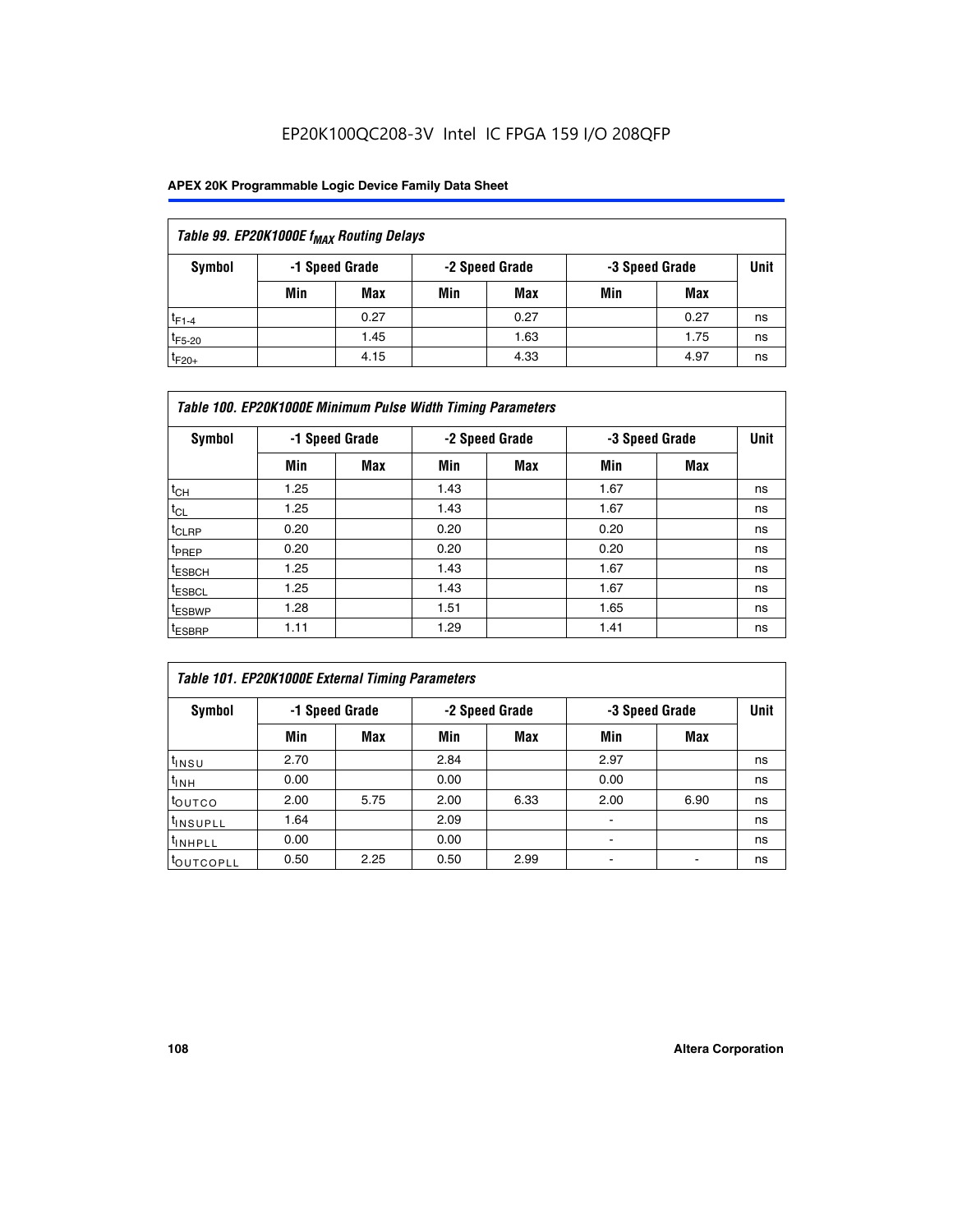| Table 102. EP20K1000E External Bidirectional Timing Parameters |                |            |                |      |                |             |    |  |  |  |
|----------------------------------------------------------------|----------------|------------|----------------|------|----------------|-------------|----|--|--|--|
| Symbol                                                         | -1 Speed Grade |            | -2 Speed Grade |      | -3 Speed Grade | <b>Unit</b> |    |  |  |  |
|                                                                | Min            | <b>Max</b> | Min            | Max  | Min            | <b>Max</b>  |    |  |  |  |
| t <sub>INSUBIDIR</sub>                                         | 3.22           |            | 3.33           |      | 3.51           |             | ns |  |  |  |
| t <sub>INHBIDIR</sub>                                          | 0.00           |            | 0.00           |      | 0.00           |             | ns |  |  |  |
| t <sub>outcobidir</sub>                                        | 2.00           | 5.75       | 2.00           | 6.33 | 2.00           | 6.90        | ns |  |  |  |
| <i>txzbidir</i>                                                |                | 6.31       |                | 7.09 |                | 7.76        | ns |  |  |  |
| tzxbidir                                                       |                | 6.31       |                | 7.09 |                | 7.76        | ns |  |  |  |
| t <sub>INSUBIDIRPL</sub> L                                     | 3.25           |            | 3.26           |      |                |             | ns |  |  |  |
| tINHBIDIRPLL                                                   | 0.00           |            | 0.00           |      |                |             | ns |  |  |  |
| tout COBIDIRPLL                                                | 0.50           | 2.25       | 0.50           | 2.99 |                |             | ns |  |  |  |
| <i>txzBIDIRPLL</i>                                             |                | 2.81       |                | 3.80 |                |             | ns |  |  |  |
| tzxBIDIRPLL                                                    |                | 2.81       |                | 3.80 |                |             | ns |  |  |  |

Tables 103 through 108 describe  $f_{MAX}$  LE Timing Microparameters,  $f_{MAX}$ ESB Timing Microparameters, *f<sub>MAX</sub>* Routing Delays, Minimum Pulse Width Timing Parameters, External Timing Parameters, and External Bidirectional Timing Parameters for EP20K1500E APEX 20KE devices.

| Table 103. EP20K1500E f <sub>MAX</sub> LE Timing Microparameters |      |                |                |            |                |      |             |  |  |  |  |
|------------------------------------------------------------------|------|----------------|----------------|------------|----------------|------|-------------|--|--|--|--|
| Symbol                                                           |      | -1 Speed Grade | -2 Speed Grade |            | -3 Speed Grade |      | <b>Unit</b> |  |  |  |  |
|                                                                  | Min  | <b>Max</b>     | Min            | <b>Max</b> | Min            | Max  |             |  |  |  |  |
| $t_{\text{SU}}$                                                  | 0.25 |                | 0.25           |            | 0.25           |      | ns          |  |  |  |  |
| $t_H$                                                            | 0.25 |                | 0.25           |            | 0.25           |      | ns          |  |  |  |  |
| $t_{CO}$                                                         |      | 0.28           |                | 0.32       |                | 0.33 | ns          |  |  |  |  |
| t <sub>lut</sub>                                                 |      | 0.80           |                | 0.95       |                | 1.13 | ns          |  |  |  |  |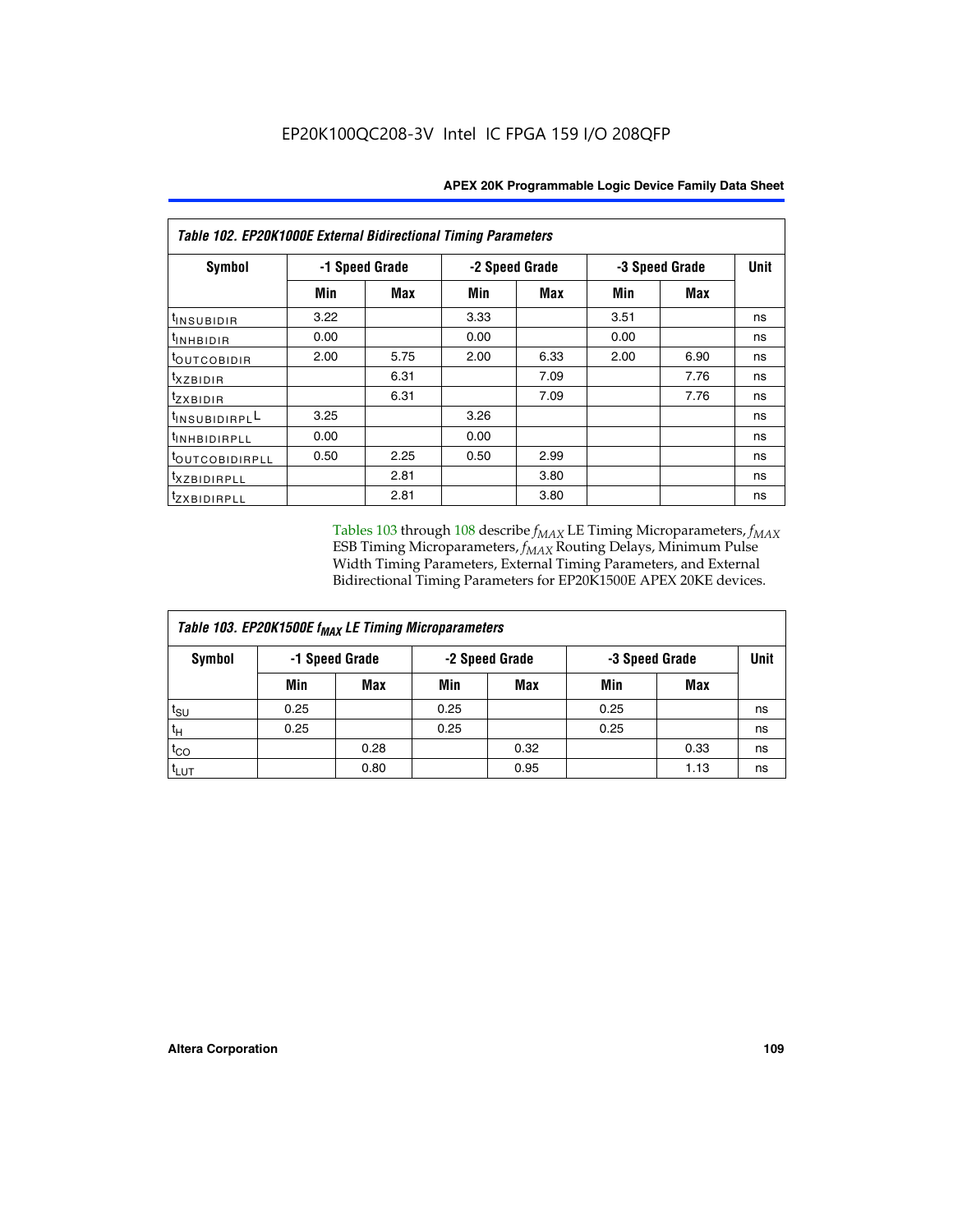|                         | Table 104. EP20K1500E f <sub>MAX</sub> ESB Timing Microparameters |                |            |                |      |                |             |  |  |  |  |  |
|-------------------------|-------------------------------------------------------------------|----------------|------------|----------------|------|----------------|-------------|--|--|--|--|--|
| <b>Symbol</b>           |                                                                   | -1 Speed Grade |            | -2 Speed Grade |      | -3 Speed Grade | <b>Unit</b> |  |  |  |  |  |
|                         | Min                                                               | <b>Max</b>     | <b>Min</b> | Max            | Min  | Max            |             |  |  |  |  |  |
| <sup>t</sup> ESBARC     |                                                                   | 1.78           |            | 2.02           |      | 1.95           | ns          |  |  |  |  |  |
| t <sub>ESBSRC</sub>     |                                                                   | 2.52           |            | 2.91           |      | 3.14           | ns          |  |  |  |  |  |
| <sup>t</sup> ESBAWC     |                                                                   | 3.52           |            | 4.11           |      | 4.40           | ns          |  |  |  |  |  |
| t <sub>ESBSWC</sub>     |                                                                   | 3.23           |            | 3.84           |      | 4.16           | ns          |  |  |  |  |  |
| t <sub>ESBWASU</sub>    | 0.62                                                              |                | 0.67       |                | 0.61 |                | ns          |  |  |  |  |  |
| t <sub>ESBWAH</sub>     | 0.41                                                              |                | 0.55       |                | 0.55 |                | ns          |  |  |  |  |  |
| <sup>t</sup> ESBWDSU    | 0.77                                                              |                | 0.79       |                | 0.81 |                | ns          |  |  |  |  |  |
| t <sub>ESBWDH</sub>     | 0.41                                                              |                | 0.55       |                | 0.55 |                | ns          |  |  |  |  |  |
| <sup>t</sup> ESBRASU    | 1.74                                                              |                | 1.92       |                | 1.85 |                | ns          |  |  |  |  |  |
| <sup>t</sup> ESBRAH     | 0.00                                                              |                | 0.01       |                | 0.23 |                | ns          |  |  |  |  |  |
| <sup>t</sup> ESBWESU    | 2.07                                                              |                | 2.28       |                | 2.41 |                | ns          |  |  |  |  |  |
| <sup>t</sup> ESBWEH     | 0.00                                                              |                | 0.00       |                | 0.00 |                | ns          |  |  |  |  |  |
| <sup>t</sup> ESBDATASU  | 0.25                                                              |                | 0.27       |                | 0.29 |                | ns          |  |  |  |  |  |
| <sup>t</sup> ESBDATAH   | 0.13                                                              |                | 0.13       |                | 0.13 |                | ns          |  |  |  |  |  |
| <sup>t</sup> ESBWADDRSU | 0.11                                                              |                | 0.04       |                | 0.11 |                | ns          |  |  |  |  |  |
| t <sub>ESBRADDRSU</sub> | 0.14                                                              |                | 0.11       |                | 0.16 |                | ns          |  |  |  |  |  |
| <sup>I</sup> ESBDATACO1 |                                                                   | 1.29           |            | 1.50           |      | 1.63           | ns          |  |  |  |  |  |
| <sup>t</sup> ESBDATACO2 |                                                                   | 2.55           |            | 2.99           |      | 3.22           | ns          |  |  |  |  |  |
| <sup>t</sup> ESBDD      |                                                                   | 3.12           |            | 3.57           |      | 3.85           | ns          |  |  |  |  |  |
| t <sub>PD</sub>         |                                                                   | 1.84           |            | 2.13           |      | 2.32           | ns          |  |  |  |  |  |
| t <sub>PTERMSU</sub>    | 1.08                                                              |                | 1.19       |                | 1.32 |                | ns          |  |  |  |  |  |
| t <sub>PTERMCO</sub>    |                                                                   | 1.31           |            | 1.53           |      | 1.66           | ns          |  |  |  |  |  |

| Table 105. EP20K1500E f <sub>MAX</sub> Routing Delays |                                                    |      |     |      |     |      |    |  |  |  |
|-------------------------------------------------------|----------------------------------------------------|------|-----|------|-----|------|----|--|--|--|
| Symbol                                                | -1 Speed Grade<br>-2 Speed Grade<br>-3 Speed Grade |      |     |      |     |      |    |  |  |  |
|                                                       | Min                                                | Max  | Min | Max  | Min | Max  |    |  |  |  |
| $t_{F1-4}$                                            |                                                    | 0.28 |     | 0.28 |     | 0.28 | ns |  |  |  |
| $t_{F5-20}$                                           |                                                    | 1.36 |     | 1.50 |     | 1.62 | ns |  |  |  |
| $t_{F20+}$                                            |                                                    | 4.43 |     | 4.48 |     | 5.07 | ns |  |  |  |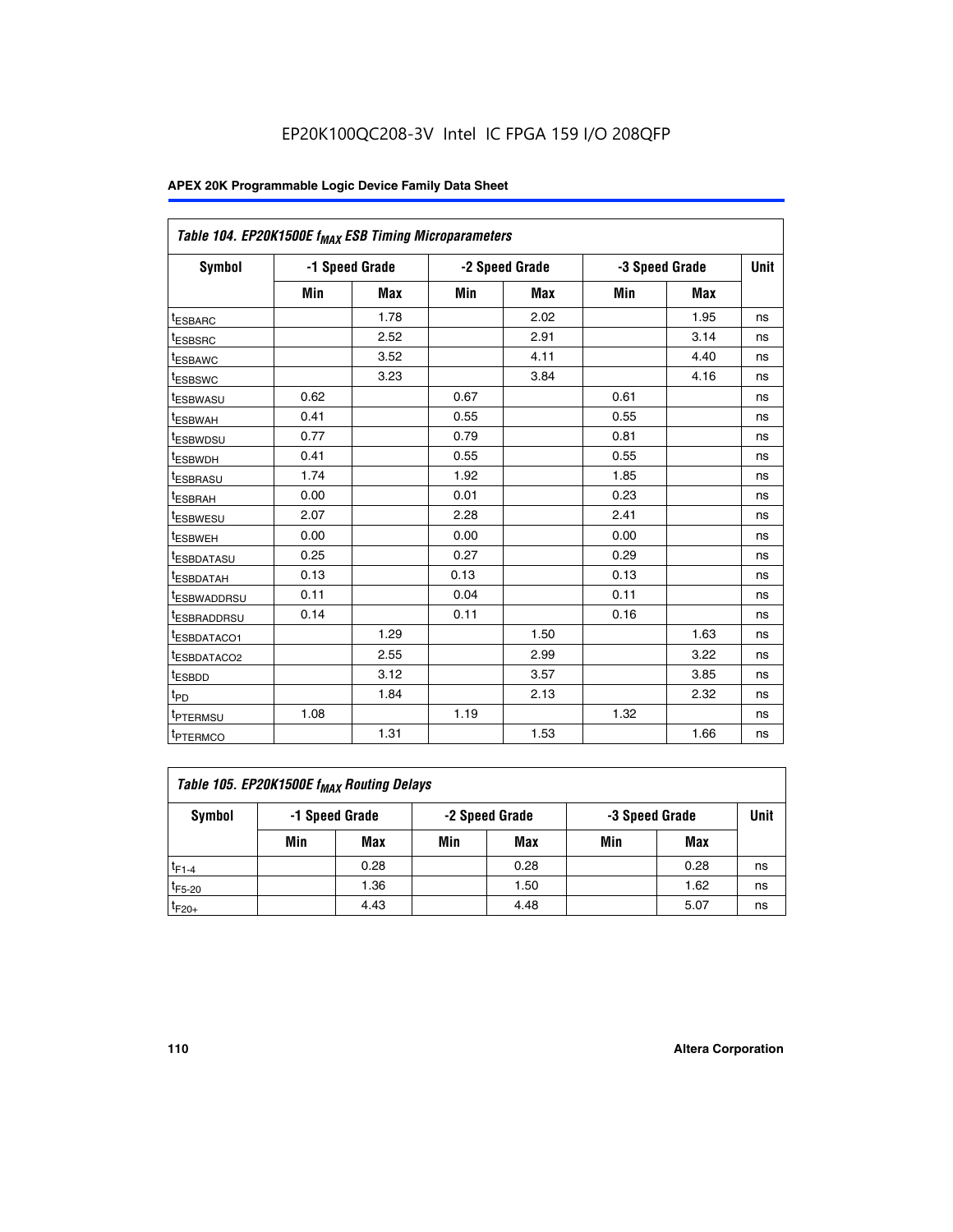|                    | Table 106. EP20K1500E Minimum Pulse Width Timing Parameters |                |      |                |                |            |             |  |  |  |  |  |
|--------------------|-------------------------------------------------------------|----------------|------|----------------|----------------|------------|-------------|--|--|--|--|--|
| Symbol             |                                                             | -1 Speed Grade |      | -2 Speed Grade | -3 Speed Grade |            | <b>Unit</b> |  |  |  |  |  |
|                    | Min                                                         | <b>Max</b>     | Min  | Max            | Min            | <b>Max</b> |             |  |  |  |  |  |
| $t_{CH}$           | 1.25                                                        |                | 1.43 |                | 1.67           |            | ns          |  |  |  |  |  |
| $t_{CL}$           | 1.25                                                        |                | 1.43 |                | 1.67           |            | ns          |  |  |  |  |  |
| t <sub>CLRP</sub>  | 0.20                                                        |                | 0.20 |                | 0.20           |            | ns          |  |  |  |  |  |
| <sup>t</sup> PREP  | 0.20                                                        |                | 0.20 |                | 0.20           |            | ns          |  |  |  |  |  |
| <sup>t</sup> ESBCH | 1.25                                                        |                | 1.43 |                | 1.67           |            | ns          |  |  |  |  |  |
| <sup>t</sup> ESBCL | 1.25                                                        |                | 1.43 |                | 1.67           |            | ns          |  |  |  |  |  |
| <sup>t</sup> ESBWP | 1.28                                                        |                | 1.51 |                | 1.65           |            | ns          |  |  |  |  |  |
| <sup>t</sup> ESBRP | 1.11                                                        |                | 1.29 |                | 1.41           |            | ns          |  |  |  |  |  |

|                       | Table 107. EP20K1500E External Timing Parameters |      |      |                |                          |                |             |  |  |  |  |  |  |
|-----------------------|--------------------------------------------------|------|------|----------------|--------------------------|----------------|-------------|--|--|--|--|--|--|
| Symbol                | -1 Speed Grade                                   |      |      | -2 Speed Grade |                          | -3 Speed Grade | <b>Unit</b> |  |  |  |  |  |  |
|                       | Min                                              | Max  | Min  | <b>Max</b>     | Min                      | Max            |             |  |  |  |  |  |  |
| t <sub>insu</sub>     | 3.09                                             |      | 3.30 |                | 3.58                     |                | ns          |  |  |  |  |  |  |
| $t_{INH}$             | 0.00                                             |      | 0.00 |                | 0.00                     |                | ns          |  |  |  |  |  |  |
| toutco                | 2.00                                             | 6.18 | 2.00 | 6.81           | 2.00                     | 7.36           | ns          |  |  |  |  |  |  |
| <sup>t</sup> INSUPLL  | 1.94                                             |      | 2.08 |                |                          |                | ns          |  |  |  |  |  |  |
| <sup>t</sup> INHPLL   | 0.00                                             |      | 0.00 |                | $\overline{\phantom{0}}$ |                | ns          |  |  |  |  |  |  |
| <sup>t</sup> OUTCOPLL | 0.50                                             | 2.67 | 0.50 | 2.99           |                          |                | ns          |  |  |  |  |  |  |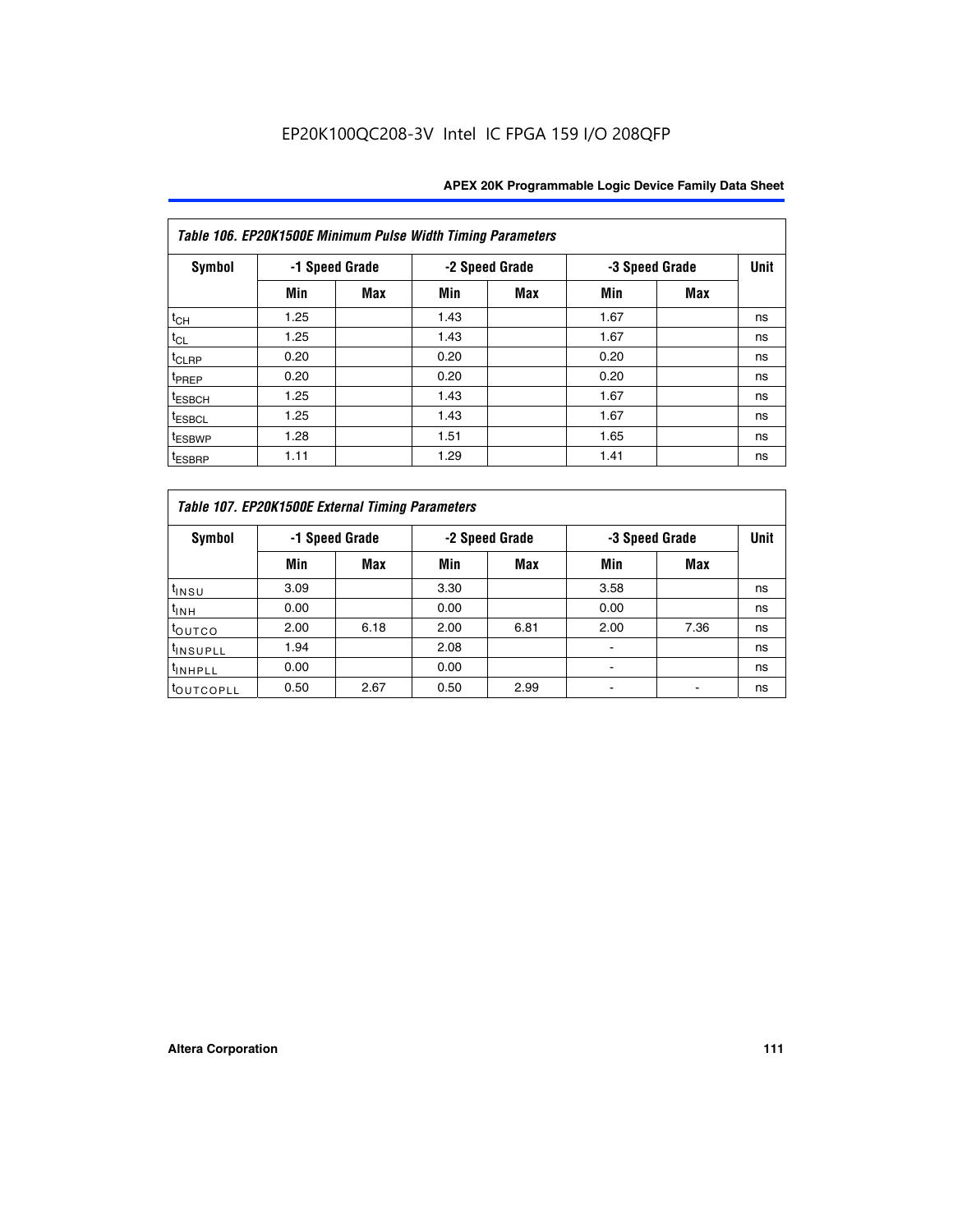|                            | <b>Table 108. EP20K1500E External Bidirectional Timing Parameters</b> |            |                |      |                |             |    |  |  |  |  |
|----------------------------|-----------------------------------------------------------------------|------------|----------------|------|----------------|-------------|----|--|--|--|--|
| Symbol                     | -1 Speed Grade                                                        |            | -2 Speed Grade |      | -3 Speed Grade | <b>Unit</b> |    |  |  |  |  |
|                            | Min                                                                   | <b>Max</b> | Min            | Max  | Min            | <b>Max</b>  |    |  |  |  |  |
| <sup>t</sup> INSUBIDIR     | 3.47                                                                  |            | 3.68           |      | 3.99           |             | ns |  |  |  |  |
| $t_{\rm INHBIDIR}$         | 0.00                                                                  |            | 0.00           |      | 0.00           |             | ns |  |  |  |  |
| <sup>t</sup> OUTCOBIDIR    | 2.00                                                                  | 6.18       | 2.00           | 6.81 | 2.00           | 7.36        | ns |  |  |  |  |
| txzBIDIR                   |                                                                       | 6.91       |                | 7.62 |                | 8.38        | ns |  |  |  |  |
| $t_{Z}$ <i>x</i> BIDIR     |                                                                       | 6.91       |                | 7.62 |                | 8.38        | ns |  |  |  |  |
| <sup>t</sup> INSUBIDIRPLL  | 3.05                                                                  |            | 3.26           |      |                |             | ns |  |  |  |  |
| <sup>t</sup> INHBIDIRPLL   | 0.00                                                                  |            | 0.00           |      |                |             | ns |  |  |  |  |
| <sup>t</sup> OUTCOBIDIRPLL | 0.50                                                                  | 2.67       | 0.50           | 2.99 |                |             | ns |  |  |  |  |
| <sup>t</sup> XZBIDIRPLL    |                                                                       | 3.41       |                | 3.80 |                |             | ns |  |  |  |  |
| <sup>t</sup> zxbidirpll    |                                                                       | 3.41       |                | 3.80 |                |             | ns |  |  |  |  |

Tables 109 and 110 show selectable I/O standard input and output delays for APEX 20KE devices. If you select an I/O standard input or output delay other than LVCMOS, add or subtract the selected speed grade to or from the LVCMOS value.

| Table 109. Selectable I/O Standard Input Delays |                |         |     |                |     |                |     |  |  |  |
|-------------------------------------------------|----------------|---------|-----|----------------|-----|----------------|-----|--|--|--|
| <b>Symbol</b>                                   | -1 Speed Grade |         |     | -2 Speed Grade |     | -3 Speed Grade |     |  |  |  |
|                                                 | Min            | Max     | Min | Max            | Min | Max            | Min |  |  |  |
| <b>LVCMOS</b>                                   |                | 0.00    |     | 0.00           |     | 0.00           | ns  |  |  |  |
| <b>LVTTL</b>                                    |                | 0.00    |     | 0.00           |     | 0.00           | ns  |  |  |  |
| 2.5V                                            |                | 0.00    |     | 0.04           |     | 0.05           | ns  |  |  |  |
| 1.8V                                            |                | $-0.11$ |     | 0.03           |     | 0.04           | ns  |  |  |  |
| PCI                                             |                | 0.01    |     | 0.09           |     | 0.10           | ns  |  |  |  |
| $GTL+$                                          |                | $-0.24$ |     | $-0.23$        |     | $-0.19$        | ns  |  |  |  |
| SSTL-3 Class I                                  |                | $-0.32$ |     | $-0.21$        |     | $-0.47$        | ns  |  |  |  |
| SSTL-3 Class II                                 |                | $-0.08$ |     | 0.03           |     | $-0.23$        | ns  |  |  |  |
| SSTL-2 Class I                                  |                | $-0.17$ |     | $-0.06$        |     | $-0.32$        | ns  |  |  |  |
| SSTL-2 Class II                                 |                | $-0.16$ |     | $-0.05$        |     | $-0.31$        | ns  |  |  |  |
| <b>LVDS</b>                                     |                | $-0.12$ |     | $-0.12$        |     | $-0.12$        | ns  |  |  |  |
| <b>CTT</b>                                      |                | 0.00    |     | 0.00           |     | 0.00           | ns  |  |  |  |
| <b>AGP</b>                                      |                | 0.00    |     | 0.00           |     | 0.00           | ns  |  |  |  |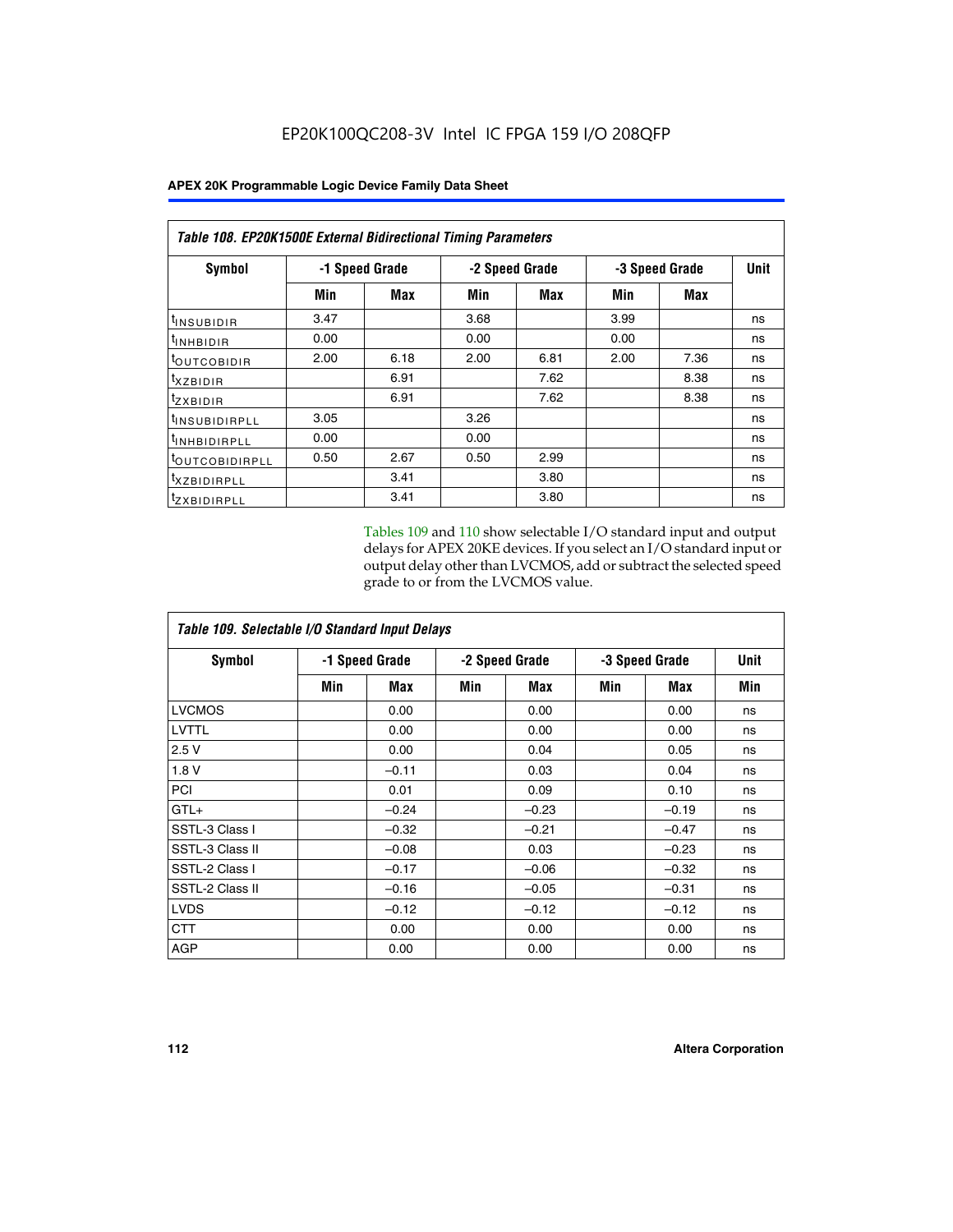| Table 110. Selectable I/O Standard Output Delays |                |         |                |         |                |         |      |  |  |  |  |
|--------------------------------------------------|----------------|---------|----------------|---------|----------------|---------|------|--|--|--|--|
| <b>Symbol</b>                                    | -1 Speed Grade |         | -2 Speed Grade |         | -3 Speed Grade |         | Unit |  |  |  |  |
|                                                  | Min            | Max     | Min            | Max     | Min            | Max     | Min  |  |  |  |  |
| <b>LVCMOS</b>                                    |                | 0.00    |                | 0.00    |                | 0.00    | ns   |  |  |  |  |
| <b>LVTTL</b>                                     |                | 0.00    |                | 0.00    |                | 0.00    | ns   |  |  |  |  |
| 2.5V                                             |                | 0.00    |                | 0.09    |                | 0.10    | ns   |  |  |  |  |
| 1.8 V                                            |                | 2.49    |                | 2.98    |                | 3.03    | ns   |  |  |  |  |
| <b>PCI</b>                                       |                | $-0.03$ |                | 0.17    |                | 0.16    | ns   |  |  |  |  |
| $GTL+$                                           |                | 0.75    |                | 0.75    |                | 0.76    | ns   |  |  |  |  |
| SSTL-3 Class I                                   |                | 1.39    |                | 1.51    |                | 1.50    | ns   |  |  |  |  |
| SSTL-3 Class II                                  |                | 1.11    |                | 1.23    |                | 1.23    | ns   |  |  |  |  |
| SSTL-2 Class I                                   |                | 1.35    |                | 1.48    |                | 1.47    | ns   |  |  |  |  |
| SSTL-2 Class II                                  |                | 1.00    |                | 1.12    |                | 1.12    | ns   |  |  |  |  |
| <b>LVDS</b>                                      |                | $-0.48$ |                | $-0.48$ |                | $-0.48$ | ns   |  |  |  |  |
| <b>CTT</b>                                       |                | 0.00    |                | 0.00    |                | 0.00    | ns   |  |  |  |  |
| <b>AGP</b>                                       |                | 0.00    |                | 0.00    |                | 0.00    | ns   |  |  |  |  |

# **Power Consumption**

To estimate device power consumption, use the interactive power calculator on the Altera web site at **http://www.altera.com**.

# **Configuration & Operation**

The APEX 20K architecture supports several configuration schemes. This section summarizes the device operating modes and available device configuration schemes.

## **Operating Modes**

The APEX architecture uses SRAM configuration elements that require configuration data to be loaded each time the circuit powers up. The process of physically loading the SRAM data into the device is called configuration. During initialization, which occurs immediately after configuration, the device resets registers, enables I/O pins, and begins to operate as a logic device. The I/O pins are tri-stated during power-up, and before and during configuration. Together, the configuration and initialization processes are called *command mode*; normal device operation is called *user mode*.

Before and during device configuration, all I/O pins are pulled to  $V_{\text{CCTO}}$ by a built-in weak pull-up resistor.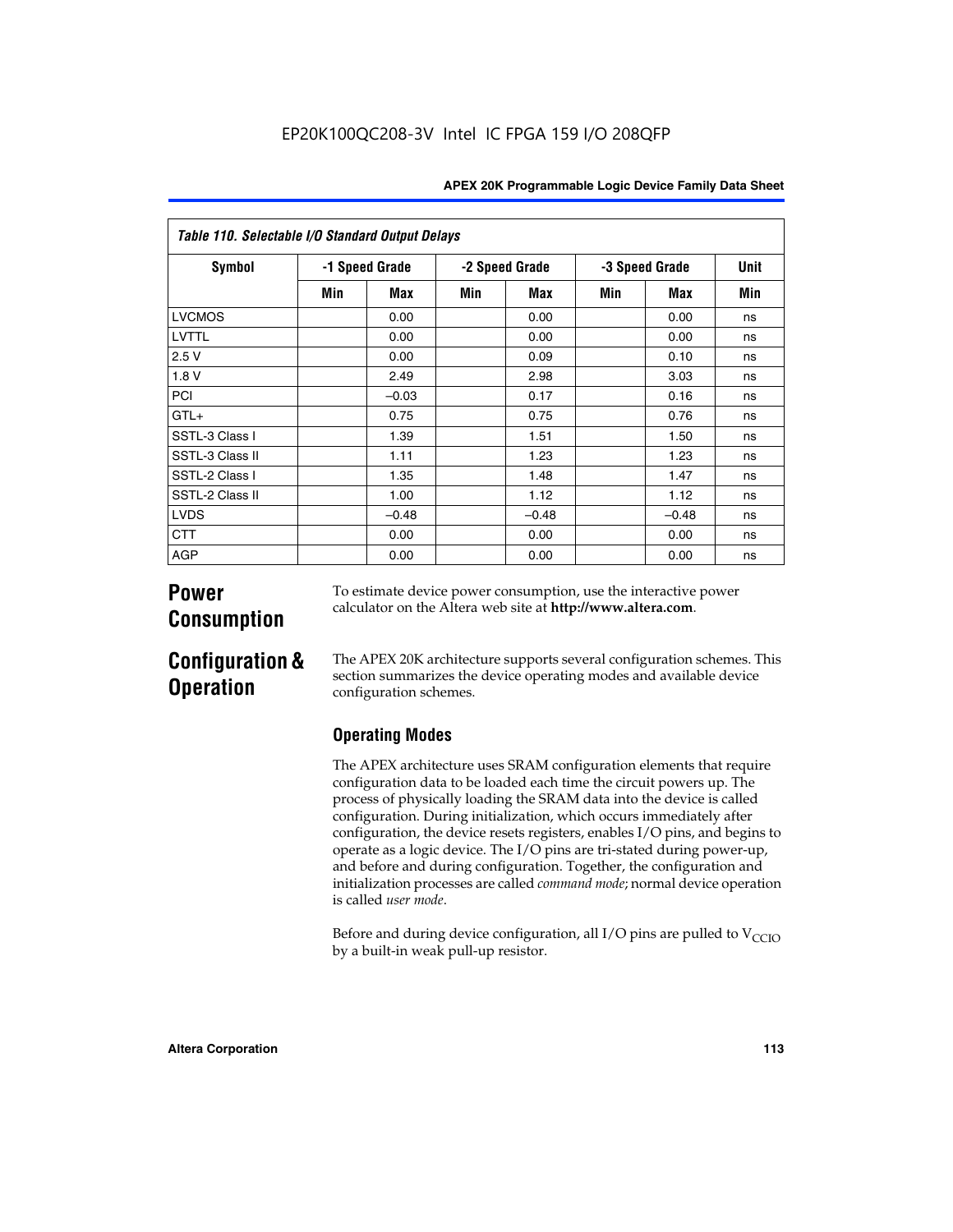SRAM configuration elements allow APEX 20K devices to be reconfigured in-circuit by loading new configuration data into the device. Real-time reconfiguration is performed by forcing the device into command mode with a device pin, loading different configuration data, reinitializing the device, and resuming usermode operation. In-field upgrades can be performed by distributing new configuration files.

## **Configuration Schemes**

The configuration data for an APEX 20K device can be loaded with one of five configuration schemes (see Table 111), chosen on the basis of the target application. An EPC2 or EPC16 configuration device, intelligent controller, or the JTAG port can be used to control the configuration of an APEX 20K device. When a configuration device is used, the system can configure automatically at system power-up.

Multiple APEX 20K devices can be configured in any of five configuration schemes by connecting the configuration enable (nCE) and configuration enable output (nCEO) pins on each device.

| <b>Table 111. Data Sources for Configuration</b> |                                                                                             |
|--------------------------------------------------|---------------------------------------------------------------------------------------------|
| <b>Configuration Scheme</b>                      | Data Source                                                                                 |
| Configuration device                             | EPC1, EPC2, EPC16 configuration devices                                                     |
| Passive serial (PS)                              | MasterBlaster or ByteBlasterMV download cable or serial data source                         |
| Passive parallel asynchronous (PPA)              | Parallel data source                                                                        |
| Passive parallel synchronous (PPS)               | Parallel data source                                                                        |
| <b>JTAG</b>                                      | MasterBlaster or ByteBlasterMV download cable or a microprocessor<br>with a Jam or JBC File |



**For more information on configuration, see Application Note 116** *(Configuring APEX 20K, FLEX 10K, & FLEX 6000 Devices.)*

**Device Pin-Outs** See the Altera web site **(http://www.altera.com)** or the *Altera Digital Library* for pin-out information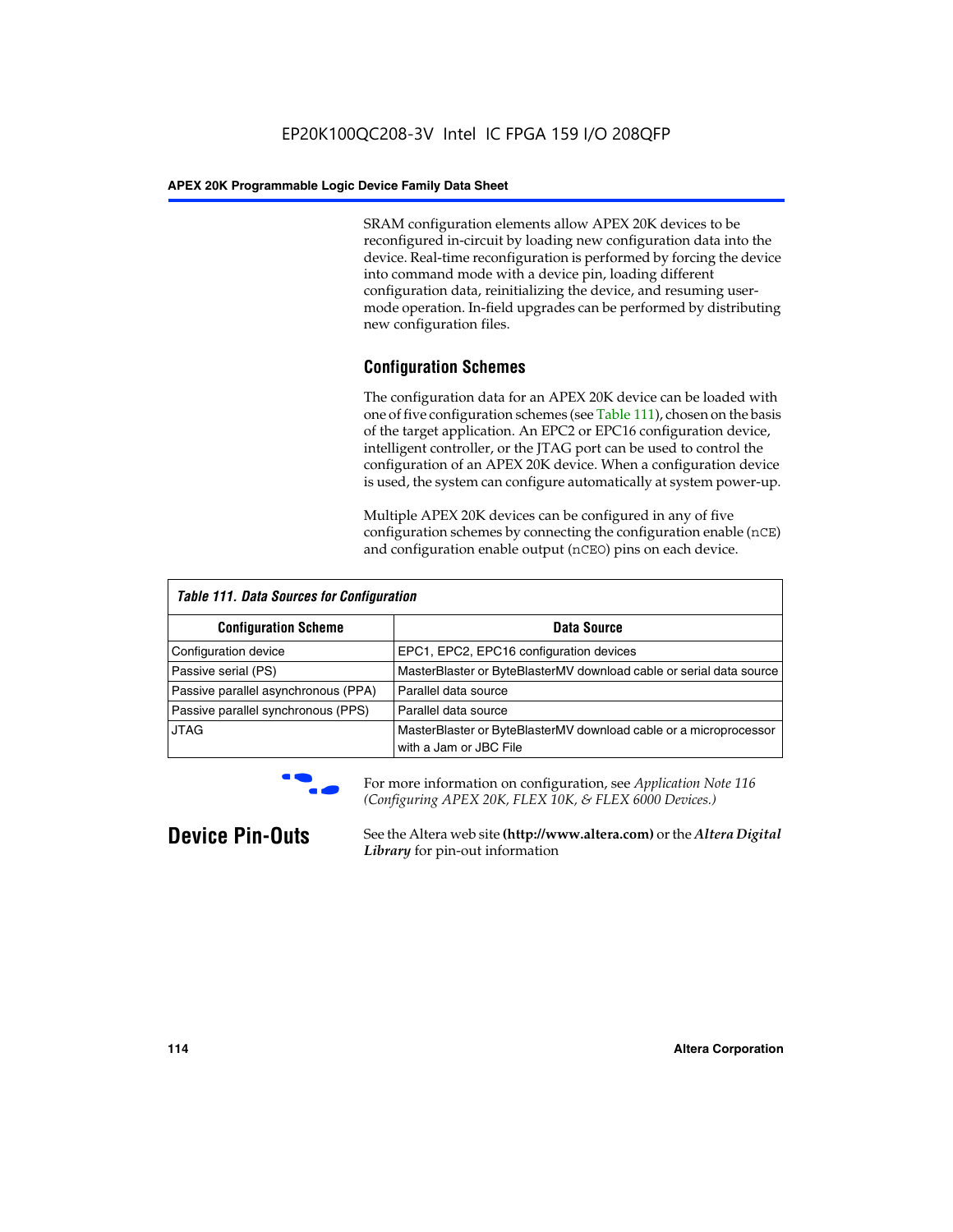### **Revision History** The information contained in the *APEX 20K Programmable Logic Device Family Data Sheet* version 5.1 supersedes information published in previous versions.

## **Version 5.1**

*APEX 20K Programmable Logic Device Family Data Sheet* version 5.1 contains the following changes:

- In version 5.0, the VI input voltage spec was updated in Table 28 on page 63.
- In version 5.0, *Note* (5) to Tables 27 through 30 was revised.
- Added *Note* (2) to Figure 21 on page 33.

## **Version 5.0**

*APEX 20K Programmable Logic Device Family Data Sheet* version 5.0 contains the following changes:

- Updated Tables 23 through 26. Removed 2.5-V operating condition tables because all APEX 20K devices are now 5.0-V tolerant.
- Updated conditions in Tables 33, 38 and 39.
- Updated data for t<sub>ESBDATAH</sub> parameter.

## **Version 4.3**

*APEX 20K Programmable Logic Device Family Data Sheet* version 4.3 contains the following changes:

- Updated Figure 20.
- Updated *Note (2)* to Table 13.
- Updated notes to Tables 27 through 30.

## **Version 4.2**

*APEX 20K Programmable Logic Device Family Data Sheet* version 4.2 contains the following changes:

- Updated Figure 29.
- Updated *Note (1)* to Figure 29.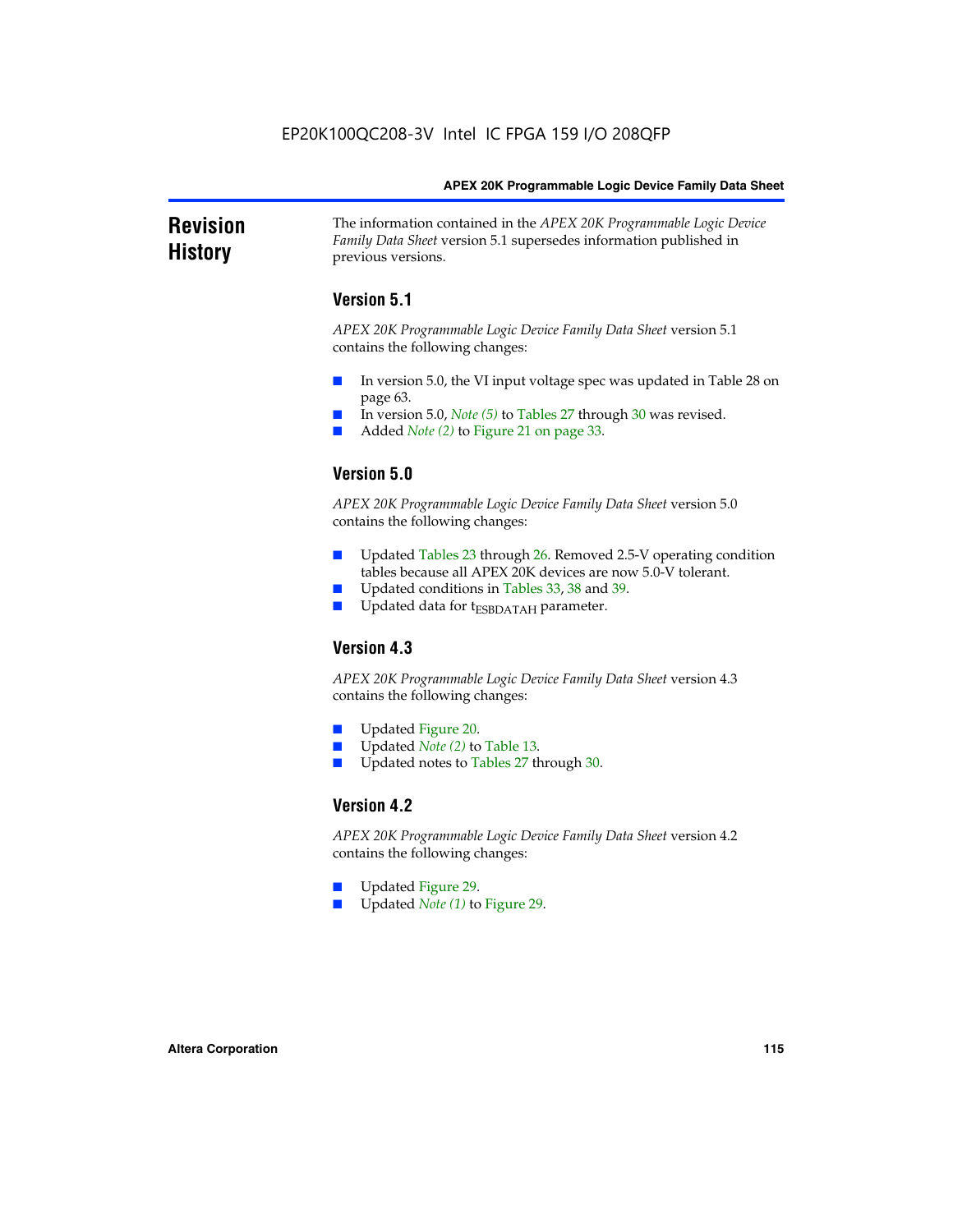## **Version 4.1**

*APEX 20K Programmable Logic Device Family Data Sheet* version 4.1 contains the following changes:

- *t<sub>ESBWEH</sub>* added to Figure 37 and Tables 35, 50, 56, 62, 68, 74, 86, 92, 97, and 104.
- Updated EP20K300E device internal and external timing numbers in Tables 79 through 84.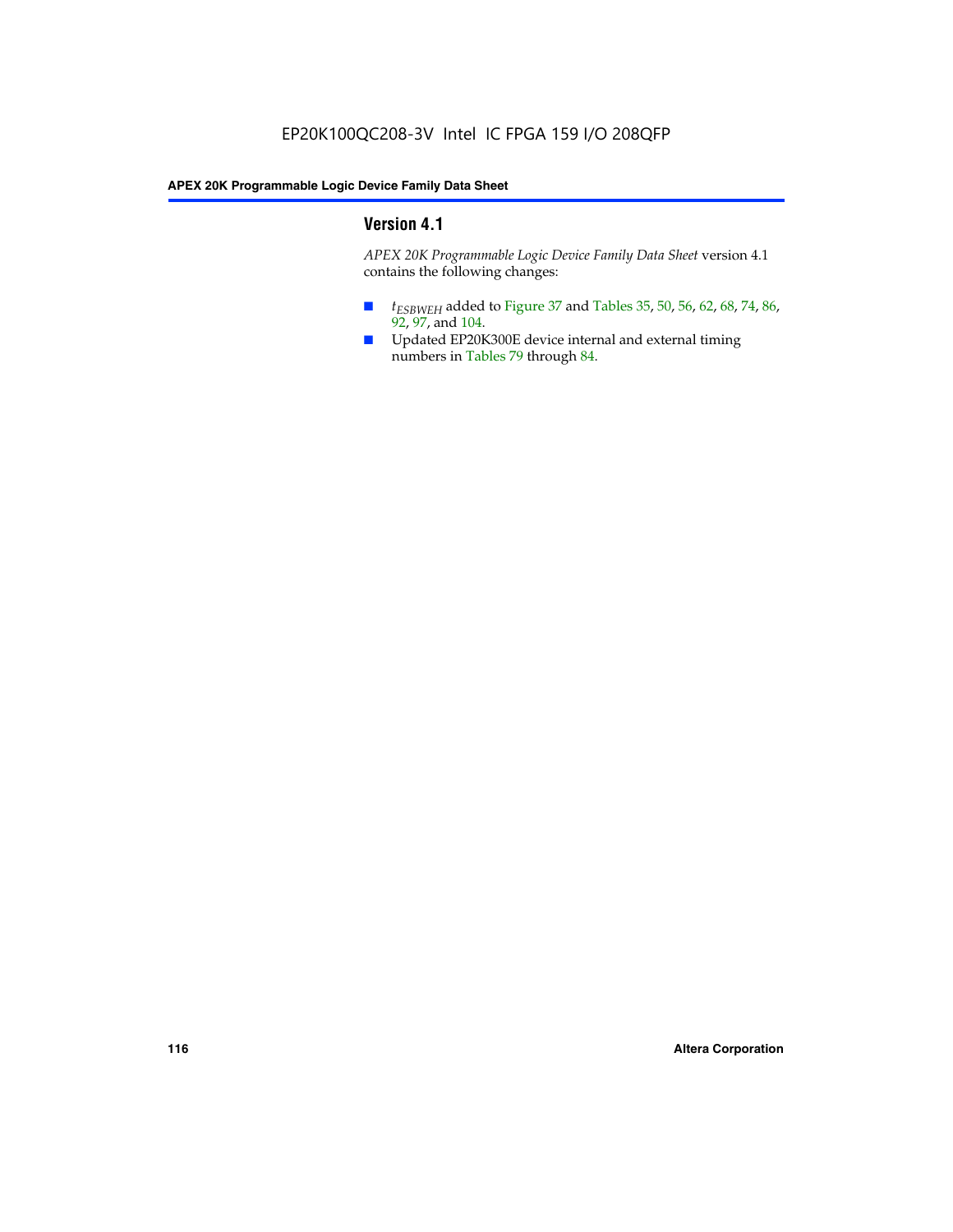

101 Innovation Drive San Jose, CA 95134 (408) 544-7000 http://www.altera.com Applications Hotline: (800) 800-EPLD Customer Marketing: (408) 544-7104 Literature Services: lit\_req@altera.com

Copyright © 2004 Altera Corporation. All rights reserved. Altera, The Programmable Solutions Company, the stylized Altera logo, specific device designations, and all other words and logos that are identified as trademarks and/or service marks are, unless noted otherwise, the trademarks and service marks of Altera Corporation in the U.S. and other countries. All other product or service names are the property of their respective holders. Altera products are protected under numerous U.S. and foreign patents and pending applications, mask work rights, and copyrights. Altera warrants performance of its semiconductor products to current specifications in accordance with Altera's standard warranty, but reserves the right to make changes

to any products and services at any time without notice. Altera assumes no responsibility or liability arising out of the application or use of any information, product, or service described herein except as expressly agreed to in writing by Altera Corporation. Altera customers are advised to obtain the latest version of device specifications before relying on any published information and before placing orders for products or services.



**117 Altera Corporation**